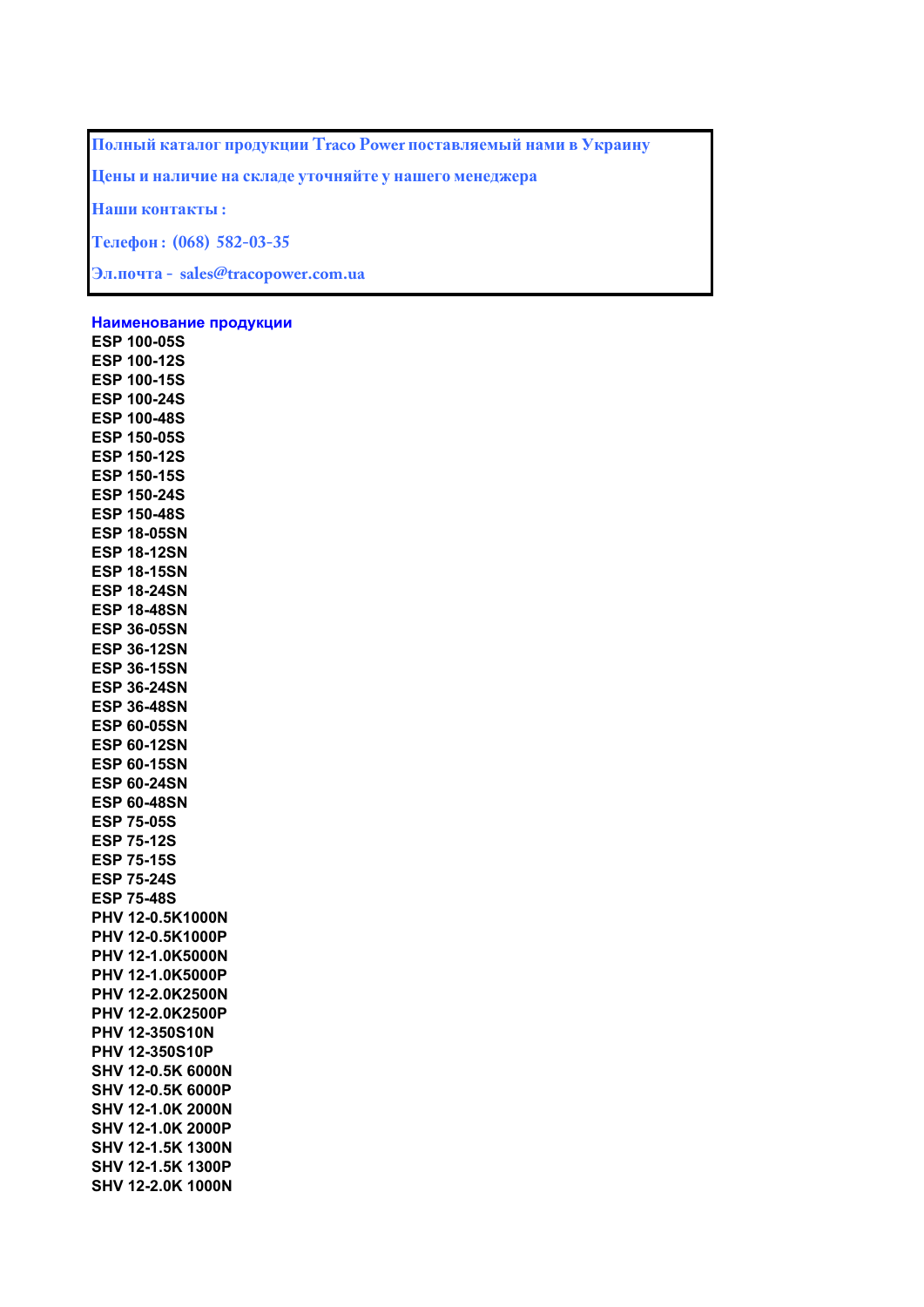| SHV 12-2.0K 1000P     |
|-----------------------|
| TBL 015-105           |
| TBL 015-112           |
| TBL 015-124           |
| TBL 030-112           |
| TBL 030-124           |
| TBL 060-112           |
|                       |
| TBL 060-124           |
| TBL 090-112           |
| <b>TBL 090-124</b>    |
| TBL 150-112           |
| <b>TBL 150-124</b>    |
| <b>TBL 060-124BC</b>  |
| TBL-BC-TS1            |
| <b>TBLC 06-105</b>    |
| <b>TBLC 06-112</b>    |
| <b>TBLC 06-124</b>    |
| <b>TBLC 15-105</b>    |
| <b>TBLC 15-112</b>    |
| <b>TBLC 15-124</b>    |
| <b>TBLC 25-105</b>    |
| <b>TBLC 25-112</b>    |
| <b>TBLC 25-124</b>    |
| <b>TBLC 50-112</b>    |
| <b>TBLC 50-124</b>    |
| <b>TBLC 75-112</b>    |
| <b>TBLC 75-124</b>    |
| <b>TBLC 90-112</b>    |
|                       |
| <b>TBLC 90-124</b>    |
| <b>TCL 024-105</b>    |
| <b>TCL 024-112</b>    |
| <b>TCL 024-124</b>    |
| TCL 024-124C          |
| <b>TCL 060-112</b>    |
| <b>TCL 060-112C</b>   |
| <b>TCL 060-124</b>    |
| <b>TCL 060-124C</b>   |
| <b>TCL 060-148</b>    |
| <b>TCL 060-148C</b>   |
| <b>TCL 120-112</b>    |
| <b>TCL 120-112C</b>   |
| <b>TCL 120-124</b>    |
| <b>TCL 120-124C</b>   |
| <b>TCL 240-124</b>    |
| TCL-REM240            |
| <b>TCL 012-124 DC</b> |
| <b>TCL 024-105 DC</b> |
| <b>TCL 024-112 DC</b> |
| <b>TCL 024-124 DC</b> |
| <b>TCL 060-112 DC</b> |
|                       |
| <b>TCL 060-124 DC</b> |
| <b>TDL 2-0510</b>     |
| <b>TDL 2-0511</b>     |
| <b>TDL 2-0512</b>     |
| <b>TDL 2-0513</b>     |
| <b>TDL 2-0521</b>     |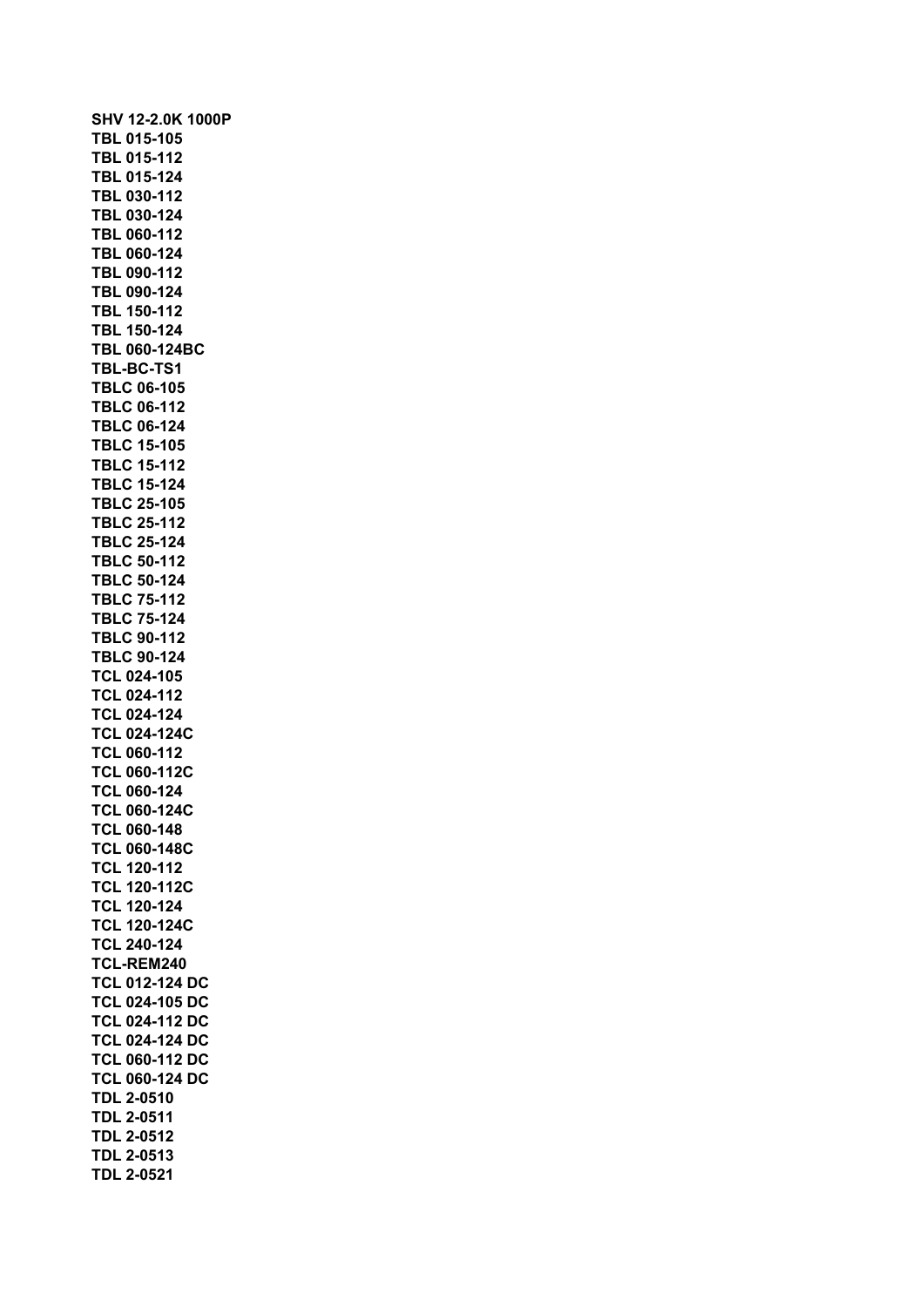| <b>TDL 2-0522</b>   |
|---------------------|
| <b>TDL 2-0523</b>   |
| <b>TDL 2-1210</b>   |
| <b>TDL 2-1211</b>   |
| TDL 2-1212          |
| <b>TDL 2-1213</b>   |
| <b>TDL 2-1221</b>   |
| TDL 2-1222          |
| TDL 2-1223          |
| <b>TDL 2-2410</b>   |
| <b>TDL 2-2411</b>   |
| <b>TDL 2-2412</b>   |
| <b>TDL 2-2413</b>   |
| <b>TDL 2-2421</b>   |
| <b>TDL 2-2422</b>   |
| <b>TDL 2-2423</b>   |
| <b>TDL 2-4810</b>   |
| <b>TDL 2-4811</b>   |
| <b>TDL 2-4812</b>   |
| <b>TDL 2-4813</b>   |
| <b>TDL 2-4821</b>   |
| TDL 2-4822          |
| TDL 2-4823          |
| TDL 3-0510          |
| TDL 3-0511          |
| <b>TDL 3-0512</b>   |
| <b>TDL 3-0513</b>   |
| <b>TDL 3-0521</b>   |
| <b>TDL 3-0522</b>   |
| <b>TDL 3-0523</b>   |
| <b>TDL 3-1210</b>   |
| <b>TDL 3-1211</b>   |
| <b>TDL 3-1212</b>   |
| <b>TDL 3-1213</b>   |
| <b>TDL 3-1221</b>   |
| <b>TDL 3-1222</b>   |
| TDL 3-1223          |
| <b>TDL 3-2410</b>   |
| TDL 3-2411          |
|                     |
| TDL 3-2412          |
| TDL 3-2413          |
| <b>TDL 3-2421</b>   |
| <b>TDL 3-2422</b>   |
| <b>TDL 3-2423</b>   |
| <b>TDL 3-4810</b>   |
| <b>TDL 3-4811</b>   |
| <b>TDL 3-4812</b>   |
| <b>TDL 3-4813</b>   |
| <b>TDL 3-4821</b>   |
| <b>TDL 3-4822</b>   |
| <b>TDL 3-4823</b>   |
| <b>TDN 1-1210WI</b> |
| <b>TDN 1-1211WI</b> |
| TDN 1-1212WI        |
| <b>TDN 1-1213WI</b> |
| <b>TDN 1-1215WI</b> |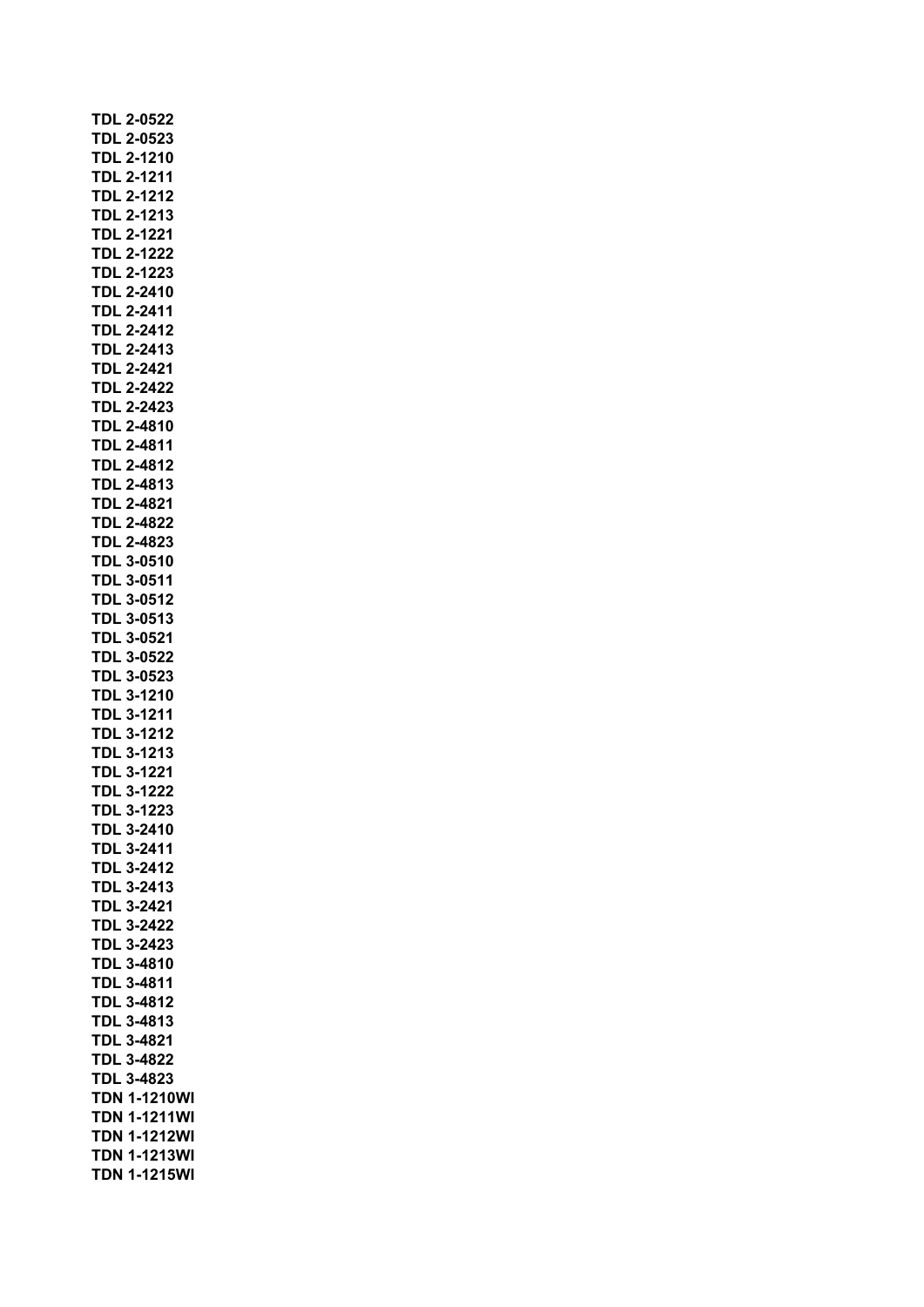**TDN 1-1219WI TDN 1-1221WI TDN 1-1222WI TDN 1-1223WI TDN 1-2410WI TDN 1-2411WI TDN 1-2412WI TDN 1-2413WI TDN 1-2415WI TDN 1-2419WI TDN 1-2421WI TDN 1-2422WI TDN 1-2423WI TDN 1-4810WI TDN 1-4811WI TDN 1-4812WI TDN 1-4813WI TDN 1-4815WI TDN 1-4819WI TDN 1-4821WI TDN 1-4822WI TDN 1-4823WI TDN 3-1219WI TDN 3-2419WI TDN 3-4819WI TDN 5-0919WI TDN 5-2419WI TDN 5-4819WI TDN 1-1210WISM TDN 1-1211WISM TDN 1-1212WISM TDN 1-1213WISM TDN 1-1215WISM TDN 1-1219WISM TDN 1-1221WISM TDN 1-1222WISM TDN 1-1223WISM TDN 1-2410WISM TDN 1-2411WISM TDN 1-2412WISM TDN 1-2413WISM TDN 1-2415WISM TDN 1-2419WISM TDN 1-2421WISM TDN 1-2422WISM TDN 1-2423WISM TDN 1-4810WISM TDN 1-4811WISM TDN 1-4812WISM TDN 1-4813WISM TDN 1-4815WISM TDN 1-4819WISM TDN 1-4821WISM TDN 1-4822WISM TDN 1-4823WISM TDN 3-1210WI**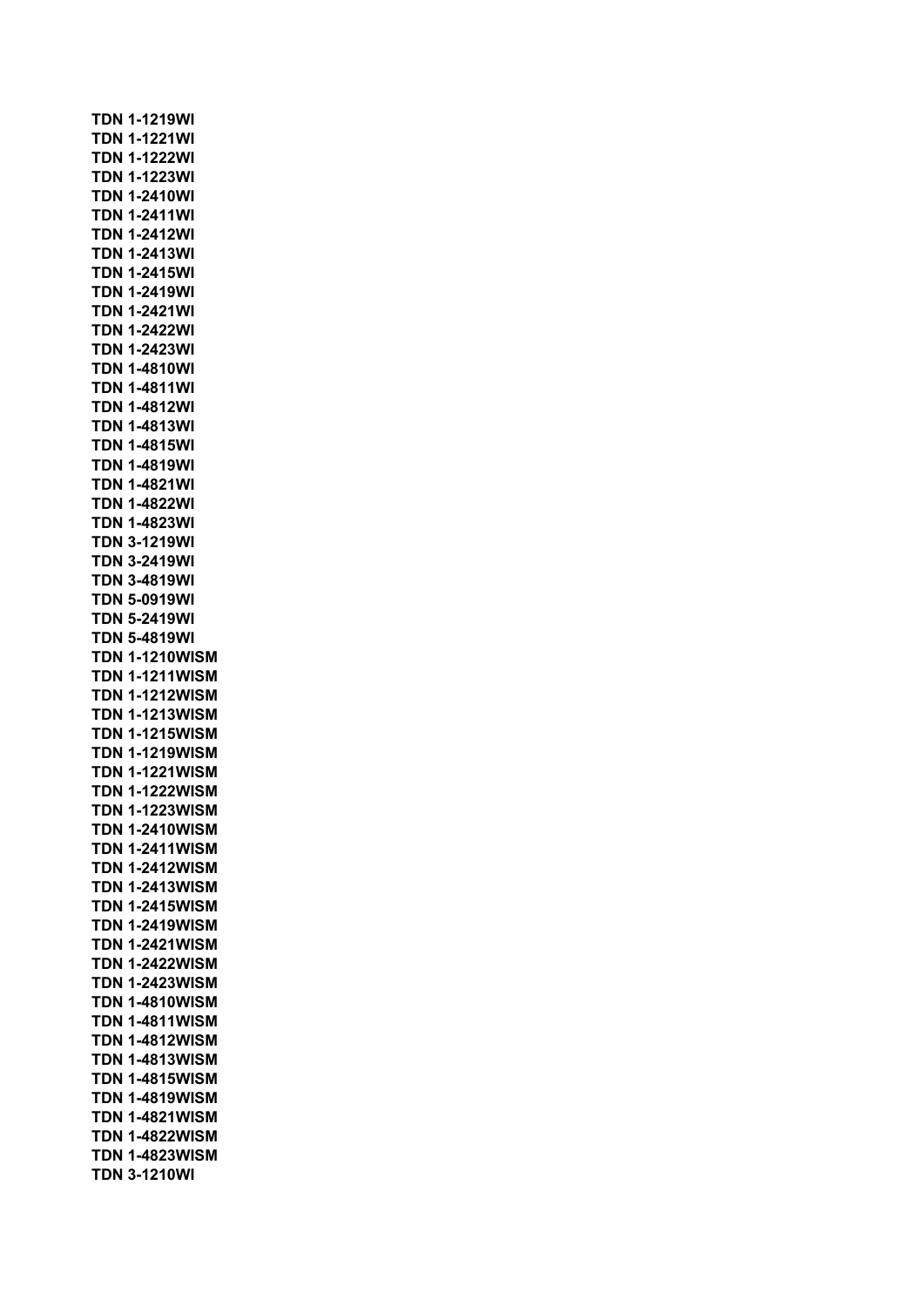**TDN 3-1211WI TDN 3-1212WI TDN 3-1213WI TDN 3-1215WI TDN 3-1221WI TDN 3-1222WI TDN 3-1223WI TDN 3-2410WI TDN 3-2411WI TDN 3-2412WI TDN 3-2413WI TDN 3-2415WI TDN 3-2421WI TDN 3-2422WI TDN 3-2423WI TDN 3-4810WI TDN 3-4811WI TDN 3-4812WI TDN 3-4813WI TDN 3-4815WI TDN 3-4821WI TDN 3-4822WI TDN 3-4823WI TDN 3-1210WISM TDN 3-1211WISM TDN 3-1212WISM TDN 3-1213WISM TDN 3-1215WISM TDN 3-1219WISM TDN 3-1221WISM TDN 3-1222WISM TDN 3-1223WISM TDN 3-2410WISM TDN 3-2411WISM TDN 3-2412WISM TDN 3-2413WISM TDN 3-2415WISM TDN 3-2419WISM TDN 3-2421WISM TDN 3-2422WISM TDN 3-2423WISM TDN 3-4810WISM TDN 3-4811WISM TDN 3-4812WISM TDN 3-4813WISM TDN 3-4815WISM TDN 3-4819WISM TDN 3-4821WISM TDN 3-4822WISM TDN 3-4823WISM TDN 5-0910WI TDN 5-0911WI TDN 5-0912WI TDN 5-0913WI TDN 5-0915WI TDN 5-0921WI**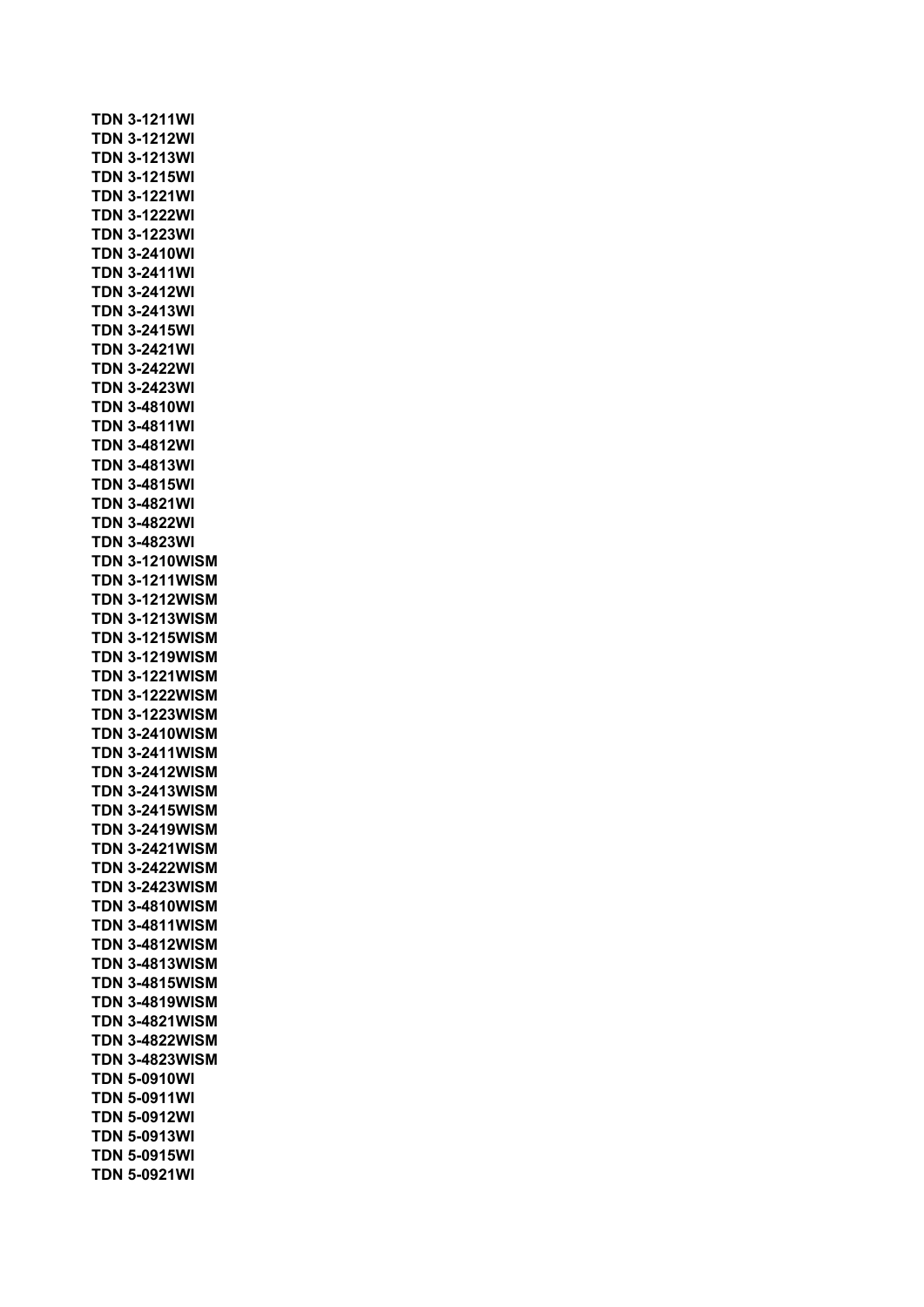**TDN 5-0922WI TDN 5-0923WI TDN 5-2410WI TDN 5-2411WI TDN 5-2412WI TDN 5-2413WI TDN 5-2415WI TDN 5-2421WI TDN 5-2422WI TDN 5-2423WI TDN 5-4810WI TDN 5-4811WI TDN 5-4812WI TDN 5-4813WI TDN 5-4815WI TDN 5-4821WI TDN 5-4822WI TDN 5-4823WI TDN 5-0910WISM TDN 5-0911WISM TDN 5-0912WISM TDN 5-0913WISM TDN 5-0915WISM TDN 5-0919WISM TDN 5-0921WISM TDN 5-0922WISM TDN 5-0923WISM TDN 5-2410WISM TDN 5-2411WISM TDN 5-2412WISM TDN 5-2413WISM TDN 5-2415WISM TDN 5-2419WISM TDN 5-2421WISM TDN 5-2422WISM TDN 5-2423WISM TDN 5-4810WISM TDN 5-4811WISM TDN 5-4812WISM TDN 5-4813WISM TDN 5-4815WISM TDN 5-4819WISM TDN 5-4821WISM TDN 5-4822WISM TDN 5-4823WISM TDR 2-0511 TDR 2-0512 TDR 2-0513 TDR 2-0522 TDR 2-0523 TDR 2-1211 TDR 2-1212 TDR 2-1213 TDR 2-1222 TDR 2-1223 TDR 2-2411**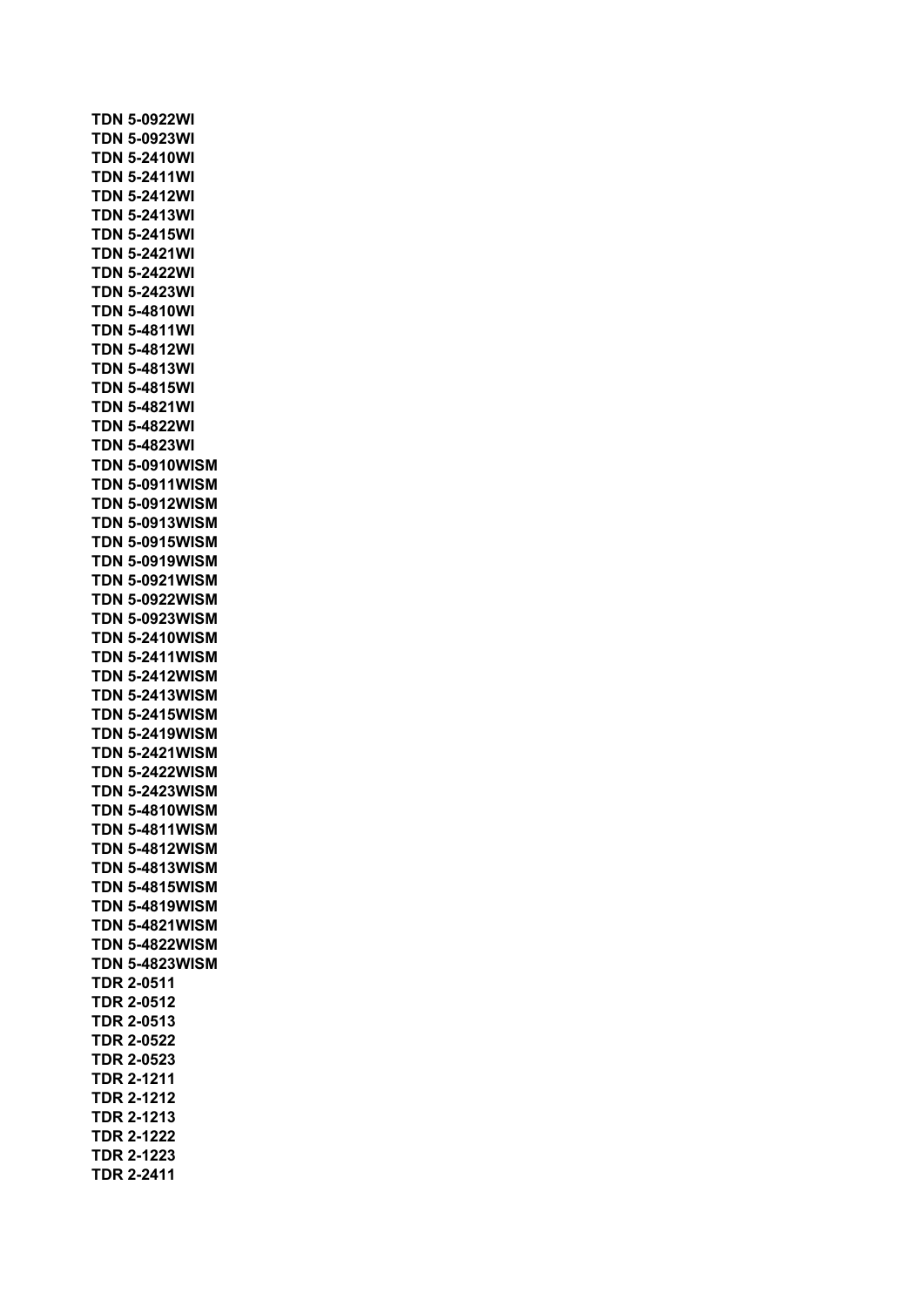| <b>TDR 2-2412</b>     |
|-----------------------|
| <b>TDR 2-2413</b>     |
| <b>TDR 2-2422</b>     |
| <b>TDR 2-2423</b>     |
| <b>TDR 2-4811</b>     |
| <b>TDR 2-4812</b>     |
| TDR 2-4813            |
| TDR 2-4822            |
| <b>TDR 2-4823</b>     |
| <b>TDR 2-0511SM</b>   |
| <b>TDR 2-0512SM</b>   |
| <b>TDR 2-0513SM</b>   |
| <b>TDR 2-0522SM</b>   |
| <b>TDR 2-0523SM</b>   |
| <b>TDR 2-1211SM</b>   |
| <b>TDR 2-1212SM</b>   |
| <b>TDR 2-1213SM</b>   |
| <b>TDR 2-1222SM</b>   |
| <b>TDR 2-1223SM</b>   |
| <b>TDR 2-2411SM</b>   |
| <b>TDR 2-2412SM</b>   |
| <b>TDR 2-2413SM</b>   |
| <b>TDR 2-2422SM</b>   |
| <b>TDR 2-2423SM</b>   |
| TDR 2-4811SM          |
| <b>TDR 2-4812SM</b>   |
| <b>TDR 2-4813SM</b>   |
| <b>TDR 2-4822SM</b>   |
| <b>TDR 2-4823SM</b>   |
| <b>TDR 2-1211WI</b>   |
| <b>TDR 2-1212WI</b>   |
| <b>TDR 2-1213WI</b>   |
| <b>TDR 2-1222WI</b>   |
| <b>TDR 2-1223WI</b>   |
| <b>TDR 2-2411WI</b>   |
| <b>TDR 2-2412WI</b>   |
| <b>TDR 2-2413WI</b>   |
| TDR 2-2422WI          |
| TDR 2-2423WI          |
| TDR 2-4811WI          |
| <b>TDR 2-4812WI</b>   |
| <b>TDR 2-4813WI</b>   |
| <b>TDR 2-4822WI</b>   |
| <b>TDR 2-4823WI</b>   |
| <b>TDR 2-1211WISM</b> |
| <b>TDR 2-1212WISM</b> |
| <b>TDR 2-1213WISM</b> |
| <b>TDR 2-1222WISM</b> |
| <b>TDR 2-1223WISM</b> |
| <b>TDR 2-2411WISM</b> |
| <b>TDR 2-2412WISM</b> |
| <b>TDR 2-2413WISM</b> |
| <b>TDR 2-2422WISM</b> |
| <b>TDR 2-2423WISM</b> |
| <b>TDR 2-4811WISM</b> |
| <b>TDR 2-4812WISM</b> |
|                       |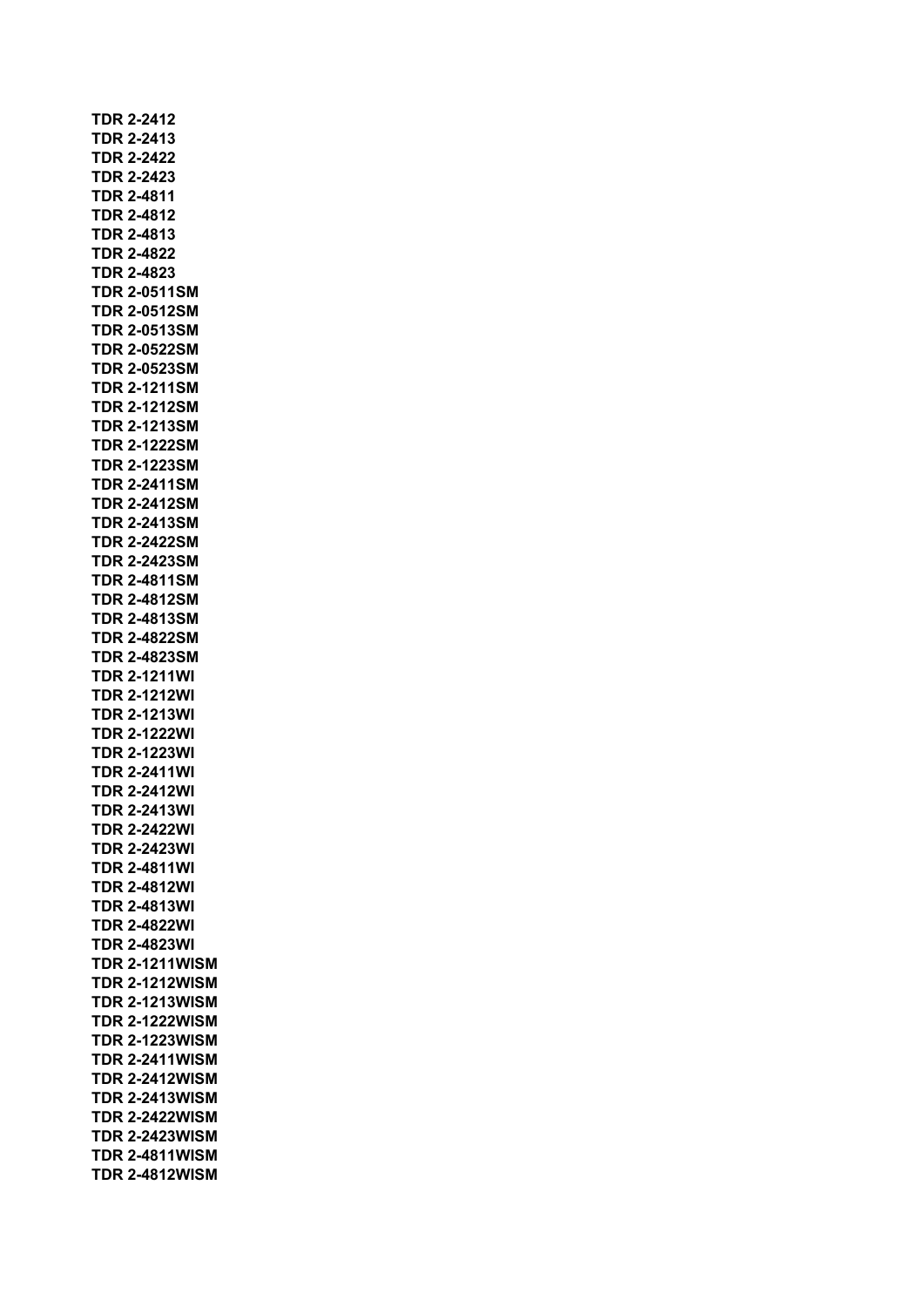| <b>TDR 2-4813WISM</b> |  |
|-----------------------|--|
| <b>TDR 2-4822WISM</b> |  |
| <b>TDR 2-4823WISM</b> |  |
| <b>TDR 3-0511</b>     |  |
| TDR 3-0512            |  |
| <b>TDR 3-0513</b>     |  |
| TDR 3-0522            |  |
| <b>TDR 3-0523</b>     |  |
| <b>TDR 3-1211</b>     |  |
| <b>TDR 3-1212</b>     |  |
| <b>TDR 3-1213</b>     |  |
| <b>TDR 3-1222</b>     |  |
|                       |  |
| <b>TDR 3-1223</b>     |  |
| <b>TDR 3-2411</b>     |  |
| <b>TDR 3-2412</b>     |  |
| <b>TDR 3-2413</b>     |  |
| <b>TDR 3-2422</b>     |  |
| <b>TDR 3-2423</b>     |  |
| <b>TDR 3-4811</b>     |  |
| <b>TDR 3-4812</b>     |  |
| TDR 3-4813            |  |
| TDR 3-4822            |  |
| <b>TDR 3-4823</b>     |  |
| <b>TDR 3-0511SM</b>   |  |
| <b>TDR 3-0512SM</b>   |  |
| <b>TDR 3-0513SM</b>   |  |
| <b>TDR 3-0522SM</b>   |  |
| <b>TDR 3-0523SM</b>   |  |
|                       |  |
| <b>TDR 3-1211SM</b>   |  |
| <b>TDR 3-1212SM</b>   |  |
| <b>TDR 3-1213SM</b>   |  |
| <b>TDR 3-1222SM</b>   |  |
| <b>TDR 3-1223SM</b>   |  |
| <b>TDR 3-2411SM</b>   |  |
| <b>TDR 3-2412SM</b>   |  |
| <b>TDR 3-2413SM</b>   |  |
| TDR<br>3-2422SM       |  |
| <b>TDR 3-2423SM</b>   |  |
| <b>TDR 3-4811SM</b>   |  |
| <b>TDR 3-4812SM</b>   |  |
| <b>TDR 3-4813SM</b>   |  |
| <b>TDR 3-4822SM</b>   |  |
| <b>TDR 3-4823SM</b>   |  |
| <b>TDR 3-1211WI</b>   |  |
| <b>TDR 3-1212WI</b>   |  |
|                       |  |
| <b>TDR 3-1213WI</b>   |  |
| <b>TDR 3-1222WI</b>   |  |
| <b>TDR 3-1223WI</b>   |  |
| <b>TDR 3-2411WI</b>   |  |
| <b>TDR 3-2412WI</b>   |  |
| <b>TDR 3-2413WI</b>   |  |
| <b>TDR 3-2422WI</b>   |  |
| <b>TDR 3-2423WI</b>   |  |
| TDR 3-4811WI          |  |
| <b>TDR 3-4812WI</b>   |  |
| <b>TDR 3-4813WI</b>   |  |
|                       |  |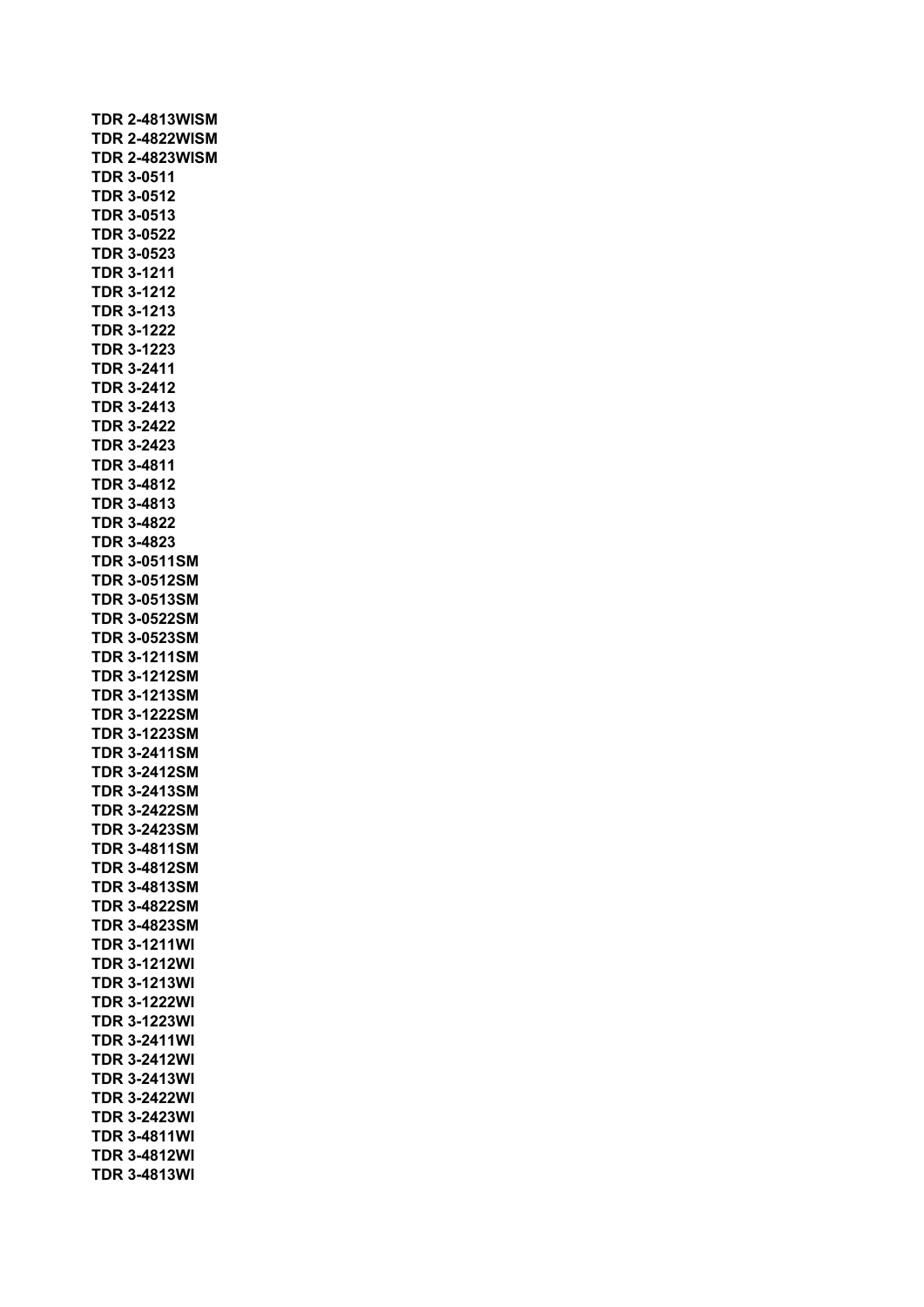| <b>TDR 3-4822WI</b>   |
|-----------------------|
| <b>TDR 3-4823WI</b>   |
| <b>TDR 3-1211WISM</b> |
| <b>TDR 3-1212WISM</b> |
| <b>TDR 3-1213WISM</b> |
| <b>TDR 3-1222WISM</b> |
| <b>TDR 3-1223WISM</b> |
| <b>TDR 3-2411WISM</b> |
| <b>TDR 3-2412WISM</b> |
| <b>TDR 3-2413WISM</b> |
| <b>TDR 3-2422WISM</b> |
| <b>TDR 3-2423WISM</b> |
| <b>TDR 3-4811WISM</b> |
| <b>TDR 3-4812WISM</b> |
| <b>TDR 3-4813WISM</b> |
| <b>TDR 3-4822WISM</b> |
| <b>TDR 3-4823WISM</b> |
| <b>TEL 15-1210</b>    |
| TEL 15-1211           |
| <b>TEL 15-1212</b>    |
| <b>TEL 15-1213</b>    |
| <b>TEL 15-1222</b>    |
| <b>TEL 15-1223</b>    |
| TEL 15-2410           |
| <b>TEL 15-2411</b>    |
| <b>TEL 15-2412</b>    |
| TEL 15-2413           |
| <b>TEL 15-2422</b>    |
| <b>TEL 15-2423</b>    |
| <b>TEL 15-4810</b>    |
| <b>TEL 15-4811</b>    |
| <b>TEL 15-4812</b>    |
| TEL 15-4813           |
| <b>TEL 15-4822</b>    |
| TEL 15-4823           |
| <b>TEL 2-0510</b>     |
| <b>TEL 2-0511</b>     |
| <b>TEL 2-0512</b>     |
| <b>TEL 2-0513</b>     |
| TEL 2-0521            |
| <b>TEL 2-0522</b>     |
| <b>TEL 2-0523</b>     |
| <b>TEL 2-1210</b>     |
| <b>TEL 2-1211</b>     |
| <b>TEL 2-1212</b>     |
| <b>TEL 2-1213</b>     |
| <b>TEL 2-1221</b>     |
| <b>TEL 2-1222</b>     |
| <b>TEL 2-1223</b>     |
| <b>TEL 2-2410</b>     |
| <b>TEL 2-2411</b>     |
| <b>TEL 2-2412</b>     |
| <b>TEL 2-2413</b>     |
| <b>TEL 2-2421</b>     |
| <b>TEL 2-2422</b>     |
| TEL 2-2423            |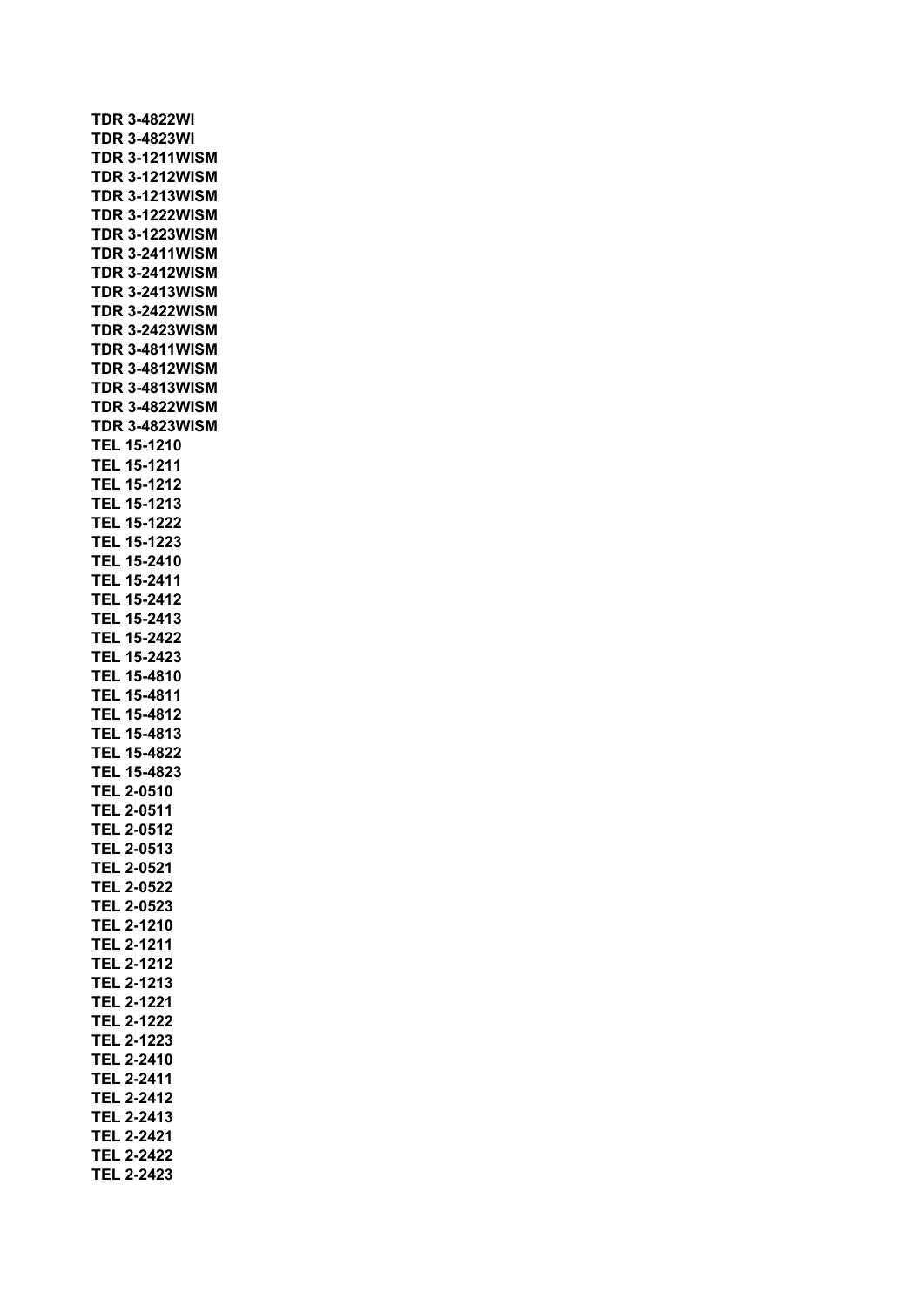|     | <b>TEL 2-4810</b>   |
|-----|---------------------|
|     | <b>TEL 2-4811</b>   |
|     | <b>TEL 2-4812</b>   |
|     | <b>TEL 2-4813</b>   |
|     | <b>TEL 2-4821</b>   |
|     | <b>TEL 2-4822</b>   |
|     | TEL 2-4823          |
| TEL | 3-0511              |
|     | <b>TEL 3-0512</b>   |
|     | <b>TEL 3-0513</b>   |
|     | <b>TEL 3-0522</b>   |
|     | <b>TEL 3-0523</b>   |
|     | TEL 3-1211          |
|     | <b>TEL 3-1212</b>   |
|     | <b>TEL 3-1213</b>   |
|     | <b>TEL 3-1222</b>   |
|     | TEL 3-1223          |
|     | <b>TEL 3-2011</b>   |
|     | TEL 3-2012          |
|     | <b>TEL 3-2013</b>   |
|     | TEL 3-2022          |
|     | TEL 3-2023          |
|     | <b>TEL 3-2411</b>   |
|     | TEL 3-2412          |
|     | TEL 3-2413          |
|     | <b>TEL 3-2422</b>   |
|     | <b>TEL 3-2423</b>   |
|     | <b>TEL 3-4811</b>   |
|     | <b>TEL 3-4812</b>   |
|     | <b>TEL 3-4813</b>   |
|     | <b>TEL 3-4822</b>   |
|     | <b>TEL 3-4823</b>   |
|     | TEL 30-2409         |
|     | TEL 30-2410         |
|     | TEL 30-2411         |
|     | <b>TEL 30-2412</b>  |
|     | TEL 30-2413         |
|     | TEL 30-4809         |
|     | TEL 30-4810         |
|     | TEL 30-4811         |
|     | TEL 30-4812         |
|     | TEL 30-4813         |
|     | <b>TEL 3-0511NP</b> |
|     | <b>TEL 3-0512NP</b> |
|     | <b>TEL 3-0522NP</b> |
|     | <b>TEL 3-0523NP</b> |
|     | <b>TEL 3-1211NP</b> |
|     | <b>TEL 3-1212NP</b> |
|     | <b>TEL 3-1222NP</b> |
|     | <b>TEL 3-1223NP</b> |
|     | <b>TEL 3-2411NP</b> |
|     | <b>TEL 3-2412NP</b> |
|     | <b>TEL 3-2422NP</b> |
|     | <b>TEL 3-2423NP</b> |
|     | <b>TEL 5-1210</b>   |
|     | <b>TEL 5-1211</b>   |
|     |                     |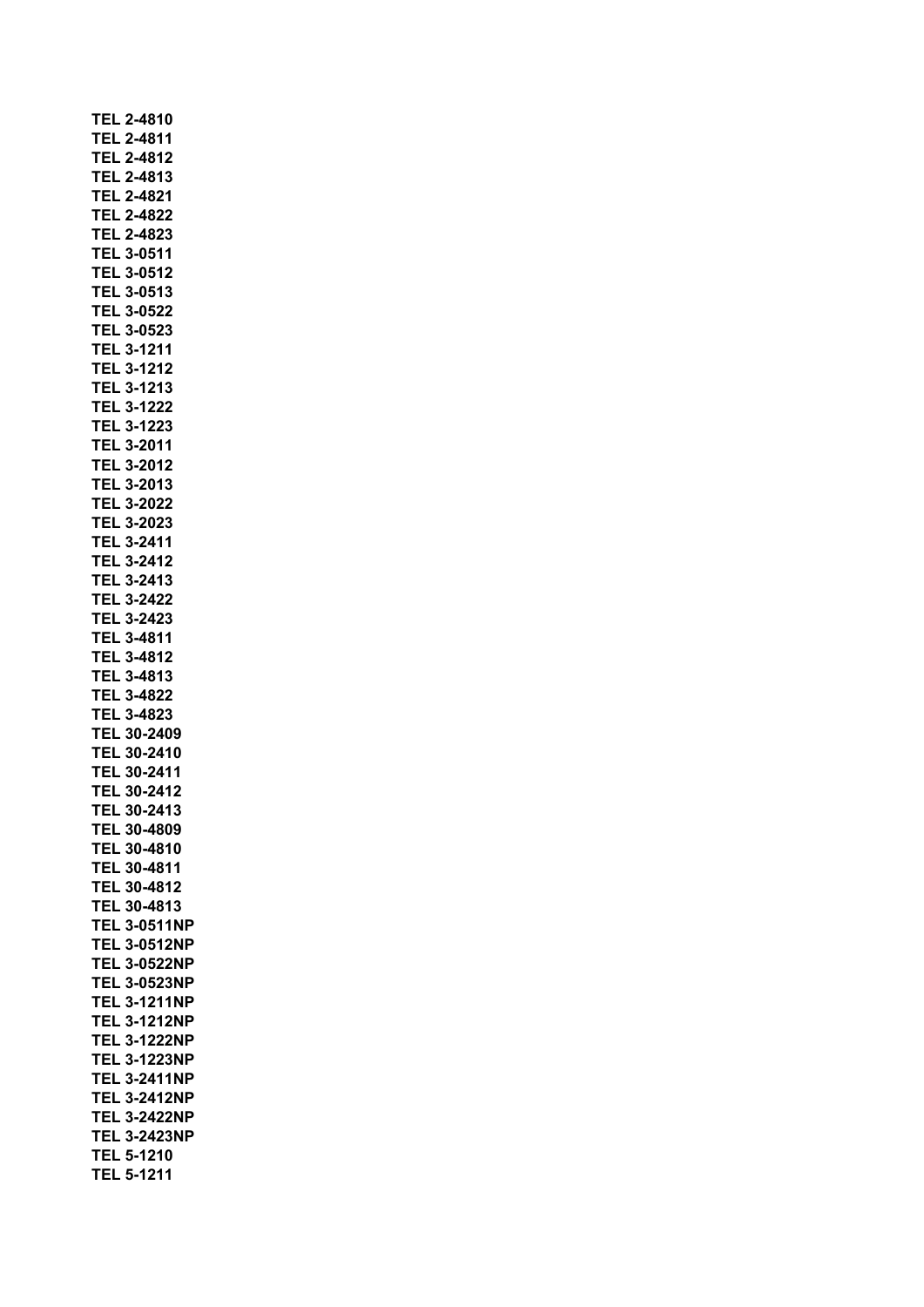|     |     | <b>TEL 5-1212</b>                      |                     |  |
|-----|-----|----------------------------------------|---------------------|--|
|     |     | <b>TEL 5-1222</b>                      |                     |  |
|     |     | <b>TEL 5-1223</b>                      |                     |  |
|     |     | <b>TEL 5-2410</b>                      |                     |  |
|     |     | TEL 5-2411                             |                     |  |
|     | TEL | 5-2412                                 |                     |  |
|     | TEL | 5-2422                                 |                     |  |
| TEL |     | 5-2423                                 |                     |  |
|     |     | <b>TEL 8-1210</b>                      |                     |  |
|     |     | <b>TEL 8-1211</b>                      |                     |  |
|     |     | <b>TEL 8-1212</b>                      |                     |  |
|     |     | <b>TEL 8-1213</b>                      |                     |  |
|     |     | <b>TEL 8-1215</b>                      |                     |  |
|     |     | <b>TEL 8-1222</b>                      |                     |  |
|     |     | <b>TEL 8-1223</b>                      |                     |  |
|     |     | <b>TEL 8-2410</b>                      |                     |  |
|     |     | <b>TEL 8-2411</b>                      |                     |  |
|     |     | <b>TEL 8-2412</b>                      |                     |  |
|     |     | TEL 8-2413                             |                     |  |
|     |     | TEL 8-2415                             |                     |  |
|     |     | TEL 8-2422                             |                     |  |
|     |     | TEL 8-2423                             |                     |  |
|     |     | TEL 8-4810                             |                     |  |
|     |     | TEL 8-4811                             |                     |  |
|     |     | <b>TEL 8-4812</b>                      |                     |  |
|     |     | TEL 8-4813                             |                     |  |
|     |     | <b>TEL 8-4815</b>                      |                     |  |
|     |     | <b>TEL 8-4822</b>                      |                     |  |
|     |     | <b>TEL 8-4823</b>                      |                     |  |
|     |     |                                        | <b>TEL 8-2410WI</b> |  |
|     |     |                                        | <b>TEL 8-2411WI</b> |  |
|     |     |                                        | <b>TEL 8-2412WI</b> |  |
|     |     |                                        | <b>TEL 8-2413WI</b> |  |
|     |     |                                        | <b>TEL 8-2415WI</b> |  |
|     |     |                                        | <b>TEL 8-2422WI</b> |  |
|     |     |                                        | <b>TEL 8-2423WI</b> |  |
|     |     |                                        | <b>TEL 8-4810WI</b> |  |
|     |     |                                        | <b>TEL 8-4811WI</b> |  |
|     |     |                                        | <b>TEL 8-4812WI</b> |  |
|     |     |                                        |                     |  |
|     |     |                                        | TEL 8-4813WI        |  |
|     |     |                                        | TEL 8-4815WI        |  |
|     |     |                                        | <b>TEL 8-4822WI</b> |  |
|     |     | <b>TEM 2-0511</b>                      | <b>TEL 8-4823WI</b> |  |
|     |     | <b>TEM 2-0512</b>                      |                     |  |
|     |     | <b>TEM 2-0521</b>                      |                     |  |
|     |     |                                        |                     |  |
|     |     | <b>TEM 2-0522</b><br><b>TEM 2-1211</b> |                     |  |
|     |     | <b>TEM 2-1212</b>                      |                     |  |
|     |     | <b>TEM 2-1221</b>                      |                     |  |
|     |     | <b>TEM 2-1222</b>                      |                     |  |
|     |     | <b>TEM 2-2411</b>                      |                     |  |
|     |     | <b>TEM 2-2412</b>                      |                     |  |
|     |     | TEM 2-2421                             |                     |  |
|     |     |                                        |                     |  |
|     |     | TEM 2-2422                             | <b>TEM 3-0511N</b>  |  |
|     |     |                                        |                     |  |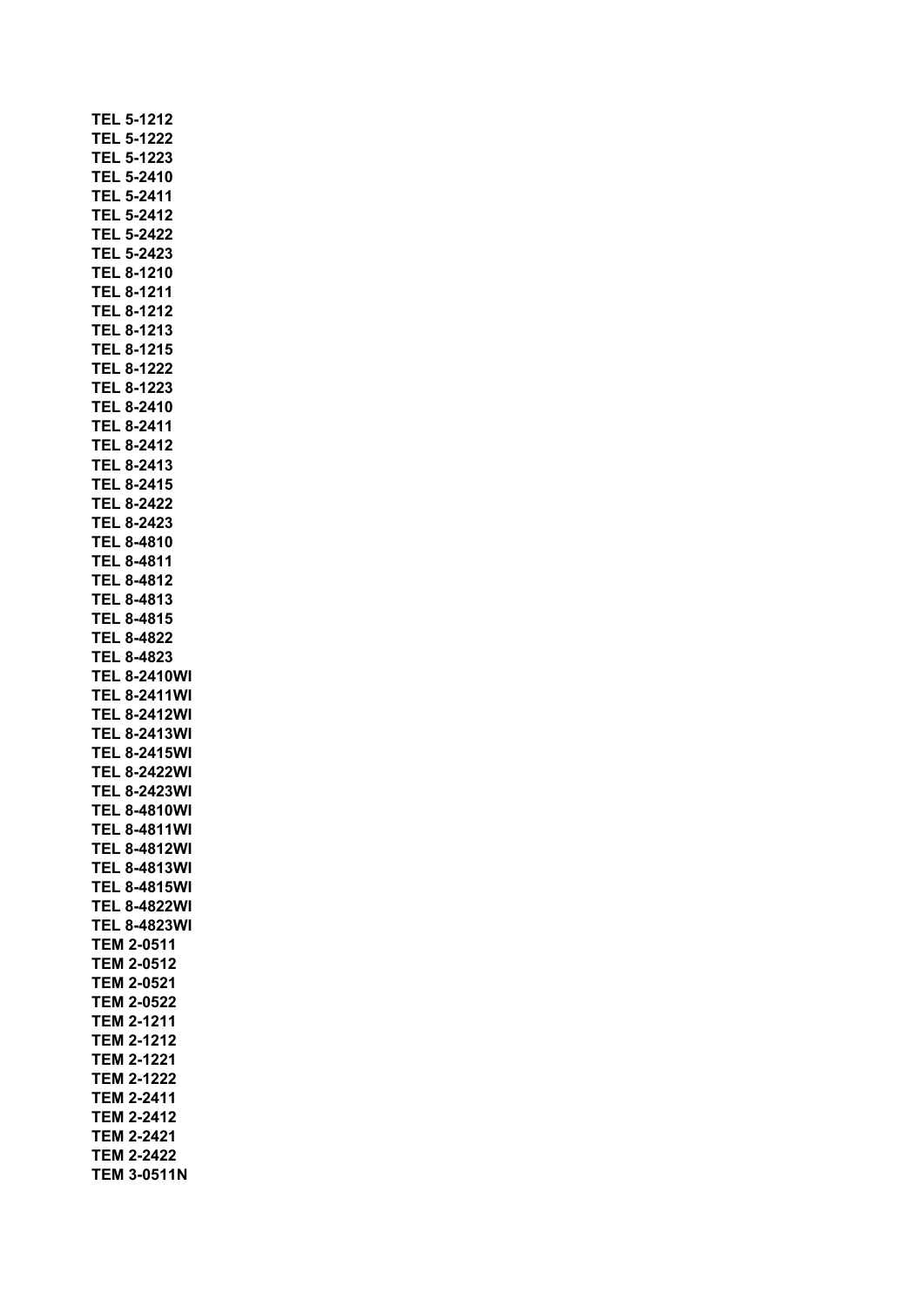| <b>TEM 3-0522N</b><br><b>TEM 3-0523N</b><br><b>TEM 3-1211N</b><br><b>TEM 3-1212N</b><br><b>TEM 3-1213N</b><br><b>TEM 3-1222N</b><br><b>TEM 3-1223N</b><br><b>TEM 3-2411N</b><br><b>TEM 3-2412N</b><br>TEM 3-2413N<br>TEM 3-2422N<br><b>TEM 3-2423N</b><br><b>TEN 10-1210</b><br><b>TEN 10-1211</b><br><b>TEN 10-1212</b><br><b>TEN 10-1213</b><br><b>TEN 10-1215</b><br><b>TEN 10-1221</b><br><b>TEN 10-1222</b><br>10-1223<br>TEN<br>TEN 10-2410<br>TEN<br>10-2411<br>TEN<br>10-2412<br>10-2413<br>TEN<br>10-2415<br>TEN<br>10-2421<br>TEN<br>10-2422<br>TEN<br>TEN<br>10-2423<br><b>TEN 10-4810</b><br><b>TEN 10-4811</b><br><b>TEN 10-4812</b><br><b>TEN 10-4813</b><br><b>TEN 10-4815</b><br><b>TEN 10-4821</b><br><b>TEN 10-4822</b><br>TEN 10-4823<br>TEN.<br>12-2410<br>12-2411<br>TEN<br>TEN<br>12-2412<br>12-2413<br>TEN<br>12-2421<br>TEN<br>12-2422<br>TEN<br>TEN<br>12-2423<br><b>TEN</b><br>12-4810<br><b>TEN 12-4811</b><br><b>TEN 12-4812</b><br><b>TEN 12-4813</b><br><b>TEN 12-4821</b><br><b>TEN 12-4822</b><br><b>TEN 12-4823</b> | <b>TEN 15-1210</b><br><b>TEN 15-1211</b> | TEM 3-0512N        |  |
|------------------------------------------------------------------------------------------------------------------------------------------------------------------------------------------------------------------------------------------------------------------------------------------------------------------------------------------------------------------------------------------------------------------------------------------------------------------------------------------------------------------------------------------------------------------------------------------------------------------------------------------------------------------------------------------------------------------------------------------------------------------------------------------------------------------------------------------------------------------------------------------------------------------------------------------------------------------------------------------------------------------------------------------------------|------------------------------------------|--------------------|--|
|                                                                                                                                                                                                                                                                                                                                                                                                                                                                                                                                                                                                                                                                                                                                                                                                                                                                                                                                                                                                                                                      |                                          | <b>TEM 3-0513N</b> |  |
|                                                                                                                                                                                                                                                                                                                                                                                                                                                                                                                                                                                                                                                                                                                                                                                                                                                                                                                                                                                                                                                      |                                          |                    |  |
|                                                                                                                                                                                                                                                                                                                                                                                                                                                                                                                                                                                                                                                                                                                                                                                                                                                                                                                                                                                                                                                      |                                          |                    |  |
|                                                                                                                                                                                                                                                                                                                                                                                                                                                                                                                                                                                                                                                                                                                                                                                                                                                                                                                                                                                                                                                      |                                          |                    |  |
|                                                                                                                                                                                                                                                                                                                                                                                                                                                                                                                                                                                                                                                                                                                                                                                                                                                                                                                                                                                                                                                      |                                          |                    |  |
|                                                                                                                                                                                                                                                                                                                                                                                                                                                                                                                                                                                                                                                                                                                                                                                                                                                                                                                                                                                                                                                      |                                          |                    |  |
|                                                                                                                                                                                                                                                                                                                                                                                                                                                                                                                                                                                                                                                                                                                                                                                                                                                                                                                                                                                                                                                      |                                          |                    |  |
|                                                                                                                                                                                                                                                                                                                                                                                                                                                                                                                                                                                                                                                                                                                                                                                                                                                                                                                                                                                                                                                      |                                          |                    |  |
|                                                                                                                                                                                                                                                                                                                                                                                                                                                                                                                                                                                                                                                                                                                                                                                                                                                                                                                                                                                                                                                      |                                          |                    |  |
|                                                                                                                                                                                                                                                                                                                                                                                                                                                                                                                                                                                                                                                                                                                                                                                                                                                                                                                                                                                                                                                      |                                          |                    |  |
|                                                                                                                                                                                                                                                                                                                                                                                                                                                                                                                                                                                                                                                                                                                                                                                                                                                                                                                                                                                                                                                      |                                          |                    |  |
|                                                                                                                                                                                                                                                                                                                                                                                                                                                                                                                                                                                                                                                                                                                                                                                                                                                                                                                                                                                                                                                      |                                          |                    |  |
|                                                                                                                                                                                                                                                                                                                                                                                                                                                                                                                                                                                                                                                                                                                                                                                                                                                                                                                                                                                                                                                      |                                          |                    |  |
|                                                                                                                                                                                                                                                                                                                                                                                                                                                                                                                                                                                                                                                                                                                                                                                                                                                                                                                                                                                                                                                      |                                          |                    |  |
|                                                                                                                                                                                                                                                                                                                                                                                                                                                                                                                                                                                                                                                                                                                                                                                                                                                                                                                                                                                                                                                      |                                          |                    |  |
|                                                                                                                                                                                                                                                                                                                                                                                                                                                                                                                                                                                                                                                                                                                                                                                                                                                                                                                                                                                                                                                      |                                          |                    |  |
|                                                                                                                                                                                                                                                                                                                                                                                                                                                                                                                                                                                                                                                                                                                                                                                                                                                                                                                                                                                                                                                      |                                          |                    |  |
|                                                                                                                                                                                                                                                                                                                                                                                                                                                                                                                                                                                                                                                                                                                                                                                                                                                                                                                                                                                                                                                      |                                          |                    |  |
|                                                                                                                                                                                                                                                                                                                                                                                                                                                                                                                                                                                                                                                                                                                                                                                                                                                                                                                                                                                                                                                      |                                          |                    |  |
|                                                                                                                                                                                                                                                                                                                                                                                                                                                                                                                                                                                                                                                                                                                                                                                                                                                                                                                                                                                                                                                      |                                          |                    |  |
|                                                                                                                                                                                                                                                                                                                                                                                                                                                                                                                                                                                                                                                                                                                                                                                                                                                                                                                                                                                                                                                      |                                          |                    |  |
|                                                                                                                                                                                                                                                                                                                                                                                                                                                                                                                                                                                                                                                                                                                                                                                                                                                                                                                                                                                                                                                      |                                          |                    |  |
|                                                                                                                                                                                                                                                                                                                                                                                                                                                                                                                                                                                                                                                                                                                                                                                                                                                                                                                                                                                                                                                      |                                          |                    |  |
|                                                                                                                                                                                                                                                                                                                                                                                                                                                                                                                                                                                                                                                                                                                                                                                                                                                                                                                                                                                                                                                      |                                          |                    |  |
|                                                                                                                                                                                                                                                                                                                                                                                                                                                                                                                                                                                                                                                                                                                                                                                                                                                                                                                                                                                                                                                      |                                          |                    |  |
|                                                                                                                                                                                                                                                                                                                                                                                                                                                                                                                                                                                                                                                                                                                                                                                                                                                                                                                                                                                                                                                      |                                          |                    |  |
|                                                                                                                                                                                                                                                                                                                                                                                                                                                                                                                                                                                                                                                                                                                                                                                                                                                                                                                                                                                                                                                      |                                          |                    |  |
|                                                                                                                                                                                                                                                                                                                                                                                                                                                                                                                                                                                                                                                                                                                                                                                                                                                                                                                                                                                                                                                      |                                          |                    |  |
|                                                                                                                                                                                                                                                                                                                                                                                                                                                                                                                                                                                                                                                                                                                                                                                                                                                                                                                                                                                                                                                      |                                          |                    |  |
|                                                                                                                                                                                                                                                                                                                                                                                                                                                                                                                                                                                                                                                                                                                                                                                                                                                                                                                                                                                                                                                      |                                          |                    |  |
|                                                                                                                                                                                                                                                                                                                                                                                                                                                                                                                                                                                                                                                                                                                                                                                                                                                                                                                                                                                                                                                      |                                          |                    |  |
|                                                                                                                                                                                                                                                                                                                                                                                                                                                                                                                                                                                                                                                                                                                                                                                                                                                                                                                                                                                                                                                      |                                          |                    |  |
|                                                                                                                                                                                                                                                                                                                                                                                                                                                                                                                                                                                                                                                                                                                                                                                                                                                                                                                                                                                                                                                      |                                          |                    |  |
|                                                                                                                                                                                                                                                                                                                                                                                                                                                                                                                                                                                                                                                                                                                                                                                                                                                                                                                                                                                                                                                      |                                          |                    |  |
|                                                                                                                                                                                                                                                                                                                                                                                                                                                                                                                                                                                                                                                                                                                                                                                                                                                                                                                                                                                                                                                      |                                          |                    |  |
|                                                                                                                                                                                                                                                                                                                                                                                                                                                                                                                                                                                                                                                                                                                                                                                                                                                                                                                                                                                                                                                      |                                          |                    |  |
|                                                                                                                                                                                                                                                                                                                                                                                                                                                                                                                                                                                                                                                                                                                                                                                                                                                                                                                                                                                                                                                      |                                          |                    |  |
|                                                                                                                                                                                                                                                                                                                                                                                                                                                                                                                                                                                                                                                                                                                                                                                                                                                                                                                                                                                                                                                      |                                          |                    |  |
|                                                                                                                                                                                                                                                                                                                                                                                                                                                                                                                                                                                                                                                                                                                                                                                                                                                                                                                                                                                                                                                      |                                          |                    |  |
|                                                                                                                                                                                                                                                                                                                                                                                                                                                                                                                                                                                                                                                                                                                                                                                                                                                                                                                                                                                                                                                      |                                          |                    |  |
|                                                                                                                                                                                                                                                                                                                                                                                                                                                                                                                                                                                                                                                                                                                                                                                                                                                                                                                                                                                                                                                      |                                          |                    |  |
|                                                                                                                                                                                                                                                                                                                                                                                                                                                                                                                                                                                                                                                                                                                                                                                                                                                                                                                                                                                                                                                      |                                          |                    |  |
|                                                                                                                                                                                                                                                                                                                                                                                                                                                                                                                                                                                                                                                                                                                                                                                                                                                                                                                                                                                                                                                      |                                          |                    |  |
|                                                                                                                                                                                                                                                                                                                                                                                                                                                                                                                                                                                                                                                                                                                                                                                                                                                                                                                                                                                                                                                      |                                          |                    |  |
|                                                                                                                                                                                                                                                                                                                                                                                                                                                                                                                                                                                                                                                                                                                                                                                                                                                                                                                                                                                                                                                      |                                          |                    |  |
|                                                                                                                                                                                                                                                                                                                                                                                                                                                                                                                                                                                                                                                                                                                                                                                                                                                                                                                                                                                                                                                      |                                          |                    |  |
|                                                                                                                                                                                                                                                                                                                                                                                                                                                                                                                                                                                                                                                                                                                                                                                                                                                                                                                                                                                                                                                      |                                          |                    |  |
|                                                                                                                                                                                                                                                                                                                                                                                                                                                                                                                                                                                                                                                                                                                                                                                                                                                                                                                                                                                                                                                      |                                          |                    |  |
|                                                                                                                                                                                                                                                                                                                                                                                                                                                                                                                                                                                                                                                                                                                                                                                                                                                                                                                                                                                                                                                      |                                          |                    |  |
|                                                                                                                                                                                                                                                                                                                                                                                                                                                                                                                                                                                                                                                                                                                                                                                                                                                                                                                                                                                                                                                      |                                          |                    |  |
|                                                                                                                                                                                                                                                                                                                                                                                                                                                                                                                                                                                                                                                                                                                                                                                                                                                                                                                                                                                                                                                      |                                          |                    |  |
|                                                                                                                                                                                                                                                                                                                                                                                                                                                                                                                                                                                                                                                                                                                                                                                                                                                                                                                                                                                                                                                      |                                          |                    |  |
|                                                                                                                                                                                                                                                                                                                                                                                                                                                                                                                                                                                                                                                                                                                                                                                                                                                                                                                                                                                                                                                      |                                          |                    |  |
|                                                                                                                                                                                                                                                                                                                                                                                                                                                                                                                                                                                                                                                                                                                                                                                                                                                                                                                                                                                                                                                      | TEN 15-1212                              |                    |  |
|                                                                                                                                                                                                                                                                                                                                                                                                                                                                                                                                                                                                                                                                                                                                                                                                                                                                                                                                                                                                                                                      |                                          |                    |  |
|                                                                                                                                                                                                                                                                                                                                                                                                                                                                                                                                                                                                                                                                                                                                                                                                                                                                                                                                                                                                                                                      |                                          |                    |  |
| <b>TEN 15-1213</b>                                                                                                                                                                                                                                                                                                                                                                                                                                                                                                                                                                                                                                                                                                                                                                                                                                                                                                                                                                                                                                   |                                          |                    |  |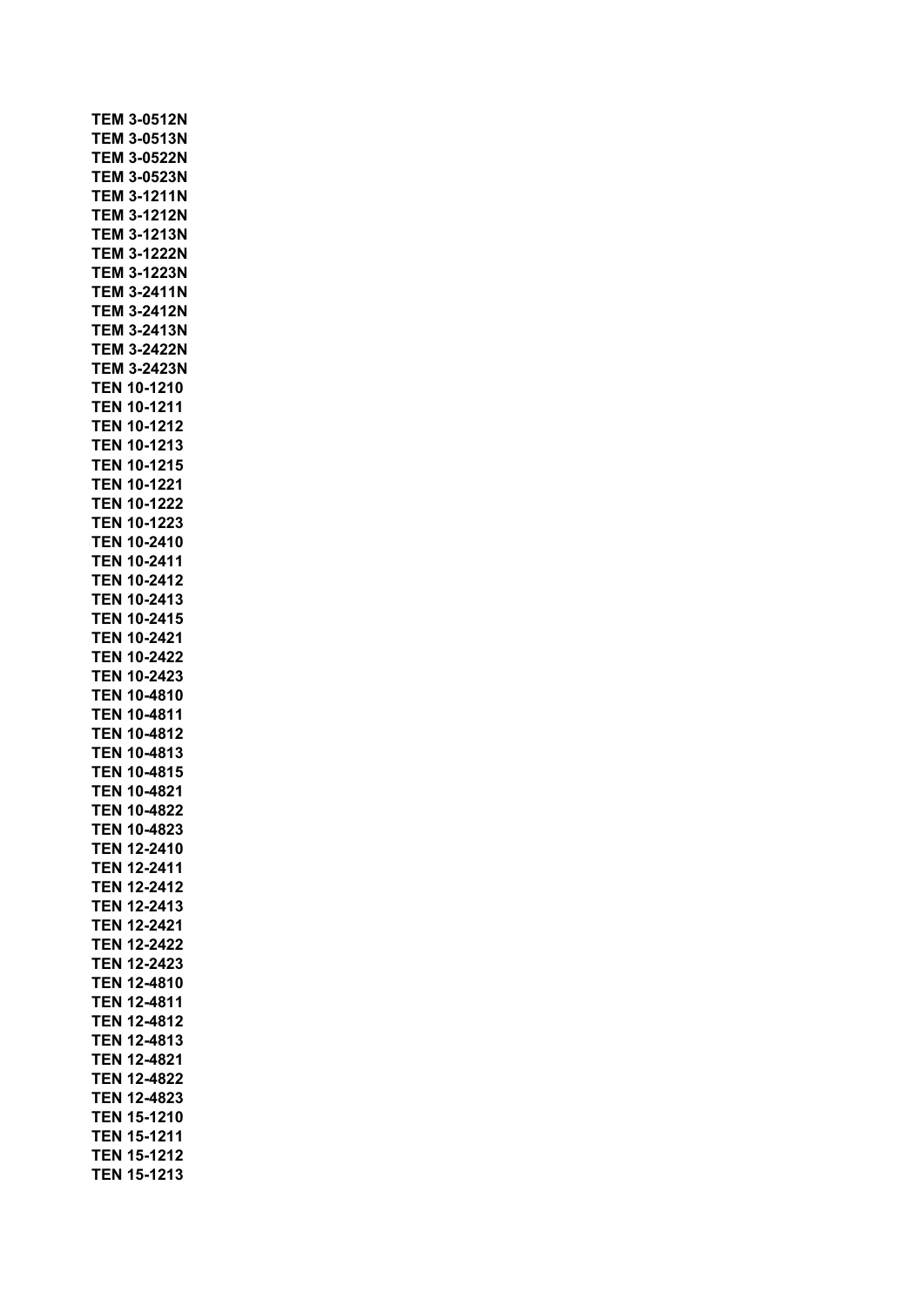|            | <b>TEN 15-1221</b>   |
|------------|----------------------|
|            | <b>TEN 15-1222</b>   |
|            | <b>TEN 15-1223</b>   |
|            | TEN 15-2410          |
|            | TEN 15-2411          |
|            |                      |
|            | TEN 15-2412          |
|            | TEN 15-2413          |
|            | TEN 15-2421          |
|            | TEN 15-2422          |
|            | TEN 15-2423          |
|            | <b>TEN 15-4810</b>   |
|            |                      |
|            | <b>TEN 15-4811</b>   |
|            | <b>TEN 15-4812</b>   |
|            | <b>TEN 15-4813</b>   |
|            | <b>TEN 15-4821</b>   |
|            | <b>TEN 15-4822</b>   |
|            | <b>TEN 15-4823</b>   |
|            | <b>TEN 15-2410WI</b> |
|            | <b>TEN 15-2411WI</b> |
|            |                      |
|            | <b>TEN 15-2412WI</b> |
|            | <b>TEN 15-2422WI</b> |
|            | <b>TEN 15-2423WI</b> |
|            | <b>TEN 15-4810WI</b> |
|            | TEN 15-4811WI        |
|            | TEN 15-4812WI        |
|            | <b>TEN 15-4822WI</b> |
|            |                      |
|            | TEN 15-4823WI        |
|            | TEN 20-1210          |
|            |                      |
|            | TEN 20-1211          |
|            | TEN 20-1212          |
|            | TEN 20-1213          |
|            | <b>TEN 20-1222</b>   |
|            |                      |
|            | <b>TEN 20-1223</b>   |
|            | <b>TEN 20-2410</b>   |
|            | <b>TEN 20-2411</b>   |
|            | <b>TEN 20-2412</b>   |
|            | <b>TEN 20-2413</b>   |
|            | <b>TEN 20-2422</b>   |
|            | <b>TEN 20-2423</b>   |
|            | TEN 20-4810          |
|            |                      |
| TEN.       | 20-4811              |
|            | <b>TEN 20-4812</b>   |
|            | TEN 20-4813          |
|            | <b>TEN 20-4822</b>   |
|            | <b>TEN 20-4823</b>   |
|            | <b>TEN 20-2411WI</b> |
|            | <b>TEN 20-2412WI</b> |
|            |                      |
|            | TEN 20-2413WI        |
|            | <b>TEN 20-2421WI</b> |
| <b>TEN</b> | 20-2422WI            |
| TEN.       | 20-2423WI            |
| TEN.       | 20-4811WI            |
| TEN        | 20-4812WI            |
|            | TEN 20-4813WI        |
|            | TEN 20-4821WI        |
| TEN        | 20-4822WI            |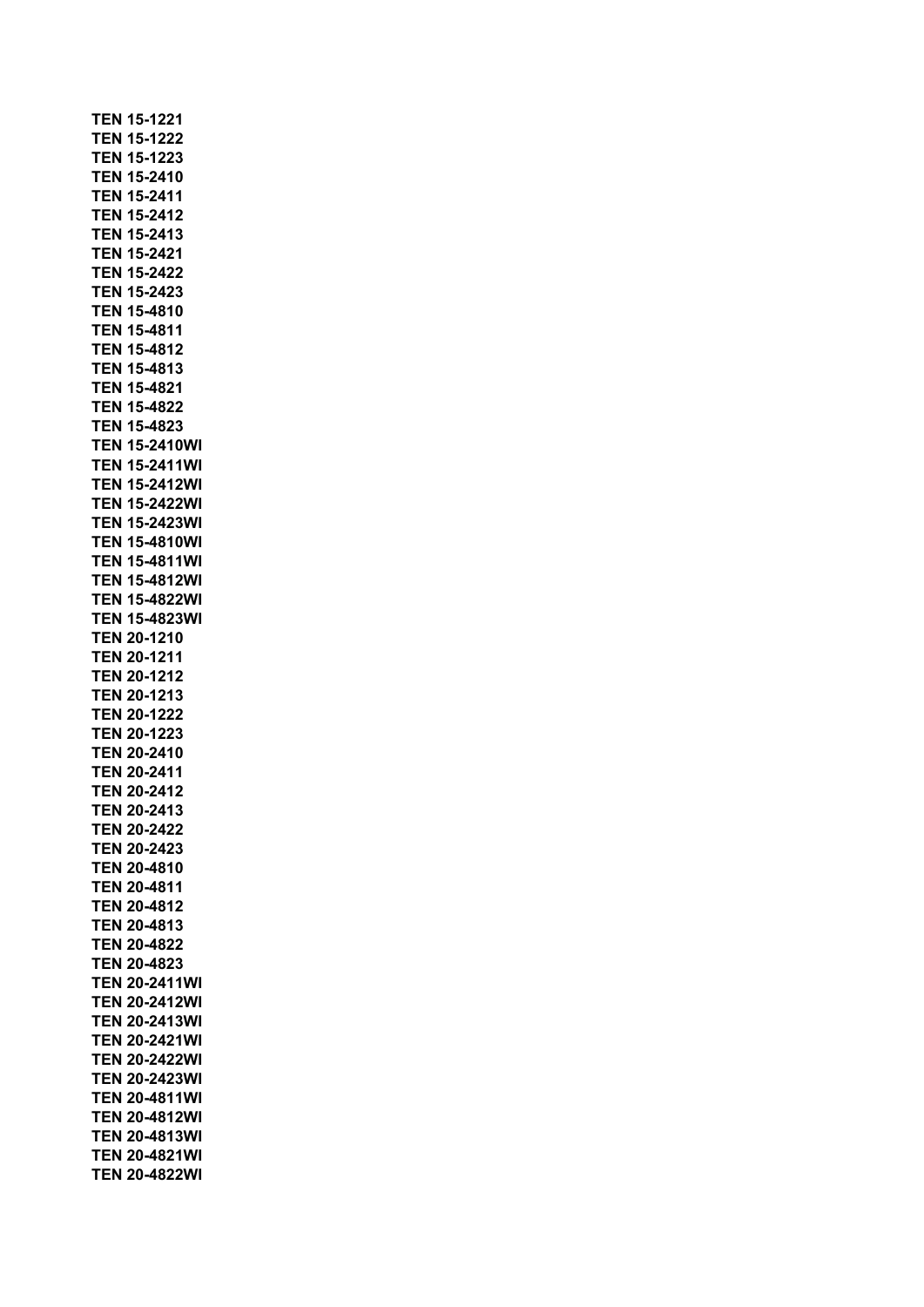**TEN 20-4823WI TEN 20-2410WIN TEN 20-2411WIN TEN 20-2412WIN TEN 20-2413WIN TEN 20-2421WIN TEN 20-2422WIN TEN 20-2423WIN TEN 20-4810WIN TEN 20-4811WIN TEN 20-4812WIN TEN 20-4813WIN TEN 20-4821WIN TEN 20-4822WIN TEN 20-4823WIN TEN 20-2410WIR TEN 20-2411WIR TEN 20-2412WIR TEN 20-2413WIR TEN 20-2422WIR TEN 20-2423WIR TEN 20-4810WIR TEN 20-4811WIR TEN 20-4812WIR TEN 20-4813WIR TEN 20-4822WIR TEN 20-4823WIR TEN 20-7210WIR TEN 20-7211WIR TEN 20-7212WIR TEN 20-7213WIR TEN 20-7222WIR TEN 20-7223WIR TEN 25-1210 TEN 25-1211 TEN 25-1212 TEN 25-1213 TEN 25-1222 TEN 25-1223 TEN 25-2410 TEN 25-2411 TEN 25-2412 TEN 25-2413 TEN 25-2422 TEN 25-2423 TEN 25-4810 TEN 25-4811 TEN 25-4812 TEN 25-4813 TEN 25-4822 TEN 25-4823 TEN 25-2410WI TEN 25-2411WI TEN 25-2412WI TEN 25-2413WI TEN 25-2422WI**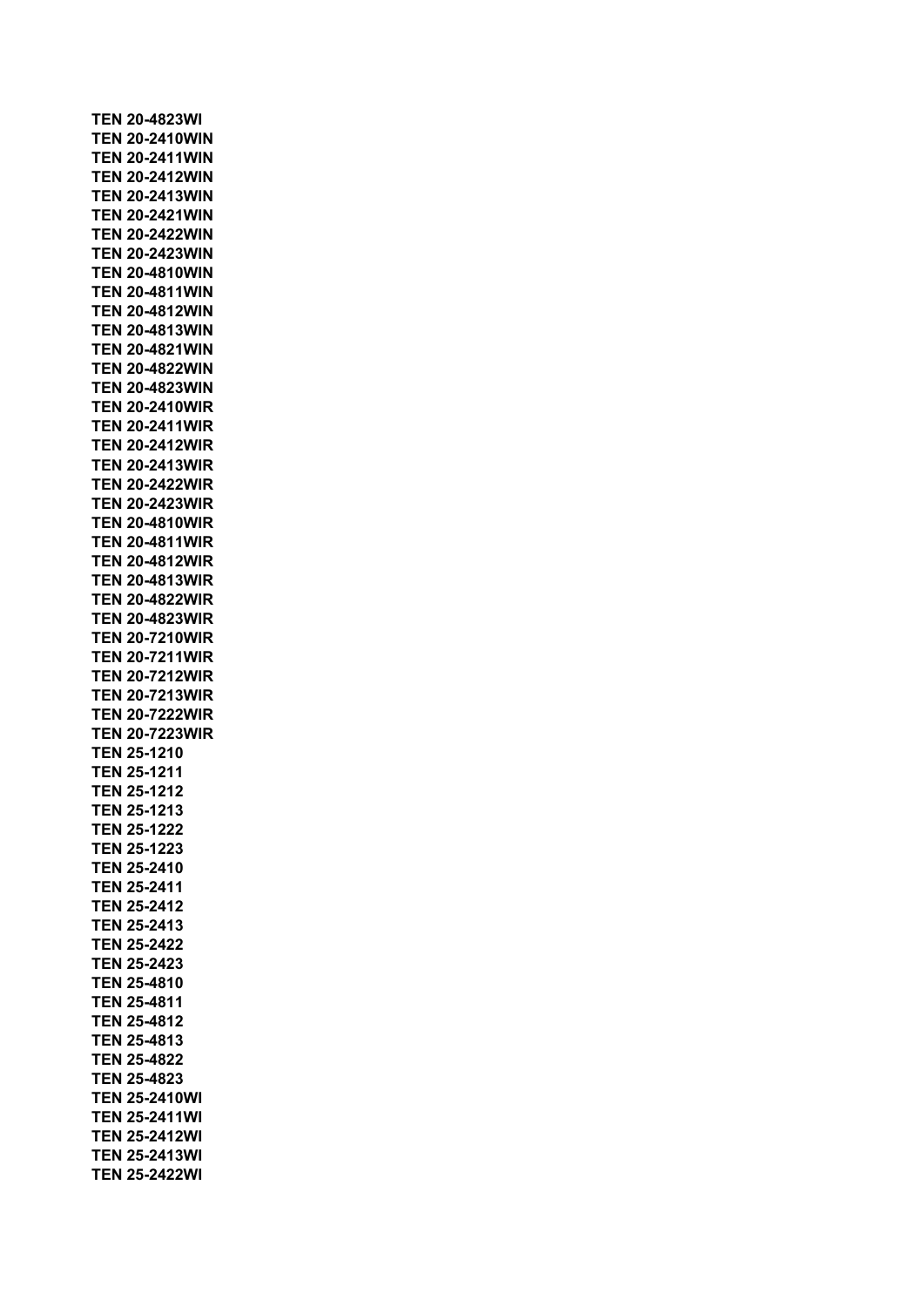| <b>TEN 25-2423WI</b><br><b>TEN 25-4810WI</b><br><b>TEN 25-4811WI</b><br><b>TEN 25-4812WI</b><br><b>TEN 25-4813WI</b><br><b>TEN 25-4822WI</b><br><b>TEN 25-4823WI</b><br><b>TEN 3-0510</b><br><b>TEN 3-0511</b><br><b>TEN 3-0512</b><br><b>TEN 3-0513</b><br><b>TEN 3-0521</b><br><b>TEN 3-0522</b><br><b>TEN 3-0523</b><br><b>TEN 3-1210</b><br><b>TEN 3-1211</b><br><b>TEN 3-1212</b><br><b>TEN 3-1213</b><br><b>TEN 3-1221</b><br><b>TEN 3-1222</b><br><b>TEN 3-1223</b><br><b>TEN 3-2410</b><br>TEN 3-2411<br><b>TEN 3-2412</b><br><b>TEN 3-2413</b><br><b>TEN 3-2421</b><br><b>TEN 3-2422</b><br><b>TEN 3-2423</b><br><b>TEN</b><br>3-4810<br><b>TEN 3-4811</b><br><b>TEN 3-4812</b><br><b>TEN 3-4813</b><br><b>TEN 3-4821</b><br><b>TEN 3-4822</b><br><b>TEN 3-4823</b><br>30-1207<br>TEN<br>TEN<br>30-1209<br>30-1210<br>TEN<br><b>TEN</b><br>30-1211<br>TEN<br>30-1212<br>30-1213<br>TEN<br>30-1221<br>TEN<br>30-1222<br>TEN<br>30-1223<br><b>TEN</b><br>TEN<br>30-2407<br>30-2409<br>TEN<br>30-2410<br>TEN<br>30-2411<br>TEN<br>30-2412<br>TEN<br>TEN<br>30-2413<br>TEN<br>30-2421<br>TEN<br>30-2422<br>TEN<br>30-2423<br>TEN<br>30-4807<br>TEN<br>30-4809<br>TEN<br>30-4810 |  |  |
|--------------------------------------------------------------------------------------------------------------------------------------------------------------------------------------------------------------------------------------------------------------------------------------------------------------------------------------------------------------------------------------------------------------------------------------------------------------------------------------------------------------------------------------------------------------------------------------------------------------------------------------------------------------------------------------------------------------------------------------------------------------------------------------------------------------------------------------------------------------------------------------------------------------------------------------------------------------------------------------------------------------------------------------------------------------------------------------------------------------------------------------------------------------------------------------|--|--|
|                                                                                                                                                                                                                                                                                                                                                                                                                                                                                                                                                                                                                                                                                                                                                                                                                                                                                                                                                                                                                                                                                                                                                                                      |  |  |
|                                                                                                                                                                                                                                                                                                                                                                                                                                                                                                                                                                                                                                                                                                                                                                                                                                                                                                                                                                                                                                                                                                                                                                                      |  |  |
|                                                                                                                                                                                                                                                                                                                                                                                                                                                                                                                                                                                                                                                                                                                                                                                                                                                                                                                                                                                                                                                                                                                                                                                      |  |  |
|                                                                                                                                                                                                                                                                                                                                                                                                                                                                                                                                                                                                                                                                                                                                                                                                                                                                                                                                                                                                                                                                                                                                                                                      |  |  |
|                                                                                                                                                                                                                                                                                                                                                                                                                                                                                                                                                                                                                                                                                                                                                                                                                                                                                                                                                                                                                                                                                                                                                                                      |  |  |
|                                                                                                                                                                                                                                                                                                                                                                                                                                                                                                                                                                                                                                                                                                                                                                                                                                                                                                                                                                                                                                                                                                                                                                                      |  |  |
|                                                                                                                                                                                                                                                                                                                                                                                                                                                                                                                                                                                                                                                                                                                                                                                                                                                                                                                                                                                                                                                                                                                                                                                      |  |  |
|                                                                                                                                                                                                                                                                                                                                                                                                                                                                                                                                                                                                                                                                                                                                                                                                                                                                                                                                                                                                                                                                                                                                                                                      |  |  |
|                                                                                                                                                                                                                                                                                                                                                                                                                                                                                                                                                                                                                                                                                                                                                                                                                                                                                                                                                                                                                                                                                                                                                                                      |  |  |
|                                                                                                                                                                                                                                                                                                                                                                                                                                                                                                                                                                                                                                                                                                                                                                                                                                                                                                                                                                                                                                                                                                                                                                                      |  |  |
|                                                                                                                                                                                                                                                                                                                                                                                                                                                                                                                                                                                                                                                                                                                                                                                                                                                                                                                                                                                                                                                                                                                                                                                      |  |  |
|                                                                                                                                                                                                                                                                                                                                                                                                                                                                                                                                                                                                                                                                                                                                                                                                                                                                                                                                                                                                                                                                                                                                                                                      |  |  |
|                                                                                                                                                                                                                                                                                                                                                                                                                                                                                                                                                                                                                                                                                                                                                                                                                                                                                                                                                                                                                                                                                                                                                                                      |  |  |
|                                                                                                                                                                                                                                                                                                                                                                                                                                                                                                                                                                                                                                                                                                                                                                                                                                                                                                                                                                                                                                                                                                                                                                                      |  |  |
|                                                                                                                                                                                                                                                                                                                                                                                                                                                                                                                                                                                                                                                                                                                                                                                                                                                                                                                                                                                                                                                                                                                                                                                      |  |  |
|                                                                                                                                                                                                                                                                                                                                                                                                                                                                                                                                                                                                                                                                                                                                                                                                                                                                                                                                                                                                                                                                                                                                                                                      |  |  |
|                                                                                                                                                                                                                                                                                                                                                                                                                                                                                                                                                                                                                                                                                                                                                                                                                                                                                                                                                                                                                                                                                                                                                                                      |  |  |
|                                                                                                                                                                                                                                                                                                                                                                                                                                                                                                                                                                                                                                                                                                                                                                                                                                                                                                                                                                                                                                                                                                                                                                                      |  |  |
|                                                                                                                                                                                                                                                                                                                                                                                                                                                                                                                                                                                                                                                                                                                                                                                                                                                                                                                                                                                                                                                                                                                                                                                      |  |  |
|                                                                                                                                                                                                                                                                                                                                                                                                                                                                                                                                                                                                                                                                                                                                                                                                                                                                                                                                                                                                                                                                                                                                                                                      |  |  |
|                                                                                                                                                                                                                                                                                                                                                                                                                                                                                                                                                                                                                                                                                                                                                                                                                                                                                                                                                                                                                                                                                                                                                                                      |  |  |
|                                                                                                                                                                                                                                                                                                                                                                                                                                                                                                                                                                                                                                                                                                                                                                                                                                                                                                                                                                                                                                                                                                                                                                                      |  |  |
|                                                                                                                                                                                                                                                                                                                                                                                                                                                                                                                                                                                                                                                                                                                                                                                                                                                                                                                                                                                                                                                                                                                                                                                      |  |  |
|                                                                                                                                                                                                                                                                                                                                                                                                                                                                                                                                                                                                                                                                                                                                                                                                                                                                                                                                                                                                                                                                                                                                                                                      |  |  |
|                                                                                                                                                                                                                                                                                                                                                                                                                                                                                                                                                                                                                                                                                                                                                                                                                                                                                                                                                                                                                                                                                                                                                                                      |  |  |
|                                                                                                                                                                                                                                                                                                                                                                                                                                                                                                                                                                                                                                                                                                                                                                                                                                                                                                                                                                                                                                                                                                                                                                                      |  |  |
|                                                                                                                                                                                                                                                                                                                                                                                                                                                                                                                                                                                                                                                                                                                                                                                                                                                                                                                                                                                                                                                                                                                                                                                      |  |  |
|                                                                                                                                                                                                                                                                                                                                                                                                                                                                                                                                                                                                                                                                                                                                                                                                                                                                                                                                                                                                                                                                                                                                                                                      |  |  |
|                                                                                                                                                                                                                                                                                                                                                                                                                                                                                                                                                                                                                                                                                                                                                                                                                                                                                                                                                                                                                                                                                                                                                                                      |  |  |
|                                                                                                                                                                                                                                                                                                                                                                                                                                                                                                                                                                                                                                                                                                                                                                                                                                                                                                                                                                                                                                                                                                                                                                                      |  |  |
|                                                                                                                                                                                                                                                                                                                                                                                                                                                                                                                                                                                                                                                                                                                                                                                                                                                                                                                                                                                                                                                                                                                                                                                      |  |  |
|                                                                                                                                                                                                                                                                                                                                                                                                                                                                                                                                                                                                                                                                                                                                                                                                                                                                                                                                                                                                                                                                                                                                                                                      |  |  |
|                                                                                                                                                                                                                                                                                                                                                                                                                                                                                                                                                                                                                                                                                                                                                                                                                                                                                                                                                                                                                                                                                                                                                                                      |  |  |
|                                                                                                                                                                                                                                                                                                                                                                                                                                                                                                                                                                                                                                                                                                                                                                                                                                                                                                                                                                                                                                                                                                                                                                                      |  |  |
|                                                                                                                                                                                                                                                                                                                                                                                                                                                                                                                                                                                                                                                                                                                                                                                                                                                                                                                                                                                                                                                                                                                                                                                      |  |  |
|                                                                                                                                                                                                                                                                                                                                                                                                                                                                                                                                                                                                                                                                                                                                                                                                                                                                                                                                                                                                                                                                                                                                                                                      |  |  |
|                                                                                                                                                                                                                                                                                                                                                                                                                                                                                                                                                                                                                                                                                                                                                                                                                                                                                                                                                                                                                                                                                                                                                                                      |  |  |
|                                                                                                                                                                                                                                                                                                                                                                                                                                                                                                                                                                                                                                                                                                                                                                                                                                                                                                                                                                                                                                                                                                                                                                                      |  |  |
|                                                                                                                                                                                                                                                                                                                                                                                                                                                                                                                                                                                                                                                                                                                                                                                                                                                                                                                                                                                                                                                                                                                                                                                      |  |  |
|                                                                                                                                                                                                                                                                                                                                                                                                                                                                                                                                                                                                                                                                                                                                                                                                                                                                                                                                                                                                                                                                                                                                                                                      |  |  |
|                                                                                                                                                                                                                                                                                                                                                                                                                                                                                                                                                                                                                                                                                                                                                                                                                                                                                                                                                                                                                                                                                                                                                                                      |  |  |
|                                                                                                                                                                                                                                                                                                                                                                                                                                                                                                                                                                                                                                                                                                                                                                                                                                                                                                                                                                                                                                                                                                                                                                                      |  |  |
|                                                                                                                                                                                                                                                                                                                                                                                                                                                                                                                                                                                                                                                                                                                                                                                                                                                                                                                                                                                                                                                                                                                                                                                      |  |  |
|                                                                                                                                                                                                                                                                                                                                                                                                                                                                                                                                                                                                                                                                                                                                                                                                                                                                                                                                                                                                                                                                                                                                                                                      |  |  |
|                                                                                                                                                                                                                                                                                                                                                                                                                                                                                                                                                                                                                                                                                                                                                                                                                                                                                                                                                                                                                                                                                                                                                                                      |  |  |
|                                                                                                                                                                                                                                                                                                                                                                                                                                                                                                                                                                                                                                                                                                                                                                                                                                                                                                                                                                                                                                                                                                                                                                                      |  |  |
|                                                                                                                                                                                                                                                                                                                                                                                                                                                                                                                                                                                                                                                                                                                                                                                                                                                                                                                                                                                                                                                                                                                                                                                      |  |  |
|                                                                                                                                                                                                                                                                                                                                                                                                                                                                                                                                                                                                                                                                                                                                                                                                                                                                                                                                                                                                                                                                                                                                                                                      |  |  |
|                                                                                                                                                                                                                                                                                                                                                                                                                                                                                                                                                                                                                                                                                                                                                                                                                                                                                                                                                                                                                                                                                                                                                                                      |  |  |
|                                                                                                                                                                                                                                                                                                                                                                                                                                                                                                                                                                                                                                                                                                                                                                                                                                                                                                                                                                                                                                                                                                                                                                                      |  |  |
|                                                                                                                                                                                                                                                                                                                                                                                                                                                                                                                                                                                                                                                                                                                                                                                                                                                                                                                                                                                                                                                                                                                                                                                      |  |  |
|                                                                                                                                                                                                                                                                                                                                                                                                                                                                                                                                                                                                                                                                                                                                                                                                                                                                                                                                                                                                                                                                                                                                                                                      |  |  |
|                                                                                                                                                                                                                                                                                                                                                                                                                                                                                                                                                                                                                                                                                                                                                                                                                                                                                                                                                                                                                                                                                                                                                                                      |  |  |
|                                                                                                                                                                                                                                                                                                                                                                                                                                                                                                                                                                                                                                                                                                                                                                                                                                                                                                                                                                                                                                                                                                                                                                                      |  |  |
|                                                                                                                                                                                                                                                                                                                                                                                                                                                                                                                                                                                                                                                                                                                                                                                                                                                                                                                                                                                                                                                                                                                                                                                      |  |  |
|                                                                                                                                                                                                                                                                                                                                                                                                                                                                                                                                                                                                                                                                                                                                                                                                                                                                                                                                                                                                                                                                                                                                                                                      |  |  |
|                                                                                                                                                                                                                                                                                                                                                                                                                                                                                                                                                                                                                                                                                                                                                                                                                                                                                                                                                                                                                                                                                                                                                                                      |  |  |
|                                                                                                                                                                                                                                                                                                                                                                                                                                                                                                                                                                                                                                                                                                                                                                                                                                                                                                                                                                                                                                                                                                                                                                                      |  |  |
|                                                                                                                                                                                                                                                                                                                                                                                                                                                                                                                                                                                                                                                                                                                                                                                                                                                                                                                                                                                                                                                                                                                                                                                      |  |  |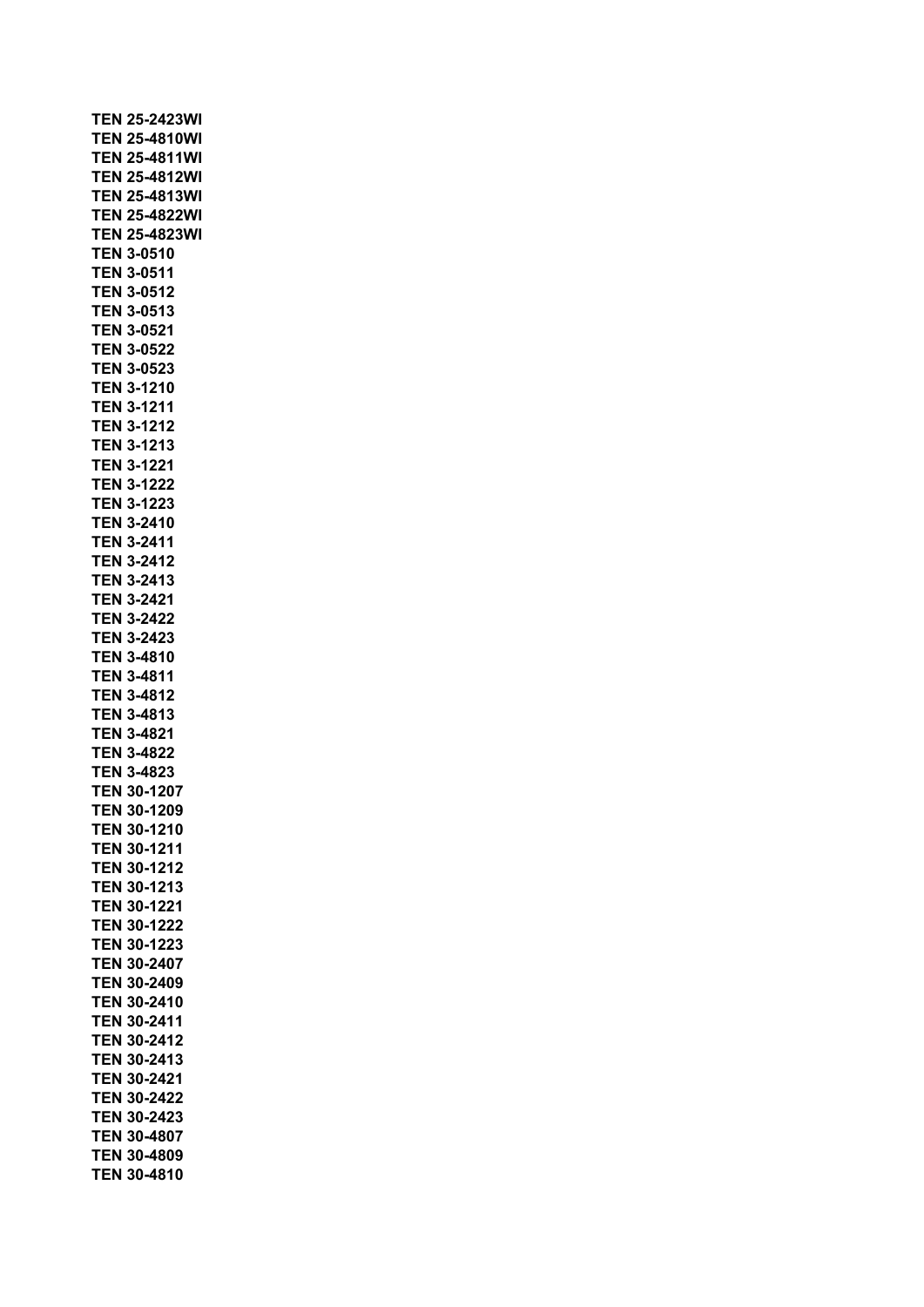**TEN 30-4811 TEN 30-4812 TEN 30-4813 TEN 30-4821 TEN 30-4822 TEN 30-4823 TEN 30-2408WI TEN 30-2409WI TEN 30-2410WI TEN 30-2411WI TEN 30-2412WI TEN 30-2413WI TEN 30-2422WI TEN 30-2423WI TEN 30-4808WI TEN 30-4809WI TEN 30-4810WI TEN 30-4811WI TEN 30-4812WI TEN 30-4813WI TEN 30-4822WI TEN 30-4823WI TEN 30-2407WIN TEN 30-2409WIN TEN 30-2410WIN TEN 30-2411WIN TEN 30-2412WIN TEN 30-2413WIN TEN 30-2421WIN TEN 30-2422WIN TEN 30-2423WIN TEN 30-2431WIN TEN 30-2432WIN TEN 30-2433WIN TEN 30-2434WIN TEN 30-4807WIN TEN 30-4809WIN TEN 30-4810WIN TEN 30-4811WIN TEN 30-4812WIN TEN 30-4813WIN TEN 30-4821WIN TEN 30-4822WIN TEN 30-4823WIN TEN 30-4831WIN TEN 30-4832WIN TEN 30-4833WIN TEN 30-4834WIN TEN 3-0510N TEN 3-0511N TEN 3-0512N TEN 3-0513N TEN 3-0515N TEN 3-0521N TEN 3-0522N TEN 3-0523N**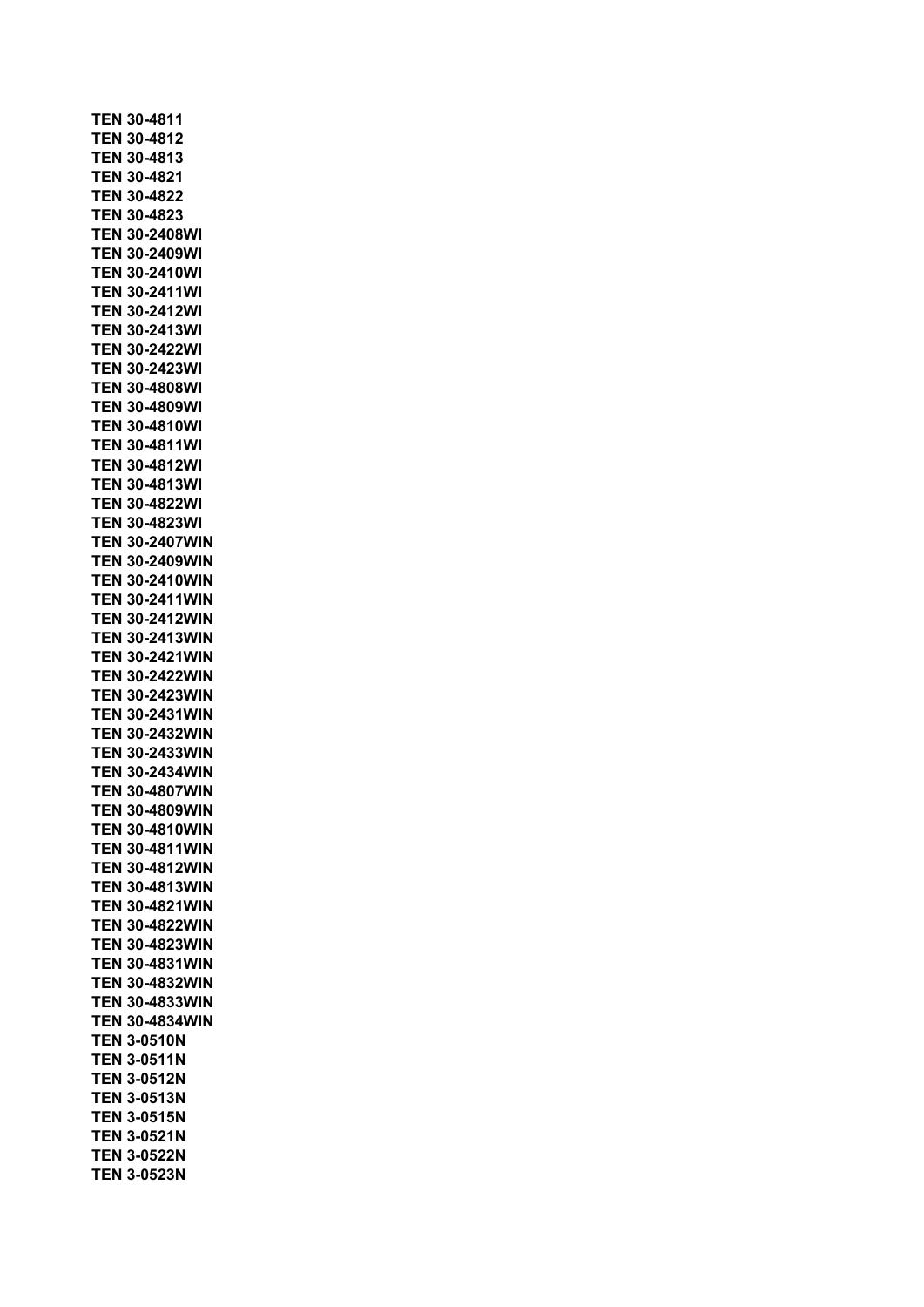**TEN 3-1210N TEN 3-1211N TEN 3-1212N TEN 3-1213N TEN 3-1215N TEN 3-1221N TEN 3-1222N TEN 3-1223N TEN 3-2410N TEN 3-2411N TEN 3-2412N TEN 3-2413N TEN 3-2415N TEN 3-2421N TEN 3-2422N TEN 3-2423N TEN 3-4810N TEN 3-4811N TEN 3-4812N TEN 3-4813N TEN 3-4815N TEN 3-4821N TEN 3-4822N TEN 3-4823N TEN 3-2410WI TEN 3-2411WI TEN 3-2412WI TEN 3-2413WI TEN 3-2422WI TEN 3-2423WI TEN 3-4810WI TEN 3-4811WI TEN 3-4812WI TEN 3-4813WI TEN 3-4822WI TEN 3-4823WI TEN 3-2410WIN TEN 3-2411WIN TEN 3-2411WIN-HI TEN 3-2412WIN TEN 3-2412WIN-HI TEN 3-2413WIN TEN 3-2413WIN-HI TEN 3-2415WIN TEN 3-2415WIN-HI TEN 3-2421WIN TEN 3-2421WIN-HI TEN 3-2422WIN TEN 3-2422WIN-HI TEN 3-2423WIN TEN 3-2423WIN-HI TEN 3-4810WIN TEN 3-4811WIN TEN 3-4811WIN-HI TEN 3-4812WIN TEN 3-4812WIN-HI**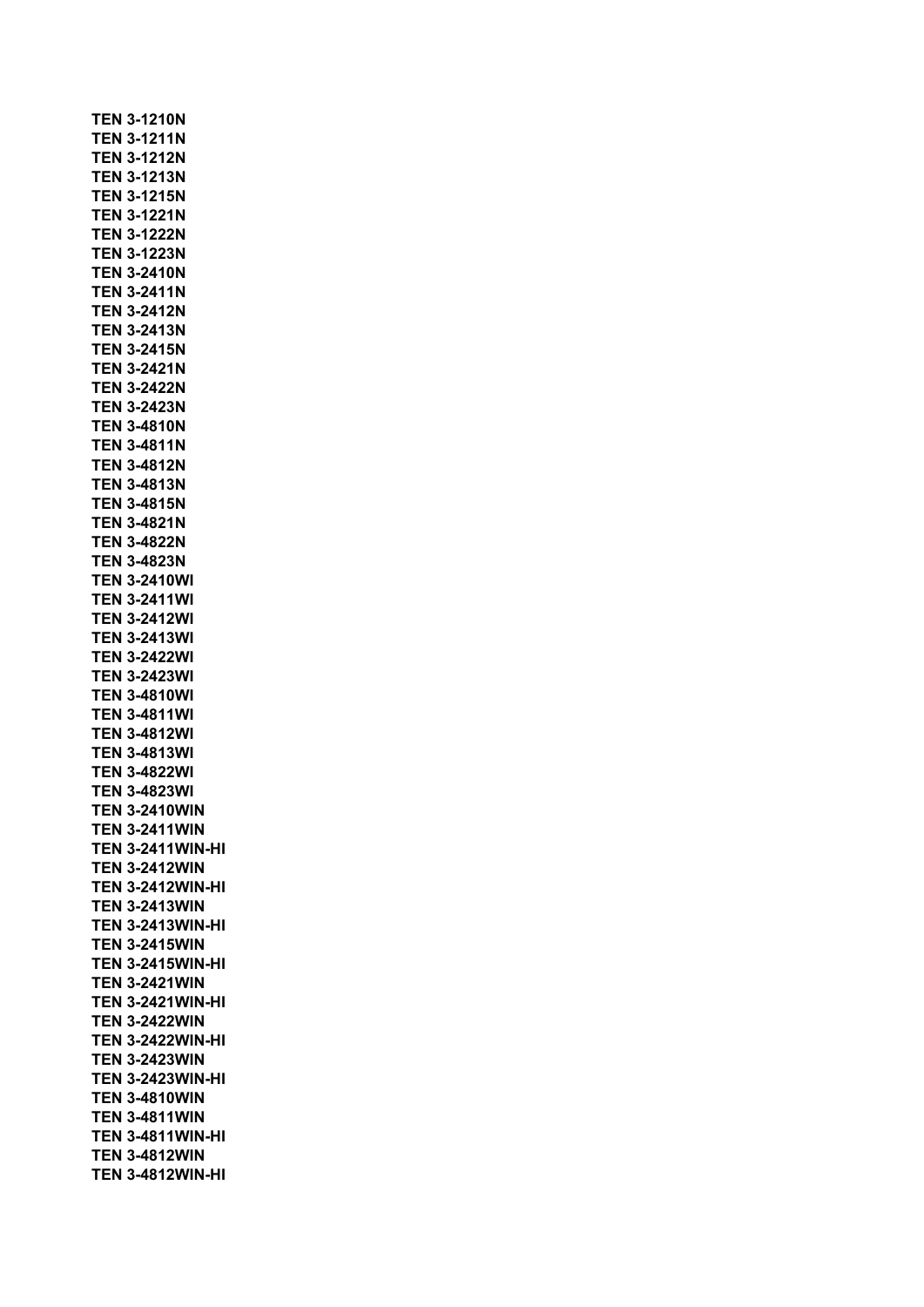**TEN 3-4813WIN TEN 3-4813WIN-HI TEN 3-4815WIN TEN 3-4815WIN-HI TEN 3-4821WIN TEN 3-4821WIN-HI TEN 3-4822WIN TEN 3-4822WIN-HI TEN 3-4823WIN TEN 3-4823WIN-HI TEN 4-2410 TEN 4-2411 TEN 4-2412 TEN 4-2413 TEN 4-2421 TEN 4-2422 TEN 4-2423 TEN 4-4810 TEN 4-4811 TEN 4-4812 TEN 4-4813 TEN 4-4821 TEN 4-4822 TEN 4-4823 TEN 40-1210 TEN 40-1211 TEN 40-1212 TEN 40-1220 TEN 40-1222 TEN 40-1223 TEN 40-1231 TEN 40-1232 TEN 40-1233 TEN 40-1234 TEN 40-2410 TEN 40-2411 TEN 40-2412 TEN 40-2420 TEN 40-2422 TEN 40-2423 TEN 40-2431 TEN 40-2432 TEN 40-2433 TEN 40-2434 TEN 40-4810 TEN 40-4811 TEN 40-4812 TEN 40-4820 TEN 40-4822 TEN 40-4823 TEN 40-4831 TEN 40-4832 TEN 40-4833 TEN 40-4834 TEN 40-1210N TEN 40-1211N**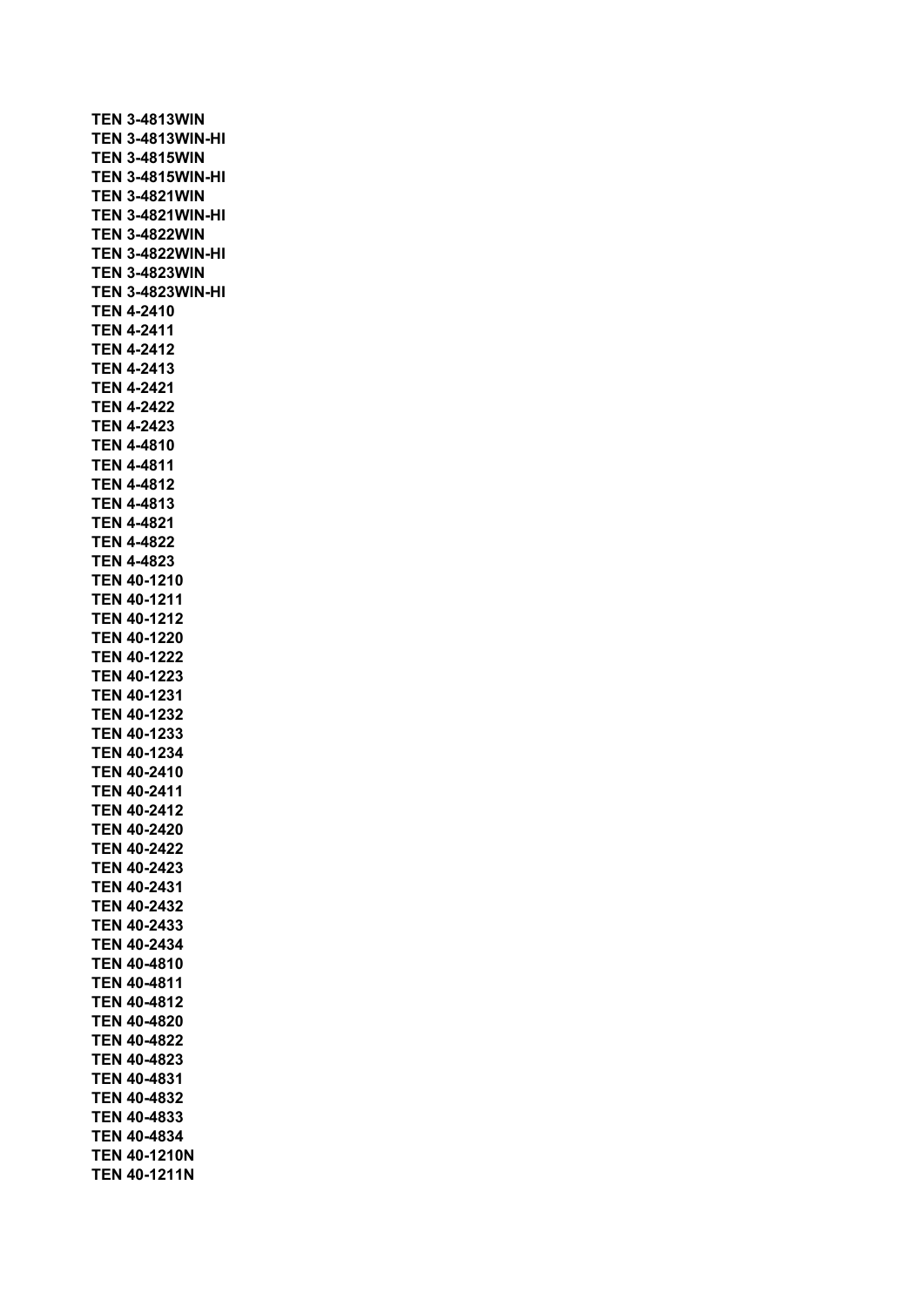**TEN 40-1212N TEN 40-1213N TEN 40-1215N TEN 40-1222N TEN 40-1223N TEN 40-2410N TEN 40-2411N TEN 40-2412N TEN 40-2413N TEN 40-2415N TEN 40-2422N TEN 40-2423N TEN 40-4810N TEN 40-4811N TEN 40-4812N TEN 40-4813N TEN 40-4815N TEN 40-4822N TEN 40-4823N TEN 40-2410WI TEN 40-2411WI TEN 40-2412WI TEN 40-2413WI TEN 40-2422WI TEN 40-2423WI TEN 40-4810WI TEN 40-4811WI TEN 40-4812WI TEN 40-4813WI TEN 40-4822WI TEN 40-4823WI TEN 40-2410WIN TEN 40-2411WIN TEN 40-2412WIN TEN 40-2413WIN TEN 40-2415WIN TEN 40-2422WIN TEN 40-2423WIN TEN 40-4810WIN TEN 40-4811WIN TEN 40-4812WIN TEN 40-4813WIN TEN 40-4815WIN TEN 40-4822WIN TEN 40-4823WIN TEN 40-2410WIR TEN 40-2411WIR TEN 40-2412WIR TEN 40-2413WIR TEN 40-2415WIR TEN 40-2422WIR TEN 40-2423WIR TEN 40-2425WIR TEN 40-4810WIR TEN 40-4811WIR TEN 40-4812WIR**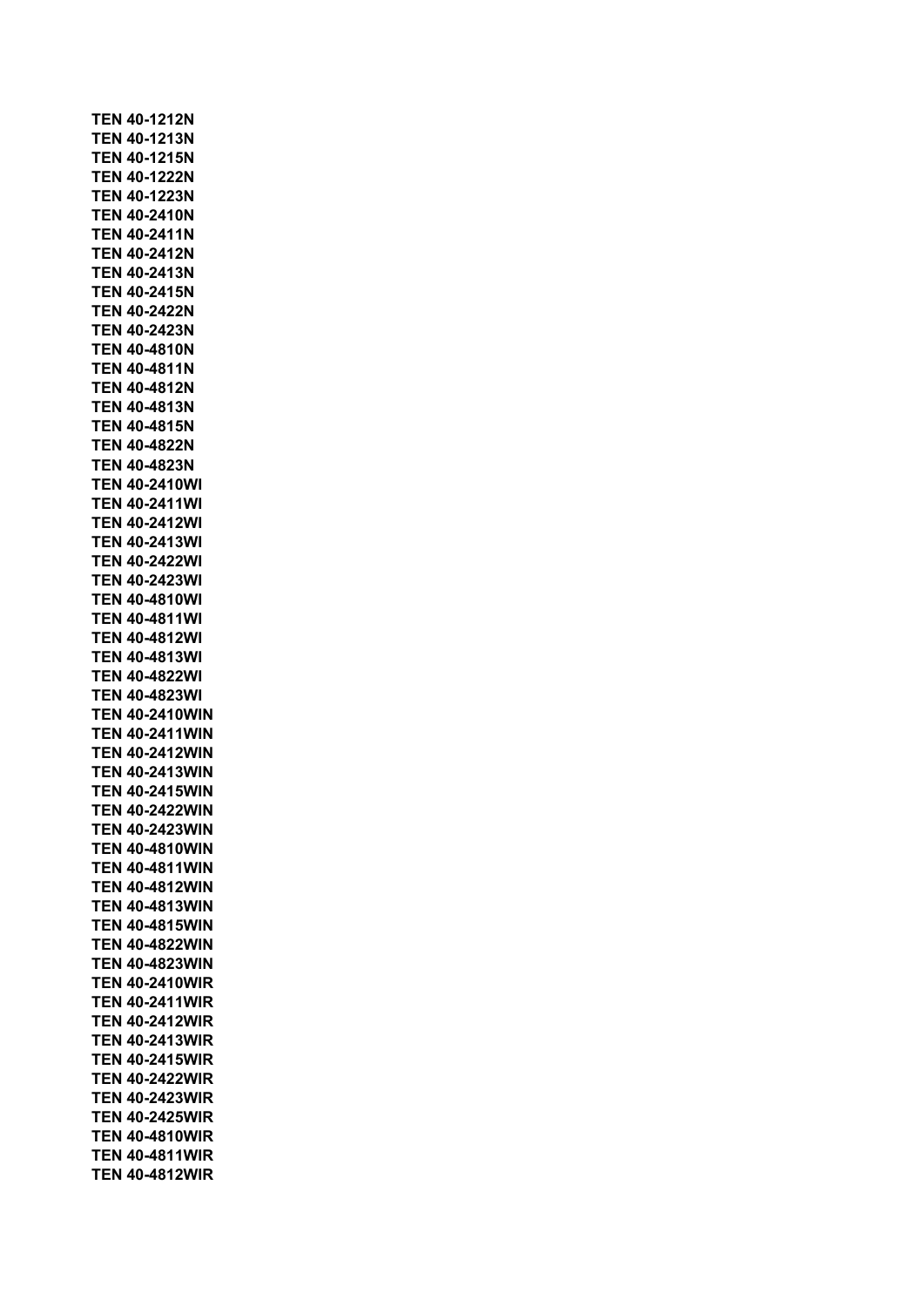|            | <b>TEN 40-4813WIR</b> |
|------------|-----------------------|
|            | <b>TEN 40-4815WIR</b> |
|            | <b>TEN 40-4822WIR</b> |
|            |                       |
|            | <b>TEN 40-4823WIR</b> |
|            | <b>TEN 40-4825WIR</b> |
|            | <b>TEN 40-7210WIR</b> |
|            |                       |
|            | <b>TEN 40-7211WIR</b> |
|            | <b>TEN 40-7212WIR</b> |
|            | <b>TEN 40-7213WIR</b> |
|            |                       |
|            | <b>TEN 40-7215WIR</b> |
|            | <b>TEN 40-7222WIR</b> |
|            | TEN 40-7223WIR        |
|            |                       |
|            | TEN 40-7225WIR        |
|            | TEN 5-0510            |
|            | TEN 5-0511            |
|            |                       |
|            | <b>TEN 5-0512</b>     |
|            | TEN 5-0513            |
|            | TEN 5-0521            |
|            | TEN 5-0522            |
|            |                       |
|            | <b>TEN 5-0523</b>     |
|            | <b>TEN 5-1210</b>     |
|            | <b>TEN 5-1211</b>     |
|            |                       |
|            | <b>TEN 5-1212</b>     |
|            | <b>TEN 5-1213</b>     |
|            | <b>TEN 5-1221</b>     |
|            |                       |
|            | <b>TEN 5-1222</b>     |
| TEN        | 5-1223                |
| TEN        | 5-2410                |
|            |                       |
| TEN        | 5-2411                |
| TEN        | 5-2412                |
| TEN        | 5-2413                |
|            |                       |
|            | <b>TEN 5-2421</b>     |
|            | <b>TEN 5-2422</b>     |
|            | <b>TEN 5-2423</b>     |
|            | <b>TEN 5-4810</b>     |
|            |                       |
| <b>TEN</b> | 5-4811                |
|            | <b>TEN 5-4812</b>     |
|            | <b>TEN 5-4813</b>     |
|            |                       |
|            | TEN 5-4821            |
|            | <b>TEN 5-4822</b>     |
|            | <b>TEN 5-4823</b>     |
|            |                       |
|            | <b>TEN 50-1210</b>    |
| TEN        | 50-1211               |
|            | TEN 50-1212           |
|            |                       |
| TEN        | 50-1213               |
| TEN        | 50-1215               |
| TEN        | 50-2410               |
|            |                       |
| TEN        | 50-2411               |
|            | <b>TEN 50-2412</b>    |
|            | <b>TEN 50-2413</b>    |
|            | <b>TEN 50-2415</b>    |
|            |                       |
|            | <b>TEN 50-4810</b>    |
|            | TEN 50-4811           |
|            | <b>TEN 50-4812</b>    |
|            |                       |
|            | <b>TEN 50-4813</b>    |
|            | <b>TEN 50-4815</b>    |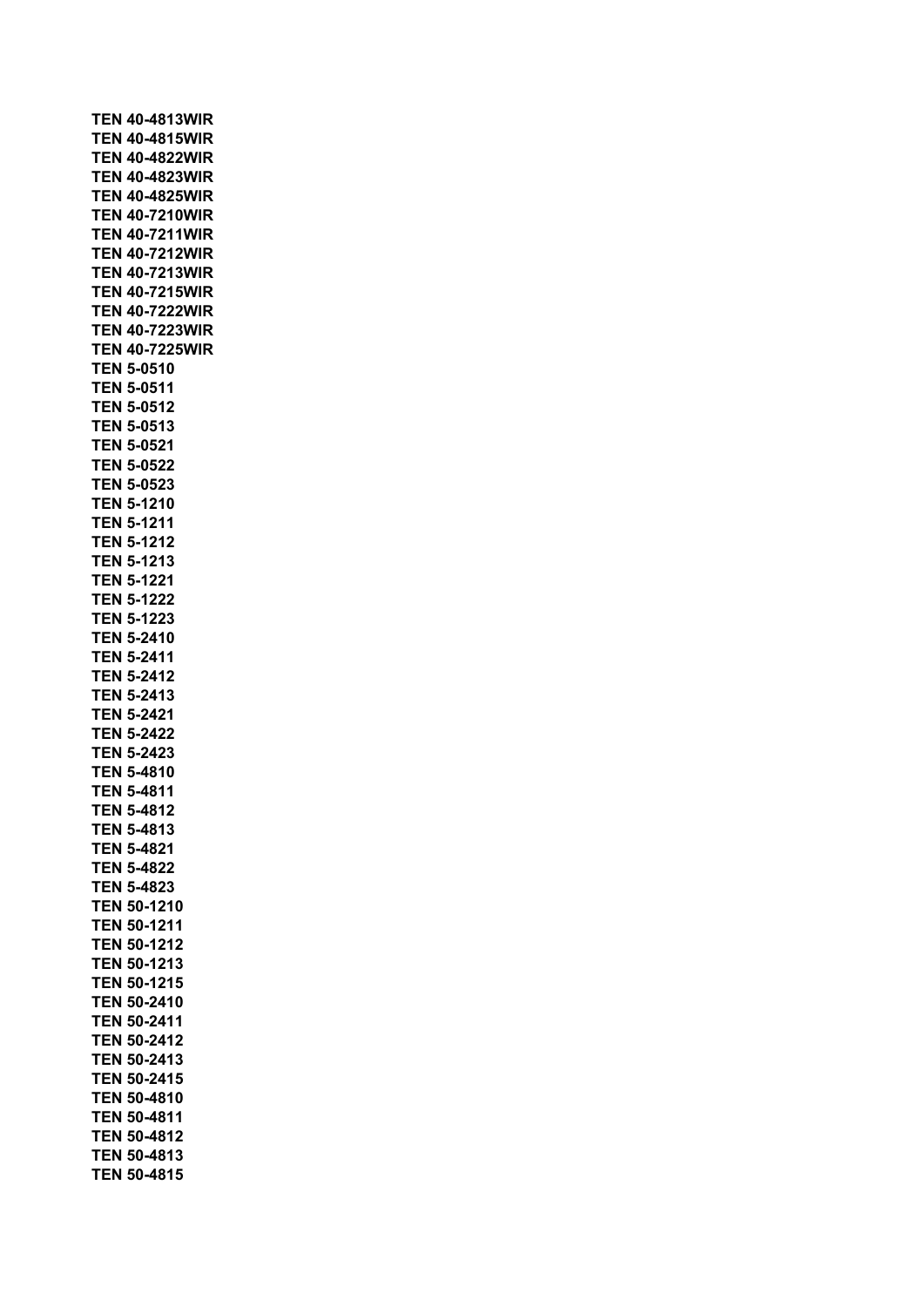|                          | <b>TEN 50-2410WI</b>   |
|--------------------------|------------------------|
|                          | <b>TEN 50-2411WI</b>   |
|                          | <b>TEN 50-2412WI</b>   |
|                          | <b>TEN 50-2413WI</b>   |
|                          | TEN 50-2415WI          |
|                          | TEN 50-4810WI          |
| TEN                      | 50-4811WI              |
| TEN                      | 50-4812WI              |
| TEN                      | 50-4813WI              |
|                          | TEN 50-4815WI          |
|                          | <b>TEN 5-2410WI</b>    |
|                          | TEN 5-2411WI           |
|                          |                        |
|                          | <b>TEN 5-2412WI</b>    |
|                          | <b>TEN 5-2413WI</b>    |
|                          | <b>TEN 5-2421WI</b>    |
|                          | <b>TEN 5-2422WI</b>    |
|                          | <b>TEN 5-2423WI</b>    |
|                          | <b>TEN 5-4810WI</b>    |
|                          | <b>TEN 5-4811WI</b>    |
|                          | TEN 5-4812WI           |
|                          | <b>TEN 5-4813WI</b>    |
|                          | TEN 5-4821WI           |
|                          | <b>TEN 5-4822WI</b>    |
|                          | TEN 5-4823WI           |
|                          | TEN 60-2410            |
|                          | TEN 60-2411            |
|                          | TEN 60-2412            |
|                          | TEN 60-2413            |
|                          |                        |
|                          |                        |
|                          | TEN 60-2415            |
|                          | <b>TEN 60-4810</b>     |
|                          | <b>TEN 60-4811</b>     |
|                          | <b>TEN 60-4812</b>     |
|                          | <b>TEN 60-4813</b>     |
|                          | <b>TEN 60-4815</b>     |
|                          | <b>TEN 60-1211N</b>    |
|                          | <b>TEN 60-1212N</b>    |
|                          | <b>TEN 60-1213N</b>    |
|                          | <b>TEN 60-1215N</b>    |
| TEN                      | 60-1222N               |
| TEN                      | 60-1223N               |
| TEN                      | 60-1225N               |
|                          |                        |
| TEN                      | 60-2411N               |
| TEN                      | 60-2412N               |
| TEN                      | 60-2413N               |
| TEN                      | 60-2415N               |
| TEN                      | 60-2422N               |
| TEN                      | 60-2423N               |
| TEN                      | 60-2425N               |
| <b>TEN</b>               | 60-4811N               |
| <b>TEN</b>               | 60-4812N               |
| TEN                      | 60-4813N               |
| TEN                      | 60-4815N               |
| TEN                      | 60-4822N               |
| TEN                      | 60-4823N               |
| <b>TEN</b><br><b>TEN</b> | 60-4825N<br>60-2411WIN |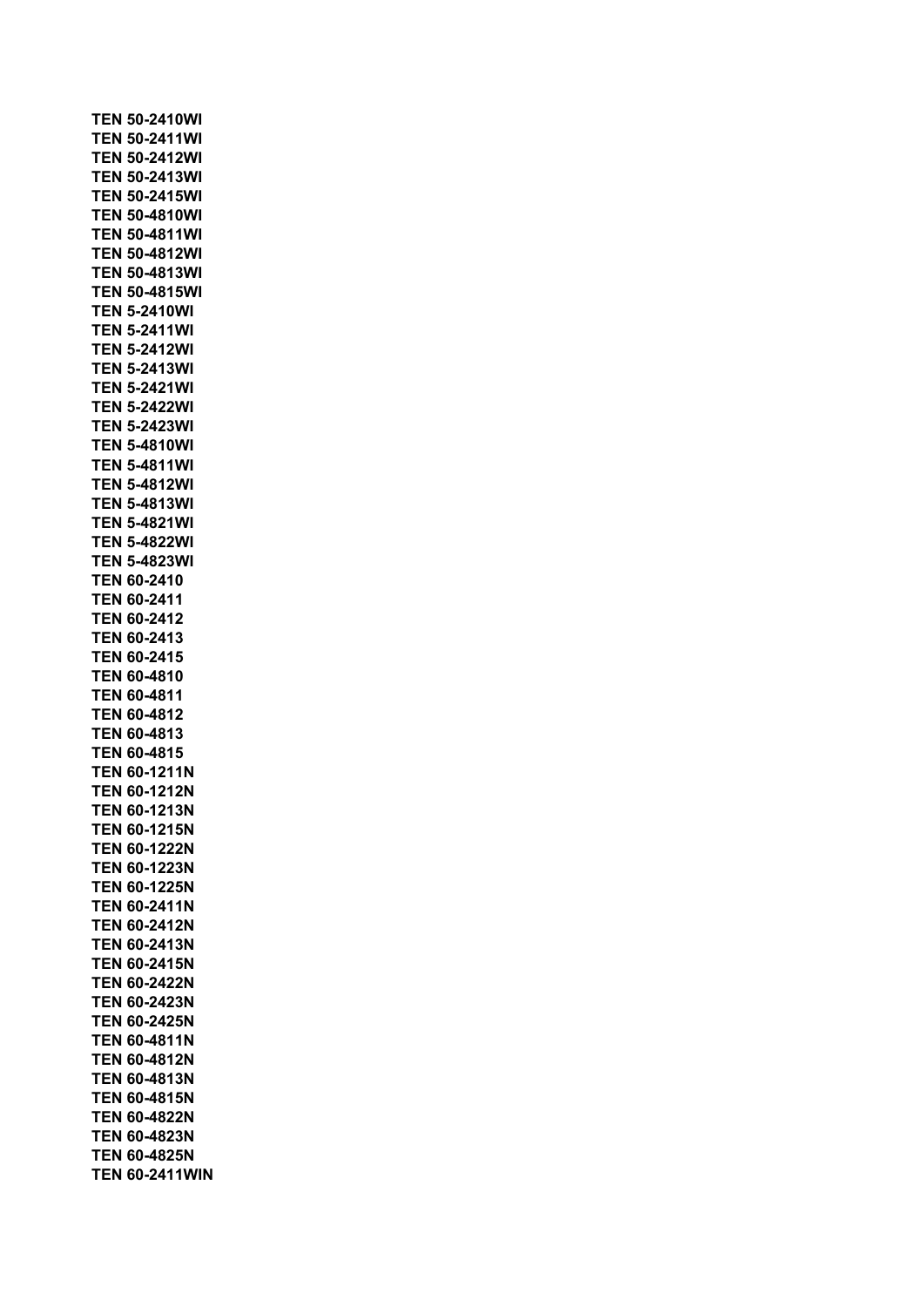**TEN 60-2412WIN TEN 60-2413WIN TEN 60-2415WIN TEN 60-2422WIN TEN 60-2423WIN TEN 60-2425WIN TEN 60-4811WIN TEN 60-4812WIN TEN 60-4813WIN TEN 60-4815WIN TEN 60-4822WIN TEN 60-4823WIN TEN 60-4825WIN TEN 6-1210N TEN 6-1211N TEN 6-1212N TEN 6-1213N TEN 6-1215N TEN 6-1221N TEN 6-1222N TEN 6-1223N TEN 6-2410N TEN 6-2411N TEN 6-2412N TEN 6-2413N TEN 6-2415N TEN 6-2421N TEN 6-2422N TEN 6-2423N TEN 6-4810N TEN 6-4811N TEN 6-4812N TEN 6-4813N TEN 6-4815N TEN 6-4821N TEN 6-4822N TEN 6-4823N TEN 6-2410WIN TEN 6-2410WIN-HI TEN 6-2411WIN TEN 6-2411WIN-HI TEN 6-2412WIN TEN 6-2412WIN-HI TEN 6-2413WIN TEN 6-2413WIN-HI TEN 6-2415WIN TEN 6-2415WIN-HI TEN 6-2421WIN TEN 6-2421WIN-HI TEN 6-2422WIN TEN 6-2422WIN-HI TEN 6-2423WIN TEN 6-2423WIN-HI TEN 6-4810WIN TEN 6-4810WIN-HI TEN 6-4811WIN**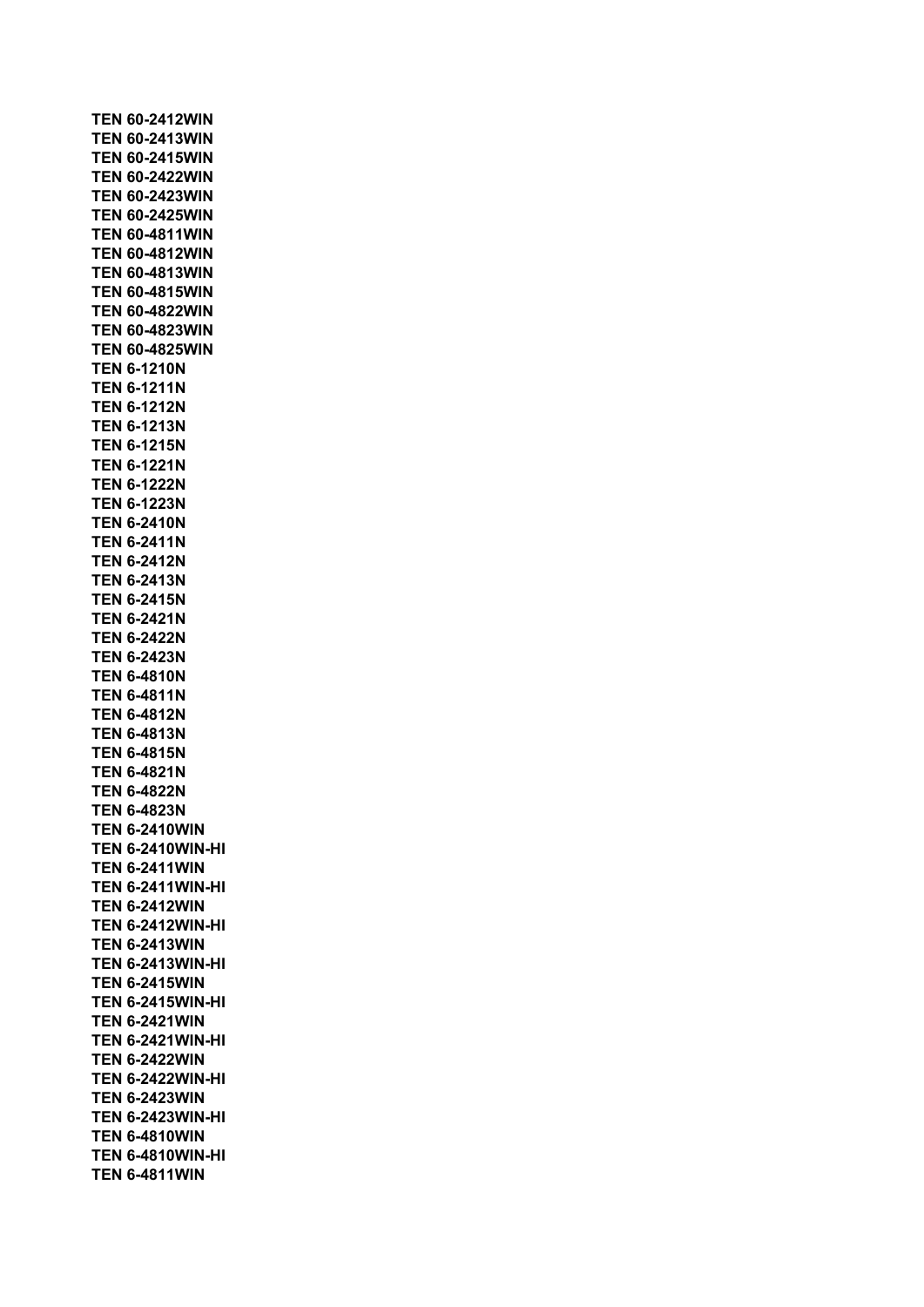**TEN 6-4811WIN-HI TEN 6-4812WIN TEN 6-4812WIN-HI TEN 6-4813WIN TEN 6-4813WIN-HI TEN 6-4815WIN TEN 6-4815WIN-HI TEN 6-4821WIN TEN 6-4821WIN-HI TEN 6-4822WIN TEN 6-4822WIN-HI TEN 6-4823WIN TEN 6-4823WIN-HI TEN 8-1210 TEN 8-1211 TEN 8-1212 TEN 8-1213 TEN 8-1221 TEN 8-1222 TEN 8-1223 TEN 8-2410 TEN 8-2411 TEN 8-2412 TEN 8-2413 TEN 8-2421 TEN 8-2422 TEN 8-2423 TEN 8-4810 TEN 8-4811 TEN 8-4812 TEN 8-4813 TEN 8-4821 TEN 8-4822 TEN 8-4823 TEN 8-2410WI TEN 8-2411WI TEN 8-2412WI TEN 8-2413WI TEN 8-2421WI TEN 8-2422WI TEN 8-2423WI TEN 8-4810WI TEN 8-4811WI TEN 8-4812WI TEN 8-4813WI TEN 8-4821WI TEN 8-4822WI TEN 8-4823WI TEN 8-7210WI TEN 8-7211WI TEN 8-7212WI TEN 8-7213WI TEN 8-7221WI TEN 8-7222WI TEN 8-7223WI TEP 100-1210**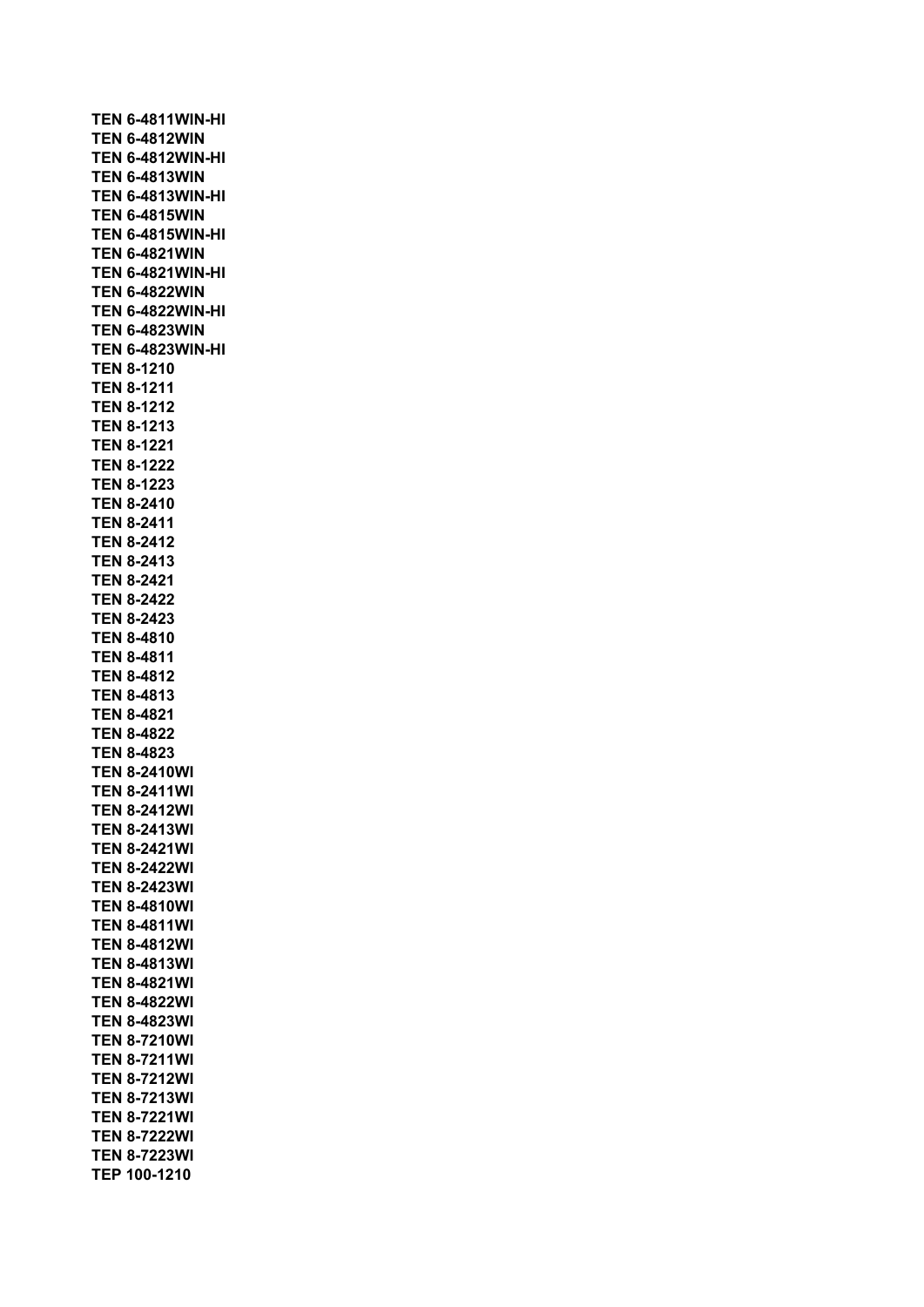**TEP 100-1210-CM TEP 100-1210-CMF TEP 100-1211 TEP 100-1211-CM TEP 100-1211-CMF TEP 100-1212 TEP 100-1212-CM TEP 100-1212-CMF TEP 100-1213 TEP 100-1213-CM TEP 100-1213-CMF TEP 100-1215 TEP 100-1215-CM TEP 100-1215-CMF TEP 100-1216 TEP 100-1216-CM TEP 100-1216-CMF TEP 100-1218 TEP 100-1218-CM TEP 100-1218-CMF TEP 100-2410 TEP 100-2410-CM TEP 100-2410-CMF TEP 100-2411 TEP 100-2411-CM TEP 100-2411-CMF TEP 100-2412 TEP 100-2412-CM TEP 100-2412-CMF TEP 100-2413 TEP 100-2413-CM TEP 100-2413-CMF TEP 100-2415 TEP 100-2415-CM TEP 100-2415-CMF TEP 100-2416 TEP 100-2416-CM TEP 100-2416-CMF TEP 100-2418 TEP 100-2418-CM TEP 100-2418-CMF TEP 100-4810 TEP 100-4810-CM TEP 100-4810-CMF TEP 100-4811 TEP 100-4811-CM TEP 100-4811-CMF TEP 100-4812 TEP 100-4812-CM TEP 100-4812-CMF TEP 100-4813 TEP 100-4813-CM TEP 100-4813-CMF TEP 100-4815 TEP 100-4815-CM TEP 100-4815-CMF**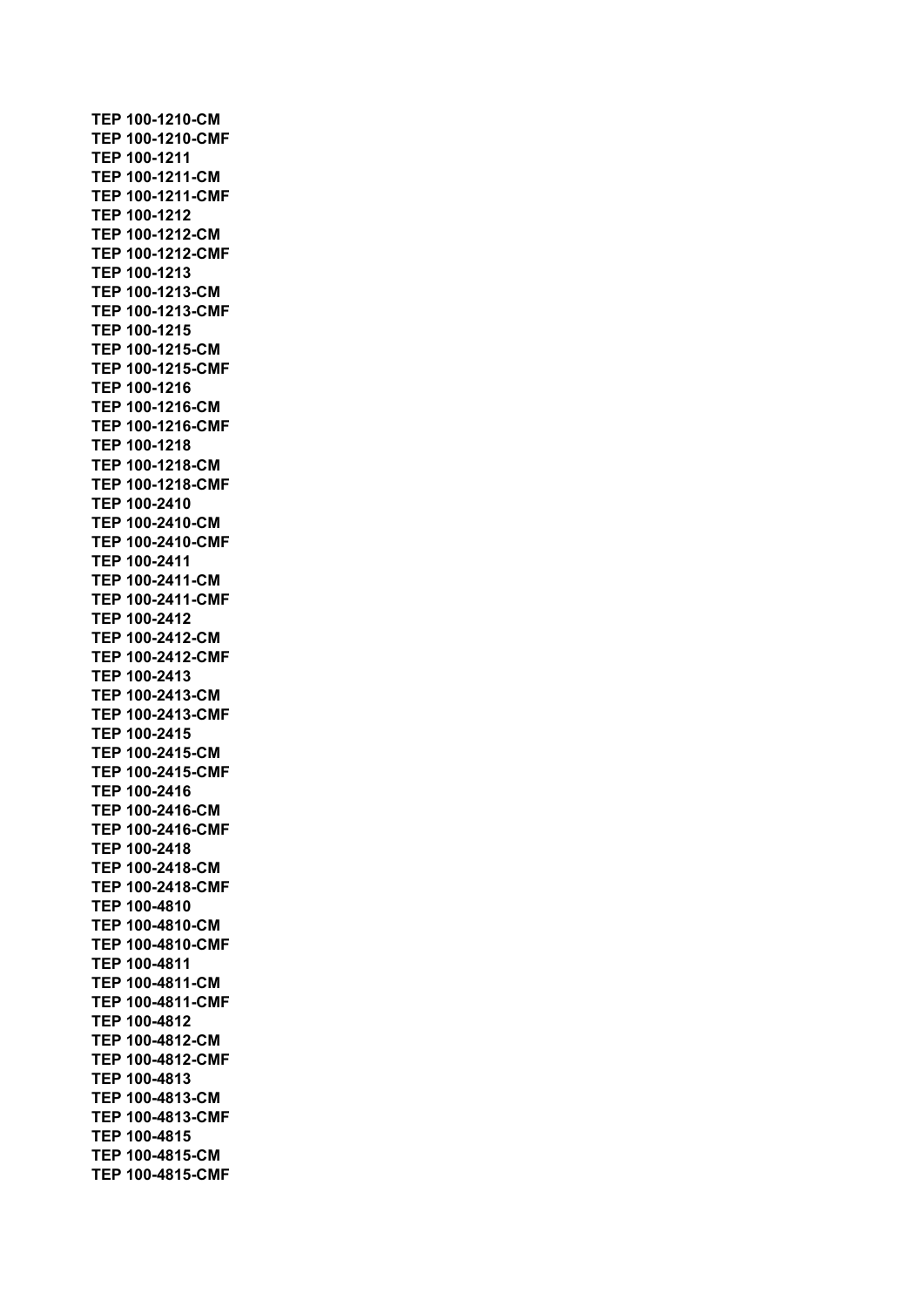**TEP 100-4816 TEP 100-4816-CM TEP 100-4816-CMF TEP 100-4818 TEP 100-4818-CM TEP 100-4818-CMF TEP 100-2410WIR TEP 100-2410WIR-CM TEP 100-2410WIR-CMF TEP 100-2411WIR TEP 100-2411WIR-CM TEP 100-2411WIR-CMF TEP 100-2412WIR TEP 100-2412WIR-CM TEP 100-2412WIR-CMF TEP 100-2413WIR TEP 100-2413WIR-CM TEP 100-2413WIR-CMF TEP 100-2415WIR TEP 100-2415WIR-CM TEP 100-2415WIR-CMF TEP 100-2416WIR TEP 100-2416WIR-CM TEP 100-2416WIR-CMF TEP 100-2418WIR TEP 100-2418WIR-CM TEP 100-2418WIR-CMF TEP 100-4810WIR TEP 100-4810WIR-CM TEP 100-4810WIR-CMF TEP 100-4811WIR TEP 100-4811WIR-CM TEP 100-4811WIR-CMF TEP 100-4812WIR TEP 100-4812WIR-CM TEP 100-4812WIR-CMF TEP 100-4813WIR TEP 100-4813WIR-CM TEP 100-4813WIR-CMF TEP 100-4815WIR TEP 100-4815WIR-CM TEP 100-4815WIR-CMF TEP 100-4816WIR TEP 100-4816WIR-CM TEP 100-4816WIR-CMF TEP 100-4818WIR TEP 100-4818WIR-CM TEP 100-4818WIR-CMF TEP 100-7210WIR TEP 100-7210WIR-CM TEP 100-7210WIR-CMF TEP 100-7211WIR TEP 100-7211WIR-CM TEP 100-7211WIR-CMF TEP 100-7212WIR TEP 100-7212WIR-CM**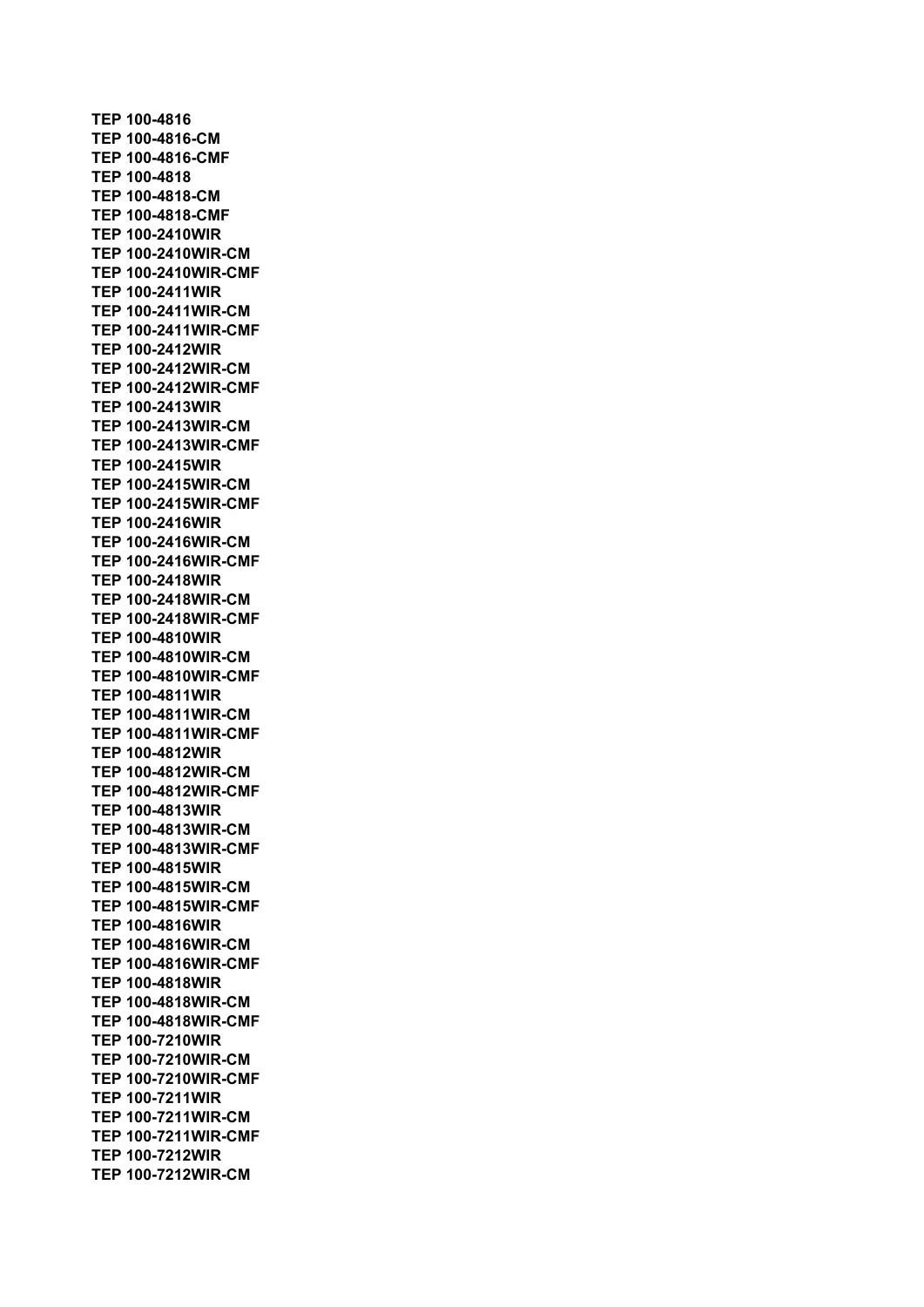**TEP 100-7212WIR-CMF TEP 100-7213WIR TEP 100-7213WIR-CM TEP 100-7213WIR-CMF TEP 100-7215WIR TEP 100-7215WIR-CM TEP 100-7215WIR-CMF TEP 100-7216WIR TEP 100-7216WIR-CM TEP 100-7216WIR-CMF TEP 100-7218WIR TEP 100-7218WIR-CM TEP 100-7218WIR-CMF TEP 150-2412WI TEP 150-2412WI-F TEP 150-2413WI TEP 150-2413WI-F TEP 150-2415WI TEP 150-2415WI-F TEP 150-2416WI TEP 150-2416WI-F TEP 150-2418WI TEP 150-2418WI-F TEP 150-4812WI TEP 150-4812WI-F TEP 150-4813WI TEP 150-4813WI-F TEP 150-4815WI TEP 150-4815WI-F TEP 150-4816WI TEP 150-4816WI-F TEP 150-4818WI TEP 150-4818WI-F TEP 150-7212WI TEP 150-7213WI TEP 150-7215WI TEP 150-7216WI TEP 150-7218WI TEP 160-2410 TEP 160-2410-CM TEP 160-2410-CMF TEP 160-2411 TEP 160-2411-CM TEP 160-2411-CMF TEP 160-2412 TEP 160-2412-CM TEP 160-2412-CMF TEP 160-2413 TEP 160-2413-CM TEP 160-2413-CMF TEP 160-2415 TEP 160-2415-CM TEP 160-2415-CMF TEP 160-2416 TEP 160-2416-CM TEP 160-2416-CMF**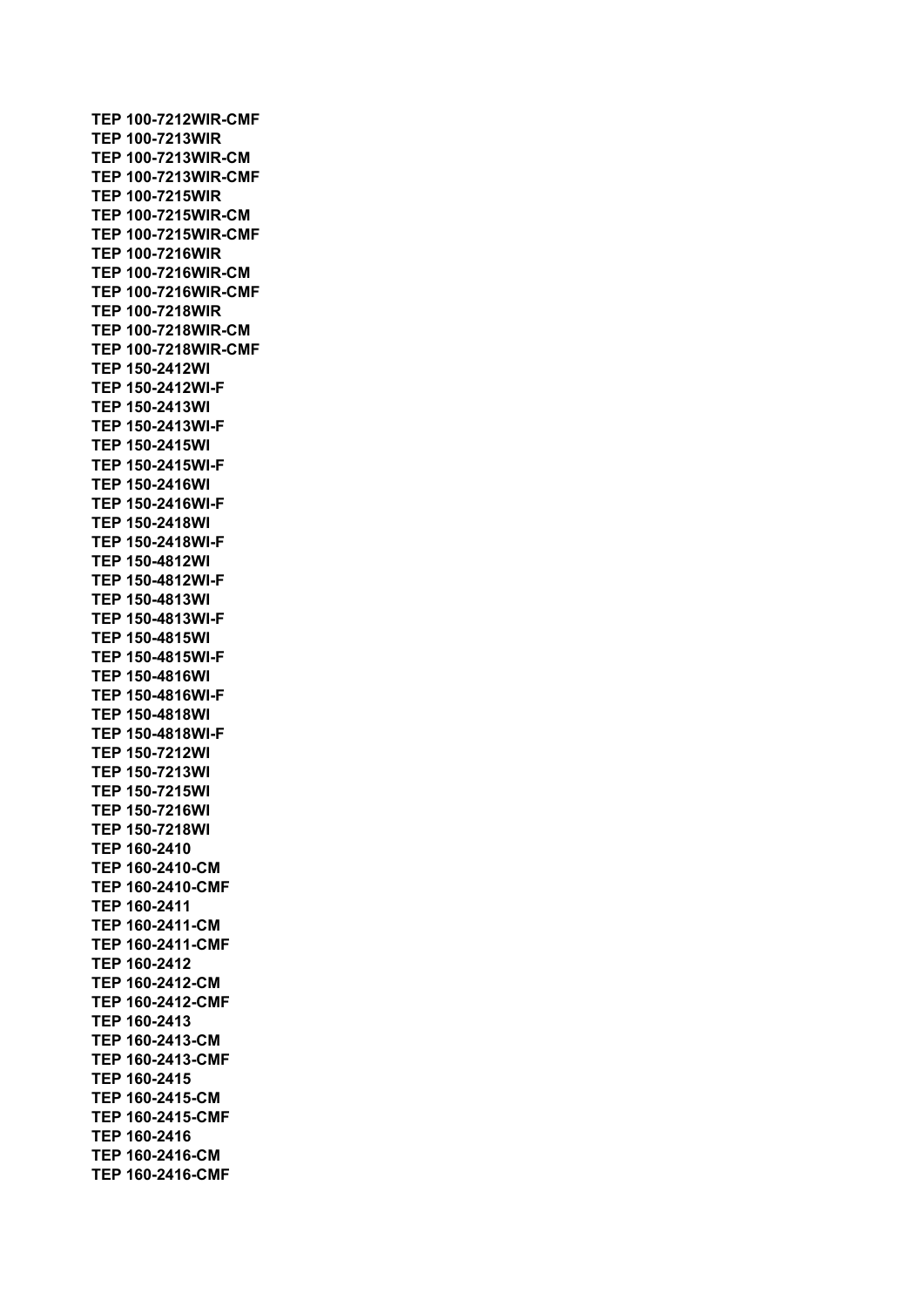**TEP 160-2418 TEP 160-2418-CM TEP 160-2418-CMF TEP 160-4810 TEP 160-4810-CM TEP 160-4810-CMF TEP 160-4811 TEP 160-4811-CM TEP 160-4811-CMF TEP 160-4812 TEP 160-4812-CM TEP 160-4812-CMF TEP 160-4813 TEP 160-4813-CM TEP 160-4813-CMF TEP 160-4815 TEP 160-48153 TEP 160-48153-CM TEP 160-48153-CMF TEP 160-4815-CM TEP 160-4815-CMF TEP 160-4816 TEP 160-4816-CM TEP 160-4816-CMF TEP 160-4818 TEP 160-4818-CM TEP 160-4818-CMF TEP 160-2410WIR TEP 160-2410WIRCM TEP 160-2410WIRCMF TEP 160-2411WIR TEP 160-2411WIRCM TEP 160-2411WIRCMF TEP 160-2412WIR TEP 160-2412WIRCM TEP 160-2412WIRCMF TEP 160-2413WIR TEP 160-2413WIRCM TEP 160-2413WIRCMF TEP 160-2415WIR TEP 160-2415WIRCM TEP 160-2415WIRCMF TEP 160-2416WIR TEP 160-2416WIRCM TEP 160-2416WIRCMF TEP 160-2418WIR TEP 160-2418WIRCM TEP 160-2418WIRCMF TEP 160-4810WIR TEP 160-4810WIRCM TEP 160-4810WIRCMF TEP 160-4811WIR TEP 160-4811WIRCM TEP 160-4811WIRCMF TEP 160-4812WIR TEP 160-4812WIRCM**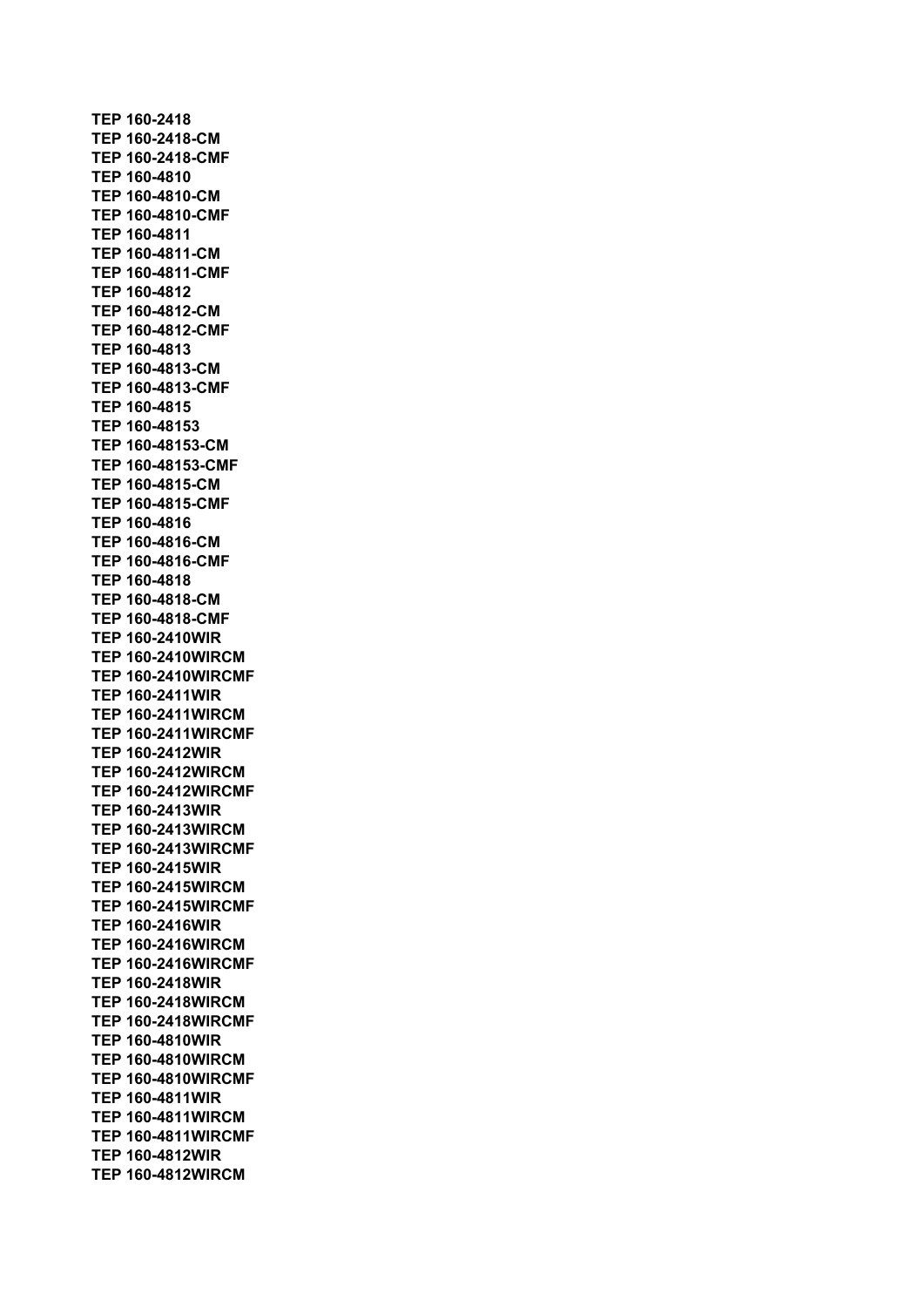**TEP 160-4812WIRCMF TEP 160-4813WIR TEP 160-4813WIRCM TEP 160-4813WIRCMF TEP 160-4815WIR TEP 160-4815WIRCM TEP 160-4815WIRCMF TEP 160-4816WIR TEP 160-4816WIRCM TEP 160-4816WIRCMF TEP 160-4818WIR TEP 160-4818WIRCM TEP 160-4818WIRCMF TEP 160-7210WIR TEP 160-7210WIRCM TEP 160-7210WIRCMF TEP 160-7211WIR TEP 160-7211WIRCM TEP 160-7211WIRCMF TEP 160-7212WIR TEP 160-7212WIRCM TEP 160-7212WIRCMF TEP 160-7213WIR TEP 160-7213WIRCM TEP 160-7213WIRCMF TEP 160-7215WIR TEP 160-7215WIRCM TEP 160-7215WIRCMF TEP 160-7216WIR TEP 160-7216WIRCM TEP 160-7216WIRCMF TEP 160-7218WIR TEP 160-7218WIRCM TEP 160-7218WIRCMF TEP 200-2410WIR TEP 200-2410WIRCM TEP 200-2410WIRCMF TEP 200-2411WIR TEP 200-2411WIRCM TEP 200-2411WIRCMF TEP 200-2412WIR TEP 200-2412WIRCM TEP 200-2412WIRCMF TEP 200-2413WIR TEP 200-2413WIRCM TEP 200-2413WIRCMF TEP 200-2415WIR TEP 200-2415WIRCM TEP 200-2415WIRCMF TEP 200-2416WIR TEP 200-2416WIRCM TEP 200-2416WIRCMF TEP 200-2418WIR TEP 200-2418WIRCM TEP 200-2418WIRCMF TEP 200-4810WIR**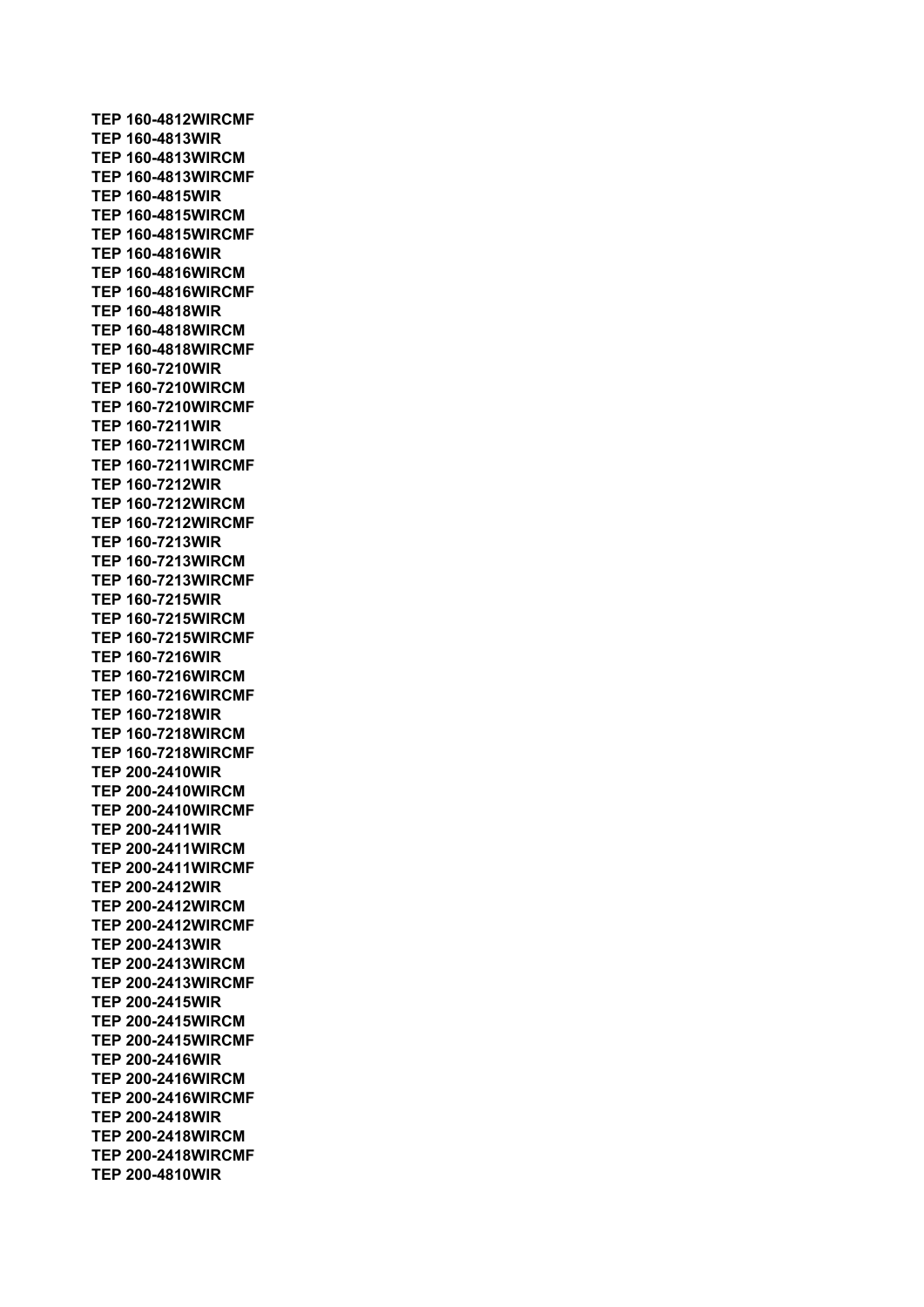**TEP 200-4810WIRCM TEP 200-4810WIRCMF TEP 200-4811WIR TEP 200-4811WIRCM TEP 200-4811WIRCMF TEP 200-4812WIR TEP 200-4812WIRCM TEP 200-4812WIRCMF TEP 200-4813WIR TEP 200-4813WIRCM TEP 200-4813WIRCMF TEP 200-4815WIR TEP 200-4815WIRCM TEP 200-4815WIRCMF TEP 200-4816WIR TEP 200-4816WIRCM TEP 200-4816WIRCMF TEP 200-4818WIR TEP 200-4818WIRCM TEP 200-4818WIRCMF TEP 200-7210WIR TEP 200-7210WIRCM TEP 200-7210WIRCMF TEP 200-7211WIR TEP 200-7211WIRCM TEP 200-7211WIRCMF TEP 200-7212WIR TEP 200-7212WIRCM TEP 200-7212WIRCMF TEP 200-7213WIR TEP 200-7213WIRCM TEP 200-7213WIRCMF TEP 200-7215WIR TEP 200-7215WIRCM TEP 200-7215WIRCMF TEP 200-7216WIR TEP 200-7216WIRCM TEP 200-7216WIRCMF TEP 200-7218WIR TEP 200-7218WIRCM TEP 200-7218WIRCMF TEP 75-2410WI TEP 75-2410WI-CM TEP 75-2410WI-CMF TEP 75-2411WI TEP 75-2411WI-CM TEP 75-2411WI-CMF TEP 75-2412WI TEP 75-2412WI-CM TEP 75-2412WI-CMF TEP 75-2413WI TEP 75-2413WI-CM TEP 75-2413WI-CMF TEP 75-2415WI TEP 75-2415WI-CM TEP 75-2415WI-CMF**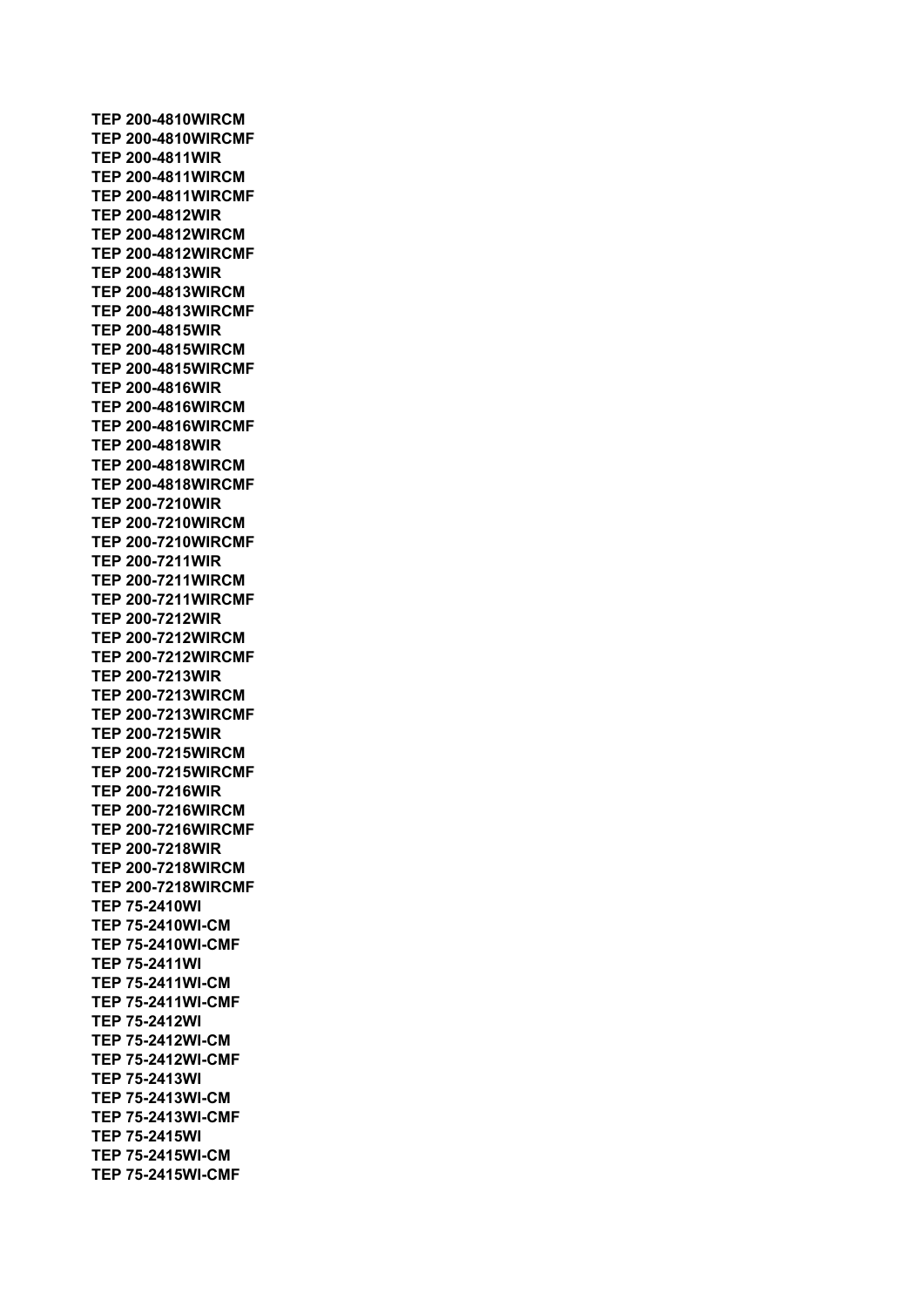**TEP 75-2416WI TEP 75-2416WI-CM TEP 75-2416WI-CMF TEP 75-2418WI TEP 75-2418WI-CM TEP 75-2418WI-CMF TEP 75-4810WI TEP 75-4810WI-CM TEP 75-4810WI-CMF TEP 75-4811WI TEP 75-4811WI-CM TEP 75-4811WI-CMF TEP 75-4812WI TEP 75-4812WI-CM TEP 75-4812WI-CMF TEP 75-4813WI TEP 75-4813WI-CM TEP 75-4813WI-CMF TEP 75-4815WI TEP 75-4815WI-CM TEP 75-4815WI-CMF TEP 75-4816WI TEP 75-4816WI-CM TEP 75-4816WI-CMF TEP 75-4818WI TEP 75-4818WI-CM TEP 75-4818WI-CMF TEP 75-7210WI TEP 75-7210WI-CM TEP 75-7210WI-CMF TEP 75-7211WI TEP 75-7211WI-CM TEP 75-7211WI-CMF TEP 75-7212WI TEP 75-7212WI-CM TEP 75-7212WI-CMF TEP 75-7213WI TEP 75-7213WI-CM TEP 75-7213WI-CMF TEP 75-7215WI TEP 75-7215WI-CM TEP 75-7215WI-CMF TEP 75-7216WI TEP 75-7216WI-CM TEP 75-7216WI-CMF TEP 75-7218WI TEP 75-7218WI-CM TEP 75-7218WI-CMF TEQ 100-2412WIR TEQ 100-2415WIR TEQ 100-2416WIR TEQ 100-2418WIR TEQ 100-4812WIR TEQ 100-4815WIR TEQ 100-4816WIR TEQ 100-4818WIR**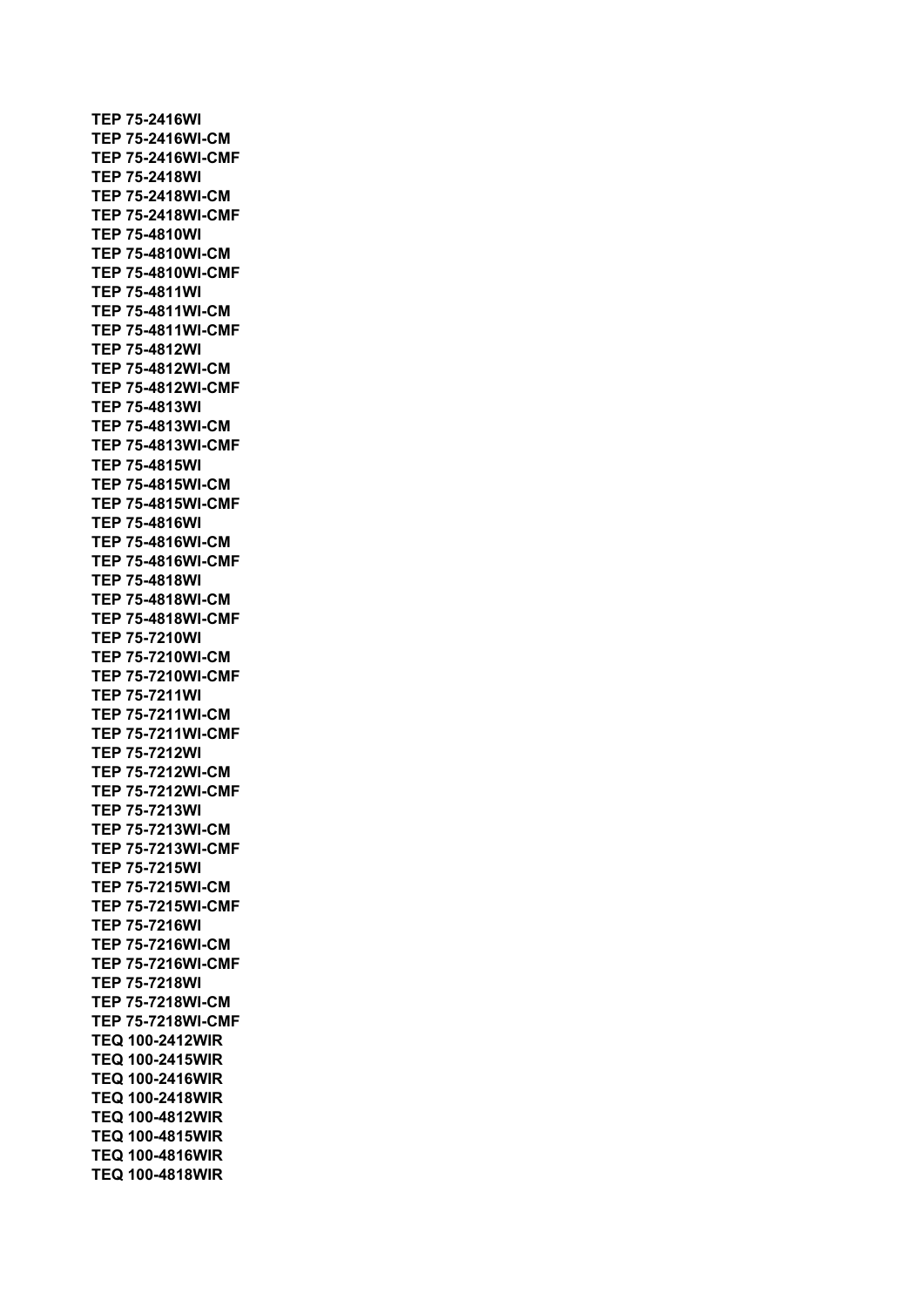| <b>TEQ 100-7212WIR</b> |  |  |  |  |             |  |
|------------------------|--|--|--|--|-------------|--|
| <b>TEQ 100-7215WIR</b> |  |  |  |  |             |  |
| <b>TEQ 100-7216WIR</b> |  |  |  |  |             |  |
| TEQ                    |  |  |  |  | 100-7218WIR |  |
| TEQ                    |  |  |  |  | 160-4812WIR |  |
| TEQ                    |  |  |  |  | 160-4815WIR |  |
| TEQ                    |  |  |  |  | 160-4816WIR |  |
| TEQ                    |  |  |  |  | 160-4818WIR |  |
| TEQ                    |  |  |  |  | 160-7212WIR |  |
| TEQ                    |  |  |  |  | 160-7215WIR |  |
| TEQ                    |  |  |  |  | 160-7216WIR |  |
| TEQ                    |  |  |  |  | 160-7218WIR |  |
| <b>TEQ</b>             |  |  |  |  | 200-4812WIR |  |
| <b>TEQ</b>             |  |  |  |  | 200-4815WIR |  |
| <b>TEQ 200-4816WIR</b> |  |  |  |  |             |  |
| <b>TEQ 200-4818WIR</b> |  |  |  |  |             |  |
| TEQ                    |  |  |  |  | 200-7212WIR |  |
| TEQ                    |  |  |  |  | 200-7215WIR |  |
| TEQ                    |  |  |  |  | 200-7216WIR |  |
| <b>TEQ 200-7218WIR</b> |  |  |  |  |             |  |
| TEQ                    |  |  |  |  | 20-2411WIR  |  |
| TEQ                    |  |  |  |  | 20-2412WIR  |  |
| <b>TEQ 20-2413WIR</b>  |  |  |  |  |             |  |
| <b>TEQ 20-2415WIR</b>  |  |  |  |  |             |  |
| <b>TEQ 20-4811WIR</b>  |  |  |  |  |             |  |
| <b>TEQ 20-4812WIR</b>  |  |  |  |  |             |  |
| <b>TEQ 20-4813WIR</b>  |  |  |  |  |             |  |
| <b>TEQ 20-4815WIR</b>  |  |  |  |  |             |  |
| <b>TEQ 20-7211WIR</b>  |  |  |  |  |             |  |
| <b>TEQ 20-7212WIR</b>  |  |  |  |  |             |  |
| <b>TEQ 20-7213WIR</b>  |  |  |  |  |             |  |
| <b>TEQ 20-7215WIR</b>  |  |  |  |  |             |  |
| <b>TEQ 300-4812WIR</b> |  |  |  |  |             |  |
| <b>TEQ 300-4815WIR</b> |  |  |  |  |             |  |
| <b>TEQ 300-4816WIR</b> |  |  |  |  |             |  |
| <b>TEQ 300-4818WIR</b> |  |  |  |  |             |  |
| <b>TEQ</b>             |  |  |  |  | 300-7212WIR |  |
| <b>TEQ 300-7215WIR</b> |  |  |  |  |             |  |
| <b>TEQ 300-7216WIR</b> |  |  |  |  |             |  |
| <b>TEQ 300-7218WIR</b> |  |  |  |  |             |  |
|                        |  |  |  |  |             |  |
| <b>TEQ 40-2411WIR</b>  |  |  |  |  |             |  |
| <b>TEQ 40-2412WIR</b>  |  |  |  |  |             |  |
| <b>TEQ 40-2413WIR</b>  |  |  |  |  |             |  |
| <b>TEQ 40-2415WIR</b>  |  |  |  |  |             |  |
| <b>TEQ 40-4811WIR</b>  |  |  |  |  |             |  |
| <b>TEQ 40-4812WIR</b>  |  |  |  |  |             |  |
| <b>TEQ 40-4813WIR</b>  |  |  |  |  |             |  |
| <b>TEQ 40-4815WIR</b>  |  |  |  |  |             |  |
| <b>TEQ 40-7211WIR</b>  |  |  |  |  |             |  |
| <b>TEQ 40-7212WIR</b>  |  |  |  |  |             |  |
| <b>TEQ 40-7213WIR</b>  |  |  |  |  |             |  |
| <b>TEQ 40-7215WIR</b>  |  |  |  |  |             |  |
| <b>TES 1-0510</b>      |  |  |  |  |             |  |
| TES 1-0511             |  |  |  |  |             |  |
| <b>TES 1-0512</b>      |  |  |  |  |             |  |
| <b>TES 1-0513</b>      |  |  |  |  |             |  |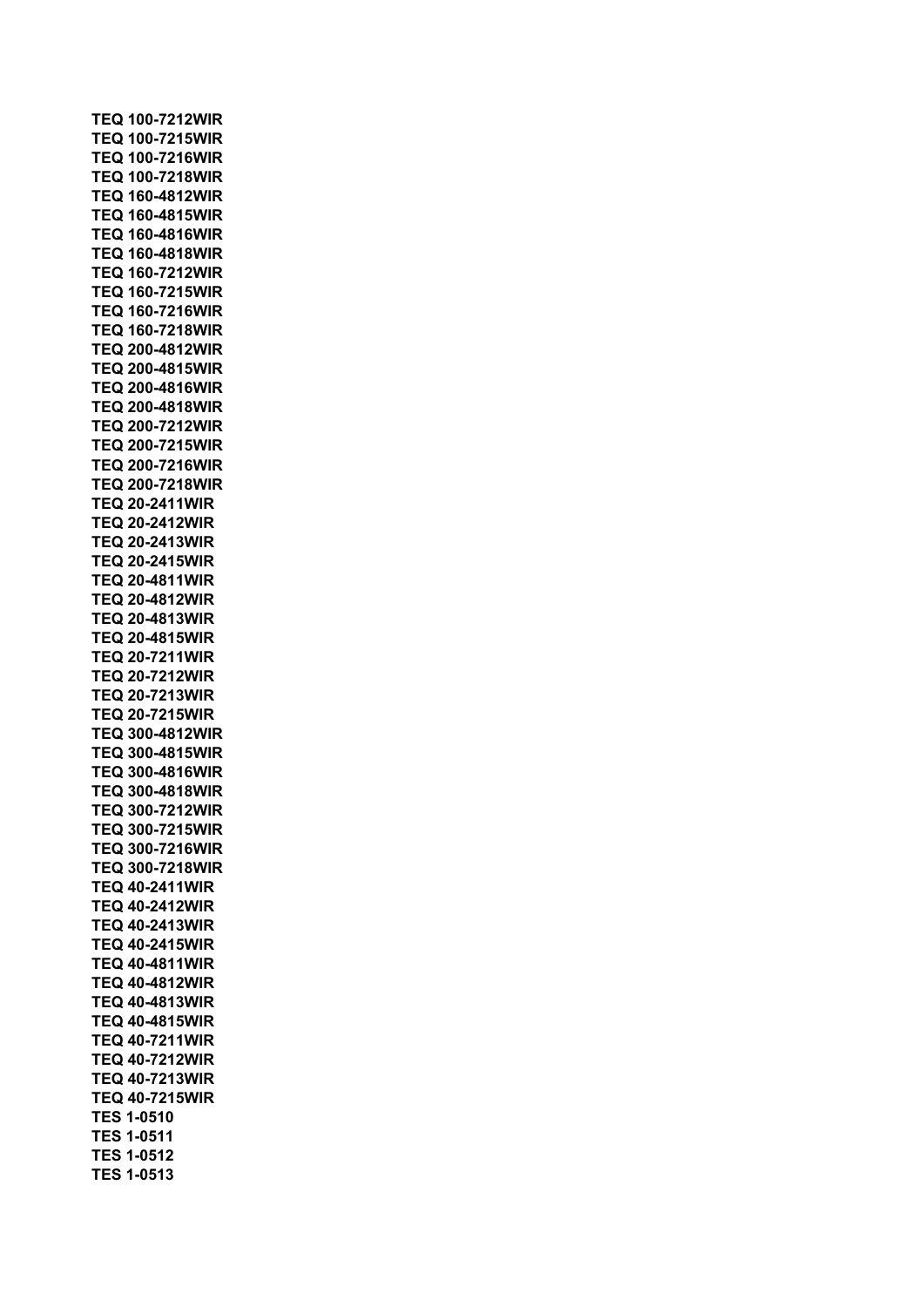| TES        | 1-0519             |
|------------|--------------------|
| <b>TES</b> | 1-0521             |
| TES        | 1-0522             |
| TES        | 1-0523             |
| TES        | 1-1211             |
| TES        | 1-1212             |
| TES        | 1-1213             |
| <b>TES</b> | 1-1219             |
| TES        | 1-1221             |
| TES        | 1-1222             |
| TES        | 1-1223             |
| <b>TES</b> | 1-2411             |
| <b>TES</b> | 1-2412             |
| TES        | 1-2413             |
| <b>TES</b> | 1-2419             |
| TES        | 1-2421             |
| <b>TES</b> | 1-2422             |
| <b>TES</b> | 1-2423             |
| TES        | 1-0510V            |
| TES        | $1 - 0511V$        |
| <b>TES</b> | 1-0512V            |
| <b>TES</b> | 1-0513V            |
| TES        | 1-0521V            |
| TES        | 1-0522V            |
| <b>TES</b> | 1-0523V            |
| TES        | 1-1210V            |
| TES        | 1-1211V            |
| TES        | 1-1212V            |
| <b>TES</b> | 1-1213V            |
| <b>TES</b> | 1-1221V            |
| TES        | 1-1222V            |
| TES        | 1-1223V            |
| <b>TES</b> | 1-2410V            |
| <b>TES</b> | $1 - 2411V$        |
| <b>TES</b> | 1-2412V            |
|            | <b>TES 1-2413V</b> |
| TES        | 1-2421V            |
| TES        | 1-2422V            |
| TES        | 1-2423V            |
| <b>TES</b> | 2-0510H            |
| TES        | 2-0511H            |
| TES        | 2-0512H            |
| TES        | 2-0521H            |
| TES        | 2-0522H            |
| <b>TES</b> | 2-0523H            |
| <b>TES</b> | 2-1210H            |
| TES        | 2-1211H            |
| TES        | 2-1212H            |
| <b>TES</b> | 2-1222H            |
| <b>TES</b> | 2-1223H            |
| <b>TES</b> | 2-2410H            |
| TES        | 2-2411H            |
| TES        | 2-2412H            |
| <b>TES</b> | 2-2422H            |
|            |                    |
| <b>TES</b> | 2-2423H            |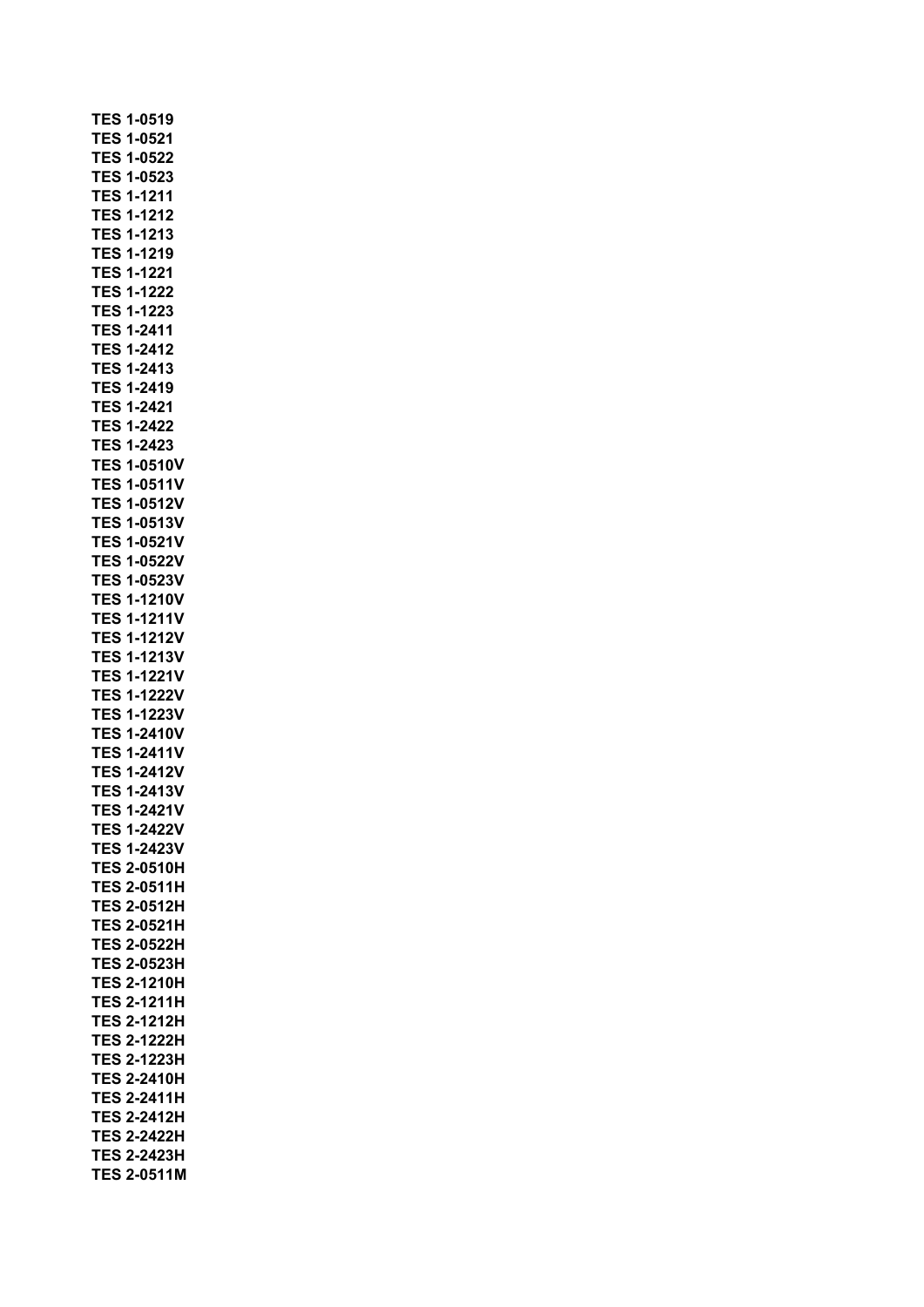|            | <b>TES 2-0512M</b> |
|------------|--------------------|
| TES        | 2-0513M            |
| <b>TES</b> | 2-0522M            |
| <b>TES</b> | 2-0523M            |
| <b>TES</b> | 2-1211M            |
| <b>TES</b> | 2-1212M            |
| <b>TES</b> | 2-1213M            |
| <b>TES</b> | 2-1222M            |
| <b>TES</b> | 2-1223M            |
| <b>TES</b> | 2-2411M            |
| <b>TES</b> | 2-2412M            |
| <b>TES</b> | 2-2413M            |
| <b>TES</b> | 2-2422M            |
| <b>TES</b> | 2-2423M            |
| TES        | 2N-0510            |
| <b>TES</b> |                    |
|            | 2N-0511            |
| <b>TES</b> | 2N-0512            |
| <b>TES</b> | 2N-0513            |
| <b>TES</b> | 2N-0521            |
| TES        | 2N-0522            |
| <b>TES</b> | 2N-0523            |
| <b>TES</b> | 2N-1210            |
| TES        | 2N-1211            |
| <b>TES</b> | 2N-1212            |
| <b>TES</b> | 2N-1213            |
| <b>TES</b> | 2N-1221            |
| <b>TES</b> | 2N-1222            |
| <b>TES</b> | 2N-1223            |
| <b>TES</b> | 2N-2410            |
| <b>TES</b> | 2N-2411            |
| <b>TES</b> | 2N-2412            |
| <b>TES</b> | 2N-2413            |
| <b>TES</b> | 2N-2421            |
| <b>TES</b> | 2N-2422            |
| <b>TES</b> | 2N-2423            |
| <b>TES</b> | 2N-4810            |
| ES<br>T    | 2N-4811            |
|            |                    |
|            | <b>TES 2N-4812</b> |
|            | <b>TES 2N-4813</b> |
|            | <b>TES 2N-4821</b> |
|            | TES 2N-4822        |
|            | <b>TES 2N-4823</b> |
|            | <b>TES 3-1210</b>  |
|            | <b>TES 3-1211</b>  |
|            | <b>TES 3-1212</b>  |
|            |                    |
|            | <b>TES 3-1222</b>  |
|            | <b>TES 3-1223</b>  |
|            | <b>TES 3-2410</b>  |
|            | <b>TES 3-2411</b>  |
|            | <b>TES 3-2412</b>  |
|            | <b>TES 3-2422</b>  |
|            | <b>TES 3-2423</b>  |
| <b>TES</b> | 3-4810             |
|            | <b>TES 3-4811</b>  |
|            | TES 3-4812         |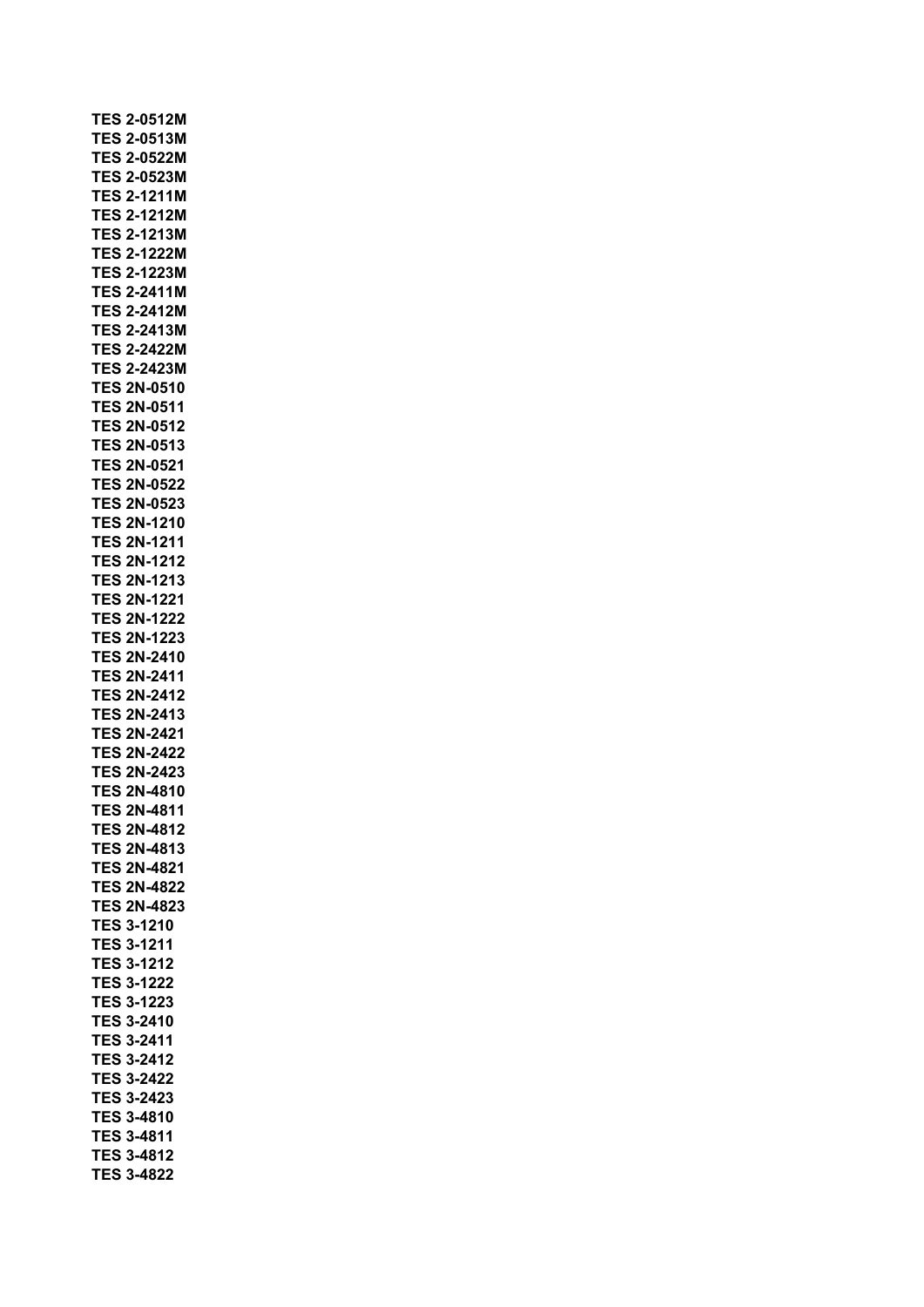|            | <b>TES 3-4823</b>     |
|------------|-----------------------|
|            | <b>TES 3-2410WI</b>   |
|            | <b>TES 3-2411WI</b>   |
| <b>TES</b> | 3-2412WI              |
| <b>TES</b> | 3-2413WI              |
| TES        | 3-2421WI              |
| TES        | 3-2422WI              |
| TES        | 3-2423WI              |
|            | <b>TES 3-4810WI</b>   |
|            | <b>TES 3-4811WI</b>   |
|            | <b>TES 3-4812WI</b>   |
|            | <b>TES 3-4813WI</b>   |
|            | <b>TES 3-4821WI</b>   |
|            | <b>TES 3-4822WI</b>   |
|            | <b>TES 3-4823WI</b>   |
|            | <b>TES 5-1210</b>     |
|            | <b>TES 5-1211</b>     |
|            | <b>TES 5-1212</b>     |
|            | <b>TES 5-1213</b>     |
|            | <b>TES 5-1221</b>     |
|            | <b>TES 5-1222</b>     |
|            | <b>TES 5-1223</b>     |
| TES        | 5-2410                |
| <b>TES</b> | 5-2411                |
|            | <b>TES 5-2412</b>     |
| <b>TES</b> | 5-2413                |
|            | <b>TES 5-2421</b>     |
|            | <b>TES 5-2422</b>     |
|            | <b>TES 5-2423</b>     |
|            | <b>TES 5-4810</b>     |
|            | <b>TES 5-4811</b>     |
|            | <b>TES 5-4812</b>     |
|            | <b>TES 5-4813</b>     |
|            | <b>TES 5-4821</b>     |
|            | <b>TES 5-4822</b>     |
|            | <b>TES 5-4823</b>     |
|            | TES 5-2410\<br>л<br>Λ |
| TES        | 5-2411WI              |
| TES        | 5-2412WI              |
| TES        | 5-2413WI              |
| TES        | 5-2421WI              |
| TES        | 5-2422WI              |
| TES        | 5-2423WI              |
| TES        | 5-4810WI              |
| TES        | 5-4811WI              |
| TES        | 5-4812WI              |
| TES        | 5-4813WI              |
| TES        | 5-4821WI              |
| <b>TES</b> |                       |
| <b>TES</b> | 5-4822WI              |
|            | 5-4823WI              |
| <b>TEX</b> | 120-112               |
| <b>TEX</b> | 120-124               |
| <b>THB</b> | 10-1211               |
| THB        | 10-1212               |
| THB        | 10-1222               |
| <b>THB</b> | 10-1223               |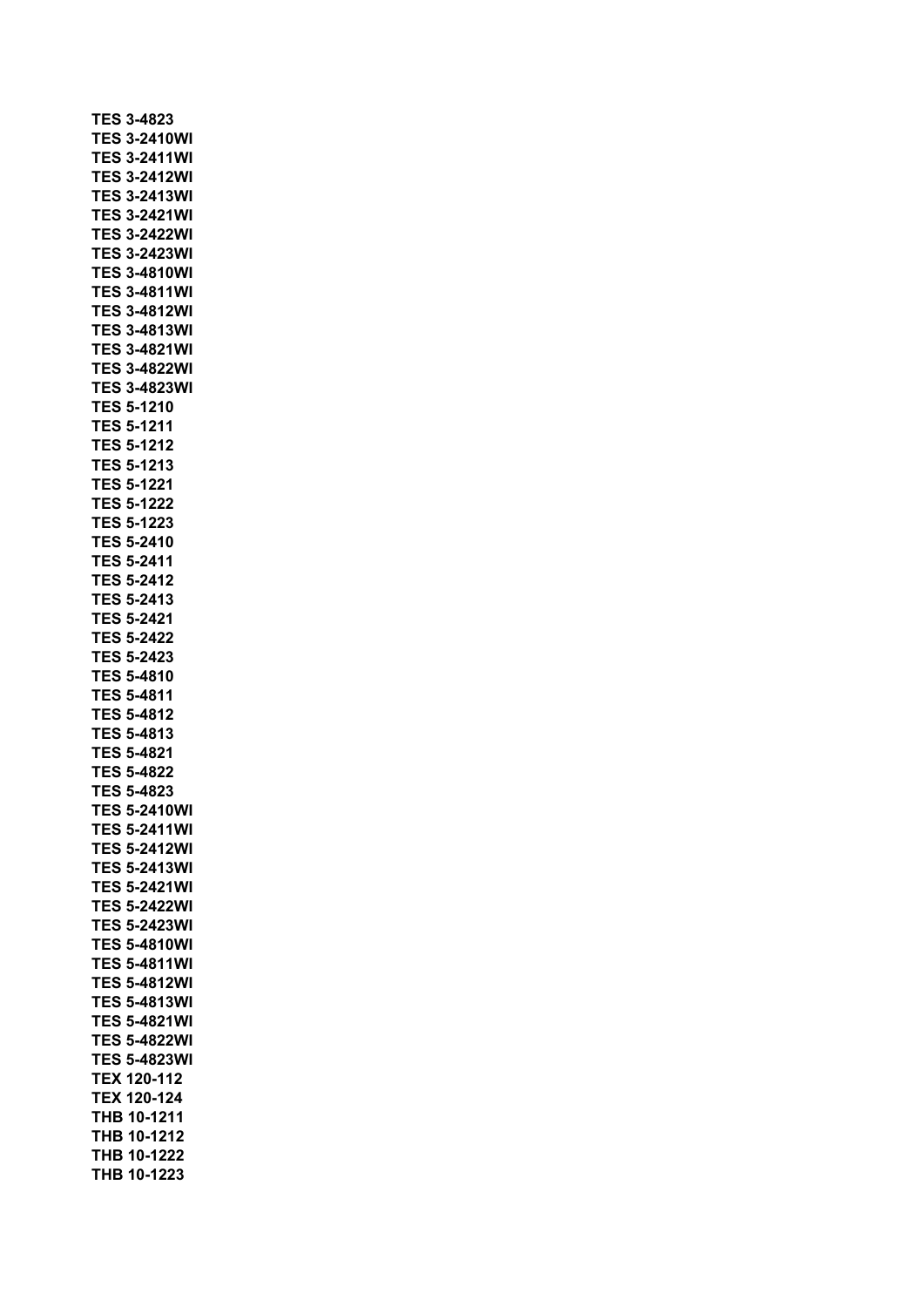| THB 10-2411           |
|-----------------------|
| THB 10-2412           |
| THB 10-2422           |
| THB 10-2423           |
| THB 10-4811           |
| THB 10-4812           |
| THB 10-4822           |
| THB 10-4823           |
| <b>THB 3-0511</b>     |
| <b>THB 3-0512</b>     |
| <b>THB 3-0515</b>     |
| <b>THB 3-0522</b>     |
| THB 3-0523            |
| THB 3-1211            |
| THB 3-1212            |
| THB 3-1215            |
| THB 3-1222            |
| THB 3-1223            |
| THB 3-2411            |
| THB 3-2412            |
| THB 3-2415            |
| THB 3-2422            |
| THB 3-2423            |
| THB 3-4811            |
| THB 3-4812            |
| THB 3-4815            |
| THB 3-4822            |
| THB 3-4823            |
| <b>THB 6-1211</b>     |
| THB 6-1212            |
| <b>THB 6-1222</b>     |
| THB 6-1223            |
| THB 6-2411            |
| THB 6-2412            |
| THB 6-2422            |
| THB 6-2423            |
| THB 6-4811            |
| 6-4812<br>тнв         |
| 6-4822<br>тнв         |
| 6-4823<br>тнв         |
| 10-1210<br>THD        |
| 10-1211<br>THD        |
| 10-1212<br>THD        |
| 10-1222<br>THD        |
| 10-1223<br>THD        |
| THD<br>10-2409        |
| THD<br>10-2410        |
| <b>THD</b><br>10-2411 |
| 10-2412<br><b>THD</b> |
| 10-2422<br><b>THD</b> |
| 10-2423<br><b>THD</b> |
| 10-4809<br>THD        |
| 10-4810<br>THD        |
| 10-4811<br>THD        |
| THD<br>10-4812        |
| THD<br>10-4822        |
|                       |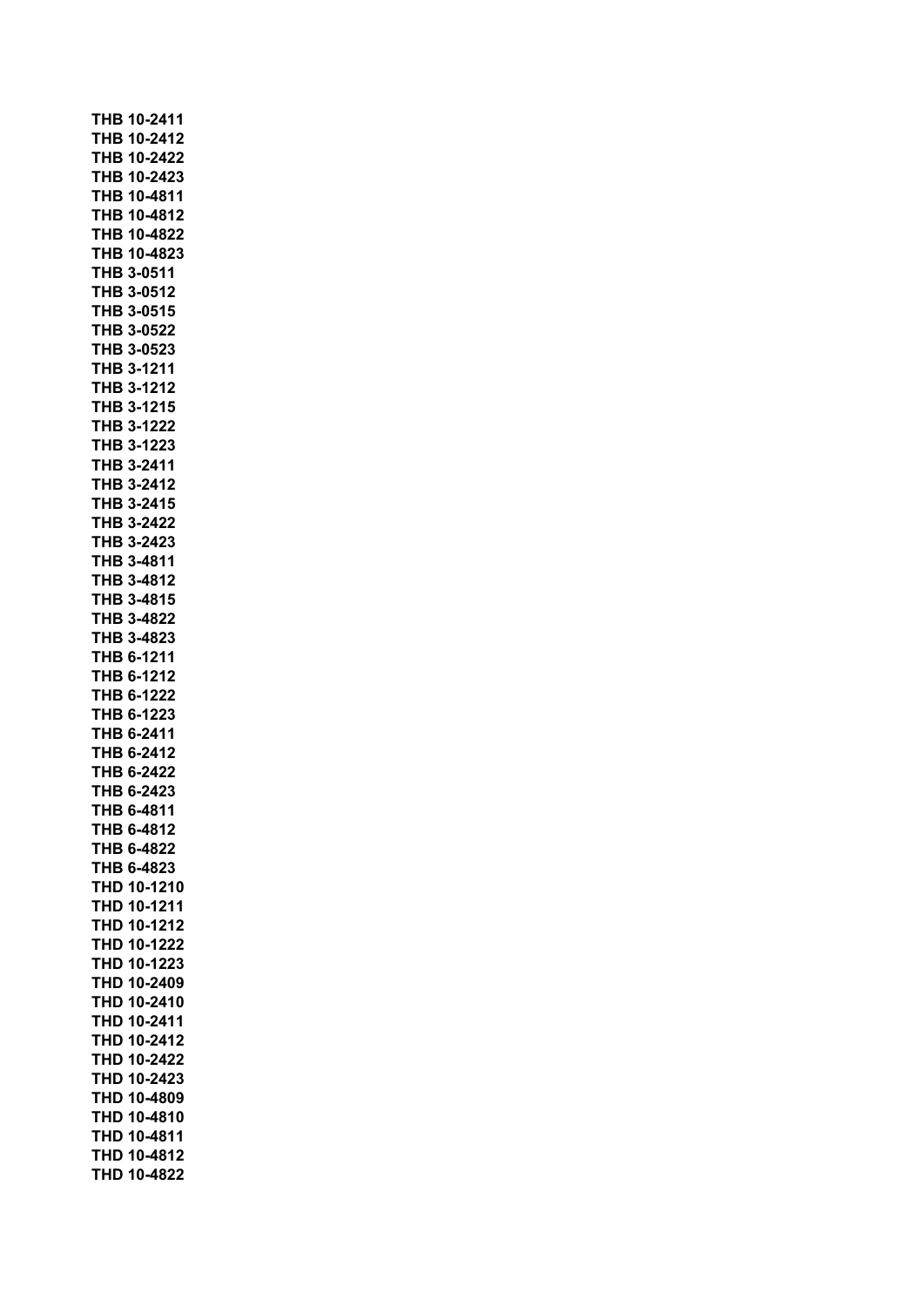**THD 10-4823 THD 10-1210N THD 10-1211N THD 10-1212N THD 10-1213N THD 10-1222N THD 10-1223N THD 10-2410N THD 10-2411N THD 10-2412N THD 10-2413N THD 10-2422N THD 10-2423N THD 10-4810N THD 10-4811N THD 10-4812N THD 10-4813N THD 10-4822N THD 10-4823N THD 10-2410WIN THD 10-2411WIN THD 10-2412WIN THD 10-2413WIN THD 10-2415WIN THD 10-2422WIN THD 10-2423WIN THD 10-4810WIN THD 10-4811WIN THD 10-4812WIN THD 10-4813WIN THD 10-4815WIN THD 10-4822WIN THD 10-4823WIN THD 12-1209 THD 12-1210 THD 12-1211 THD 12-1212 THD 12-1222 THD 12-1223 THD 12-2409 THD 12-2410 THD 12-2411 THD 12-2412 THD 12-2422 THD 12-2423 THD 12-4809 THD 12-4810 THD 12-4811 THD 12-4812 THD 12-4822 THD 12-4823 THD 12-2410WI THD 12-2411WI THD 12-2412WI THD 12-2413WI THD 12-2421WI**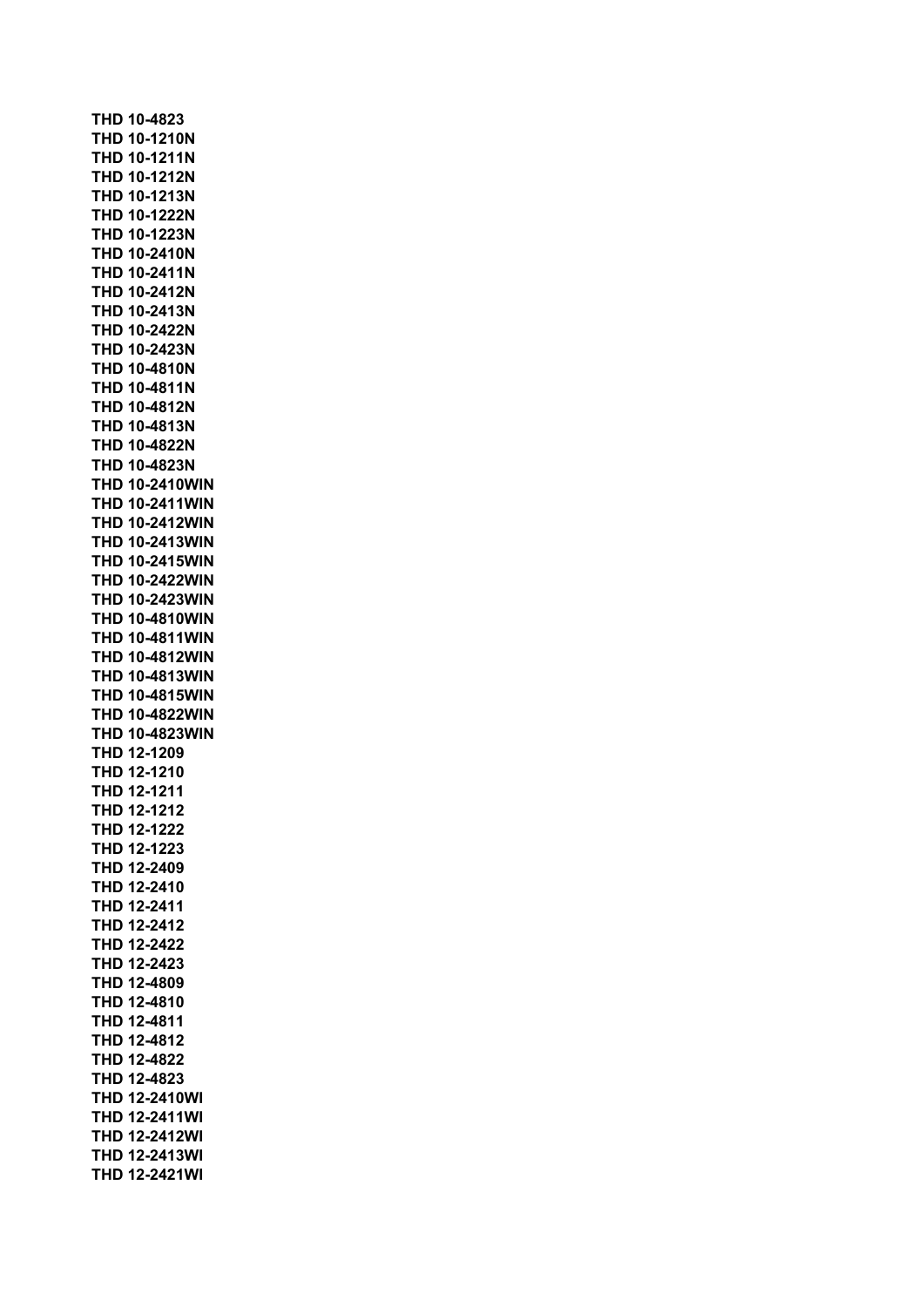|  | <b>THD 12-2422WI</b>  |           |  |  |  |  |
|--|-----------------------|-----------|--|--|--|--|
|  | THD 12-2423WI         |           |  |  |  |  |
|  | THD 12-4810WI         |           |  |  |  |  |
|  | <b>THD 12-4811WI</b>  |           |  |  |  |  |
|  | THD 12-4812WI         |           |  |  |  |  |
|  | THD                   | 12-4813WI |  |  |  |  |
|  | THD                   | 12-4821WI |  |  |  |  |
|  | <b>THD</b>            | 12-4822WI |  |  |  |  |
|  | THD                   | 12-4823WI |  |  |  |  |
|  | <b>THD 15-1210N</b>   |           |  |  |  |  |
|  | <b>THD 15-1211N</b>   |           |  |  |  |  |
|  | <b>THD 15-1212N</b>   |           |  |  |  |  |
|  | <b>THD 15-1213N</b>   |           |  |  |  |  |
|  | THD                   | 15-1221N  |  |  |  |  |
|  | THD 15-1222N          |           |  |  |  |  |
|  | THD 15-1223N          |           |  |  |  |  |
|  | <b>THD 15-2410N</b>   |           |  |  |  |  |
|  | THD 15-2411N          |           |  |  |  |  |
|  | THD 15-2412N          |           |  |  |  |  |
|  | THD 15-2413N          |           |  |  |  |  |
|  | THD 15-2421N          |           |  |  |  |  |
|  | THD 15-2422N          |           |  |  |  |  |
|  | THD 15-2423N          |           |  |  |  |  |
|  | THD 15-4810N          |           |  |  |  |  |
|  | THD 15-4811N          |           |  |  |  |  |
|  | <b>THD 15-4812N</b>   |           |  |  |  |  |
|  | THD 15-4813N          |           |  |  |  |  |
|  | THD 15-4821N          |           |  |  |  |  |
|  | <b>THD 15-4822N</b>   |           |  |  |  |  |
|  | THD 15-4823N          |           |  |  |  |  |
|  | <b>THD 15-2410WIN</b> |           |  |  |  |  |
|  | <b>THD 15-2411WIN</b> |           |  |  |  |  |
|  | <b>THD 15-2412WIN</b> |           |  |  |  |  |
|  | <b>THD 15-2413WIN</b> |           |  |  |  |  |
|  | <b>THD 15-2421WIN</b> |           |  |  |  |  |
|  | <b>THD 15-2422WIN</b> |           |  |  |  |  |
|  | THD 15-2423WIN        |           |  |  |  |  |
|  | <b>THD 15-4810WIN</b> |           |  |  |  |  |
|  | THD 15-4811WIN        |           |  |  |  |  |
|  | <b>THD 15-4812WIN</b> |           |  |  |  |  |
|  | <b>THD 15-4813WIN</b> |           |  |  |  |  |
|  | <b>THD 15-4821WIN</b> |           |  |  |  |  |
|  | <b>THD 15-4822WIN</b> |           |  |  |  |  |
|  | <b>THD 15-4823WIN</b> |           |  |  |  |  |
|  | THI 0511              |           |  |  |  |  |
|  | <b>THI 0512</b>       |           |  |  |  |  |
|  | <b>THI 0513</b>       |           |  |  |  |  |
|  | <b>THI 0520</b>       |           |  |  |  |  |
|  | <b>THI 0521</b>       |           |  |  |  |  |
|  | <b>THI 0522</b>       |           |  |  |  |  |
|  | <b>THI 1211</b>       |           |  |  |  |  |
|  | <b>THI 1212</b>       |           |  |  |  |  |
|  | <b>THI 1213</b>       |           |  |  |  |  |
|  | <b>THI 1220</b>       |           |  |  |  |  |
|  | <b>THI 1221</b>       |           |  |  |  |  |
|  | <b>THI 1222</b>       |           |  |  |  |  |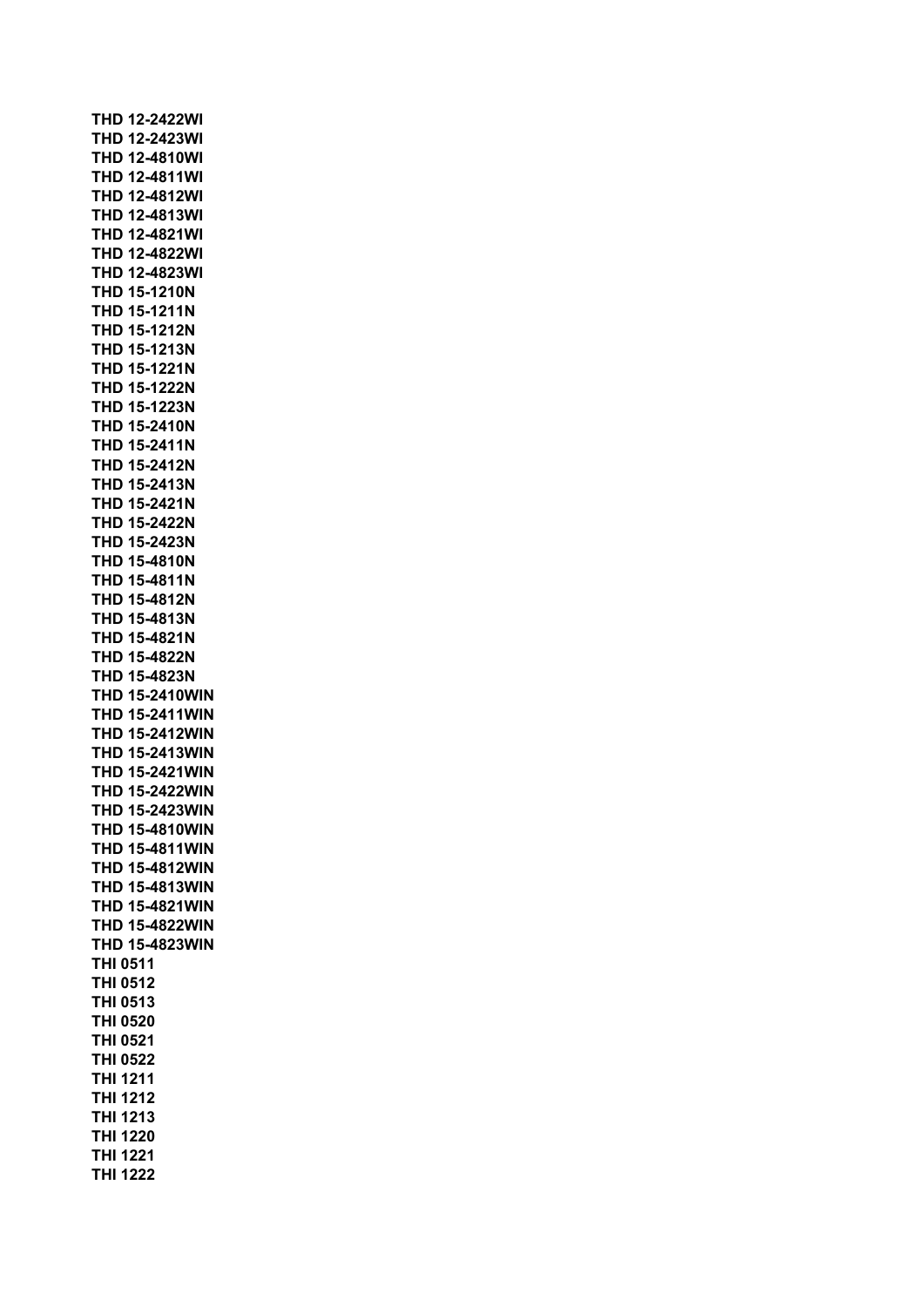| THI 2411                                |  |
|-----------------------------------------|--|
| <b>THI 2412</b>                         |  |
| <b>THI 2413</b>                         |  |
| <b>THI 2420</b>                         |  |
| <b>THI 2421</b>                         |  |
| THI 2422                                |  |
| THI 2-0511M                             |  |
| THI 2-0512M<br>THI 2-0513M              |  |
| THI 2-0522M                             |  |
| THI 2-0523M                             |  |
| THI 2-1211M                             |  |
| THI 2-1212M                             |  |
| THI 2-1213M                             |  |
| THI 2-1222M                             |  |
| THI 2-1223M                             |  |
| THI 2-2411M                             |  |
| THI 2-2412M                             |  |
| THI 2-2413M                             |  |
| THI 2-2422M                             |  |
| THI 2-2423M                             |  |
| THI 3-0511                              |  |
| THI 3-0512                              |  |
| THI 3-0513                              |  |
| THI 3-0522                              |  |
| THI 3-0523                              |  |
| THI 3-1211<br>THI 3-1212                |  |
| THI 3-1213                              |  |
| THI 3-1222                              |  |
| THI 3-1223                              |  |
| THI 3-2411                              |  |
| THI 3-2412                              |  |
| THI 3-2413                              |  |
| THI 3-2422                              |  |
| THI 3-2423                              |  |
| <b>THL 10-121</b>                       |  |
| THL 10-1211                             |  |
| <b>THL 10-1212</b>                      |  |
| 10-1213<br>THL                          |  |
| 10-1221<br>THL                          |  |
| 10-1222<br>THL                          |  |
| 10-1223<br><b>THL</b>                   |  |
| 10-2410<br>THL                          |  |
| <b>THL</b><br>10-2411                   |  |
| <b>THL</b><br>10-2412<br>10-2413<br>THL |  |
| THL 10-2421                             |  |
| THL 10-2422                             |  |
| <b>THL</b><br>10-2423                   |  |
| 10-4810<br>THL                          |  |
| 10-4811<br>THL                          |  |
| THL<br>10-4812                          |  |
| THL<br>10-4813                          |  |
| THL<br>10-4821                          |  |
| THL<br>10-4822                          |  |
|                                         |  |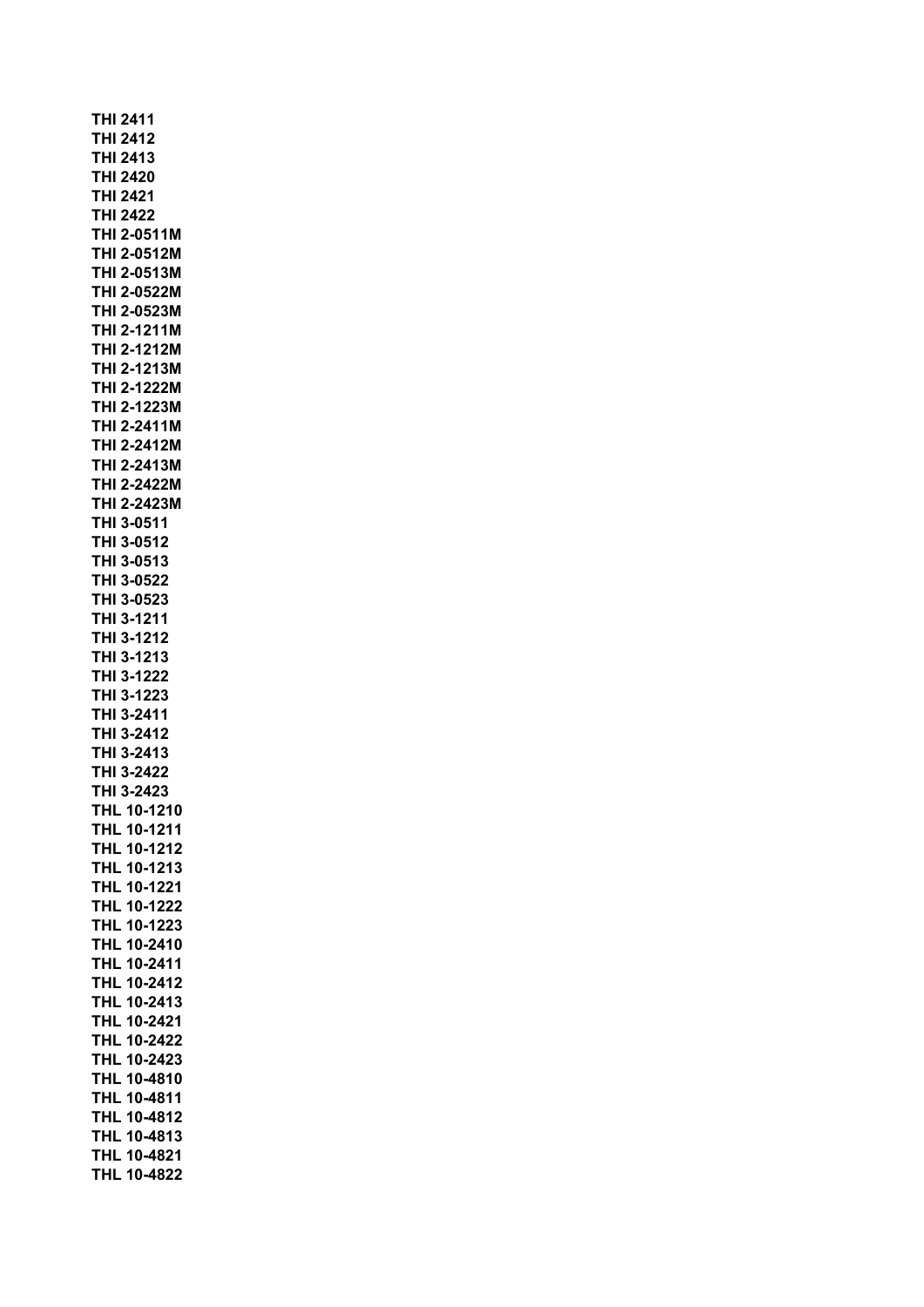|             | THL 10-4823 |                                              |
|-------------|-------------|----------------------------------------------|
|             |             | <b>THL 10-2410WI</b>                         |
|             |             | <b>THL 10-2411WI</b>                         |
|             |             | <b>THL 10-2412WI</b>                         |
|             |             | <b>THL 10-2413WI</b>                         |
| <b>THL</b>  |             | 10-2415WI                                    |
| THL         |             | 10-2421WI                                    |
|             |             | <b>THL 10-2422WI</b>                         |
|             |             | <b>THL 10-2423WI</b>                         |
|             |             | <b>THL 10-4810WI</b>                         |
|             |             | <b>THL 10-4811WI</b>                         |
|             |             | <b>THL 10-4812WI</b>                         |
|             |             | <b>THL 10-4813WI</b>                         |
|             |             | <b>THL 10-4815WI</b>                         |
|             |             | <b>THL 10-4821WI</b>                         |
|             |             | <b>THL 10-4822WI</b>                         |
|             |             | <b>THL 10-4823WI</b>                         |
|             |             | <b>THL 20-2410WI</b>                         |
|             |             | <b>THL 20-2411WI</b>                         |
|             |             | <b>THL 20-2412WI</b>                         |
|             |             | <b>THL 20-2413WI</b>                         |
|             |             | <b>THL 20-2415WI</b>                         |
|             |             | <b>THL 20-2422WI</b>                         |
|             |             | THL 20-2423WI                                |
|             |             | <b>THL 20-4810WI</b>                         |
|             |             | <b>THL 20-4811WI</b>                         |
|             |             | <b>THL 20-4812WI</b>                         |
|             |             | <b>THL 20-4813WI</b>                         |
|             |             | <b>THL 20-4815WI</b>                         |
|             |             | <b>THL 20-4822WI</b>                         |
|             |             | <b>THL 20-4823WI</b>                         |
|             | THL 25-1210 |                                              |
|             | THL 25-1211 |                                              |
|             | THL 25-1212 |                                              |
|             | THL 25-1213 |                                              |
|             | THL 25-1222 |                                              |
|             | THL 25-1223 |                                              |
|             | THL 25-2410 |                                              |
|             | THL 25-2411 |                                              |
|             | THL 25-2412 |                                              |
|             | THL 25-2413 |                                              |
| THL 25-2422 |             |                                              |
|             |             |                                              |
|             |             |                                              |
|             | THL 25-2423 |                                              |
|             | THL 25-4810 |                                              |
|             | THL 25-4811 |                                              |
|             | THL 25-4812 |                                              |
|             | THL 25-4813 |                                              |
|             | THL 25-4822 |                                              |
|             | THL 25-4823 |                                              |
|             |             | <b>THL 25-2410WI</b>                         |
|             |             | <b>THL 25-2411WI</b>                         |
|             |             | <b>THL 25-2412WI</b>                         |
|             |             | <b>THL 25-2413WI</b>                         |
|             |             | THL 25-2422WI                                |
|             |             | <b>THL 25-2423WI</b><br><b>THL 25-4810WI</b> |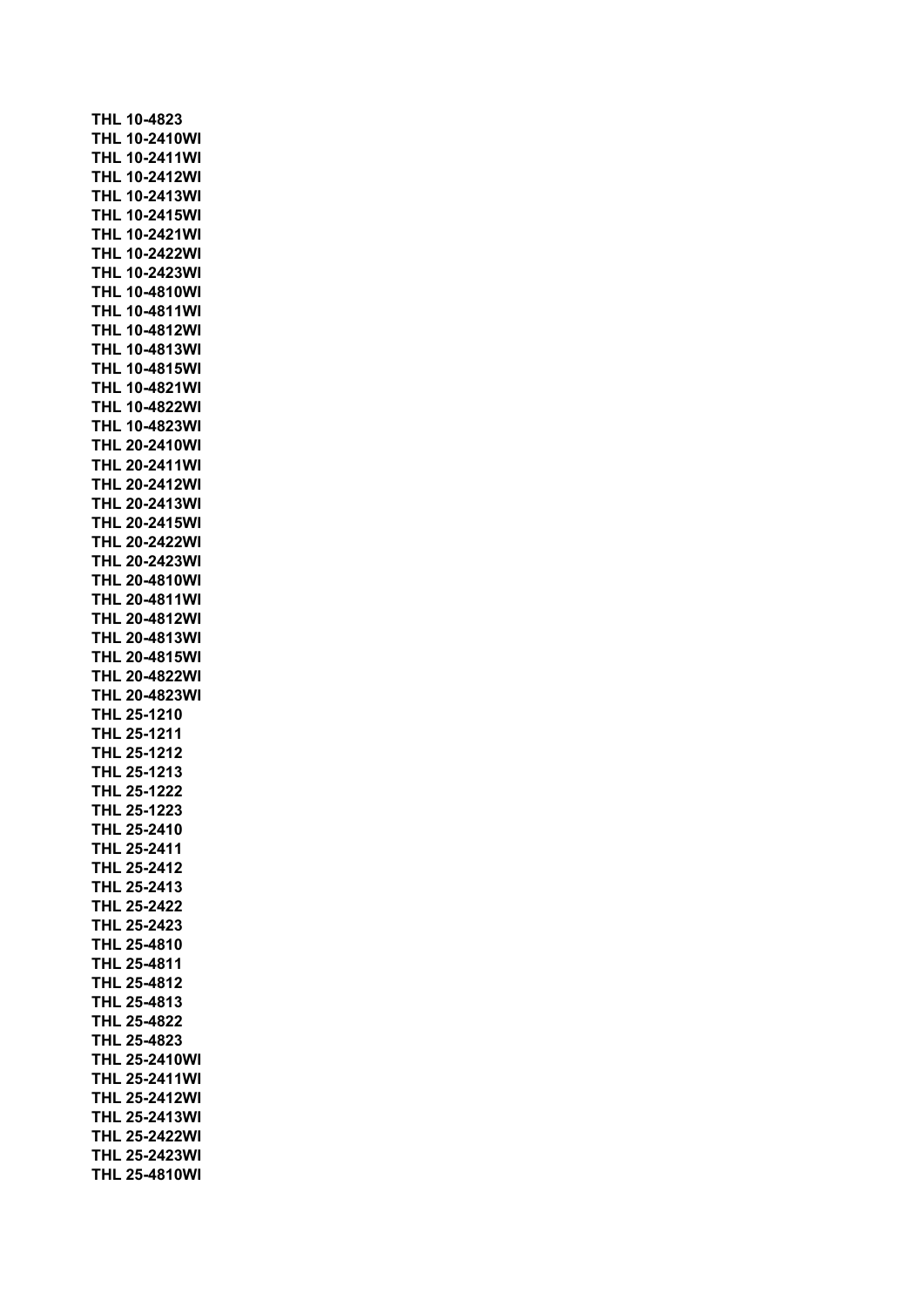| <b>THL 25-4811WI</b>  |  |  |          |  |  |
|-----------------------|--|--|----------|--|--|
| <b>THL 25-4812WI</b>  |  |  |          |  |  |
| <b>THL 25-4813WI</b>  |  |  |          |  |  |
| <b>THL 25-4822WI</b>  |  |  |          |  |  |
| <b>THL 25-4823WI</b>  |  |  |          |  |  |
| <b>THL 3-2410WI</b>   |  |  |          |  |  |
| <b>THL 3-2411WI</b>   |  |  |          |  |  |
| THL                   |  |  | 3-2412WI |  |  |
| <b>THL 3-2413WI</b>   |  |  |          |  |  |
| <b>THL 3-2415WI</b>   |  |  |          |  |  |
| <b>THL 3-2421WI</b>   |  |  |          |  |  |
| <b>THL 3-2422WI</b>   |  |  |          |  |  |
| THL 3-2423WI          |  |  |          |  |  |
| <b>THL 3-4810WI</b>   |  |  |          |  |  |
| <b>THL 3-4811WI</b>   |  |  |          |  |  |
| <b>THL 3-4812WI</b>   |  |  |          |  |  |
| <b>THL 3-4813WI</b>   |  |  |          |  |  |
| <b>THL 3-4815WI</b>   |  |  |          |  |  |
| <b>THL 3-4821WI</b>   |  |  |          |  |  |
| <b>THL 3-4822WI</b>   |  |  |          |  |  |
| <b>THL 3-4823WI</b>   |  |  |          |  |  |
| <b>THL 3-2410WISM</b> |  |  |          |  |  |
| <b>THL 3-2411WISM</b> |  |  |          |  |  |
| <b>THL 3-2412WISM</b> |  |  |          |  |  |
| <b>THL 3-2413WISM</b> |  |  |          |  |  |
| <b>THL 3-2415WISM</b> |  |  |          |  |  |
| <b>THL 3-2421WISM</b> |  |  |          |  |  |
| <b>THL 3-2422WISM</b> |  |  |          |  |  |
| <b>THL 3-2423WISM</b> |  |  |          |  |  |
| <b>THL 3-4810WISM</b> |  |  |          |  |  |
| <b>THL 3-4811WISM</b> |  |  |          |  |  |
| <b>THL 3-4812WISM</b> |  |  |          |  |  |
| <b>THL 3-4813WISM</b> |  |  |          |  |  |
| <b>THL 3-4815WISM</b> |  |  |          |  |  |
| <b>THL 3-4821WISM</b> |  |  |          |  |  |
| <b>THL 3-4822WISM</b> |  |  |          |  |  |
| <b>THL 3-4823WISM</b> |  |  |          |  |  |
| <b>THL 6-2410WISM</b> |  |  |          |  |  |
|                       |  |  |          |  |  |
| <b>THL 6-2412WISM</b> |  |  |          |  |  |
| <b>THL 6-2413WISM</b> |  |  |          |  |  |
| <b>THL 6-2415WISM</b> |  |  |          |  |  |
| <b>THL 6-2421WISM</b> |  |  |          |  |  |
| <b>THL 6-2422WISM</b> |  |  |          |  |  |
| <b>THL 6-2423WISM</b> |  |  |          |  |  |
| <b>THL 6-4810WISM</b> |  |  |          |  |  |
| <b>THL 6-4811WISM</b> |  |  |          |  |  |
| <b>THL 6-4812WISM</b> |  |  |          |  |  |
| <b>THL 6-4813WISM</b> |  |  |          |  |  |
| <b>THL 6-4815WISM</b> |  |  |          |  |  |
| <b>THL 6-4821WISM</b> |  |  |          |  |  |
| <b>THL 6-4822WISM</b> |  |  |          |  |  |
| <b>THL 6-4823WISM</b> |  |  |          |  |  |
| <b>THM 10-0510</b>    |  |  |          |  |  |
| THM 10-0511           |  |  |          |  |  |
| THM 10-0512           |  |  |          |  |  |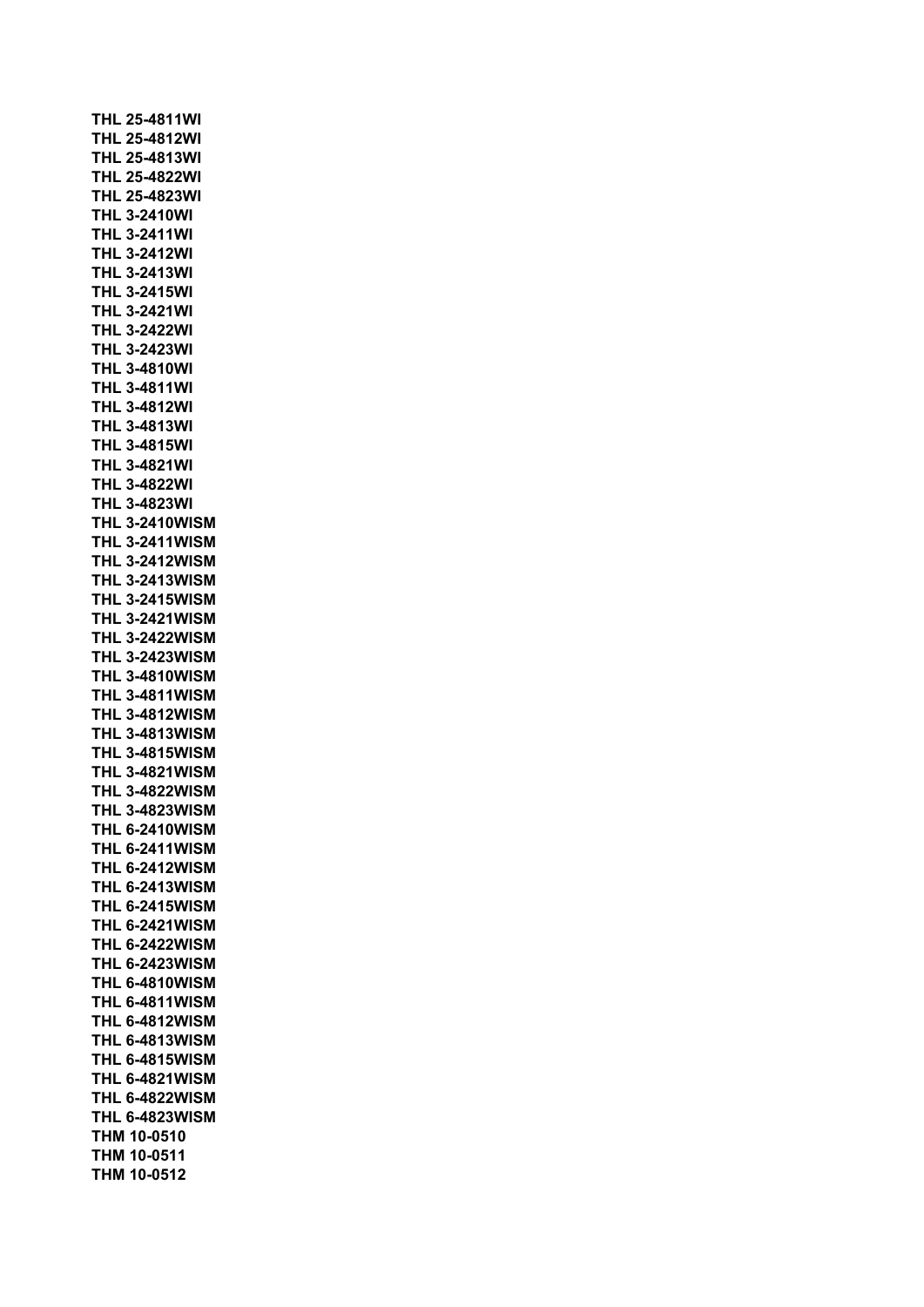|            | THM 10-0513          |
|------------|----------------------|
|            | THM 10-0515          |
|            | THM 10-0521          |
|            | THM 10-0522          |
| THM        | 10-0523              |
| THM        | 10-1210              |
| THM        | 10-1211              |
| THM        | 10-1212              |
| THM        | 10-1213              |
| THM        | 10-1215              |
|            | THM 10-1221          |
|            | THM 10-1222          |
|            | THM 10-1223          |
|            | <b>THM 10-2410</b>   |
| <b>THM</b> | 10-2411              |
| <b>THM</b> | 10-2412              |
| <b>THM</b> | 10-2413              |
|            | THM 10-2415          |
|            | THM 10-2421          |
|            | THM 10-2422          |
| THM        | 10-2423              |
| THM        | 10-4810              |
| тнм        | 10-4811              |
| THM        | 10-4812              |
| THM        | 10-4813              |
| THM        | 10-4815              |
| THM        | 10-4821              |
|            | THM 10-4822          |
|            | THM 10-4823          |
|            | <b>THM 10-0510WI</b> |
|            | <b>THM 10-0511WI</b> |
|            | <b>THM 10-0512WI</b> |
|            | <b>THM 10-0513WI</b> |
|            | <b>THM 10-0515WI</b> |
|            | THM 10-0521WI        |
|            | <b>THM 10-0522WI</b> |
|            | <b>THM 10-0523WI</b> |
| тнм        | 10-2410WI            |
| тнм        | 10-2411WI            |
| тнм        | 10-2412WI            |
| тнм        | 10-2413WI            |
| THM        | 10-2415WI            |
| THM        | 10-2421WI            |
| тнм        | 10-2422WI            |
| THM        | 10-2423WI            |
| <b>THM</b> | 10-4810WI            |
| THM        | 10-4811WI            |
| THM        | 10-4812WI            |
| <b>THM</b> | 10-4813WI            |
| <b>THM</b> | 10-4815WI            |
| THM        | 10-4821WI            |
| THM        | 10-4822WI            |
| тнм        | 10-4823WI            |
| тнм        | 15-1211              |
| THM        | 15-1212              |
| <b>THM</b> |                      |
|            | 15-1213              |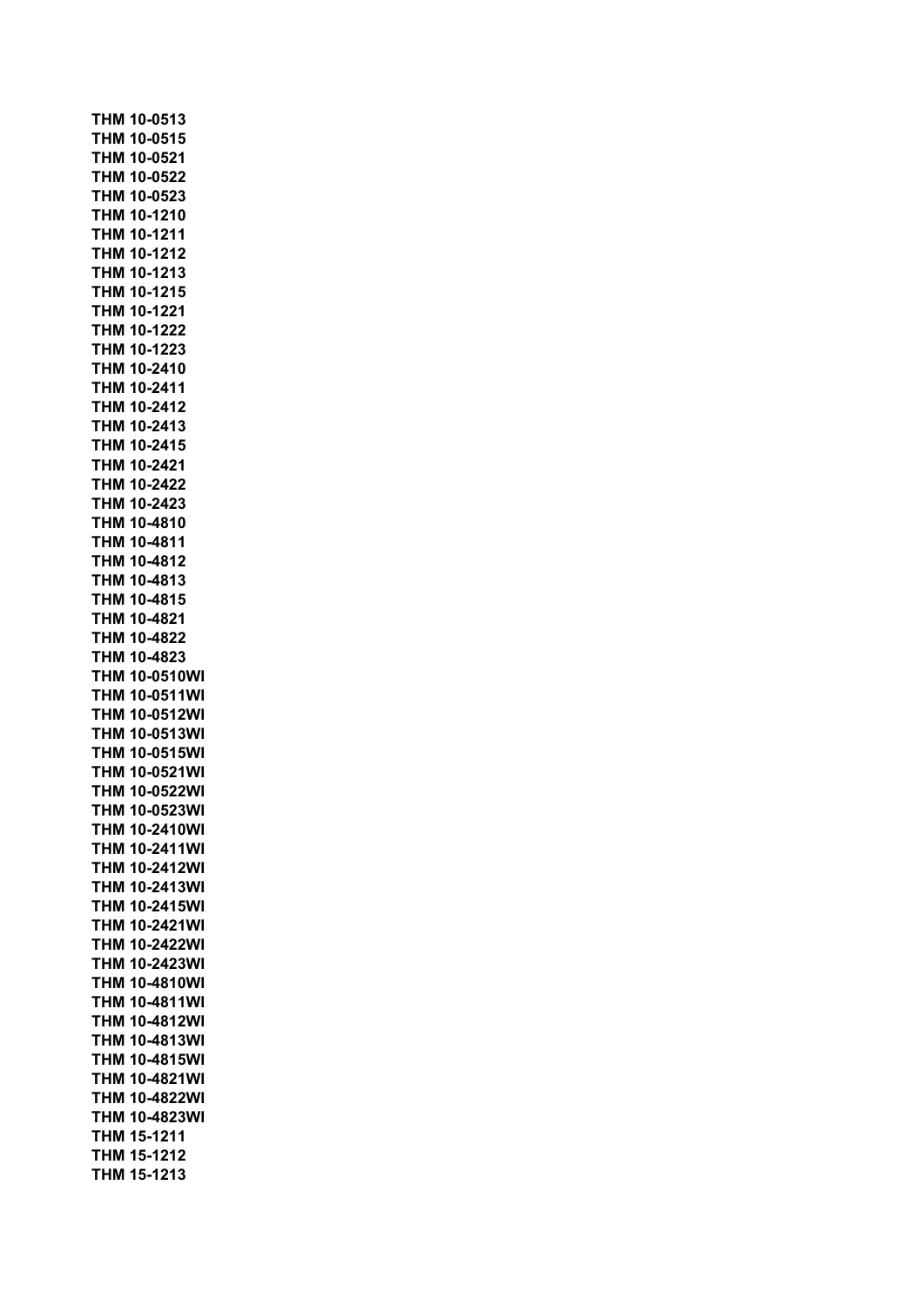| <b>THM 15-1215</b>                           |
|----------------------------------------------|
| THM 15-1221                                  |
| THM 15-1222                                  |
| THM 15-1223                                  |
| THM 15-2411                                  |
| THM 15-2412                                  |
| THM 15-2413                                  |
| THM 15-2415                                  |
| THM 15-2421                                  |
| THM 15-2422                                  |
| THM 15-2423                                  |
| THM 15-4811                                  |
| THM 15-4812                                  |
| THM 15-4813                                  |
| THM 15-4815                                  |
| THM 15-4821                                  |
| THM 15-4822                                  |
| THM 15-4823                                  |
| <b>THM 15-2411WI</b>                         |
| THM 15-2412WI<br>THM 15-2413WI               |
|                                              |
| THM 15-2415WI<br>THM 15-2422WI               |
| THM 15-2423WI                                |
| THM 15-4811WI                                |
| <b>THM 15-4812WI</b>                         |
| <b>THM 15-4813WI</b>                         |
| <b>THM 15-4815WI</b>                         |
| <b>THM 15-4822WI</b>                         |
| THM 15-4823WI                                |
| THM 20-1211                                  |
| THM 20-1212                                  |
| THM 20-1213                                  |
| THM 20-1215                                  |
| THM 20-1221                                  |
| THM 20-1222                                  |
| THM 20-1223                                  |
| THM 20-2411                                  |
| <b>THM 20-2412</b>                           |
| THM 20-2413                                  |
| THM 20-2415                                  |
| THM 20-2421                                  |
| THM 20-2422                                  |
| THM 20-2423                                  |
| THM 20-4811                                  |
| THM 20-4812                                  |
| THM 20-4813                                  |
| THM 20-4815                                  |
| THM 20-4821<br>THM 20-4822                   |
| THM 20-4823                                  |
| <b>THM 20-2411WI</b>                         |
|                                              |
|                                              |
| <b>THM 20-2412WI</b>                         |
| <b>THM 20-2413WI</b><br><b>THM 20-2415WI</b> |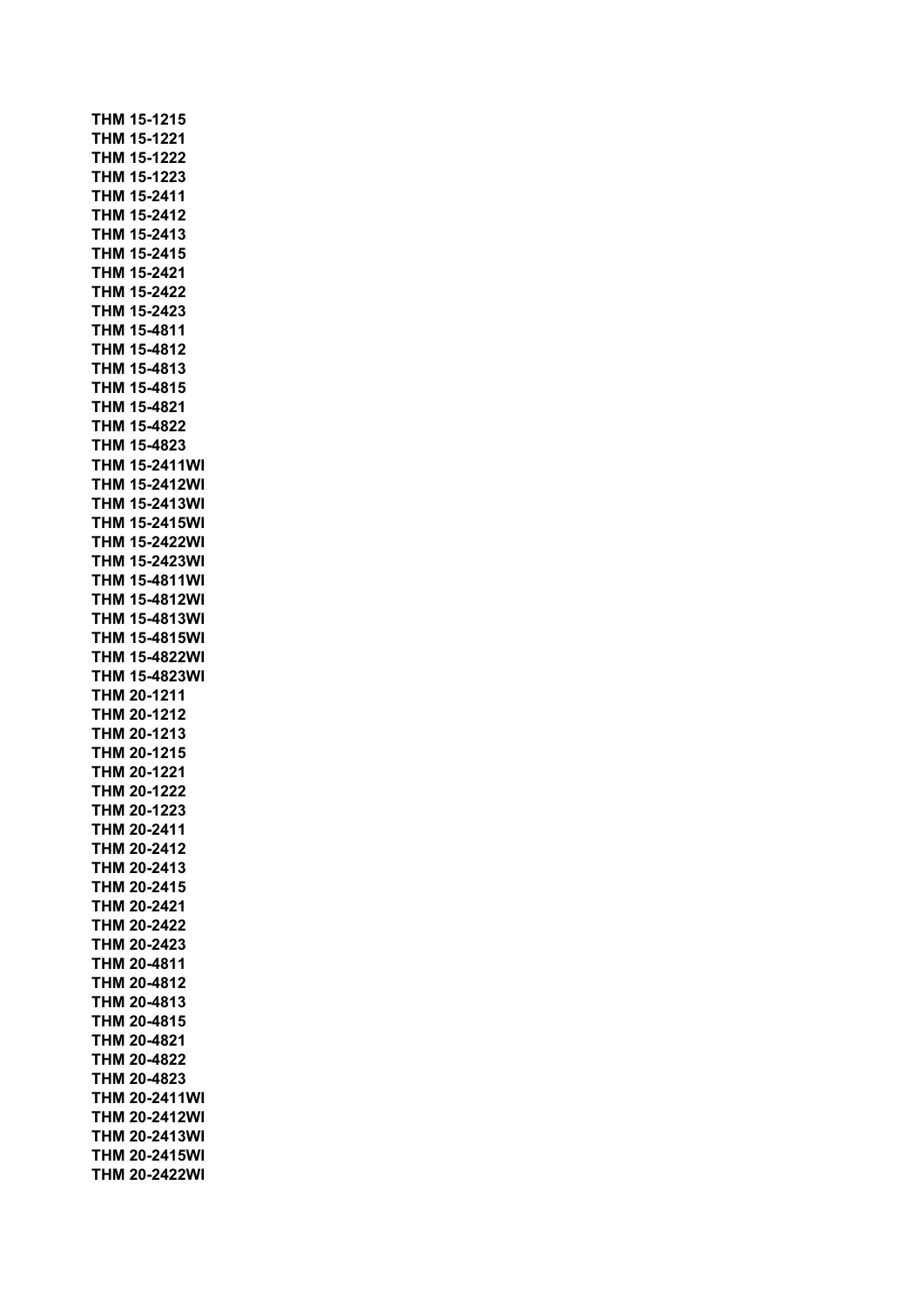|            | <b>THM 20-2423WI</b> |
|------------|----------------------|
|            | <b>THM 20-4811WI</b> |
|            |                      |
|            | <b>THM 20-4812WI</b> |
|            | <b>THM 20-4813WI</b> |
|            | <b>THM 20-4815WI</b> |
|            | <b>THM 20-4822WI</b> |
|            | <b>THM 20-4823WI</b> |
|            | <b>THM 3-0510</b>    |
|            |                      |
|            | THM 3-0511           |
|            | THM 3-0512           |
|            | THM 3-0513           |
|            | THM 3-0515           |
|            | <b>THM 3-0521</b>    |
|            | <b>THM 3-0522</b>    |
|            |                      |
|            | THM 3-0523           |
| тнм        | 3-1210               |
|            | THM 3-1211           |
|            | THM 3-1212           |
|            | THM 3-1213           |
|            |                      |
|            | THM 3-1215           |
|            | THM 3-1221           |
|            | THM 3-1222           |
|            | THM 3-1223           |
|            | <b>THM 3-2410</b>    |
|            | <b>THM 3-2411</b>    |
|            | THM 3-2412           |
|            |                      |
|            | THM 3-2413           |
|            | THM 3-2415           |
|            | THM 3-2421           |
|            | THM 3-2422           |
|            | THM 3-2423           |
|            | THM 3-4810           |
|            |                      |
| THM        | 3-4811               |
| THM        | 3-4812               |
|            | THM 3-4813           |
| <b>THM</b> | 3-4815               |
| THM        | 3-4821               |
|            | THM 3-4822           |
|            |                      |
|            | THM 3-4823           |
|            | THM 30-1211          |
|            | THM 30-1212          |
|            | THM 30-1213          |
|            | THM 30-1215          |
| <b>THM</b> | 30-1221              |
|            | 30-1222              |
| THM        |                      |
| тнм        | 30-1223              |
| тнм        | 30-2411              |
| тнм        | 30-2412              |
| тнм        | 30-2413              |
| тнм        | 30-2415              |
| THM        | 30-2421              |
|            |                      |
| THM        | 30-2422              |
|            | THM 30-2423          |
|            | THM 30-4811          |
|            | THM 30-4812          |
|            | THM 30-4813          |
|            |                      |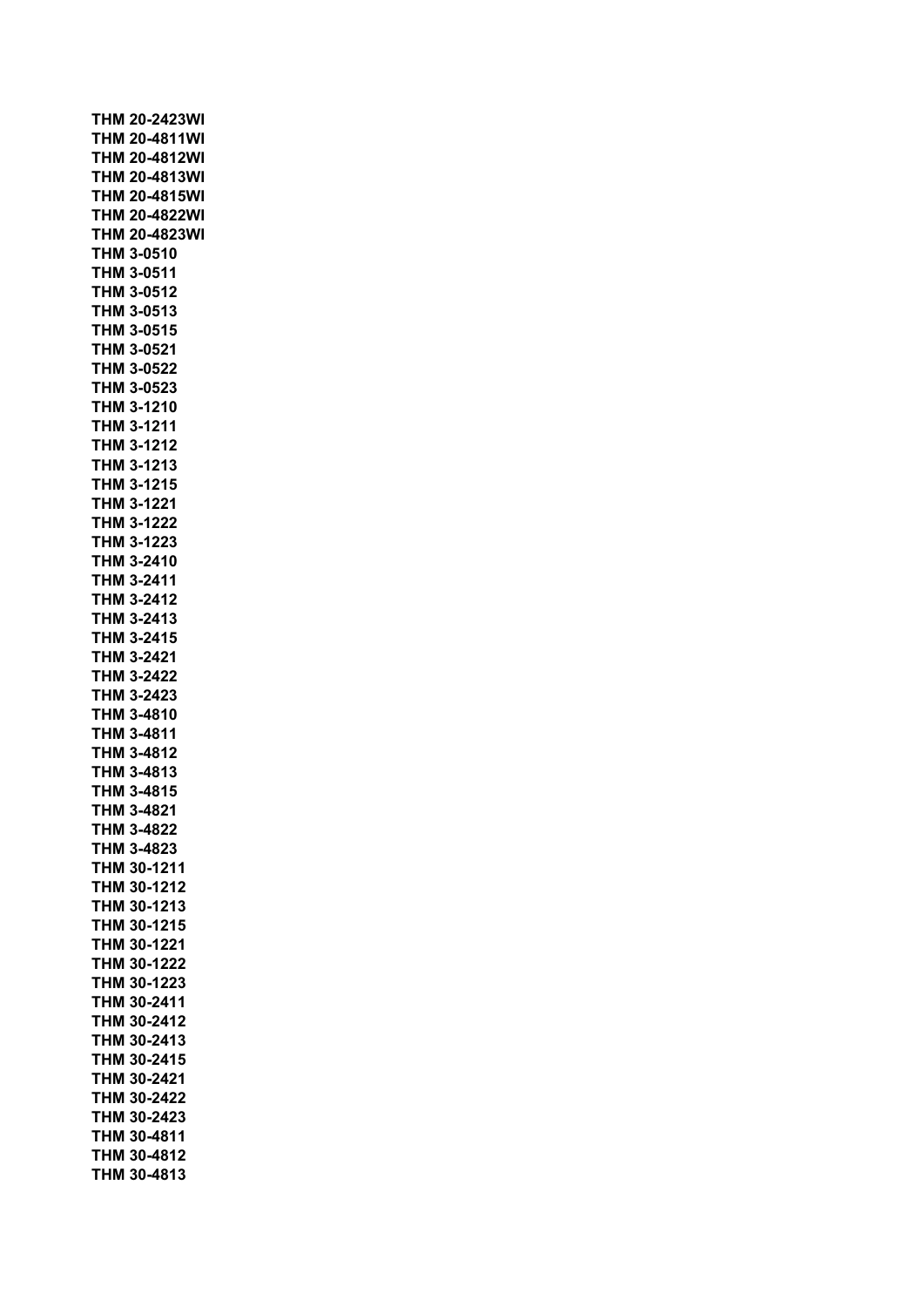|            | THM 30-4815         |
|------------|---------------------|
|            | THM 30-4821         |
|            | THM 30-4822         |
| THM        | 30-4823             |
| <b>THM</b> | 30-2411WI           |
| тнм        | 30-2412WI           |
| тнм        | 30-2413WI           |
| тнм        | 30-2415WI           |
| тнм        | 30-2422WI           |
| тнм        | 30-2423WI           |
| <b>THM</b> | 30-4811WI           |
| тнм        | 30-4812WI           |
| <b>THM</b> | 30-4813WI           |
| THM        | 30-4815WI           |
| THM        | 30-4822WI           |
| THM        | 30-4823WI           |
| <b>THM</b> | 3-0510WI            |
| тнм        | 3-0511WI            |
| ТНМ        | 3-0512WI            |
| тнм        | 3-0513WI            |
| <b>THM</b> | 3-0515WI            |
| THM        | 3-0521WI            |
| THM        | 3-0522WI            |
| тнм        | 3-0523WI            |
| тнм        | 3-2410WI            |
| тнм        | 3-2411WI            |
| тнм        | 3-2412WI            |
| тнм        | 3-2413WI            |
| тнм        | 3-2415WI            |
| THM        | 3-2421WI            |
| THM        | 3-2422WI            |
| THM        | 3-2423WI            |
| <b>THM</b> | 3-4810WI            |
|            | <b>THM 3-4811WI</b> |
|            | <b>THM 3-4812WI</b> |
|            | <b>THM 3-4813WI</b> |
| <b>THM</b> | 3-4815WI            |
|            | <b>THM 3-4821WI</b> |
|            | <b>THM 3-4822WI</b> |
| тнм        | 3-4823WI            |
|            | THM 6-0510          |
| THM        | 6-0511              |
| THM        | 6-0512              |
| <b>THM</b> | 6-0513              |
| <b>THM</b> | 6-0515              |
| THM        | 6-0521              |
|            | THM 6-0522          |
|            | THM 6-0523          |
|            | THM 6-1210          |
|            | THM 6-1211          |
|            | THM 6-1212          |
|            | THM 6-1213          |
|            | THM 6-1215          |
|            | THM 6-1221          |
|            | THM 6-1222          |
|            | THM 6-1223          |
|            |                     |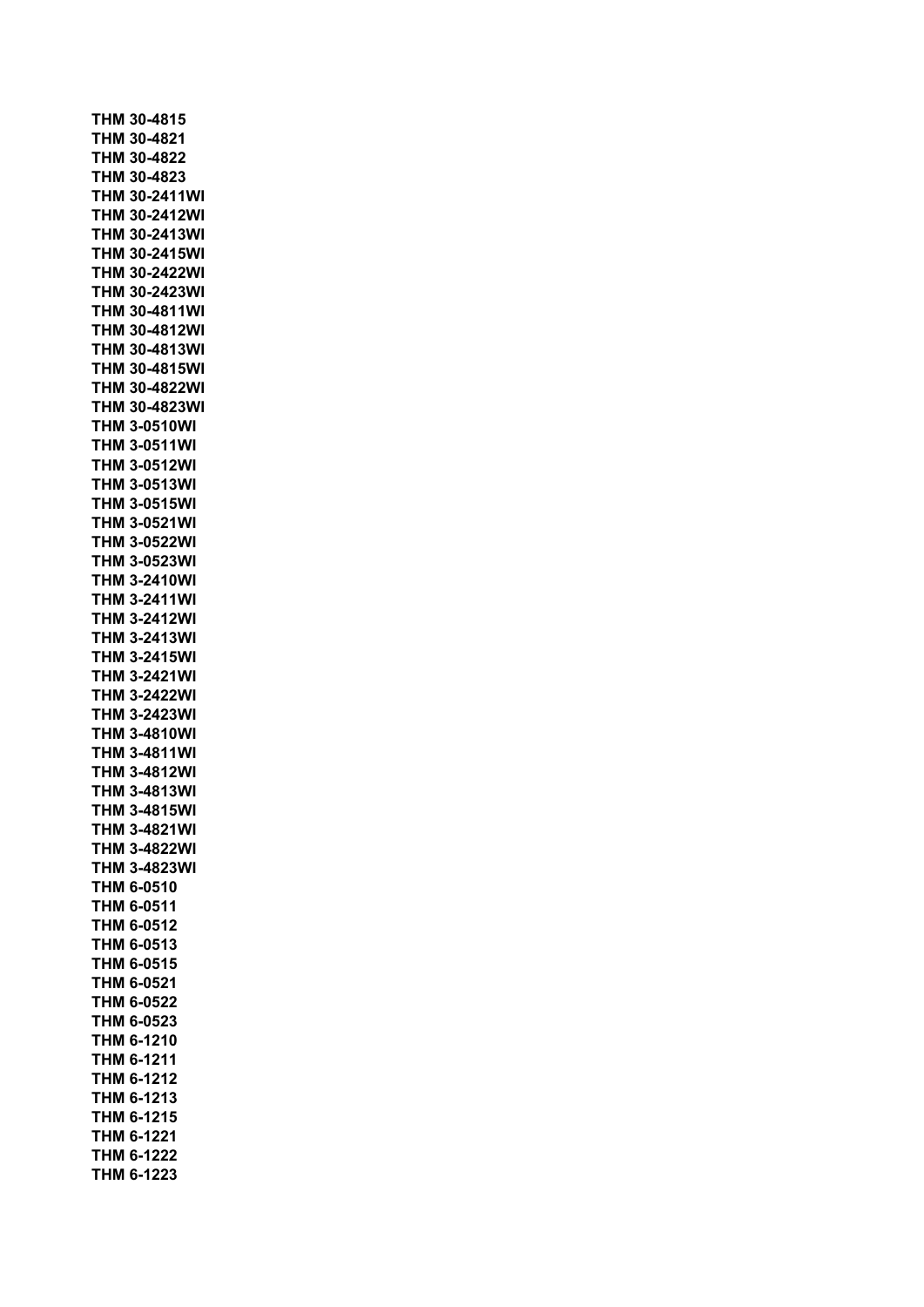|            | THM 6-2410          |
|------------|---------------------|
|            | THM 6-2411          |
|            | THM 6-2412          |
|            | THM 6-2413          |
|            | THM 6-2415          |
|            | THM 6-2421          |
| THM        | 6-2422              |
| THM        | 6-2423              |
| THM        | 6-4810              |
| тнм        | 6-4811              |
| THM        | 6-4812              |
|            | THM 6-4813          |
|            | THM 6-4815          |
|            | THM 6-4821          |
|            | THM 6-4822          |
|            | THM 6-4823          |
|            | <b>THM 6-0510WI</b> |
|            | <b>THM 6-0511WI</b> |
|            | <b>THM 6-0512WI</b> |
|            | <b>THM 6-0513WI</b> |
|            | <b>THM 6-0515WI</b> |
|            | <b>THM 6-0521WI</b> |
|            | <b>THM 6-0522WI</b> |
|            | <b>THM 6-0523WI</b> |
| THM        | 6-2410WI            |
| THM        | 6-2411WI            |
| THM        | 6-2412WI            |
|            | <b>THM 6-2413WI</b> |
|            | <b>THM 6-2415WI</b> |
|            | <b>THM 6-2421WI</b> |
|            | <b>THM 6-2422WI</b> |
|            | <b>THM 6-2423WI</b> |
|            | <b>THM 6-4810WI</b> |
|            | <b>THM 6-4811WI</b> |
|            | <b>THM 6-4812WI</b> |
|            | <b>THM 6-4813WI</b> |
| T          | <b>HM 6-4815WI</b>  |
|            | <b>THM 6-4821WI</b> |
| тнм        | 6-4822WI            |
| тнм        | 6-4823WI            |
| THN        | 15-1210             |
| THN        | 15-1211             |
| <b>THN</b> | 15-1212             |
| THN        | 15-1213             |
| THN        | 15-1215             |
| THN        | 15-1221             |
| THN        | 15-1222             |
| THN        | 15-1223             |
| THN        | 15-1225             |
| <b>THN</b> | 15-2410             |
| THN        | 15-2411             |
| THN        | 15-2412             |
| THN        | 15-2413             |
| THN        | 15-2415             |
| THN        | 15-2421             |
| <b>THN</b> | 15-2422             |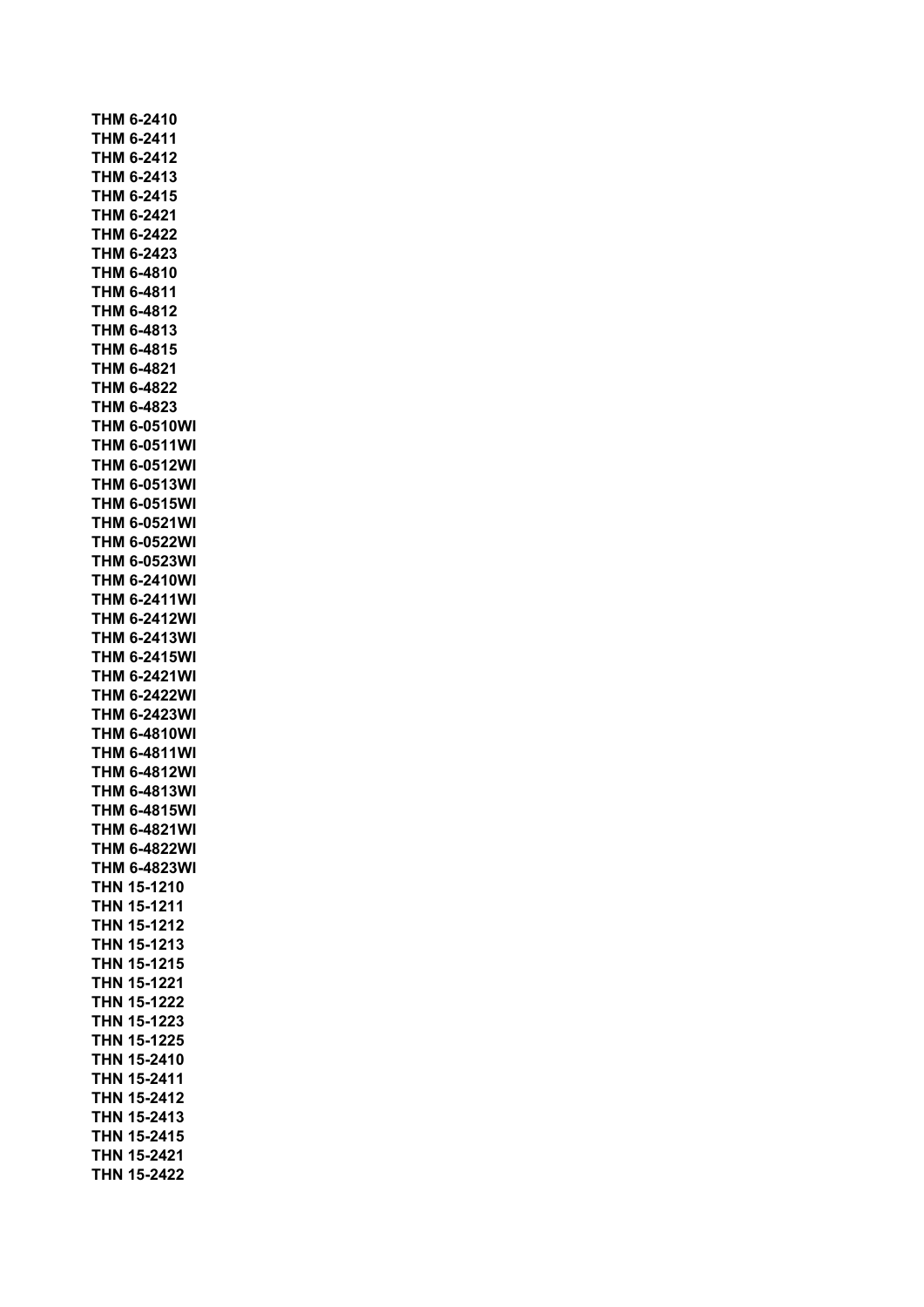**THN 15-2423 THN 15-2425 THN 15-4810 THN 15-4811 THN 15-4812 THN 15-4813 THN 15-4815 THN 15-4821 THN 15-4822 THN 15-4823 THN 15-4825 THN 15-2410WI THN 15-2411WI THN 15-2412WI THN 15-2413WI THN 15-2415WI THN 15-2421WI THN 15-2422WI THN 15-2423WI THN 15-2425WI THN 15-4810WI THN 15-4811WI THN 15-4812WI THN 15-4813WI THN 15-4815WI THN 15-4821WI THN 15-4822WI THN 15-4823WI THN 15-4825WI THN 15-2410WIR THN 15-2411WIR THN 15-2412WIR THN 15-2413WIR THN 15-2415WIR THN 15-2421WIR THN 15-2422WIR THN 15-2423WIR THN 15-2425WIR THN 15-4810WIR THN 15-4811WIR THN 15-4812WIR THN 15-4813WIR THN 15-4815WIR THN 15-4821WIR THN 15-4822WIR THN 15-4823WIR THN 15-4825WIR THN 15-7210WIR THN 15-7211WIR THN 15-7212WIR THN 15-7213WIR THN 15-7215WIR THN 15-7221WIR THN 15-7222WIR THN 15-7223WIR THN 15-7225WIR**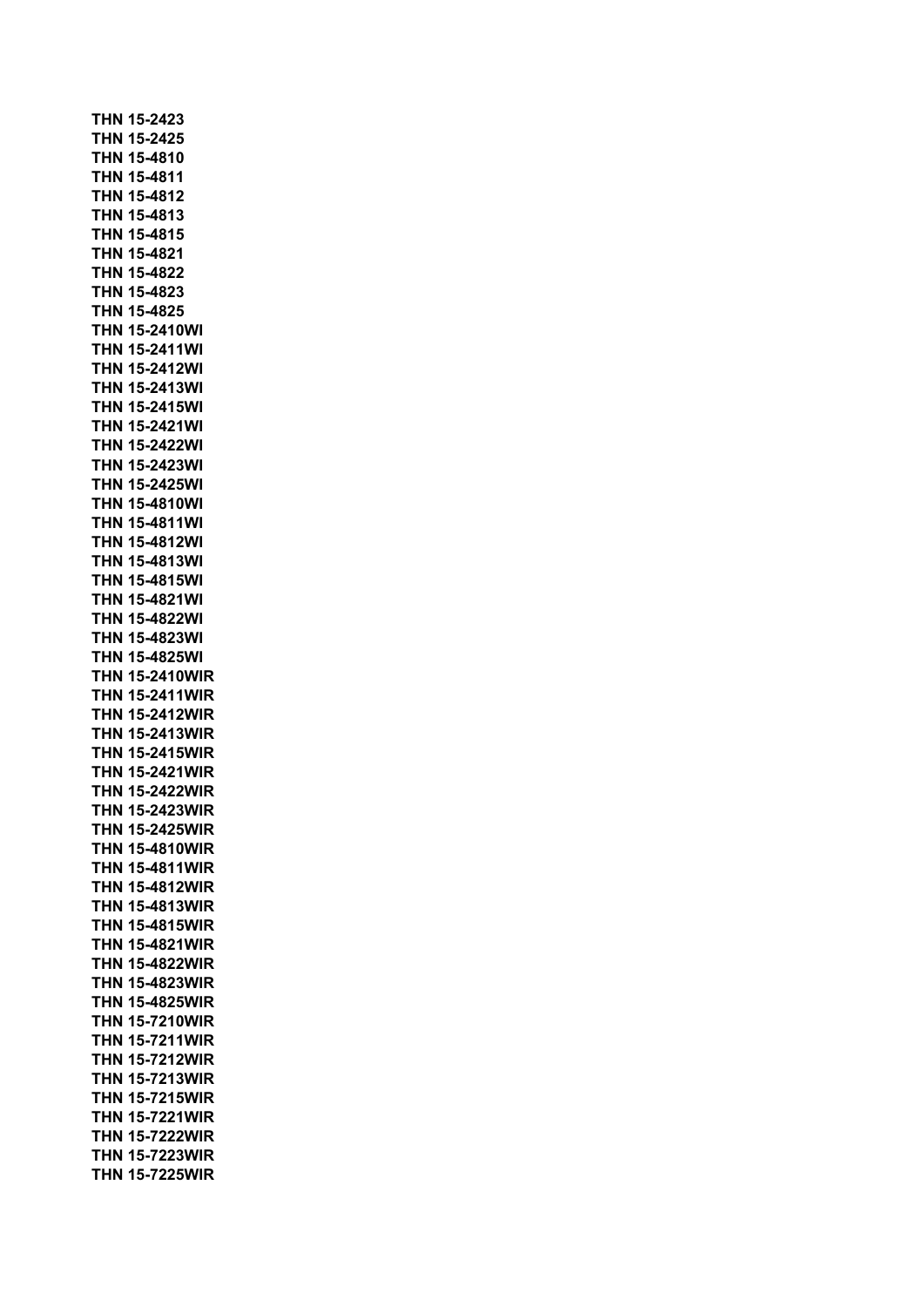**THN 20-1210 THN 20-1211 THN 20-1212 THN 20-1213 THN 20-1222 THN 20-1223 THN 20-2410 THN 20-2411 THN 20-2412 THN 20-2413 THN 20-2422 THN 20-2423 THN 20-4810 THN 20-4811 THN 20-4812 THN 20-4813 THN 20-4822 THN 20-4823 THN 20-2410WI THN 20-2411WI THN 20-2412WI THN 20-2413WI THN 20-2415WI THN 20-2422WI THN 20-2423WI THN 20-2425WI THN 20-4810WI THN 20-4811WI THN 20-4812WI THN 20-4813WI THN 20-4815WI THN 20-4822WI THN 20-4823WI THN 20-4825WI THN 30-1210 THN 30-1211 THN 30-1212 THN 30-1213 THN 30-1215 THN 30-1222 THN 30-1223 THN 30-2410 THN 30-2411 THN 30-2412 THN 30-2413 THN 30-2415 THN 30-2422 THN 30-2423 THN 30-4810 THN 30-4811 THN 30-4812 THN 30-4813 THN 30-4815 THN 30-4822 THN 30-4823 THN 30-2410WI**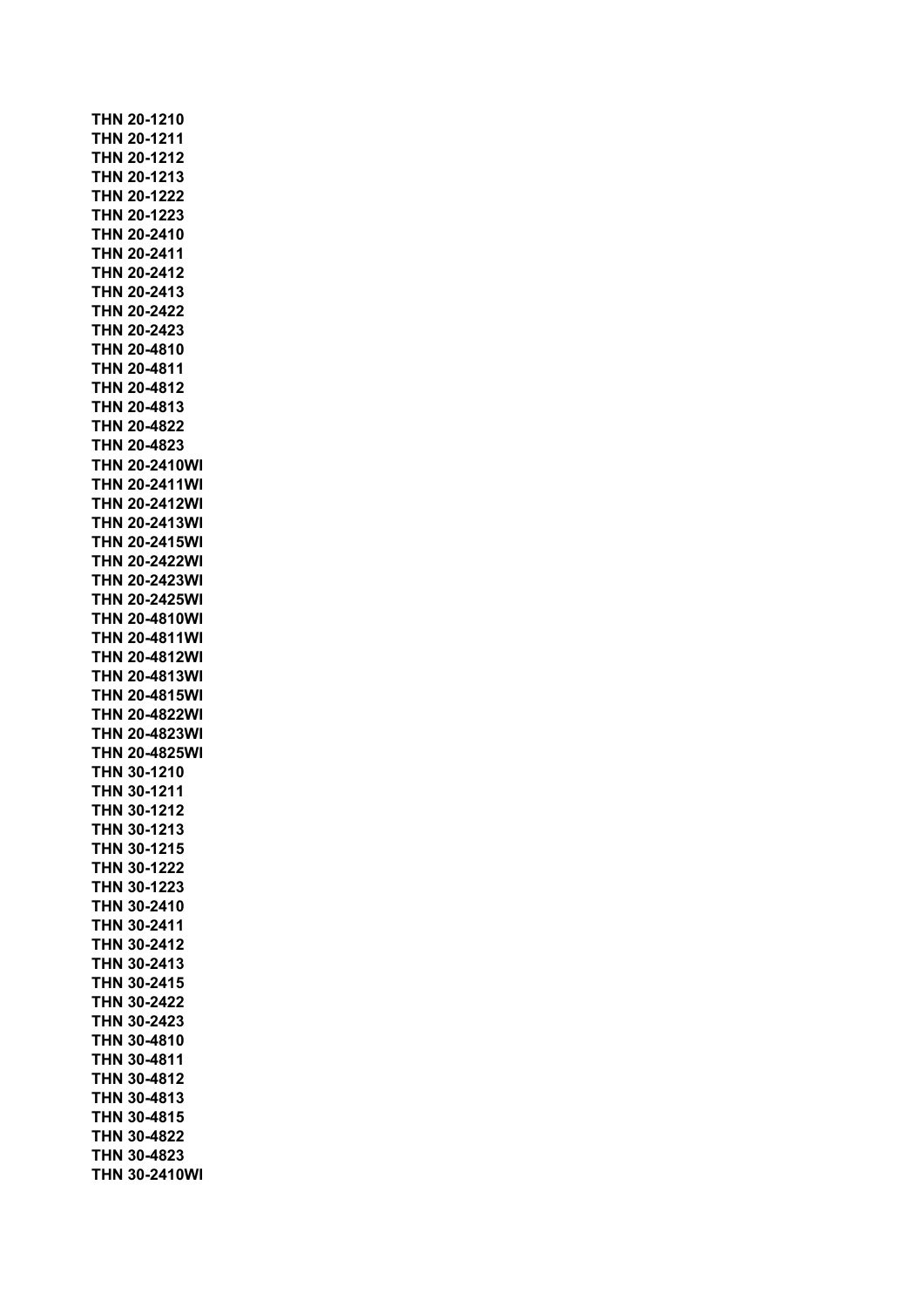**THN 30-2411WI THN 30-2412WI THN 30-2413WI THN 30-2415WI THN 30-2422WI THN 30-2423WI THN 30-2425WI THN 30-4810WI THN 30-4811WI THN 30-4812WI THN 30-4813WI THN 30-4815WI THN 30-4822WI THN 30-4823WI THN 30-4825WI THP 3-2411 THP 3-2412 THP 3-2422 THP 3-2423 THP 3-4811 THP 3-4812 THP 3-4822 THP 3-4823 THP 3-7211 THP 3-7212 THP 3-7222 THP 3-7223 THV 12-1000N THV 12-1000P THV 12-1500N THV 12-1500P THV 12-180N THV 12-180P THV 12-2000N THV 12-2000P THV 12-300N THV 12-300P THV 12-350N THV 12-350P THV 12-500N THV 12-500P TIB 080-124 TIB 120-124 TIB 240-124 TIB 480-124 TIM 2-0511 TIM 2-0512 TIM 2-0513 TIM 2-0515 TIM 2-0522 TIM 2-0523 TIM 2-1211 TIM 2-1212 TIM 2-1213 TIM 2-1215 TIM 2-1222**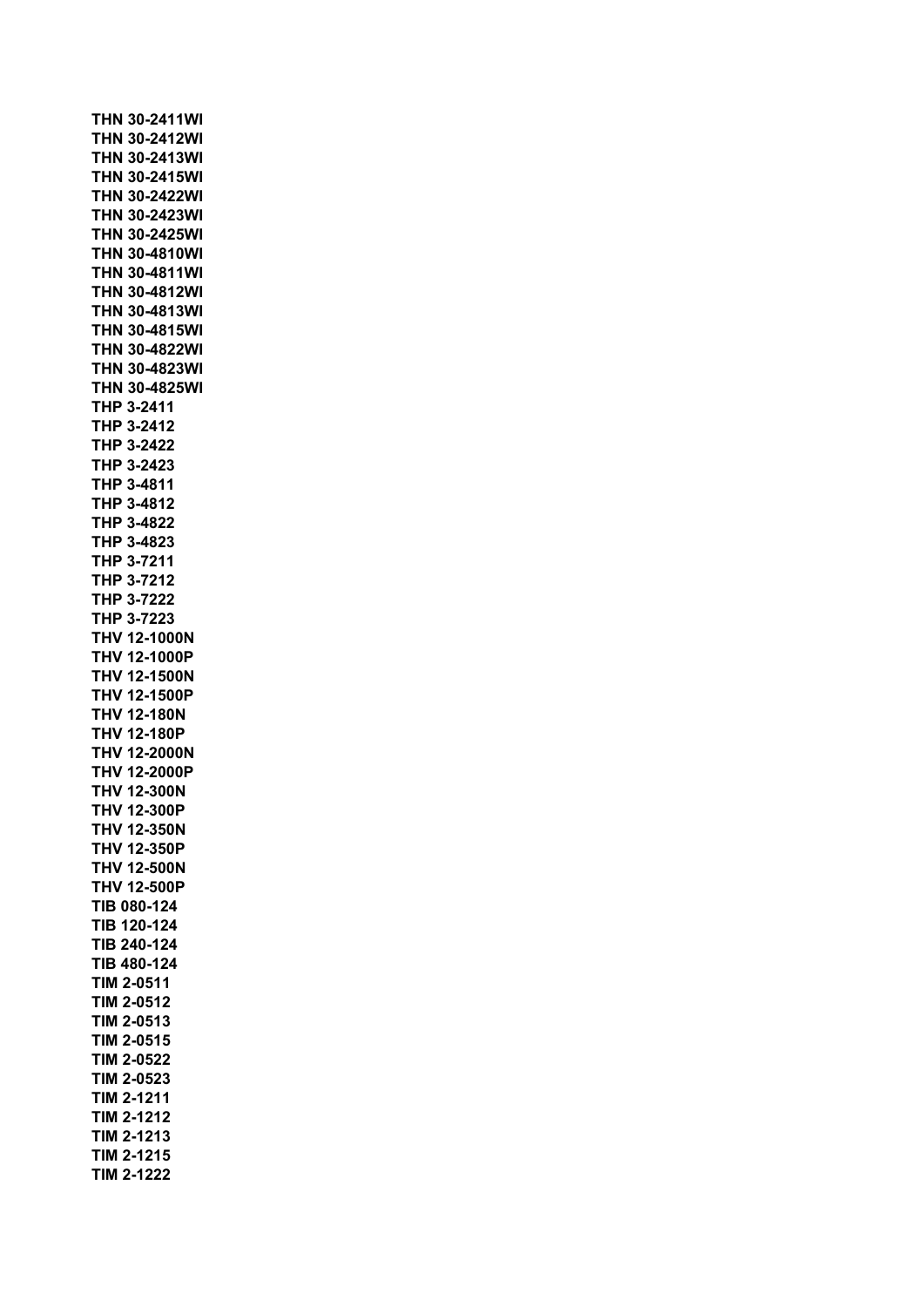**TIM 2-1223 TIM 2-2411 TIM 2-2412 TIM 2-2413 TIM 2-2415 TIM 2-2422 TIM 2-2423 TIM 2-4811 TIM 2-4812 TIM 2-4813 TIM 2-4815 TIM 2-4822 TIM 2-4823 TIM 2-0511SM TIM 2-0512SM TIM 2-0513SM TIM 2-0515SM TIM 2-0522SM TIM 2-0523SM TIM 2-1211SM TIM 2-1212SM TIM 2-1213SM TIM 2-1215SM TIM 2-1222SM TIM 2-1223SM TIM 2-2411SM TIM 2-2412SM TIM 2-2413SM TIM 2-2415SM TIM 2-2422SM TIM 2-2423SM TIM 2-4811SM TIM 2-4812SM TIM 2-4813SM TIM 2-4815SM TIM 2-4822SM TIM 2-4823SM TIS 150-124 TIS 150-124 RED TIS 150-124 SIG TIS 150-124P TIS 150-148 TIS 150-148 RED TIS 150-148 SIG TIS 150-148P TIS 300-124 TIS 300-124 RED TIS 300-124 SIG TIS 300-124 UDS TIS 300-124P TIS 300-148 TIS 300-148 RED TIS 300-148 SIG TIS 300-148P TIS 300-172 TIS 500-124-115**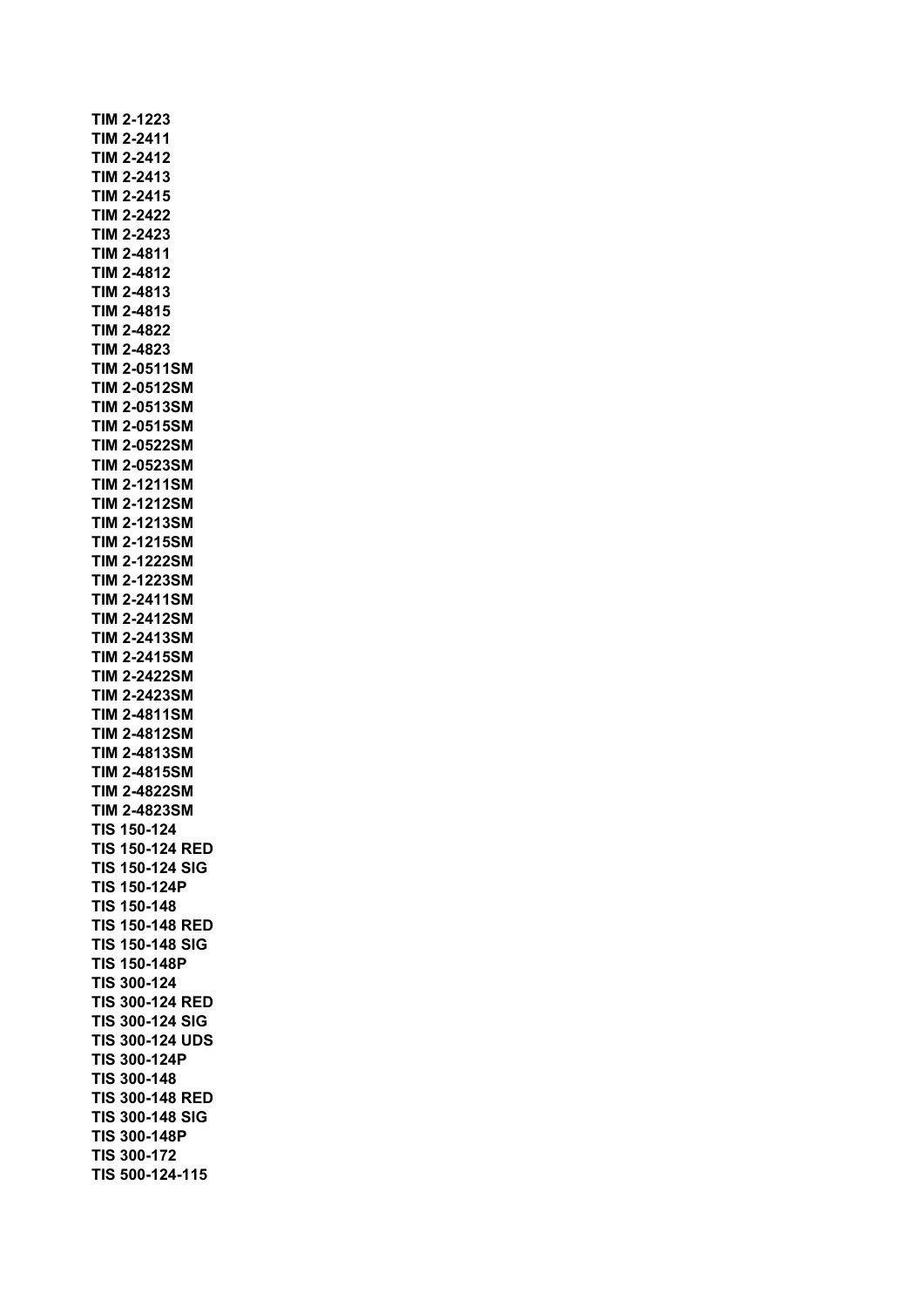**TIS 500-124-230 TIS 50-112 TIS 50-124 TIS 600-124 TIS 600-124 RED TIS 600-124 SIG TIS 600-124 UDS TIS 600-148 TIS 600-148 RED TIS 600-148 SIG TIS 600-172 TIS 75-112 TIS 75-124 TIS 75-148 TIW 06-103 TIW 06-105 TIW 06-106 TIW 12-112 TIW 12-115 TIW 12-124 TIW 24-112 TIW 24-124 TMA 0505D TMA 0505S TMA 0512D TMA 0512S TMA 0515D TMA 0515S TMA 1205D TMA 1205S TMA 1212D TMA 1212S TMA 1215D TMA 1215S TMA 1505D TMA 1505S TMA 1512D TMA 1512S TMA 1515D TMA 1515S TMA 2405D TMA 2405S TMA 2412D TMA 2412S TMA 2415D TMA 2415S TMDC 20-2411 TMDC 20-2412 TMDC 20-2415 TMDC 20-2418 TMDC 20-4811 TMDC 20-4812 TMDC 20-4815 TMDC 20-4818 TMDC 40-2411 TMDC 40-2412**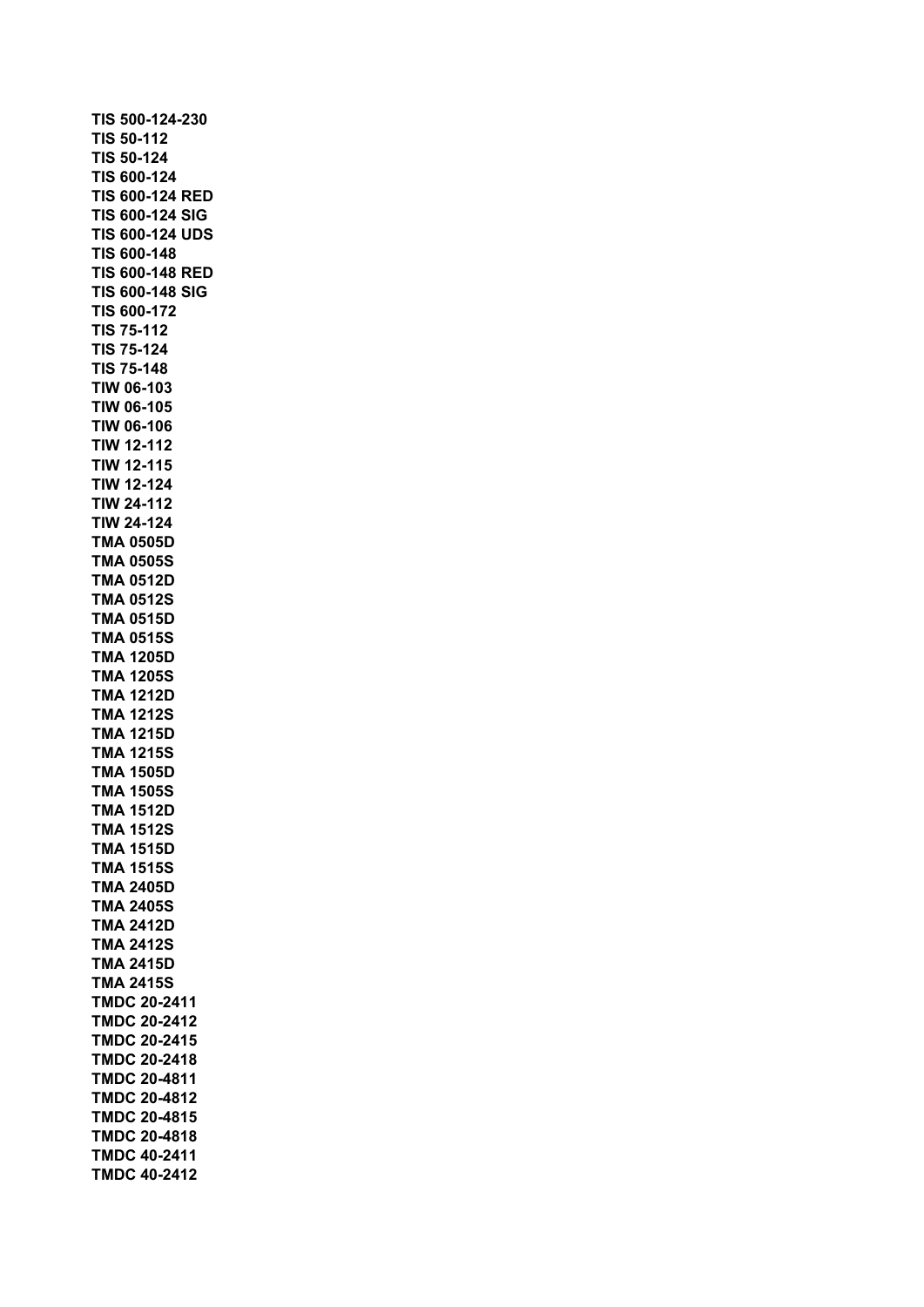| <b>TMDC 40-2415</b> |       |  |
|---------------------|-------|--|
| <b>TMDC 40-2418</b> |       |  |
| <b>TMDC 40-4811</b> |       |  |
| <b>TMDC 40-4812</b> |       |  |
| TMDC 40-4815        |       |  |
| <b>TMDC 40-4818</b> |       |  |
| <b>TMDC 60-2411</b> |       |  |
| <b>TMDC 60-2412</b> |       |  |
| <b>TMDC 60-2415</b> |       |  |
| <b>TMDC 60-2418</b> |       |  |
| <b>TMDC 60-4811</b> |       |  |
| <b>TMDC 60-4812</b> |       |  |
| <b>TMDC 60-4815</b> |       |  |
| TMDC 60-4818        |       |  |
| <b>TME 0303S</b>    |       |  |
| <b>TME 0305S</b>    |       |  |
| <b>TME 0503S</b>    |       |  |
| <b>TME 0505S</b>    |       |  |
| <b>TME 0509S</b>    |       |  |
| <b>TME 0512S</b>    |       |  |
| <b>TME 0515S</b>    |       |  |
| TME 1205S           |       |  |
| TME 1209S           |       |  |
| TME 1212S           |       |  |
| <b>TME 1215S</b>    |       |  |
| <b>TME 2405S</b>    |       |  |
| <b>TME 2409S</b>    |       |  |
| <b>TME 2412S</b>    |       |  |
| <b>TME 2415S</b>    |       |  |
| <b>TMF 05105</b>    |       |  |
| <b>TMF 05112</b>    |       |  |
| <b>TMF 05115</b>    |       |  |
| <b>TMF 05124</b>    |       |  |
| <b>TMF 10105</b>    |       |  |
| <b>TMF 10112</b>    |       |  |
| <b>TMF 10115</b>    |       |  |
| <b>TMF</b>          | 10124 |  |
| TMF                 | 20105 |  |
| TMF                 | 20112 |  |
| <b>TMF</b>          | 20115 |  |
| <b>TMF</b>          | 20124 |  |
| TMF 30105           |       |  |
| <b>TMF</b>          | 30112 |  |
| TMF                 | 30115 |  |
| TMF                 | 30124 |  |
| <b>TMG 07105</b>    |       |  |
| <b>TMG 07112</b>    |       |  |
| <b>TMG 07115</b>    |       |  |
| <b>TMG 07124</b>    |       |  |
| <b>TMG 15105</b>    |       |  |
| <b>TMG 15112</b>    |       |  |
| <b>TMG 15115</b>    |       |  |
| <b>TMG</b>          | 15124 |  |
| TMG                 | 30103 |  |
| TMG                 | 30105 |  |
| TMG                 | 30112 |  |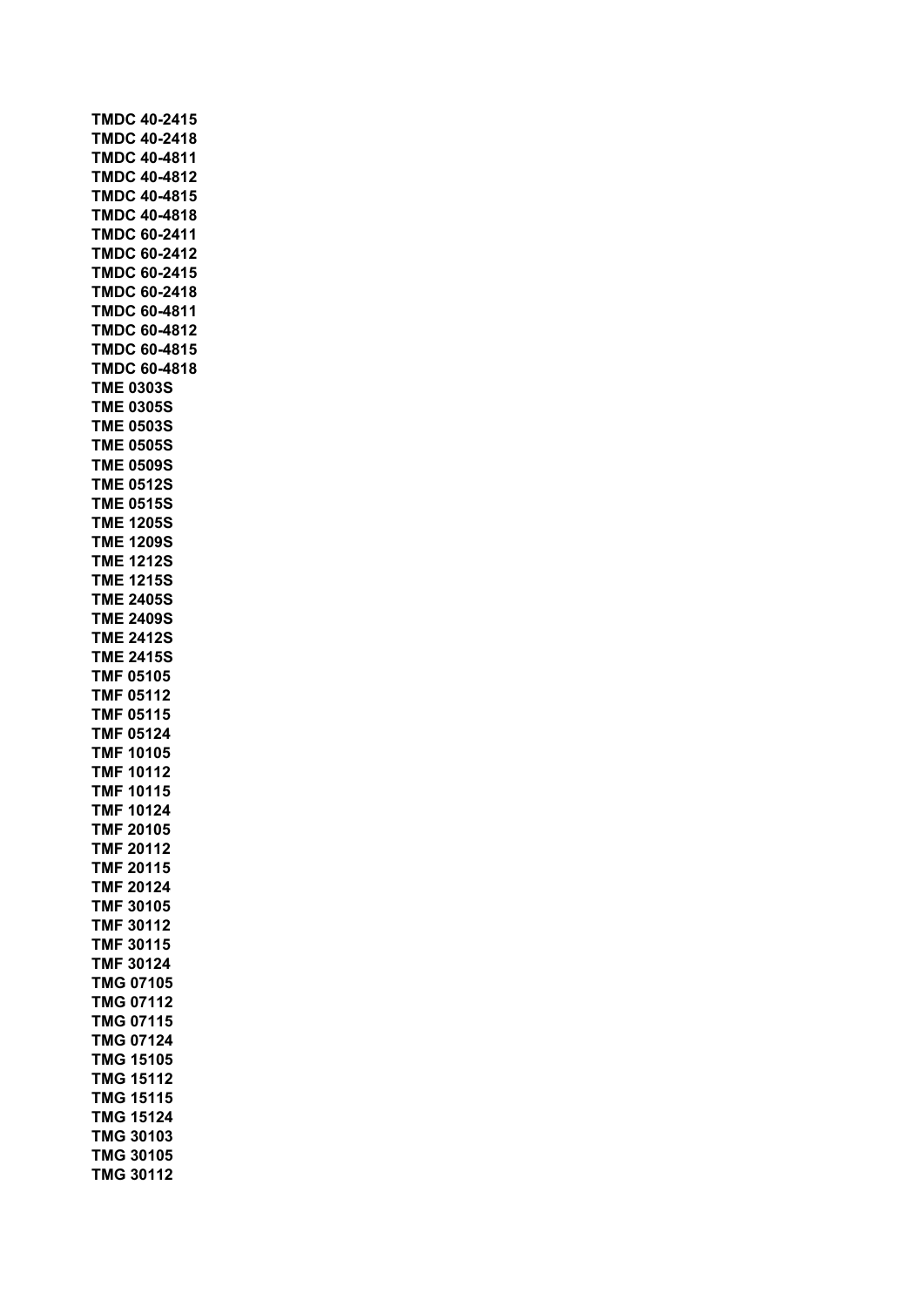| TMG 30115                  |
|----------------------------|
| <b>TMG 30124</b>           |
| <b>TMG 50105</b>           |
| <b>TMG 50112</b>           |
| <b>TMG 50115</b>           |
| 50124<br><b>TMG</b>        |
| <b>TMG</b><br>50148        |
| TMH<br>0505D               |
| TMH<br>0505S               |
| 0512D<br>TMH               |
| 0512S<br>тмн               |
| 0515D<br><b>TMH</b>        |
| 0515S<br>TMH               |
| <b>TMH 1205D</b>           |
| 1205S<br>TMH               |
| 1212D<br><b>TMH</b>        |
| <b>TMH</b><br><b>1212S</b> |
| 1215D<br><b>TMH</b>        |
| <b>TMH 1215S</b>           |
| <b>TMH</b><br>2405D        |
| <b>TMH</b><br>2405S        |
| TMH<br>2412D               |
| <b>TMH 2412S</b>           |
| <b>TMH 2415D</b>           |
| <b>TMH 2415S</b>           |
| 05105<br><b>TML</b>        |
| 05112<br><b>TML</b>        |
| 05115<br><b>TML</b>        |
| 05124<br>TML               |
| <b>TML</b><br>05205        |
| <b>TML 05212</b>           |
| <b>TML 05215</b>           |
| <b>TML 10105</b>           |
| <b>TML 10112</b>           |
| <b>TML 10115</b>           |
| <b>TML 10124</b>           |
| <b>TML 10205</b>           |
| <b>TML</b><br>10212        |
| TML<br>10215               |
| <b>TML</b><br>15105        |
| <b>TML</b><br>15112        |
| 15115<br>TML               |
| 15124<br><b>TML</b>        |
| 15205<br><b>TML</b>        |
| 15212<br><b>TML</b>        |
| 15215<br>TML               |
| 15512<br>TML               |
| <b>TML</b><br>15515        |
| TML<br>20103               |
| <b>TML</b><br>20105        |
| <b>TML</b><br>20112        |
| <b>TML</b><br>20115        |
| <b>TML</b><br>20124        |
| <b>TML</b><br>20205        |
| <b>TML</b><br>20212        |
| <b>TML</b><br>20215        |
|                            |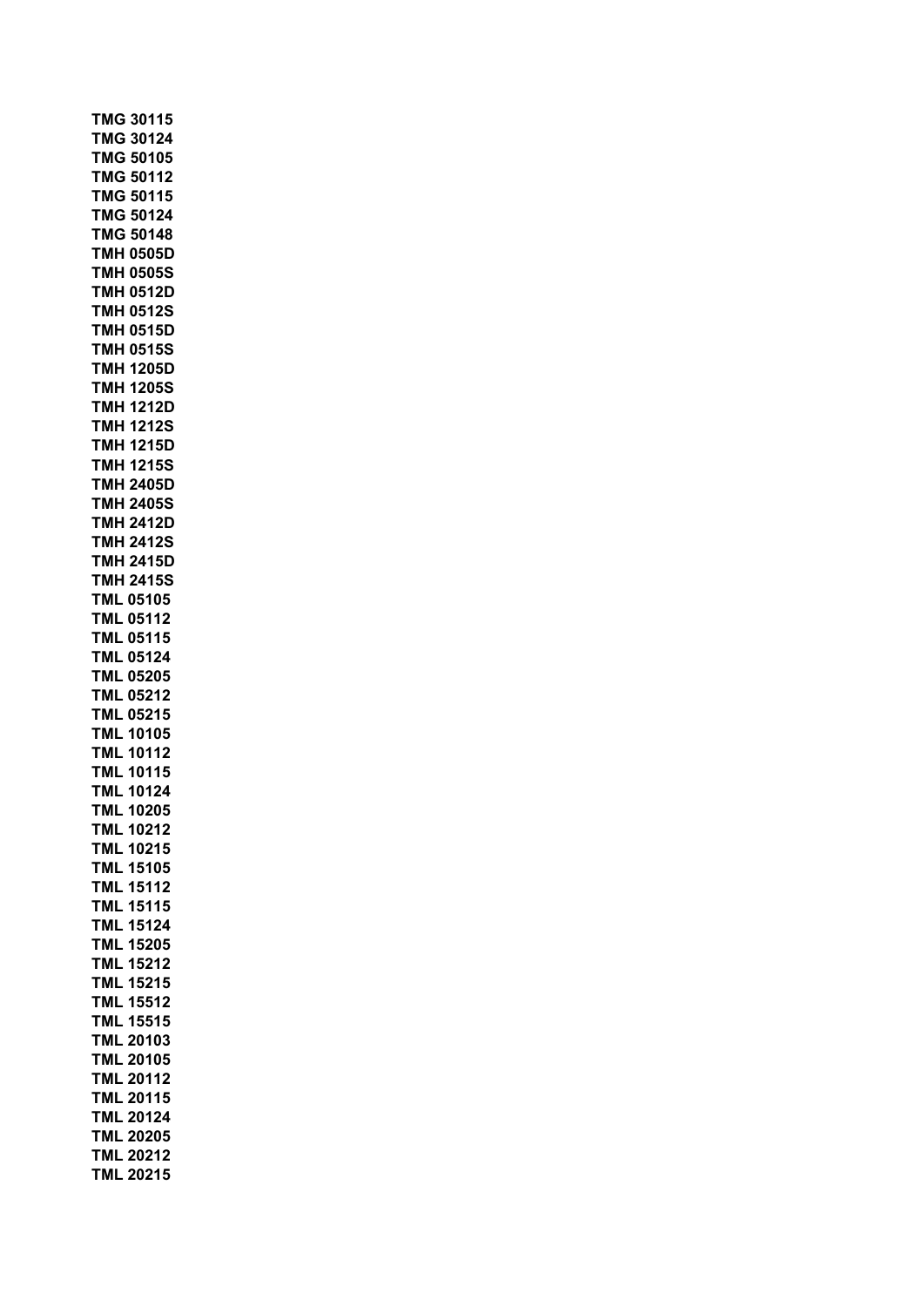| <b>TML 20512</b>                       |
|----------------------------------------|
| <b>TML 20515</b>                       |
| <b>TML 30103</b>                       |
| <b>TML 30105</b>                       |
| <b>TML 30112</b>                       |
| <b>TML 30115</b>                       |
| TML 30124                              |
| <b>TML 30205</b>                       |
| <b>TML 30212</b>                       |
| <b>TML 30215</b>                       |
|                                        |
| <b>TML 30252</b>                       |
| <b>TML 30512</b>                       |
| <b>TML 30515</b>                       |
| <b>TML 40103</b>                       |
| <b>TML 40105</b>                       |
| <b>TML 40112</b>                       |
| <b>TML 40115</b>                       |
| <b>TML 40124</b>                       |
| <b>TML 40205</b>                       |
| <b>TML 40212</b>                       |
| <b>TML 40215</b>                       |
| <b>TML 40252</b>                       |
| <b>TML 40254</b>                       |
| <b>TML 40512</b>                       |
| <b>TML 40515</b>                       |
| <b>TML 100-112C</b>                    |
| <b>TML 100-115C</b>                    |
|                                        |
|                                        |
| <b>TML 100-124C</b>                    |
| <b>TML 100-148C</b>                    |
| <b>TML 15105C</b>                      |
| <b>TML 15112C</b>                      |
| <b>TML 15115C</b>                      |
| <b>TML 15124C</b>                      |
| <b>TML 15205C</b>                      |
| <b>TML 15212C</b>                      |
| <b>TML 15215C</b>                      |
| -<br>TML 15512C                        |
|                                        |
| TML 15515C<br>TML 15515C               |
| TML 20105C                             |
| <b>TML 20112C</b>                      |
| <b>TML 20115C</b>                      |
| <b>TML 20124C</b>                      |
| <b>TML 20205C</b>                      |
| <b>TML 20212C</b>                      |
|                                        |
| <b>TML 20215C</b><br><b>TML 20512C</b> |
| <b>TML 20515C</b>                      |
|                                        |
| <b>TML 30103C</b>                      |
| <b>TML 30105C</b>                      |
| <b>TML 30112C</b>                      |
| <b>TML 30115C</b>                      |
| <b>TML 30124C</b>                      |
| <b>TML 30205C</b>                      |
| <b>TML 30212C</b><br><b>TML 30215C</b> |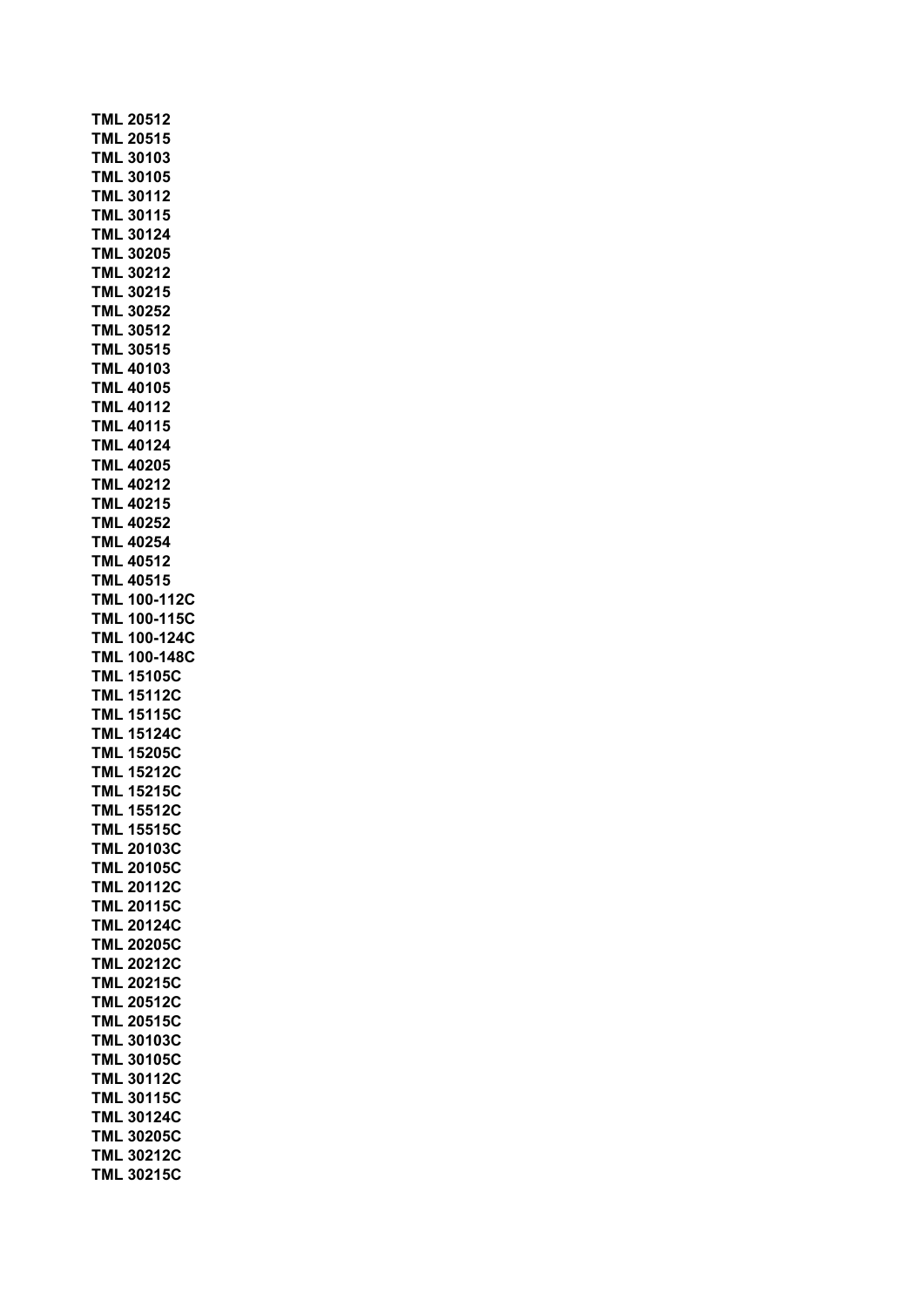| TML 30252C                             |
|----------------------------------------|
| <b>TML 30512C</b>                      |
| <b>TML 30515C</b>                      |
| <b>TML 40103C</b>                      |
| <b>TML 40105C</b>                      |
| 40112C<br><b>TML</b>                   |
| <b>TML 40115C</b>                      |
| TML<br>40124C                          |
| <b>TML 40205C</b>                      |
| <b>TML 40212C</b>                      |
| <b>TML 40215C</b>                      |
| <b>TML 40252C</b>                      |
| <b>TML 40254C</b>                      |
| <b>TML 40512C</b>                      |
| <b>TML 40515C</b>                      |
| <b>TMLM 04103</b>                      |
| <b>TMLM 04105</b>                      |
| <b>TMLM 04109</b>                      |
| <b>TMLM 04112</b>                      |
| <b>TMLM 04115</b>                      |
| <b>TMLM 04124</b>                      |
| <b>TMLM 04225</b>                      |
| <b>TMLM 04253</b>                      |
| TMLM<br>05103                          |
| TMLM<br>05105                          |
| TMLM<br>05112                          |
| 05115                                  |
| TMLM<br>05124<br><b>TMLM</b>           |
| 10103                                  |
| TMLM                                   |
| <b>TMLM</b><br>10105                   |
| TMLM<br>10112                          |
| <b>TMLM</b><br>10115                   |
| <b>TMLM 10124</b><br><b>TMLM 20103</b> |
|                                        |
| <b>TMLM 20105</b>                      |
| <b>TMLM</b><br>20112                   |
| <b>MLM</b><br>20115<br>T               |
| <b>TMLM 20124</b>                      |
| TMM 24105                              |
| TMM<br>24105C                          |
| <b>TMM</b><br>24112                    |
| 24112C<br>TMM                          |
| 24115<br>TMM                           |
| 24115C<br>TMM                          |
| 24124<br><b>TMM</b>                    |
| <b>TMM</b><br>24124C                   |
| TMM<br>24212                           |
| <b>TMM 24212C</b>                      |
| <b>TMM 24215</b>                       |
| <b>TMM 24215C</b>                      |
| <b>TMM 40105</b>                       |
| <b>TMM 40105C</b>                      |
| <b>TMM 40112</b>                       |
| <b>TMM 40112C</b>                      |
| TMM 40115                              |
| <b>TMM 40115C</b>                      |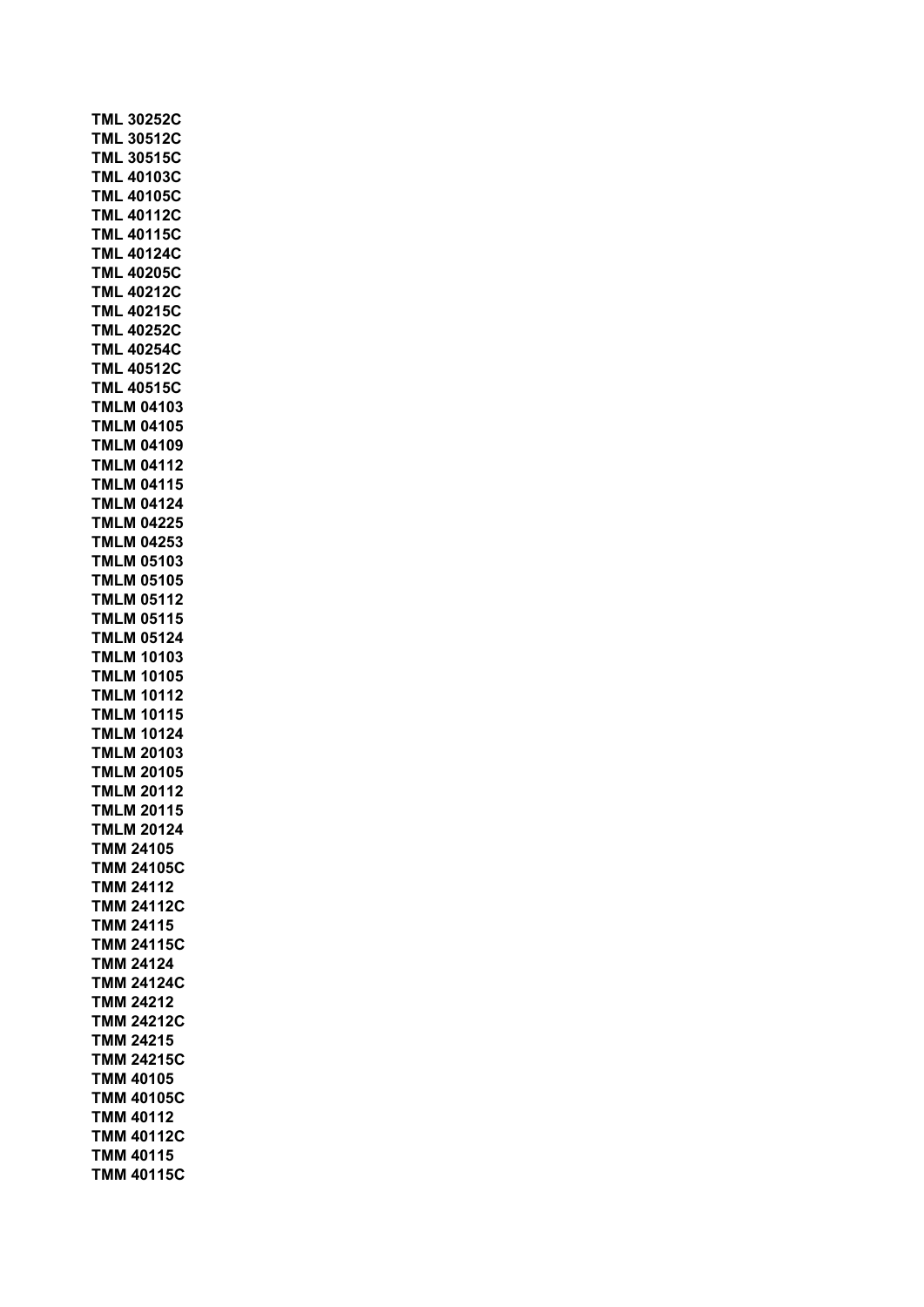**TMM 40124 TMM 40124C TMM 40212 TMM 40212C TMM 40215 TMM 40215C TMM 60105 TMM 60105C TMM 60112 TMM 60112C TMM 60115 TMM 60115C TMM 60124 TMM 60124C TMM 60148 TMM 60148C TMP 07103 TMP 07105 TMP 07112 TMP 07115 TMP 07124 TMP 10103 TMP 10105 TMP 10112 TMP 10115 TMP 10124 TMP 10212 TMP 10215 TMP 15105 TMP 15112 TMP 15115 TMP 15124 TMP 15148 TMP 15212 TMP 15215 TMP 15252 TMP 15512 TMP 15515 TMP 30105 TMP 30112 TMP 30115 TMP 30124 TMP 30148 TMP 30212 TMP 30215 TMP 30252 TMP 30316 TMP 30317 TMP 30512 TMP 30515 TMP 30522 TMP 60105 TMP 60112 TMP 60115 TMP 60124 TMP 60136**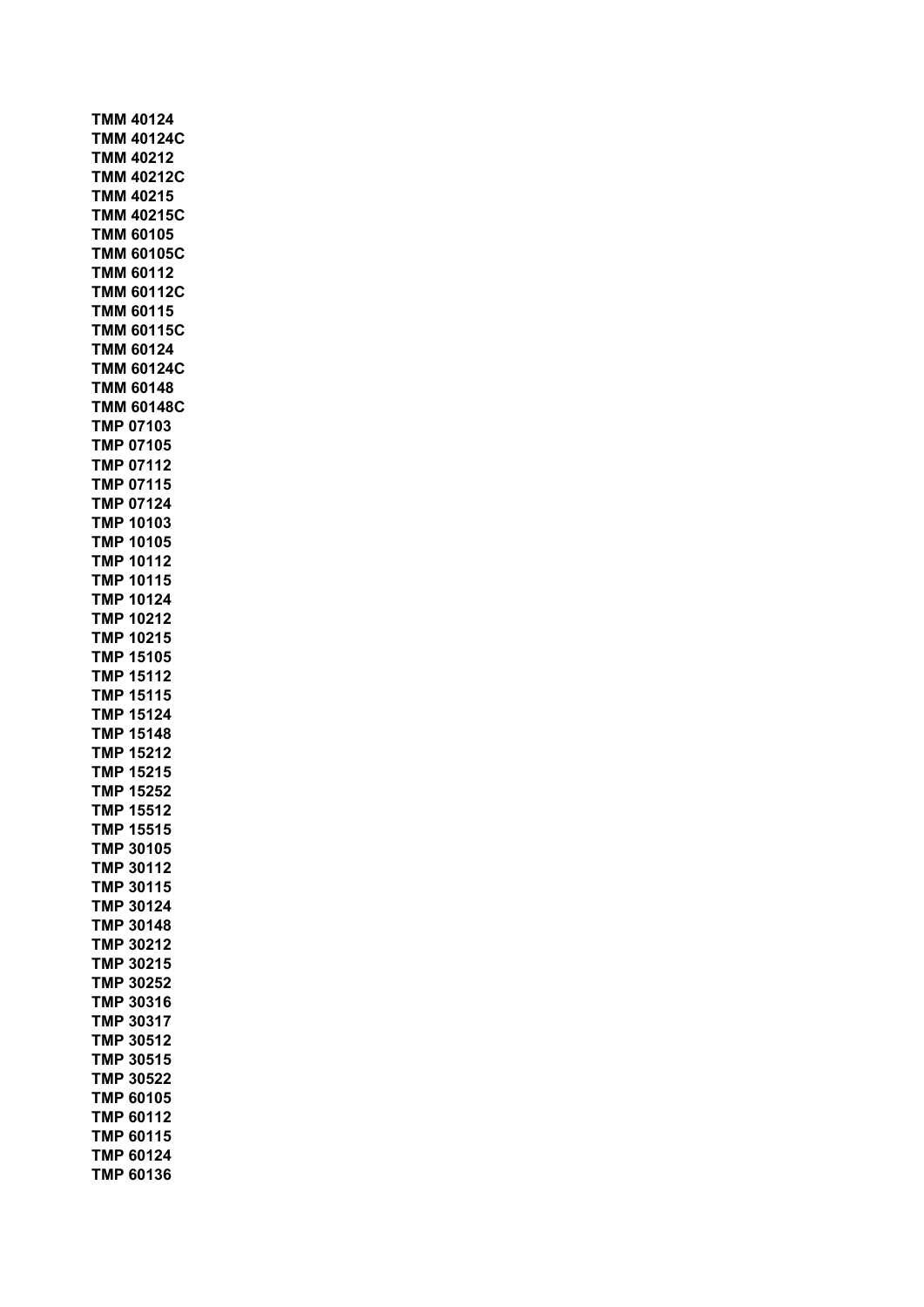**TMP 60148 TMPM 04103 TMPM 04105 TMPM 04109 TMPM 04112 TMPM 04115 TMPM 04124 TMPM 04212 TMPM 04215 TMPM 04225 TMPM 04253 TMPM 10103 TMPM 10105 TMPM 10112 TMPM 10115 TMPM 10124 TMP 15105C TMP 15112C TMP 15115C TMP 15124C TMP 15148C TMP 15212C TMP 15215C TMP 15252C TMP 15512C TMP 15515C TMP 30105C TMP 30112C TMP 30115C TMP 30124C TMP 30148C TMP 30212C TMP 30215C TMP 30252C TMP 30316C TMP 30317C TMP 30512C TMP 30515C TMP 30522C TMP 60105C TMP 60112C TMP 60115C TMP 60124C TMP 60136C TMP 60148C TMPS 03-103 TMPS 03-105 TMPS 03-109 TMPS 03-112 TMPS 03-115 TMPS 03-124 TMPS 05-103 TMPS 05-105 TMPS 05-109 TMPS 05-112 TMPS 05-115**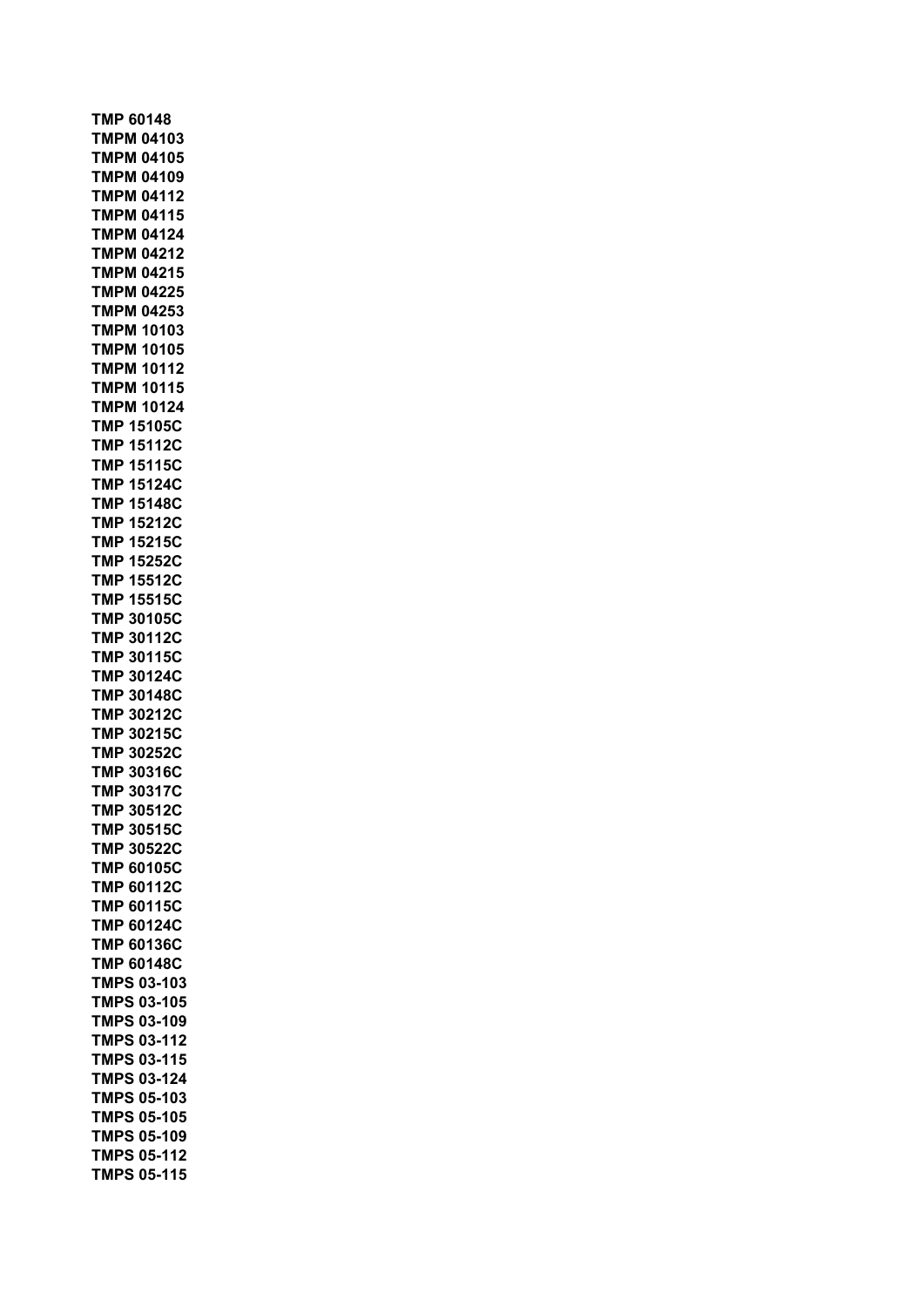|            | <b>TMPS 05-124</b>  |  |
|------------|---------------------|--|
|            | <b>TMPS 05-148</b>  |  |
|            | <b>TMR 1-0511</b>   |  |
|            | <b>TMR 1-0512</b>   |  |
|            | TMR 1-0513          |  |
|            | TMR 1-0515          |  |
| <b>TMR</b> | 1-0522              |  |
|            | TMR 1-0523          |  |
|            | <b>TMR 1-1211</b>   |  |
|            | <b>TMR 1-1212</b>   |  |
|            | <b>TMR 1-1213</b>   |  |
|            | <b>TMR 1-1215</b>   |  |
|            | <b>TMR 1-1222</b>   |  |
|            | TMR 1-1223          |  |
|            | <b>TMR 1-2411</b>   |  |
|            | <b>TMR 1-2412</b>   |  |
|            | TMR 1-2413          |  |
|            | <b>TMR 1-2415</b>   |  |
|            | <b>TMR 1-2422</b>   |  |
|            | <b>TMR 1-2423</b>   |  |
|            | TMR 1-4811          |  |
|            | TMR 1-4812          |  |
|            | TMR 1-4813          |  |
|            | TMR 1-4815          |  |
|            | <b>TMR 1-4822</b>   |  |
|            | TMR 1-4823          |  |
|            | <b>TMR 1-0511SM</b> |  |
|            | <b>TMR 1-0512SM</b> |  |
|            | <b>TMR 1-0513SM</b> |  |
|            | <b>TMR 1-0522SM</b> |  |
|            | <b>TMR 1-0523SM</b> |  |
|            | <b>TMR 1-1211SM</b> |  |
|            | <b>TMR 1-1212SM</b> |  |
|            | <b>TMR 1-1213SM</b> |  |
|            | <b>TMR 1-1222SM</b> |  |
|            | <b>TMR 1-1223SM</b> |  |
|            | <b>TMR 1-2411SM</b> |  |
|            | TMR 1-2412SM        |  |
| TMR        | 1-2413SM            |  |
| <b>TMR</b> | 1-2422SM            |  |
|            | TMR 1-2423SM        |  |
|            | <b>TMR 1-4811SM</b> |  |
|            | <b>TMR 1-4812SM</b> |  |
|            | <b>TMR 1-4813SM</b> |  |
|            | <b>TMR 1-4822SM</b> |  |
|            | <b>TMR 1-4823SM</b> |  |
|            | <b>TMR 0510</b>     |  |
|            | <b>TMR 0511</b>     |  |
|            | <b>TMR 0512</b>     |  |
|            | <b>TMR 0521</b>     |  |
|            | <b>TMR 0522</b>     |  |
|            | <b>TMR 0523</b>     |  |
|            | <b>TMR 1210</b>     |  |
|            | <b>TMR 1211</b>     |  |
|            | <b>TMR 1212</b>     |  |
|            | <b>TMR 1221</b>     |  |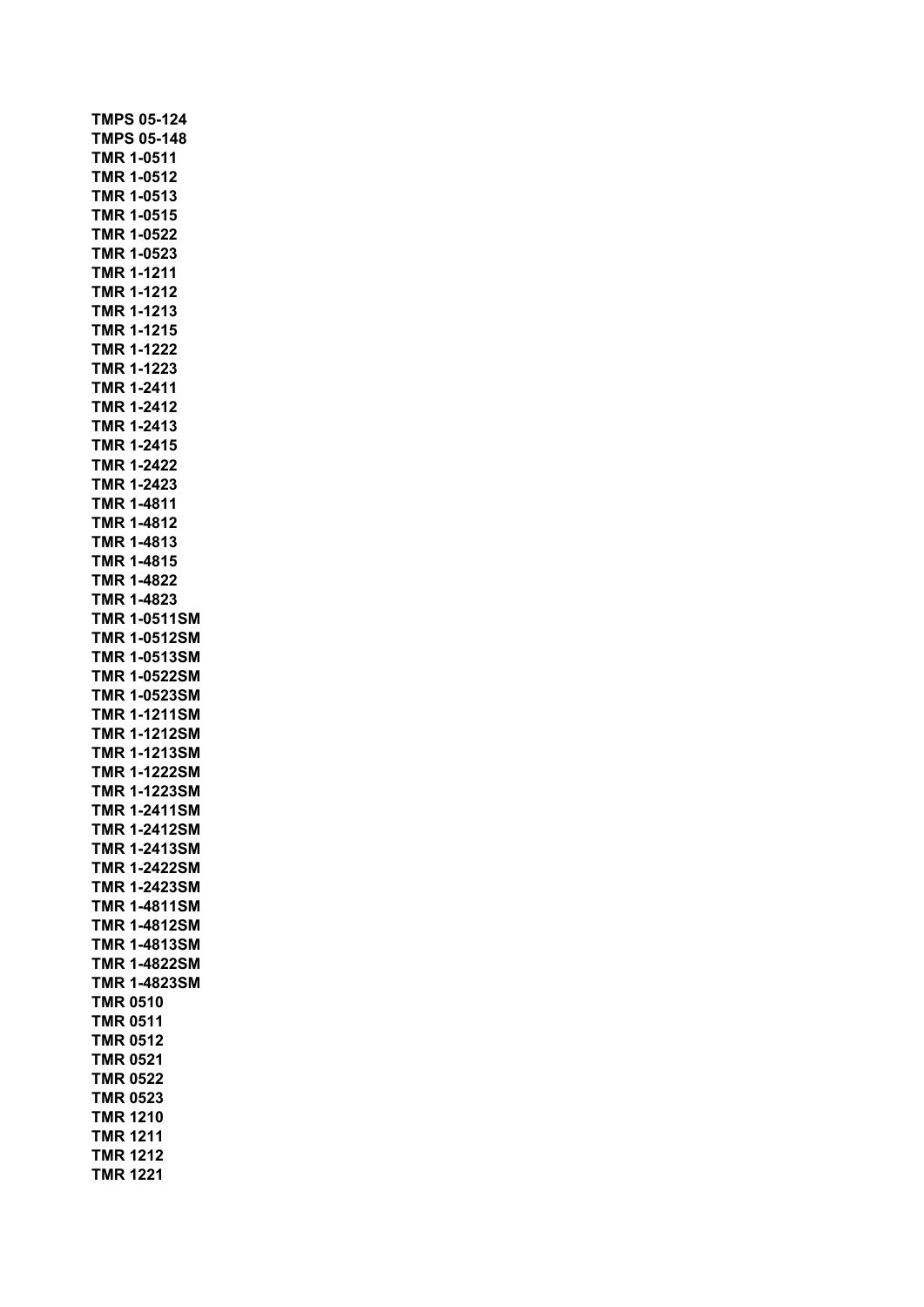**TMR 1222 TMR 1223 TMR 2410 TMR 2411 TMR 2412 TMR 2421 TMR 2422 TMR 2423 TMR 4810 TMR 4811 TMR 4812 TMR 4821 TMR 4822 TMR 4823 TMR 2-0510E TMR 2-0511E TMR 2-0512E TMR 2-1210E TMR 2-1211E TMR 2-1212E TMR 2-2410E TMR 2-2411E TMR 2-2412E TMR 2-4810E TMR 2-4811E TMR 2-4812E TMR 2-2410WI TMR 2-2411WI TMR 2-2412WI TMR 2-2413WI TMR 2-2421WI TMR 2-2422WI TMR 2-2423WI TMR 2-4810WI TMR 2-4811WI TMR 2-4812WI TMR 2-4813WI TMR 2-4821WI TMR 2-4822WI TMR 2-4823WI TMR 2-1210WIN TMR 2-1211WIN TMR 2-1212WIN TMR 2-1213WIN TMR 2-1221WIN TMR 2-1222WIN TMR 2-1223WIN TMR 2-2410WIN TMR 2-2411WIN TMR 2-2412WIN TMR 2-2413WIN TMR 2-2421WIN TMR 2-2422WIN TMR 2-2423WIN TMR 2-4810WIN TMR 2-4811WIN**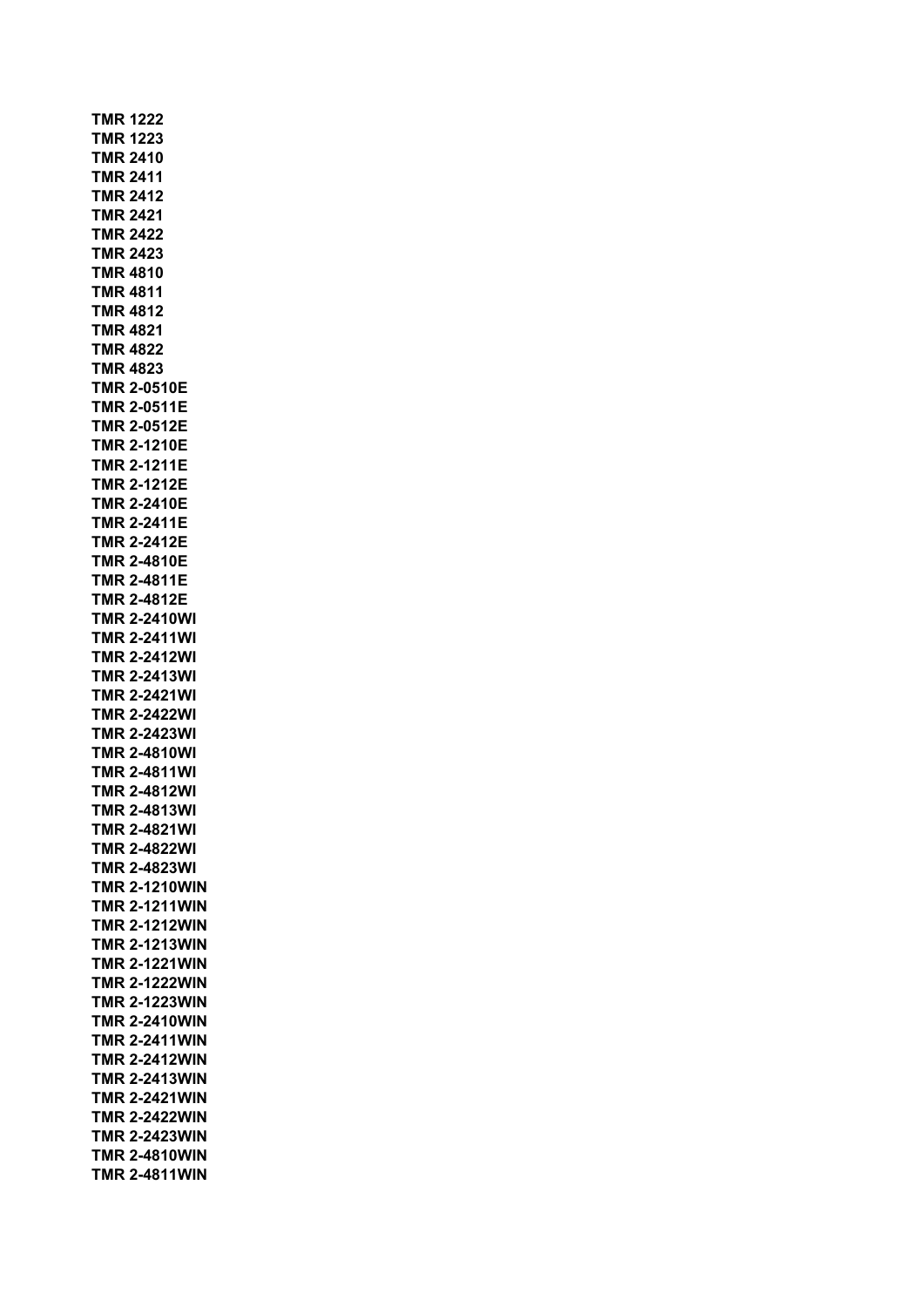|            | <b>TMR 2-4812WIN</b>  |
|------------|-----------------------|
|            | <b>TMR 2-4813WIN</b>  |
|            | <b>TMR 2-4821WIN</b>  |
|            | <b>TMR 2-4822WIN</b>  |
|            | <b>TMR 2-4823WIN</b>  |
|            | <b>TMR 2-0511WISM</b> |
|            | <b>TMR 2-0512WISM</b> |
|            | <b>TMR 2-0513WISM</b> |
|            | <b>TMR 2-0515WISM</b> |
|            | <b>TMR 2-0522WISM</b> |
|            | <b>TMR 2-0523WISM</b> |
|            | <b>TMR 2-2411WISM</b> |
|            | <b>TMR 2-2412WISM</b> |
|            | <b>TMR 2-2413WISM</b> |
|            | <b>TMR 2-2415WISM</b> |
|            | <b>TMR 2-2422WISM</b> |
|            | <b>TMR 2-2423WISM</b> |
|            | <b>TMR 2-4811WISM</b> |
|            | <b>TMR 2-4812WISM</b> |
|            | <b>TMR 2-4813WISM</b> |
|            | <b>TMR 2-4815WISM</b> |
|            | <b>TMR 2-4822WISM</b> |
|            | <b>TMR 2-4823WISM</b> |
|            | TMR 3-0510            |
|            | TMR 3-0511            |
|            | TMR 3-0512            |
|            | <b>TMR 3-0513</b>     |
|            | TMR 3-0521            |
|            | <b>TMR 3-0522</b>     |
|            | <b>TMR 3-0523</b>     |
|            | TMR 3-1210            |
|            | <b>TMR 3-1211</b>     |
|            | <b>TMR 3-1212</b>     |
|            | <b>TMR 3-1213</b>     |
|            | <b>TMR 3-1221</b>     |
|            | <b>TMR 3-1222</b>     |
| <b>TMR</b> | 3-1223                |
|            | TMR 3-2410            |
|            | TMR 3-2411            |
|            | <b>TMR 3-2412</b>     |
|            | TMR 3-2413            |
|            | TMR 3-2421            |
|            | <b>TMR 3-2422</b>     |
|            | TMR 3-2423            |
|            | TMR 3-4810            |
|            | <b>TMR 3-4811</b>     |
|            | <b>TMR 3-4812</b>     |
|            | <b>TMR 3-4813</b>     |
|            | TMR 3-4821            |
|            | <b>TMR 3-4822</b>     |
|            | TMR 3-4823            |
|            | <b>TMR 3-0510E</b>    |
|            | <b>TMR 3-0511E</b>    |
|            | <b>TMR 3-0512E</b>    |
|            | <b>TMR 3-0513E</b>    |
|            | <b>TMR 3-0521E</b>    |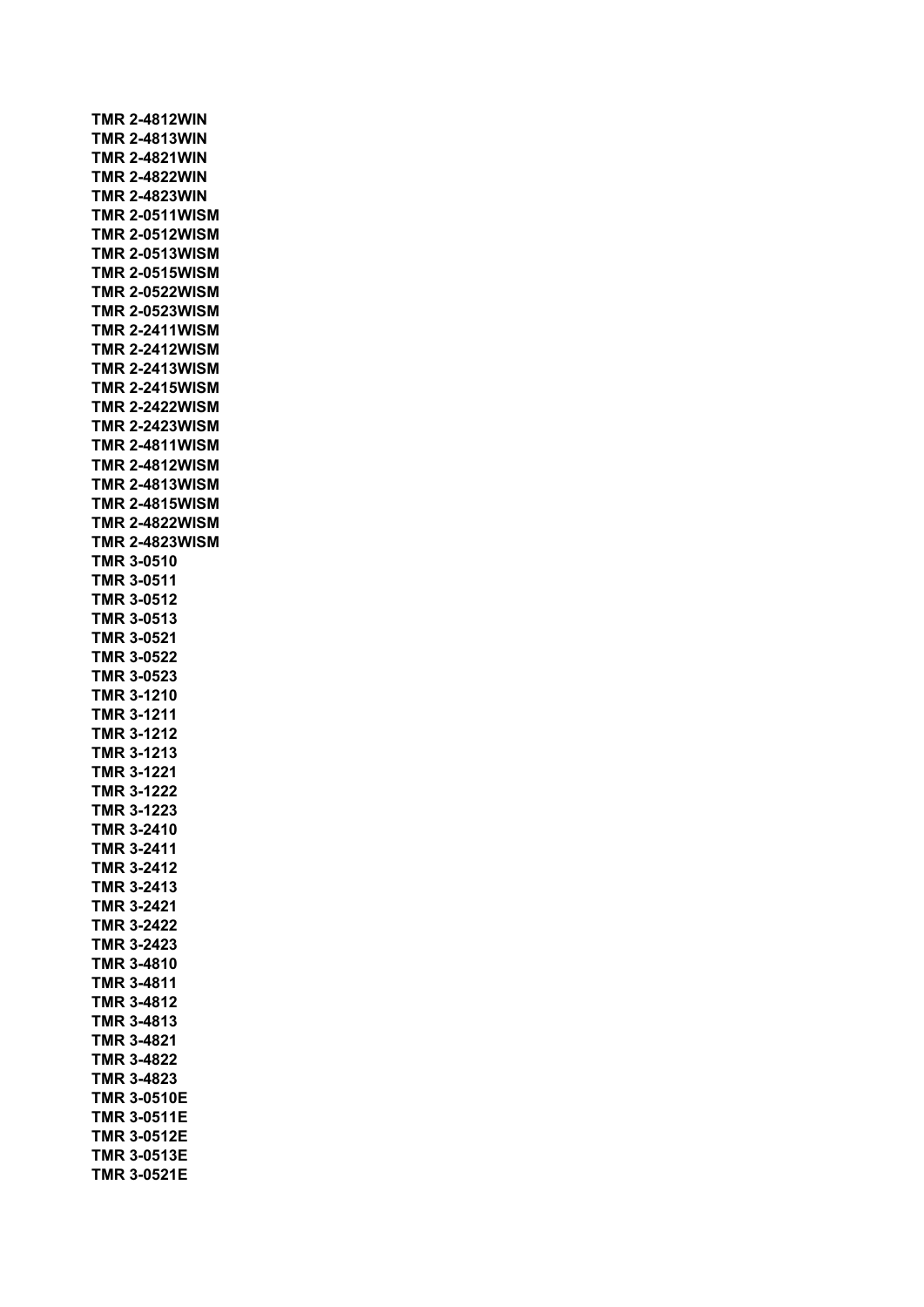|            | TMR 3-0522E         |
|------------|---------------------|
|            | <b>TMR 3-0523E</b>  |
|            | <b>TMR 3-1210E</b>  |
| <b>TMR</b> | 3-1211E             |
| TMR        | 3-1212E             |
| TMR        | 3-1213E             |
| TMR        | 3-1221E             |
| TMR        | 3-1222E             |
| TMR        | 3-1223E             |
| TMR        | 3-2410E             |
|            | TMR 3-2411E         |
| TMR        | 3-2412E             |
| TMR.       | 3-2413E             |
|            |                     |
|            | TMR 3-2421E         |
|            | <b>TMR 3-2422E</b>  |
| TMR        | 3-2423E             |
| TMR        | 3-4810E             |
| TMR        | 3-4811E             |
|            | TMR 3-4812E         |
|            | TMR 3-4813E         |
|            | <b>TMR 3-4821E</b>  |
|            | TMR 3-4822E         |
|            | TMR 3-4823E         |
| TMR        | 3-0510HI            |
|            | TMR 3-0511HI        |
|            | TMR 3-0512HI        |
|            | <b>TMR 3-0513HI</b> |
|            | <b>TMR 3-0519HI</b> |
|            | <b>TMR 3-0521HI</b> |
|            | <b>TMR 3-0522HI</b> |
|            | <b>TMR 3-0523HI</b> |
|            | <b>TMR 3-1210HI</b> |
|            | <b>TMR 3-1211HI</b> |
|            | <b>TMR 3-1212HI</b> |
|            |                     |
|            | <b>TMR 3-1213HI</b> |
|            | <b>TMR 3-1221HI</b> |
| MR<br>T    | 3-1222HI            |
|            | <b>TMR 3-1223HI</b> |
|            | <b>TMR 3-2410HI</b> |
|            | TMR 3-2411HI        |
|            | <b>TMR 3-2412HI</b> |
|            | <b>TMR 3-2413HI</b> |
|            | <b>TMR 3-2421HI</b> |
|            | <b>TMR 3-2422HI</b> |
|            | <b>TMR 3-2423HI</b> |
|            | <b>TMR 3-4810HI</b> |
|            | <b>TMR 3-4811HI</b> |
|            | <b>TMR 3-4812HI</b> |
|            | <b>TMR 3-4813HI</b> |
|            | <b>TMR 3-4821HI</b> |
|            | <b>TMR 3-4822HI</b> |
|            | <b>TMR 3-4823HI</b> |
|            | <b>TMR 3-1210WI</b> |
|            | <b>TMR 3-1211WI</b> |
|            | <b>TMR 3-1212WI</b> |
|            | TMR 3-1213WI        |
|            |                     |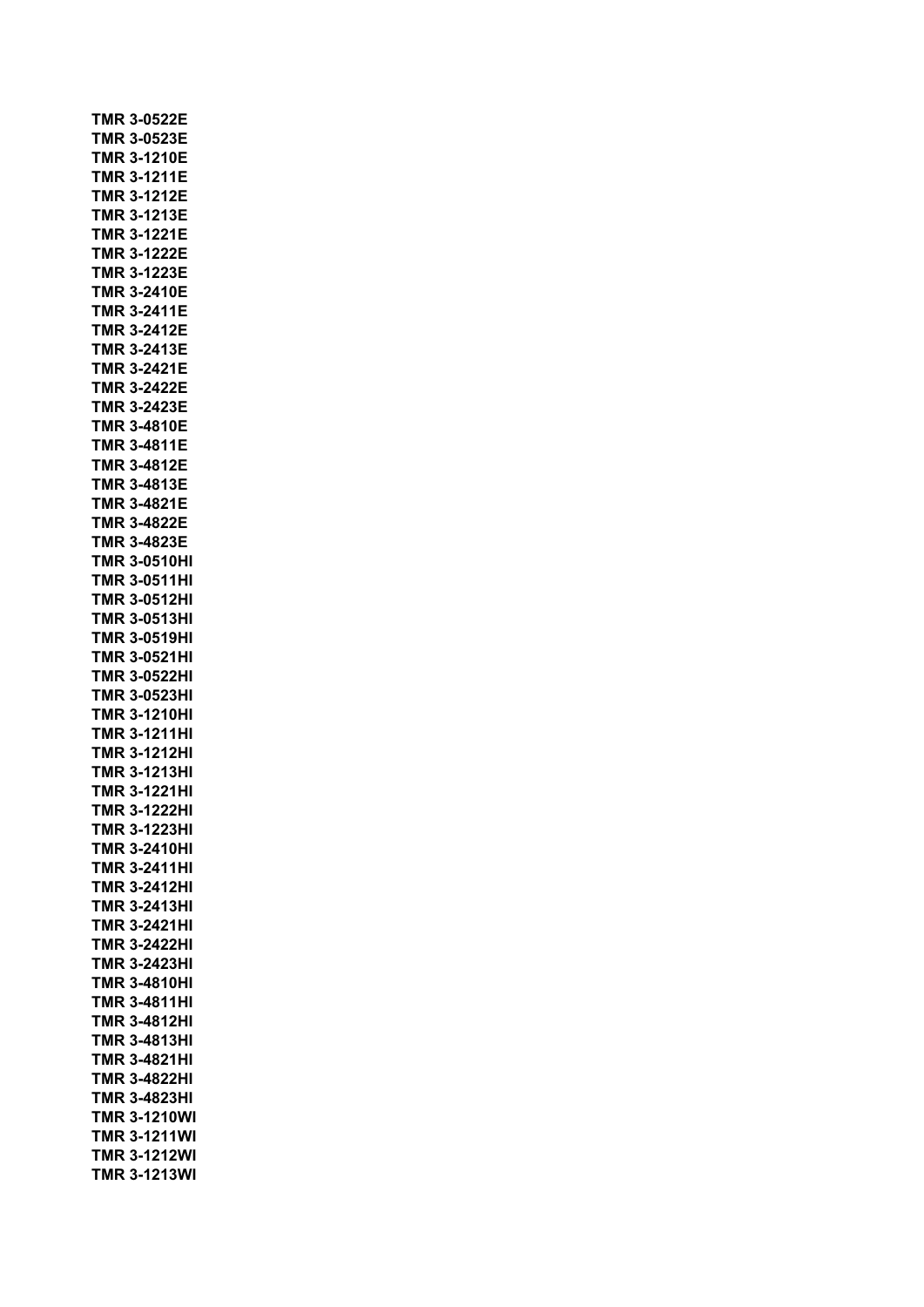|  |            | <b>TMR 3-1221WI</b>   |           |  |  |  |
|--|------------|-----------------------|-----------|--|--|--|
|  |            | <b>TMR 3-1222WI</b>   |           |  |  |  |
|  |            | <b>TMR 3-1223WI</b>   |           |  |  |  |
|  |            | <b>TMR 3-2410WI</b>   |           |  |  |  |
|  |            | <b>TMR 3-2411WI</b>   |           |  |  |  |
|  |            | TMR 3-2412WI          |           |  |  |  |
|  |            | <b>TMR 3-2413WI</b>   |           |  |  |  |
|  |            | TMR 3-2421WI          |           |  |  |  |
|  |            | <b>TMR 3-2422WI</b>   |           |  |  |  |
|  |            | <b>TMR 3-2423WI</b>   |           |  |  |  |
|  |            | <b>TMR 3-4810WI</b>   |           |  |  |  |
|  |            | <b>TMR 3-4811WI</b>   |           |  |  |  |
|  |            | <b>TMR 3-4812WI</b>   |           |  |  |  |
|  |            | <b>TMR 3-4813WI</b>   |           |  |  |  |
|  |            | <b>TMR 3-4821WI</b>   |           |  |  |  |
|  |            | <b>TMR 3-4822WI</b>   |           |  |  |  |
|  |            | <b>TMR 3-4823WI</b>   |           |  |  |  |
|  |            | <b>TMR 3-1210WIE</b>  |           |  |  |  |
|  |            | <b>TMR 3-1211WIE</b>  |           |  |  |  |
|  |            | <b>TMR 3-1212WIE</b>  |           |  |  |  |
|  |            | <b>TMR 3-1213WIE</b>  |           |  |  |  |
|  |            | <b>TMR 3-1221WIE</b>  |           |  |  |  |
|  |            | <b>TMR 3-1222WIE</b>  |           |  |  |  |
|  |            | <b>TMR 3-1223WIE</b>  |           |  |  |  |
|  |            | <b>TMR 3-2410WIE</b>  |           |  |  |  |
|  |            | <b>TMR 3-2411WIE</b>  |           |  |  |  |
|  |            | <b>TMR 3-2412WIE</b>  |           |  |  |  |
|  |            | <b>TMR 3-2413WIE</b>  |           |  |  |  |
|  |            | <b>TMR 3-2421WIE</b>  |           |  |  |  |
|  |            | <b>TMR 3-2422WIE</b>  |           |  |  |  |
|  |            | <b>TMR 3-2423WIE</b>  |           |  |  |  |
|  |            | <b>TMR 3-4810WIE</b>  |           |  |  |  |
|  |            | <b>TMR 3-4811WIE</b>  |           |  |  |  |
|  |            | <b>TMR 3-4812WIE</b>  |           |  |  |  |
|  |            | <b>TMR 3-4813WIE</b>  |           |  |  |  |
|  |            | <b>TMR 3-4821WIE</b>  |           |  |  |  |
|  | <b>TMR</b> |                       | 3-4822WIE |  |  |  |
|  |            | <b>TMR 3-4823WIE</b>  |           |  |  |  |
|  |            | <b>TMR 3-0511WISM</b> |           |  |  |  |
|  |            | <b>TMR 3-0512WISM</b> |           |  |  |  |
|  |            | <b>TMR 3-0513WISM</b> |           |  |  |  |
|  |            | <b>TMR 3-0515WISM</b> |           |  |  |  |
|  |            | <b>TMR 3-0522WISM</b> |           |  |  |  |
|  |            | <b>TMR 3-0523WISM</b> |           |  |  |  |
|  |            | <b>TMR 3-2411WISM</b> |           |  |  |  |
|  |            | <b>TMR 3-2412WISM</b> |           |  |  |  |
|  |            | <b>TMR 3-2413WISM</b> |           |  |  |  |
|  |            | <b>TMR 3-2415WISM</b> |           |  |  |  |
|  |            | <b>TMR 3-2422WISM</b> |           |  |  |  |
|  |            | <b>TMR 3-2423WISM</b> |           |  |  |  |
|  |            | <b>TMR 3-4811WISM</b> |           |  |  |  |
|  |            | <b>TMR 3-4812WISM</b> |           |  |  |  |
|  |            | <b>TMR 3-4813WISM</b> |           |  |  |  |
|  |            | <b>TMR 3-4815WISM</b> |           |  |  |  |
|  |            | <b>TMR 3-4822WISM</b> |           |  |  |  |
|  |            | <b>TMR 3-4823WISM</b> |           |  |  |  |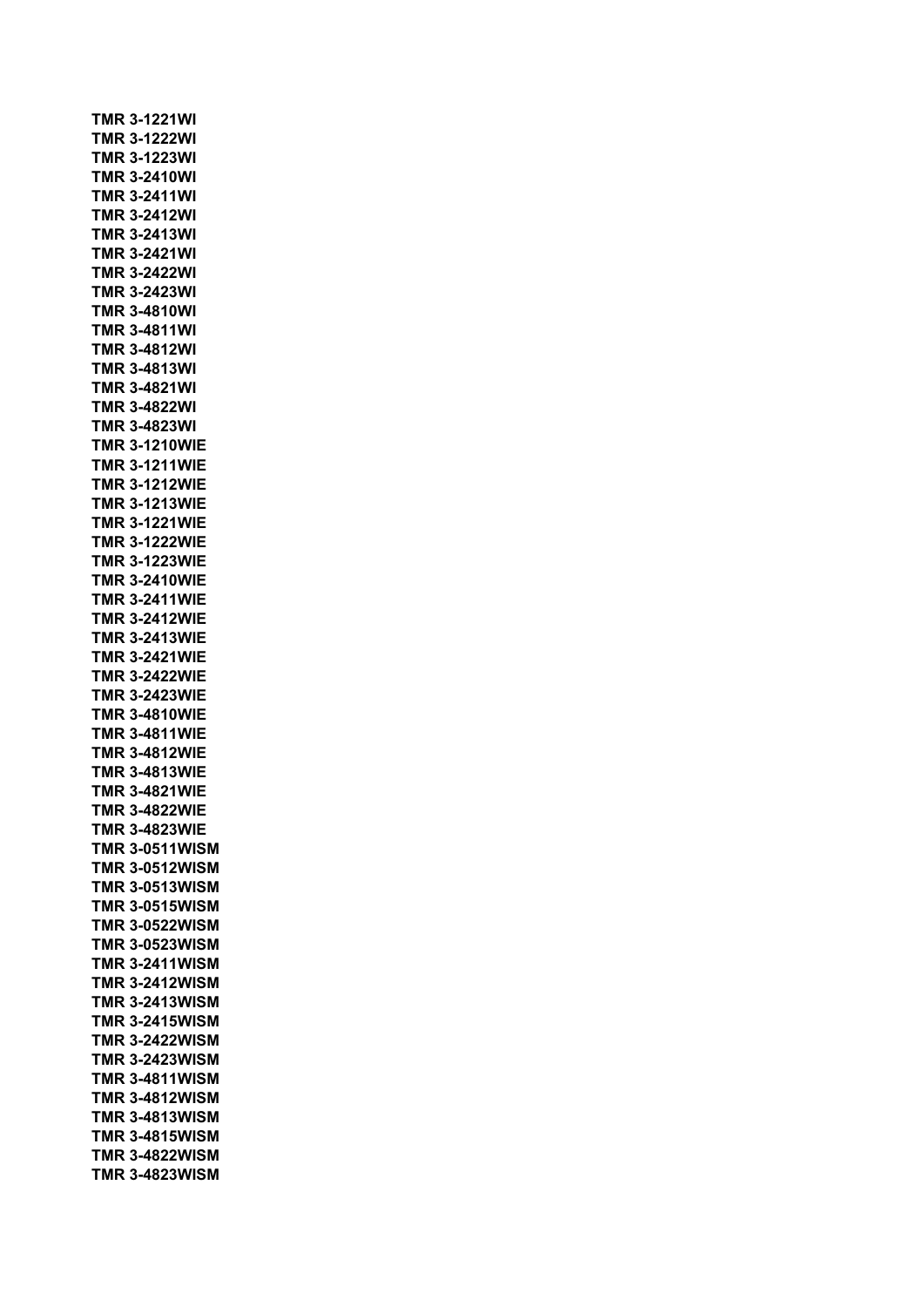|            | TMR 6-0510              |
|------------|-------------------------|
|            | <b>TMR 6-0511</b>       |
|            | <b>TMR 6-0512</b>       |
|            | TMR 6-0513              |
|            | TMR 6-0515              |
|            | TMR 6-0519              |
| TMR        | 6-0521                  |
|            | TMR 6-0522              |
|            | TMR 6-0523              |
|            | TMR 6-1210              |
|            | TMR 6-1211              |
|            | TMR 6-1212              |
|            | TMR 6-1213              |
|            | TMR 6-1215              |
|            | TMR 6-1219              |
|            | <b>TMR 6-1221</b>       |
|            | <b>TMR 6-1222</b>       |
|            | <b>TMR 6-1223</b>       |
|            | <b>TMR 6-2410</b>       |
|            | TMR 6-2411              |
|            | TMR 6-2412              |
|            | TMR 6-2413              |
|            | TMR 6-2415              |
|            | TMR 6-2419              |
|            | TMR 6-2421              |
|            | TMR 6-2422              |
|            | TMR 6-2423              |
|            | TMR 6-4810              |
|            | TMR 6-4811              |
|            | TMR 6-4812              |
|            | TMR 6-4813              |
|            | TMR 6-4815              |
|            | TMR 6-4819              |
|            | TMR 6-4821              |
|            | <b>TMR 6-4822</b>       |
|            | TMR 6-4823              |
|            | <b>TMR 6-2410V</b><br>Л |
| TMR        | 6-2411WI                |
| TMR        | 6-2412WI                |
| TMR        | 6-2413WI                |
| TMR        | 6-2415WI                |
| TMR        | 6-2419WI                |
| TMR        | 6-2421WI                |
| TMR        | 6-2422WI                |
| TMR        | 6-2423WI                |
| TMR        | 6-4810WI                |
| <b>TMR</b> | 6-4811WI                |
| <b>TMR</b> | 6-4812WI                |
| <b>TMR</b> | 6-4813WI                |
| <b>TMR</b> | 6-4815WI                |
| <b>TMR</b> | 6-4819WI                |
| TMR        | 6-4821WI                |
| TMR        | 6-4822WI                |
| TMR        | 6-4823WI                |
| TMR        | 9-1210                  |
|            | TMR 9-1211              |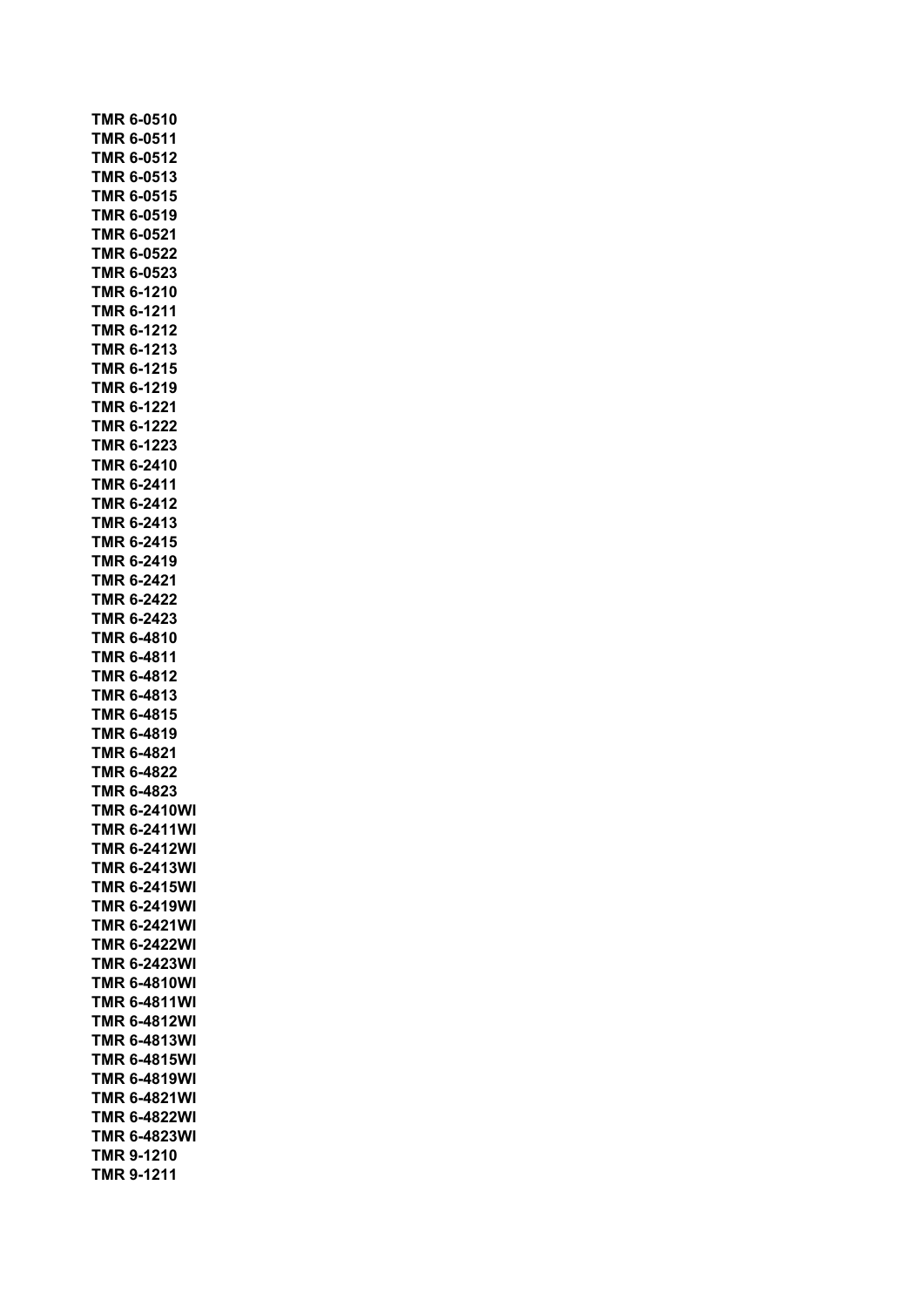|            | TMR 9-1212          |  |
|------------|---------------------|--|
|            | <b>TMR 9-1213</b>   |  |
|            | <b>TMR 9-1215</b>   |  |
|            | TMR 9-1219          |  |
|            | TMR 9-1221          |  |
|            | TMR 9-1222          |  |
|            | TMR 9-1223          |  |
|            | TMR 9-2410          |  |
|            | TMR 9-2411          |  |
|            | <b>TMR 9-2412</b>   |  |
|            | <b>TMR 9-2413</b>   |  |
|            | TMR 9-2415          |  |
|            | TMR 9-2419          |  |
|            | TMR 9-2421          |  |
|            | <b>TMR 9-2422</b>   |  |
|            | TMR 9-2423          |  |
|            | <b>TMR 9-4810</b>   |  |
|            | <b>TMR 9-4811</b>   |  |
|            | <b>TMR 9-4812</b>   |  |
|            | TMR 9-4813          |  |
|            | <b>TMR 9-4815</b>   |  |
|            | TMR 9-4819          |  |
|            | <b>TMR 9-4821</b>   |  |
|            | TMR 9-4822          |  |
|            | TMR 9-4823          |  |
|            | <b>TMR 9-2410WI</b> |  |
|            | <b>TMR 9-2411WI</b> |  |
|            | <b>TMR 9-2412WI</b> |  |
|            | <b>TMR 9-2413WI</b> |  |
|            | <b>TMR 9-2415WI</b> |  |
|            | <b>TMR 9-2419WI</b> |  |
|            | <b>TMR 9-2421WI</b> |  |
|            | <b>TMR 9-2422WI</b> |  |
|            | <b>TMR 9-2423WI</b> |  |
|            | <b>TMR 9-4810WI</b> |  |
|            | <b>TMR 9-4811WI</b> |  |
|            | TMR 9-4812WI        |  |
|            | TMR 9-4813WI        |  |
|            | <b>TMR 9-4815WI</b> |  |
| <b>TMR</b> | 9-4819WI            |  |
| <b>TMR</b> | 9-4821WI            |  |
| <b>TMR</b> | 9-4822WI            |  |
| <b>TMR</b> | 9-4823WI            |  |
| <b>TMS</b> | 06105               |  |
| TMS        | 06112               |  |
| <b>TMS</b> | 06115               |  |
| <b>TMS</b> | 06124               |  |
| <b>TMS</b> | 06212               |  |
|            | <b>TMS 06215</b>    |  |
|            | <b>TMS 10105</b>    |  |
|            | <b>TMS 10105F</b>   |  |
| <b>TMS</b> | 10112               |  |
| <b>TMS</b> | 10112F              |  |
| <b>TMS</b> | 10115               |  |
| <b>TMS</b> | 10115F              |  |
| <b>TMS</b> | 10124               |  |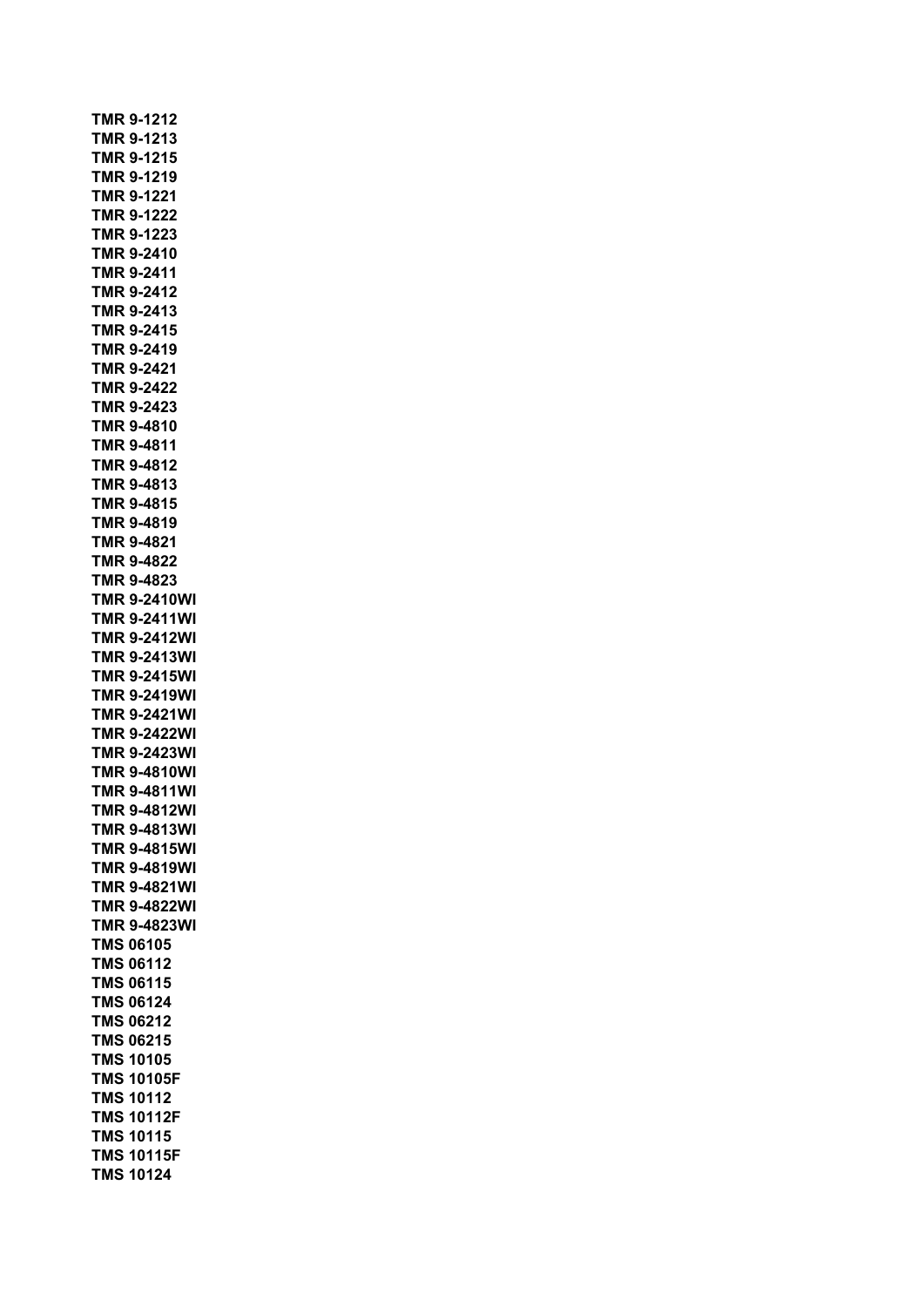**TMS 10124F TMS 10212 TMS 10212F TMS 10215 TMS 10215F TMS 15105 TMS 15105C TMS 15105F TMS 15112 TMS 15112C TMS 15112F TMS 15115 TMS 15115C TMS 15115F TMS 15124 TMS 15124C TMS 15124F TMS 15212 TMS 15212C TMS 15212F TMS 15215 TMS 15215C TMS 15215F TMS 25105 TMS 25105C TMS 25105F TMS 25112 TMS 25112C TMS 25112F TMS 25115 TMS 25115C TMS 25115F TMS 25124 TMS 25124C TMS 25124F TMS 25212 TMS 25212C TMS 25212F TMS 25215 TMS 25215C TMS 25215F TMSB 2-108 TMSB 2-114 TMSB 2-124 TMSB 2-2143 TMSB 2-2145 TMSB 2-283 TMSB 2-285 TMT 10105 TMT 10112 TMT 10115 TMT 10124 TMT 15105 TMT 15112 TMT 15115 TMT 15124**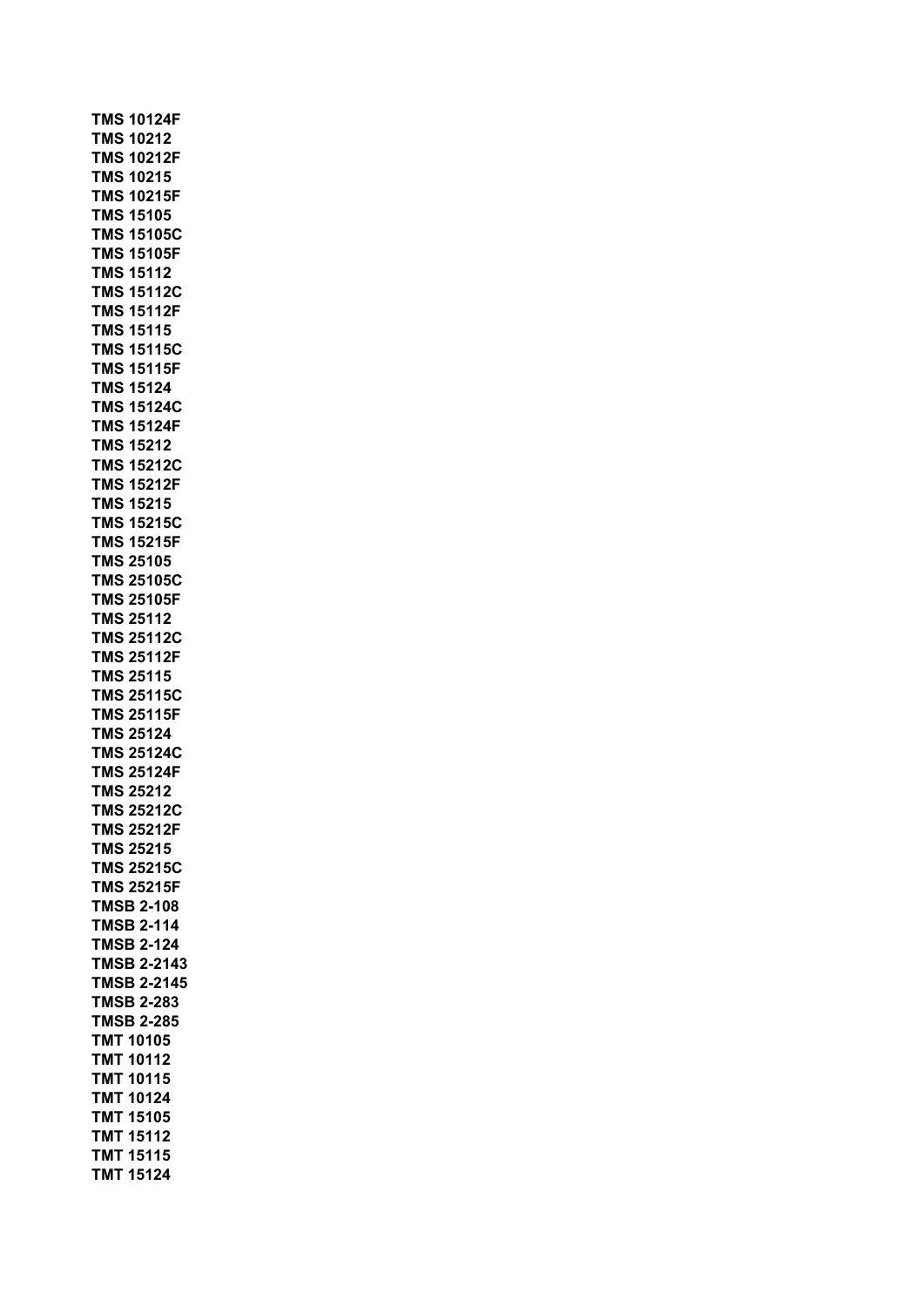| <b>TMT 15212</b>              |                                        |
|-------------------------------|----------------------------------------|
| <b>TMT 15215</b>              |                                        |
| TMT 30105                     |                                        |
| <b>TMT 30112</b>              |                                        |
| <b>TMT 30115</b>              |                                        |
| <b>TMT 30124</b>              |                                        |
| <b>TM</b><br>T                | 30212                                  |
| <b>MT</b><br>Τ                | 30215                                  |
| TMT                           | 30252                                  |
| TMT 30503                     |                                        |
| TMT 30505                     |                                        |
| TMT 30515<br><b>TMT 30522</b> |                                        |
| <b>TMT 50105</b>              |                                        |
| <b>TMT 50112</b>              |                                        |
| <b>TMT 50115</b>              |                                        |
| <b>TMT 50124</b>              |                                        |
| <b>TMT 50148</b>              |                                        |
|                               | <b>TMT 15105C</b>                      |
|                               | <b>TMT 15112C</b>                      |
|                               | <b>TMT 15115C</b>                      |
| тмт                           | 15124C                                 |
| тмт                           | 15212C                                 |
| 'MΤ<br>Т                      | 15215C                                 |
| тмт                           | 30105C                                 |
| тмт                           | 30112C                                 |
| тмт                           | 30115C                                 |
| ТМТ                           | 30124C                                 |
| TMT                           | 30212C                                 |
|                               | <b>TMT 30215C</b>                      |
|                               | <b>TMT 30252C</b><br><b>TMT 30515C</b> |
|                               | <b>TMT 30522C</b>                      |
|                               | <b>TMT 50105C</b>                      |
|                               | <b>TMT 50112C</b>                      |
|                               | <b>TMT 50115C</b>                      |
| <b>TMT</b>                    | 50124C                                 |
| <b>TMT</b>                    | 50148C                                 |
| <b>TMV</b>                    | 0505D                                  |
| <b>TMV</b>                    | 0505S                                  |
| <b>TMV</b>                    | 0509S                                  |
| TMV                           | 0512D                                  |
| <b>TMV</b>                    | 0512S                                  |
| TMV                           | 0515D                                  |
| <b>TMV</b>                    | 0515S                                  |
| TMV                           | 1205D                                  |
| TMV                           | <b>1205S</b>                           |
| TMV                           | 1212D                                  |
| TMV                           | <b>1212S</b>                           |
| TMV                           | 1215D                                  |
| TMV<br><b>TMV</b>             | <b>1215S</b>                           |
| <b>TMV</b>                    | 2405D<br>2405S                         |
| <b>TMV</b>                    | 2412D                                  |
| <b>TMV</b>                    | <b>2412S</b>                           |
| <b>TMV</b>                    | 2415D                                  |
|                               |                                        |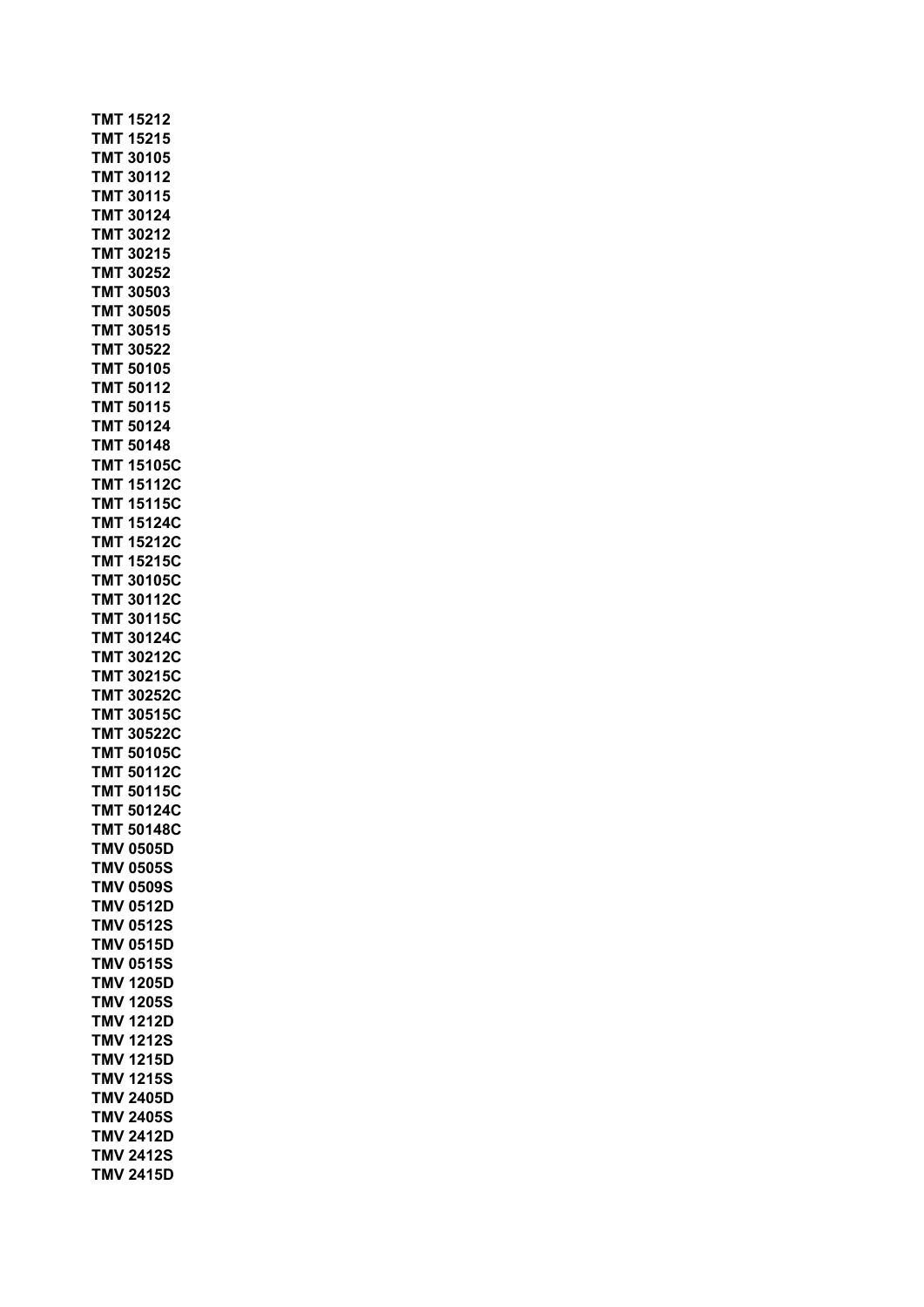**TMV 2415S TMV 2-0503SHI TMV 2-0505DHI TMV 2-0505SHI TMV 2-0509DHI TMV 2-0509SHI TMV 2-0512DHI TMV 2-0512SHI TMV 2-05159HI TMV 2-0515DHI TMV 2-0515SHI TMV 2-1203SHI TMV 2-1205DHI TMV 2-1205SHI TMV 2-1209DHI TMV 2-1209SHI TMV 2-1212DHI TMV 2-1212SHI TMV 2-12159HI TMV 2-1215DHI TMV 2-1215SHI TMV 2-1503SHI TMV 2-1505DHI TMV 2-1505SHI TMV 2-1509DHI TMV 2-1509SHI TMV 2-1512DHI TMV 2-1512SHI TMV 2-15159HI TMV 2-1515DHI TMV 2-1515SHI TMV 2-2403SHI TMV 2-2405DHI TMV 2-2405SHI TMV 2-2409DHI TMV 2-2409SHI TMV 2-2412DHI TMV 2-2412SHI TMV 2-24159HI TMV 2-2415DHI TMV 2-2415SHI TMV 0505 EN TMV 0505D EN TMV 0512 EN TMV 0512D EN TMV 0515 EN TMV 0515D EN TMV 1205 EN TMV 1205D EN TMV 1212 EN TMV 1212D EN TMV 1215 EN TMV 1215D EN TMV 0503SHI TMV 0505DHI TMV 0505SHI**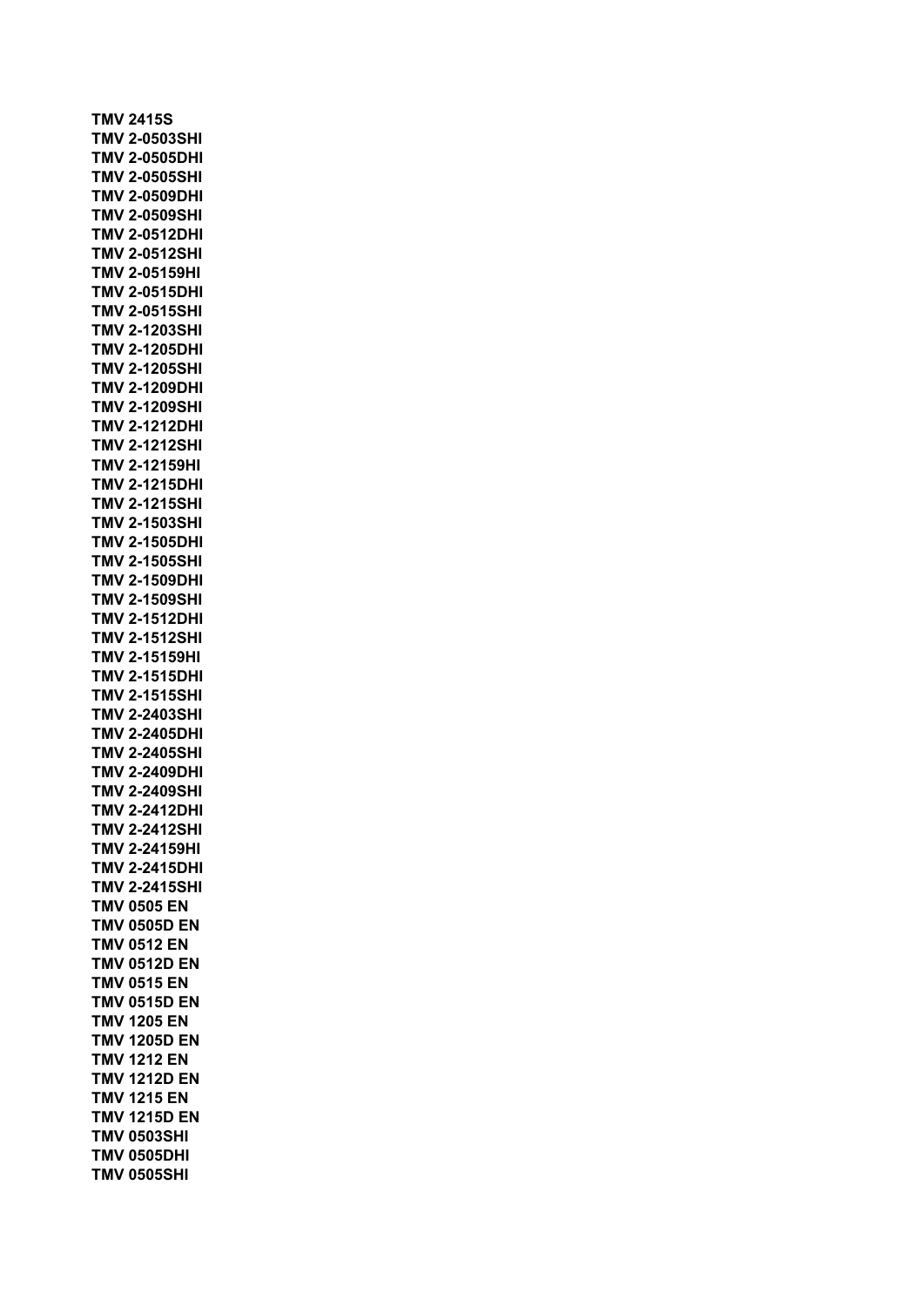**TMV 0509DHI TMV 0509SHI TMV 0512DHI TMV 0512SHI TMV 05159HI TMV 0515DHI TMV 0515SHI TMV 1203SHI TMV 1205DHI TMV 1205SHI TMV 1209DHI TMV 1209SHI TMV 1212DHI TMV 1212SHI TMV 12159HI TMV 1215DHI TMV 1215SHI TMV 1503SHI TMV 1505DHI TMV 1505SHI TMV 1509DHI TMV 1509SHI TMV 1512DHI TMV 1512SHI TMV 15159HI TMV 1515DHI TMV 1515SHI TMV 2403SHI TMV 2405DHI TMV 2405SHI TMV 2409DHI TMV 2409SHI TMV 2412DHI TMV 2412SHI TMV 24159HI TMV 2415DHI TMV 2415SHI TOM 12105 TOM 12112 TOM 12115 TOM 12124 TOM 12212 TOM 12215 TOM 25105 TOM 25112 TOM 25115 TOM 25124 TON 15-2410 TON 15-2410SM TON 15-2411 TON 15-2411SM TON 15-2412 TON 15-2412SM TON 15-2413 TON 15-2413SM TON 15-4810**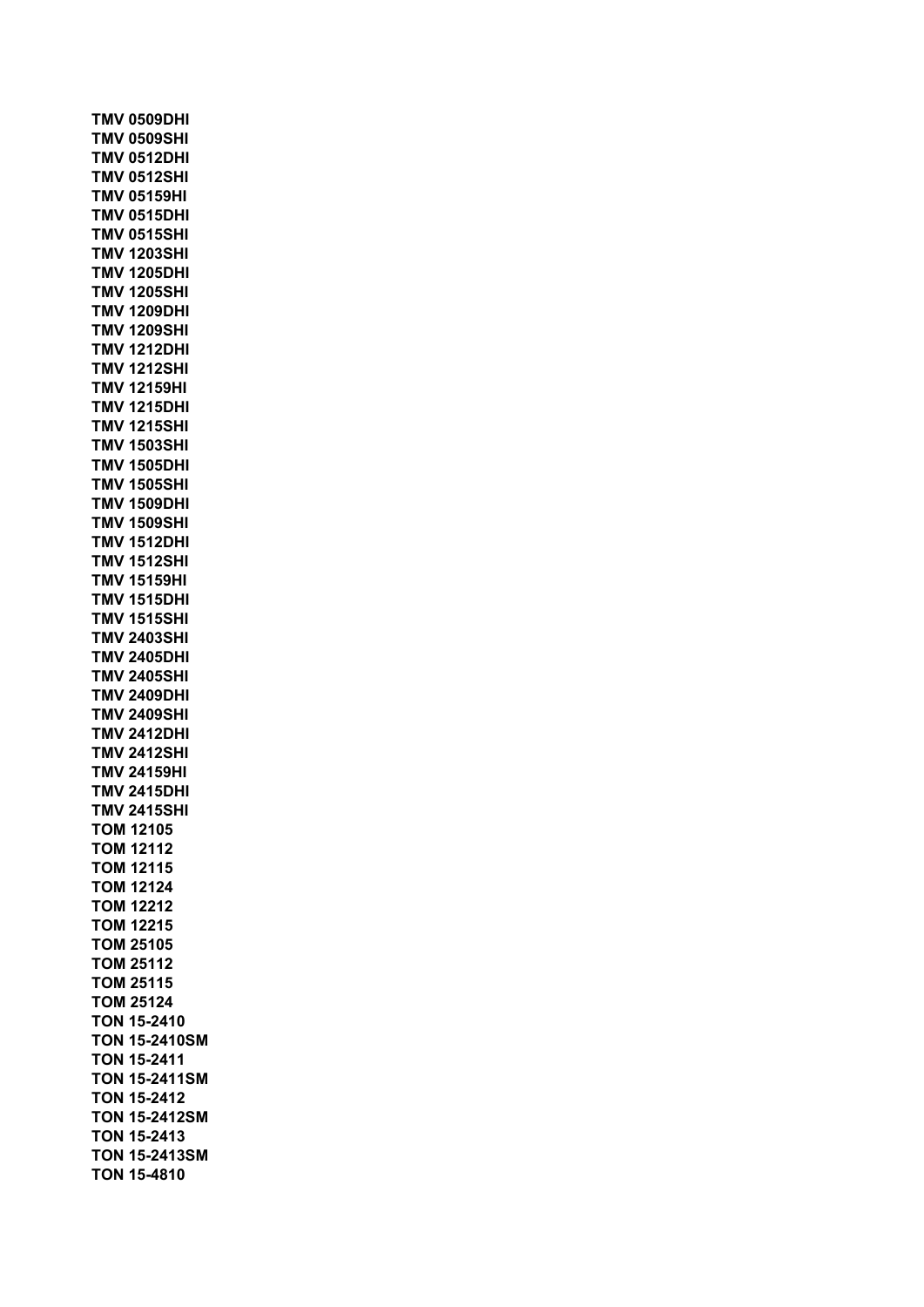**TON 15-4810SM TON 15-4811 TON 15-4811SM TON 15-4812 TON 15-4812SM TON 15-4813 TON 15-4813SM TON 15-2410WI TON 15-2410WISM TON 15-2411WI TON 15-2411WISM TON 15-2412WI TON 15-2412WISM TON 15-2413WI TON 15-2413WISM TON 15-4810WI TON 15-4810WISM TON 15-4811WI TON 15-4811WISM TON 15-4812WI TON 15-4812WISM TON 15-4813WI TON 15-4813WISM TOP 100-103 TOP 100-105 TOP 100-105C TOP 100-112 TOP 100-112C TOP 100-115 TOP 100-115C TOP 100-124 TOP 100-124C TOP 100-148 TOP 100-148C TOP 200-112 TOP 200-112C TOP 200-115 TOP 200-115C TOP 200-124 TOP 200-124C TOP 200-148 TOP 200-148C TOP 60105 TOP 60112 TOP 60115 TOP 60124 TOP 60148 TOP 60252 TOP 60254 TOP 60316 TOP 60317 TOP 60318 TOP 60522 TOP 60533 TOS 06-05SIL TOS 06-05SM**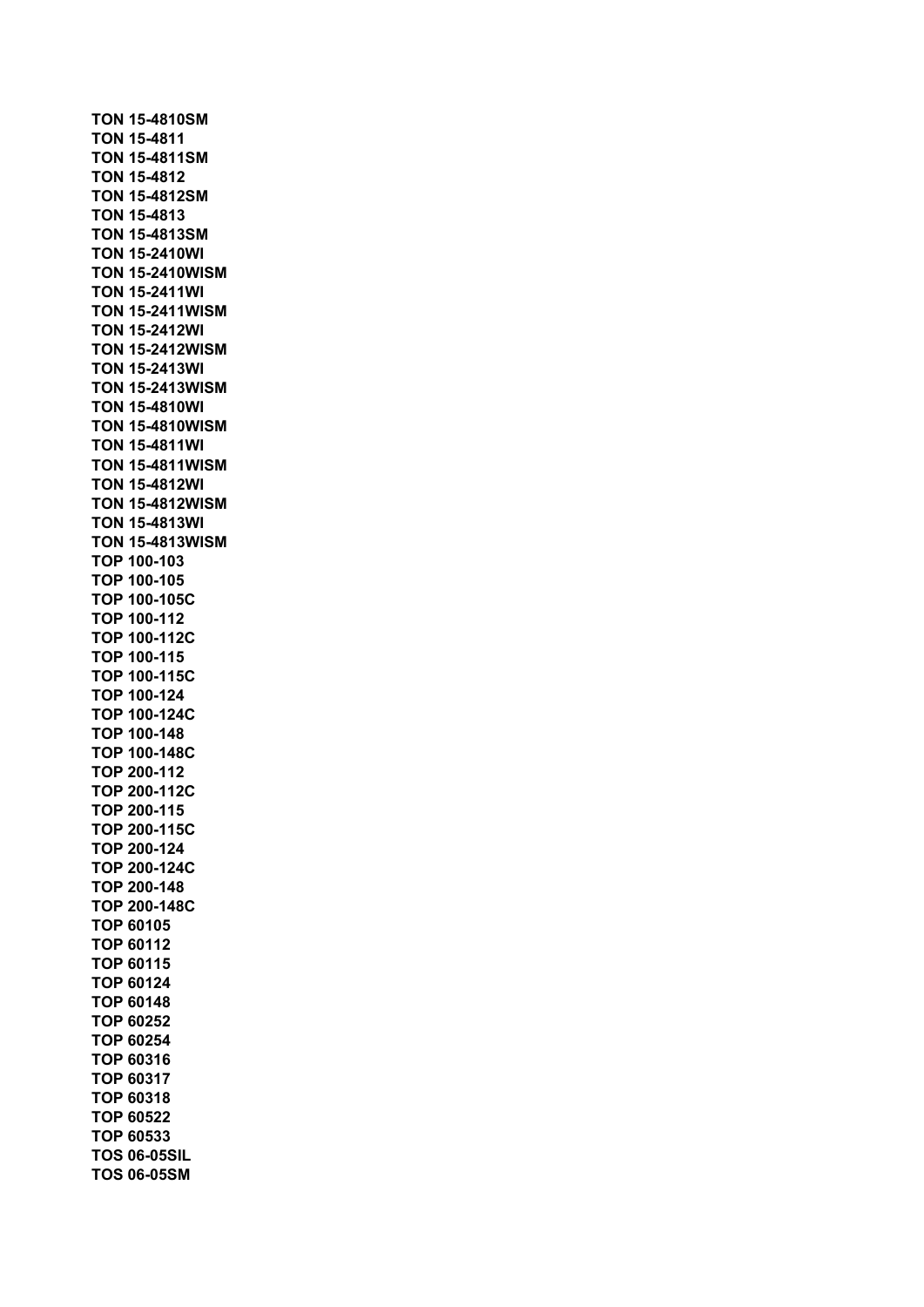**TOS 06-12SIL TOS 06-12SM TOS 10-05SIL TOS 10-05SM TOS 10-12SIL TOS 10-12SM TOS 16-05SIL TOS 16-05SM TOS 16-12SIL TOS 16-12SM TOS 30-05SIL TOS 30-05SM TOS 30-12SIL TOS 30-12SM TPC 030-105 TPC 030-112 TPC 030-124 TPC 030-148 TPC 055-112 TPC 055-124 TPC 055-148 TPC 080-112 TPC 080-124 TPC 080-148 TPC 120-112 TPC 120-124 TPC 120-148 TPC-REM240-24 TPC-REM240-48 TPI 100-112A-J TPI 100-115A-J TPI 100-124A-J TPI 100-128A-J TPI 100-136A-J TPI 100-148A-J TPI 150-112A-J TPI 150-115A-J TPI 150-124A-J TPI 150-128A-J TPI 150-136A-J TPI 150-148A-J TPM 05105 TPM 05112 TPM 05124 TPM 05212 TPM 05215 TPM 10105 TPM 10105C TPM 10112 TPM 10112C TPM 10124 TPM 10124C TPM 10212 TPM 10212C TPM 10215 TPM 10215C**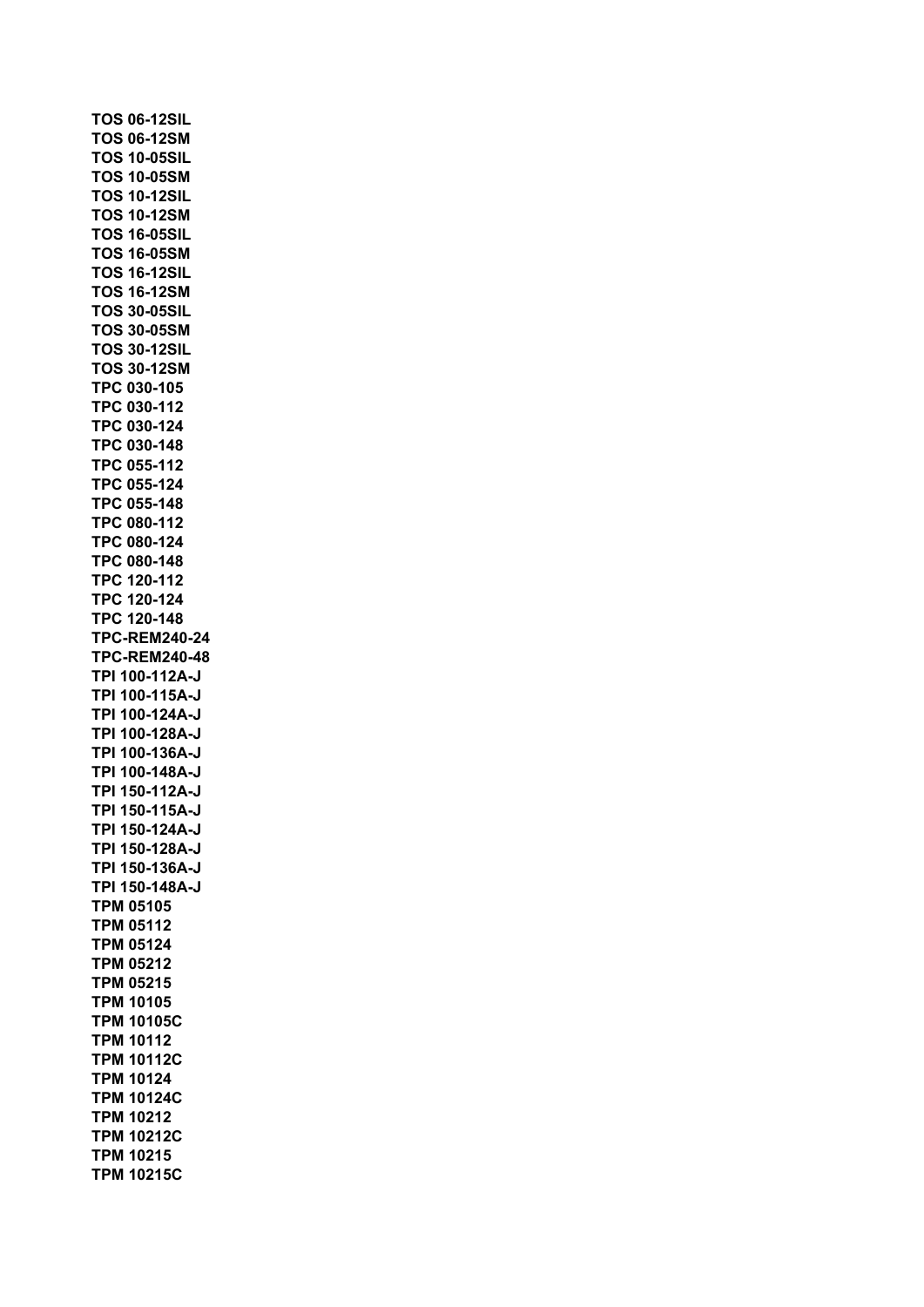**TPM 10512 TPM 10512C TPM 10515 TPM 10515C TPM 15105 TPM 15105C TPM 15112 TPM 15112C TPM 15124 TPM 15124C TPM 15212 TPM 15212C TPM 15215 TPM 15215C TPM 15512 TPM 15512C TPM 15515 TPM 15515C TPM 30105 TPM 30105C TPM 30112 TPM 30112C TPM 30124 TPM 30124C TPM 30212 TPM 30212C TPM 30215 TPM 30215C TPM 30252 TPM 30252C TPM 30254 TPM 30254C TPM 30512 TPM 30512C TPM 30515 TPM 30515C TPP 100-112 TPP 100-115 TPP 100-124 TPP 100-128 TPP 100-136 TPP 100-148 TPP 15-103A-J TPP 15-105A-J TPP 15-109A-J TPP 15-112A-J TPP 15-115A-J TPP 15-124A-J TPP 15-136A-J TPP 15-148A-J TPP 150-112 TPP 150-115 TPP 150-124 TPP 150-128 TPP 150-136 TPP 150-148**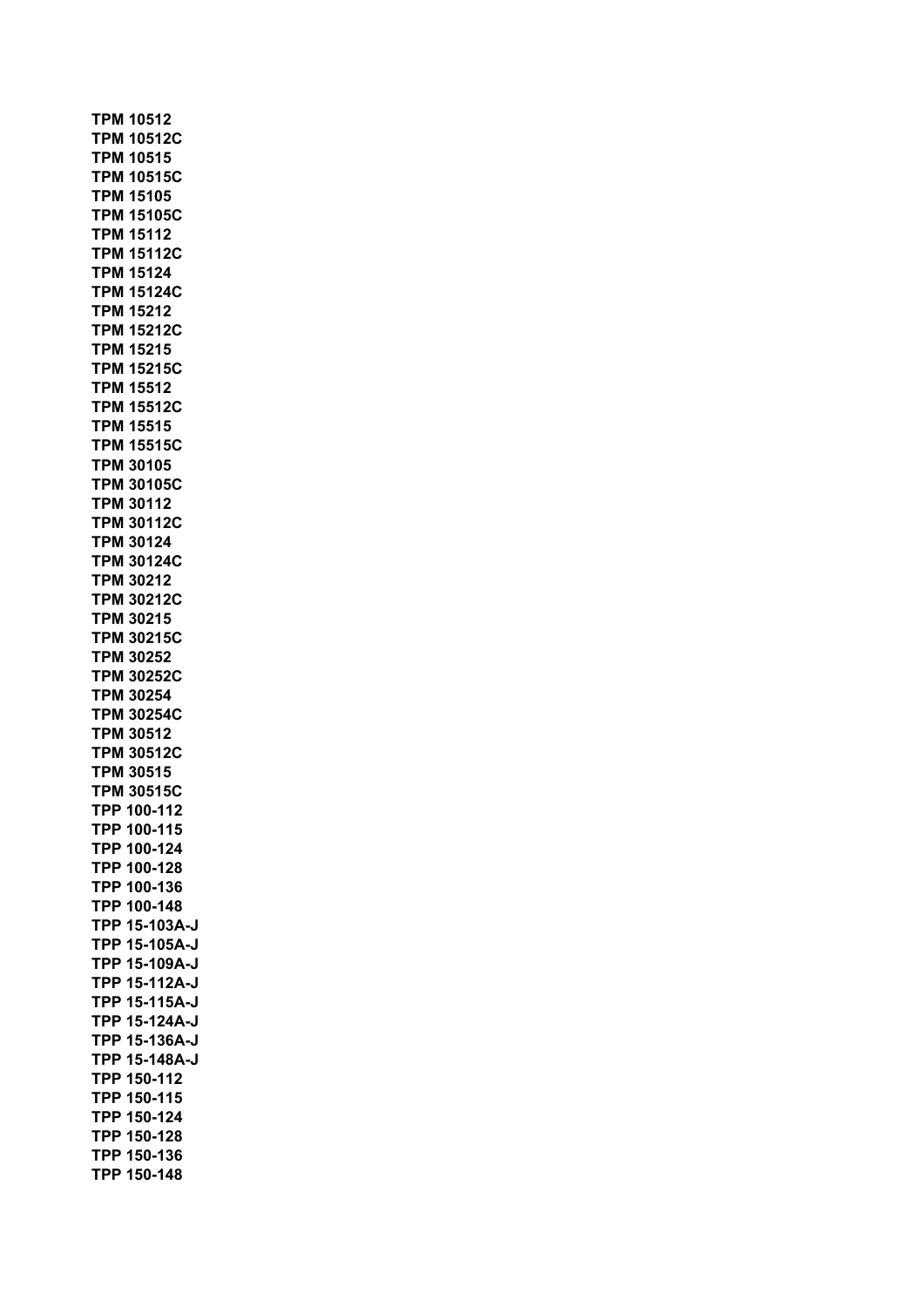**TPP 30-103A-J TPP 30-105A-J TPP 30-109A-J TPP 30-112A-J TPP 30-115A-J TPP 30-124A-J TPP 30-136A-J TPP 30-148A-J TPP 40-105 TPP 40-105A-J TPP 40-112 TPP 40-112A-J TPP 40-115 TPP 40-124 TPP 40-124A-J TPP 40-148A-J TPP 40-221 TPP 40-231 TPP 40-251 TPP 40-321M2 TPP 40-331M3 TPP 40-3512 TPP 65-105 TPP 65-105A-J TPP 65-112 TPP 65-112A-J TPP 65-115 TPP 65-124 TPP 65-124A-J TPP 65-148A-J TPP 65-221 TPP 65-231 TPP 65-251 TPP 65-321M2 TPP 65-331M3 TPP 65-3512 TRA 1-0511 TRA 1-0512 TRA 1-0513 TRA 1-0519 TRA 1-0521 TRA 1-0522 TRA 1-0523 TRA 1-1211 TRA 1-1212 TRA 1-1213 TRA 1-1219 TRA 1-1221 TRA 1-1222 TRA 1-1223 TRA 1-2411 TRA 1-2412 TRA 1-2413 TRA 1-2419 TRA 1-2421 TRA 1-2422**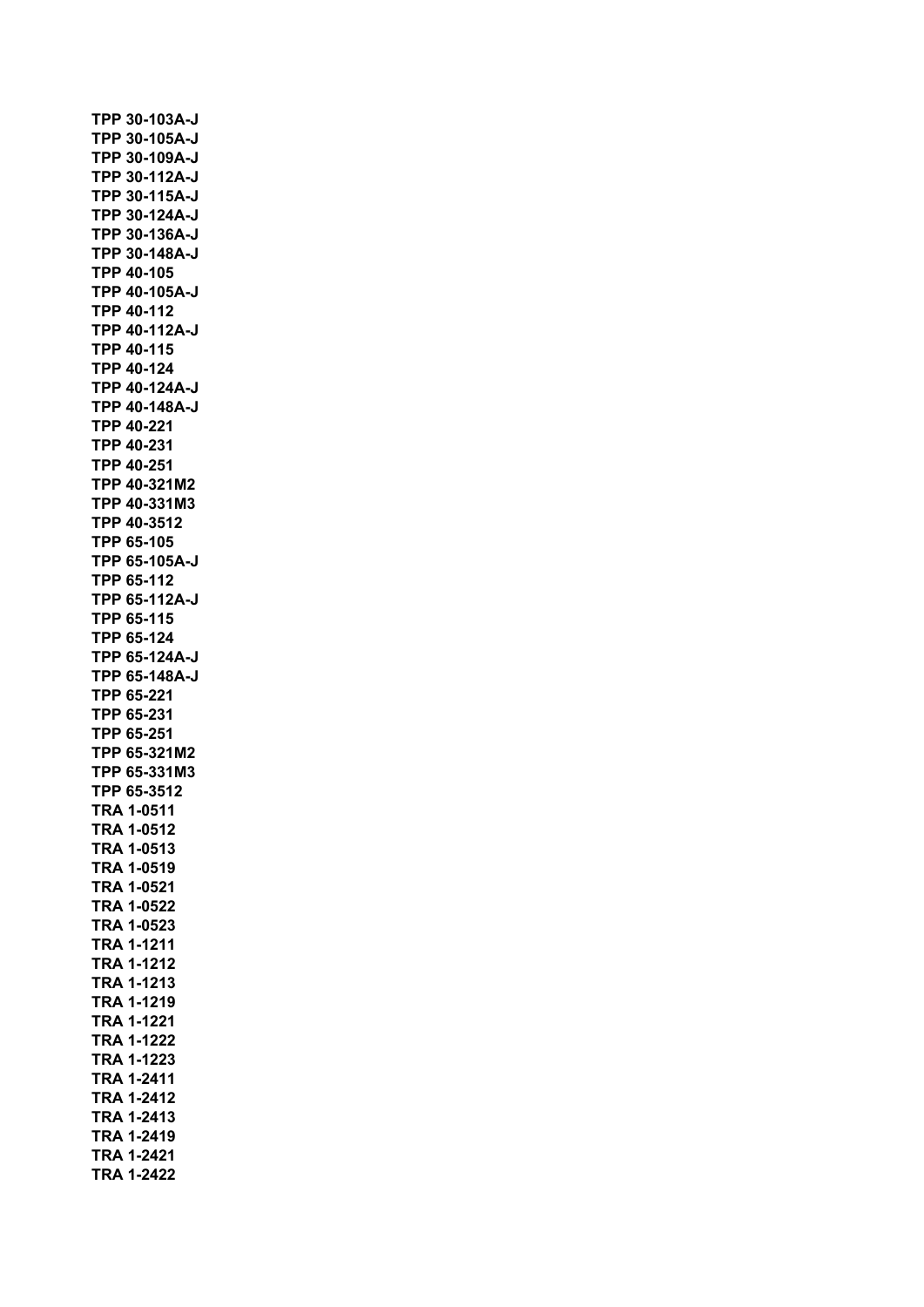|            | TRA 1-2423        |
|------------|-------------------|
|            | <b>TRA 3-0511</b> |
|            | <b>TRA 3-0512</b> |
| TRA        | 3-0513            |
|            | TRA 3-0519        |
|            | <b>TRA 3-1211</b> |
|            | TRA 3-1212        |
|            | TRA 3-1213        |
|            | TRA 3-1219        |
|            | TRA 3-2411        |
|            | TRA 3-2412        |
|            | TRA 3-2413        |
|            | <b>TRA 3-2419</b> |
|            | <b>TRN 1-0510</b> |
|            | <b>TRN 1-0511</b> |
|            | <b>TRN 1-0512</b> |
|            | <b>TRN 1-0513</b> |
|            | <b>TRN 1-0515</b> |
|            | TRN 1-0521        |
|            | <b>TRN 1-0522</b> |
| TRN        | 1-0523            |
| TRN        | 1-1210            |
|            | <b>TRN 1-1211</b> |
|            | <b>TRN 1-1212</b> |
| TRN        | 1-1213            |
| TRN        | 1-1215            |
|            | <b>TRN 1-1221</b> |
|            | TRN 1-1222        |
|            | <b>TRN 1-1223</b> |
|            | <b>TRN 1-2410</b> |
|            | <b>TRN 1-2411</b> |
|            | <b>TRN 1-2412</b> |
|            | <b>TRN 1-2413</b> |
|            | <b>TRN 1-2415</b> |
|            | TRN 1-2421        |
|            | <b>TRN 1-2422</b> |
|            | TRN 1-2423        |
| TRN        | 1-4810            |
| TRN        | 1-4811            |
| TRN        | 1-4812            |
| TRN        | 1-4813            |
| TRN        | 1-4815            |
| TRN        | 1-4821            |
| TRN        | 1-4822            |
| TRN        | 1-4823            |
| <b>TRN</b> | 1-0510SM          |
| <b>TRN</b> | 1-0511SM          |
| <b>TRN</b> | 1-0512SM          |
| <b>TRN</b> | 1-0513SM          |
| <b>TRN</b> | 1-0515SM          |
| <b>TRN</b> | 1-0521SM          |
| <b>TRN</b> | 1-0522SM          |
| TRN        | 1-0523SM          |
| TRN        | 1-1210SM          |
| TRN        | 1-1211SM          |
| TRN        |                   |
|            | 1-1212SM          |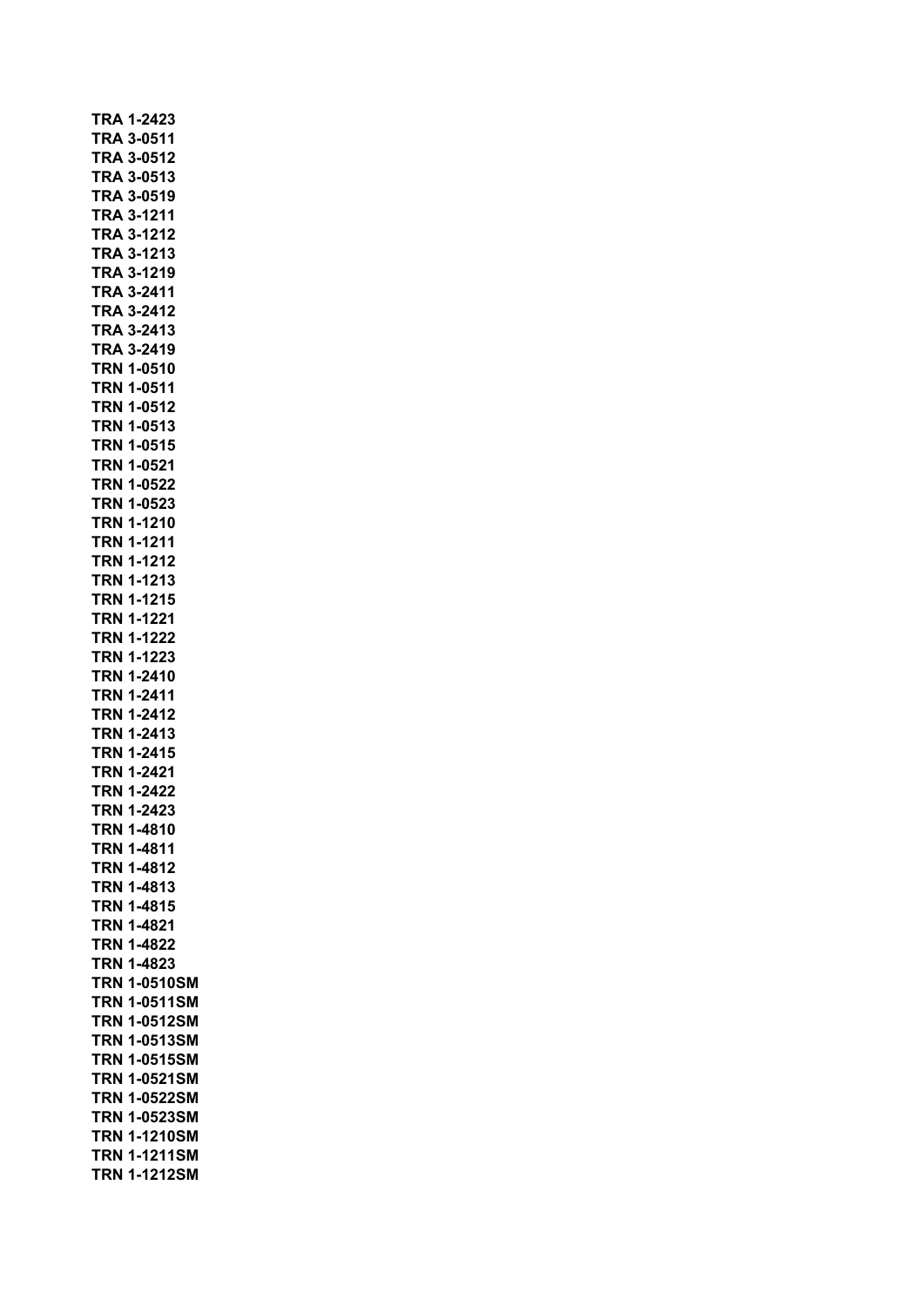| TRN        | 1-1213SM                    |
|------------|-----------------------------|
| <b>TRN</b> | 1-1215SM                    |
| TRN        | 1-1221SM                    |
| <b>TRN</b> | 1-1222SM                    |
| TRN        | 1-1223SM                    |
| <b>TRN</b> | 1-2410SM                    |
| <b>TRN</b> | 1-2411SM                    |
| TRN<br>TRN | 1-2412SM                    |
| TRN        | 1-2413SM<br>1-2415SM        |
| TRN        | 1-2421SM                    |
| TRN        | 1-2422SM                    |
| TRN        | 1-2423SM                    |
| TRN        | 1-4810SM                    |
| TRN        | 1-4811SM                    |
| TRN        | 1-4812SM                    |
| TRN        | 1-4813SM                    |
| TRN        | 1-4815SM                    |
| TRN        | 1-4821SM                    |
| TRN        | 1-4822SM                    |
| TRN        | 1-4823SM                    |
| TRN        | 3-0510                      |
| TRN        | 3-0511                      |
| TRN        | 3-0512                      |
| TRN        | 3-0513                      |
| TRN        | 3-0515                      |
| TRN        | 3-0521                      |
| TRN        | 3-0522                      |
| TRN        | 3-0523                      |
| TRN        | 3-1210                      |
| TRN        | 3-1211                      |
|            | <b>TRN 3-1212</b>           |
| <b>TRN</b> | <b>TRN 3-1213</b><br>3-1215 |
| <b>TRN</b> | 3-1221                      |
|            | <b>TRN 3-1222</b>           |
| TRN        | 3-1223                      |
|            | TRN 3-2410                  |
|            | <b>TRN 3-2411</b>           |
|            | TRN 3-2412                  |
|            | TRN 3-2413                  |
|            | <b>TRN 3-2415</b>           |
|            | <b>TRN 3-2421</b>           |
|            | <b>TRN 3-2422</b>           |
|            | <b>TRN 3-2423</b>           |
|            | <b>TRN 3-4810</b>           |
|            | <b>TRN 3-4811</b>           |
|            | <b>TRN 3-4812</b>           |
|            | <b>TRN 3-4813</b>           |
|            | <b>TRN 3-4815</b>           |
|            | <b>TRN 3-4821</b>           |
|            | <b>TRN 3-4822</b>           |
|            | <b>TRN 3-4823</b>           |
|            | TRN 3-0510SM                |
|            | TRN 3-0511SM                |
|            | TRN 3-0512SM                |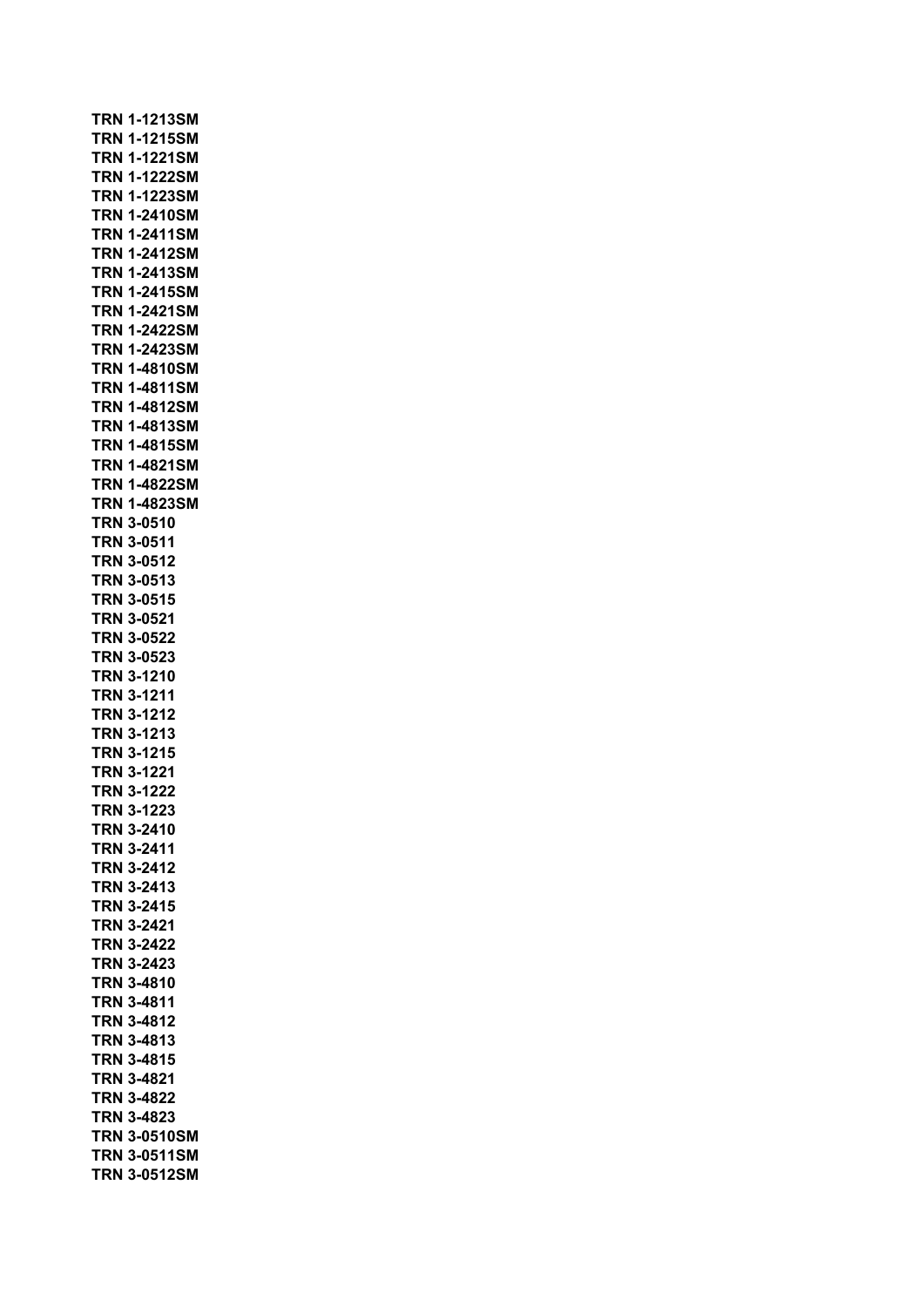| <b>TRN 3-0513SM</b>                  |              |  |  |
|--------------------------------------|--------------|--|--|
| TRN 3-0515SM                         |              |  |  |
| TRN.                                 | 3-0521SM     |  |  |
| TRN.                                 | 3-0522SM     |  |  |
| TRN                                  | 3-0523SM     |  |  |
| TRN                                  | 3-1210SM     |  |  |
|                                      | 3-1211SM     |  |  |
| TRN                                  |              |  |  |
| TRN.                                 | 3-1212SM     |  |  |
| TRN                                  | 3-1213SM     |  |  |
| TRN                                  | 3-1215SM     |  |  |
| TRN                                  | 3-1221SM     |  |  |
| TRN                                  | 3-1222SM     |  |  |
| TRN                                  | 3-1223SM     |  |  |
| TRN                                  | 3-2410SM     |  |  |
| TRN                                  | 3-2411SM     |  |  |
| TRN 3-2412SM                         |              |  |  |
|                                      |              |  |  |
| <b>TRN 3-2413SM</b>                  |              |  |  |
| <b>TRN 3-2415SM</b>                  |              |  |  |
| TRN.                                 | 3-2421SM     |  |  |
| TRN                                  | 3-2422SM     |  |  |
| TRN                                  | 3-2423SM     |  |  |
| TRN                                  | 3-4810SM     |  |  |
| TRN                                  | 3-4811SM     |  |  |
| TRN                                  | 3-4812SM     |  |  |
| TRN                                  | 3-4813SM     |  |  |
| TRN                                  | 3-4815SM     |  |  |
| TRN                                  | 3-4821SM     |  |  |
|                                      |              |  |  |
|                                      |              |  |  |
| TRN                                  | 3-4822SM     |  |  |
| TRN                                  | 3-4823SM     |  |  |
| TRV                                  | 1-0511       |  |  |
| TRV                                  | 1-0512       |  |  |
| TRV                                  | 1-0513       |  |  |
| TRV                                  | 1-0519       |  |  |
| TRV                                  | 1-1211       |  |  |
| TRV 1-1212                           |              |  |  |
|                                      |              |  |  |
| <b>TRV 1-1213</b>                    |              |  |  |
| TRV                                  | 1-1219       |  |  |
| <b>TRV 1-2411</b>                    |              |  |  |
| <b>TRV</b>                           | 1-2412       |  |  |
| <b>TRV</b>                           | 1-2413       |  |  |
| <b>TRV</b>                           | 1-2419       |  |  |
| <b>TSH 0505D</b>                     |              |  |  |
| <b>TSH 0505S</b>                     |              |  |  |
| <b>TSH</b>                           | 0512D        |  |  |
| <b>TSH</b>                           | 0512S        |  |  |
| TSH                                  | 0515D        |  |  |
| TSH                                  | <b>1205S</b> |  |  |
|                                      |              |  |  |
| TSH                                  | 1212D        |  |  |
| <b>TSH</b>                           | <b>1212S</b> |  |  |
| <b>TSH 1215D</b>                     |              |  |  |
| TSH                                  | <b>2405S</b> |  |  |
| TSH                                  | 2412D        |  |  |
| TSH                                  | 2412S        |  |  |
| <b>TSH 2415D</b>                     |              |  |  |
| <b>TSM 0505D</b><br><b>TSM 0505S</b> |              |  |  |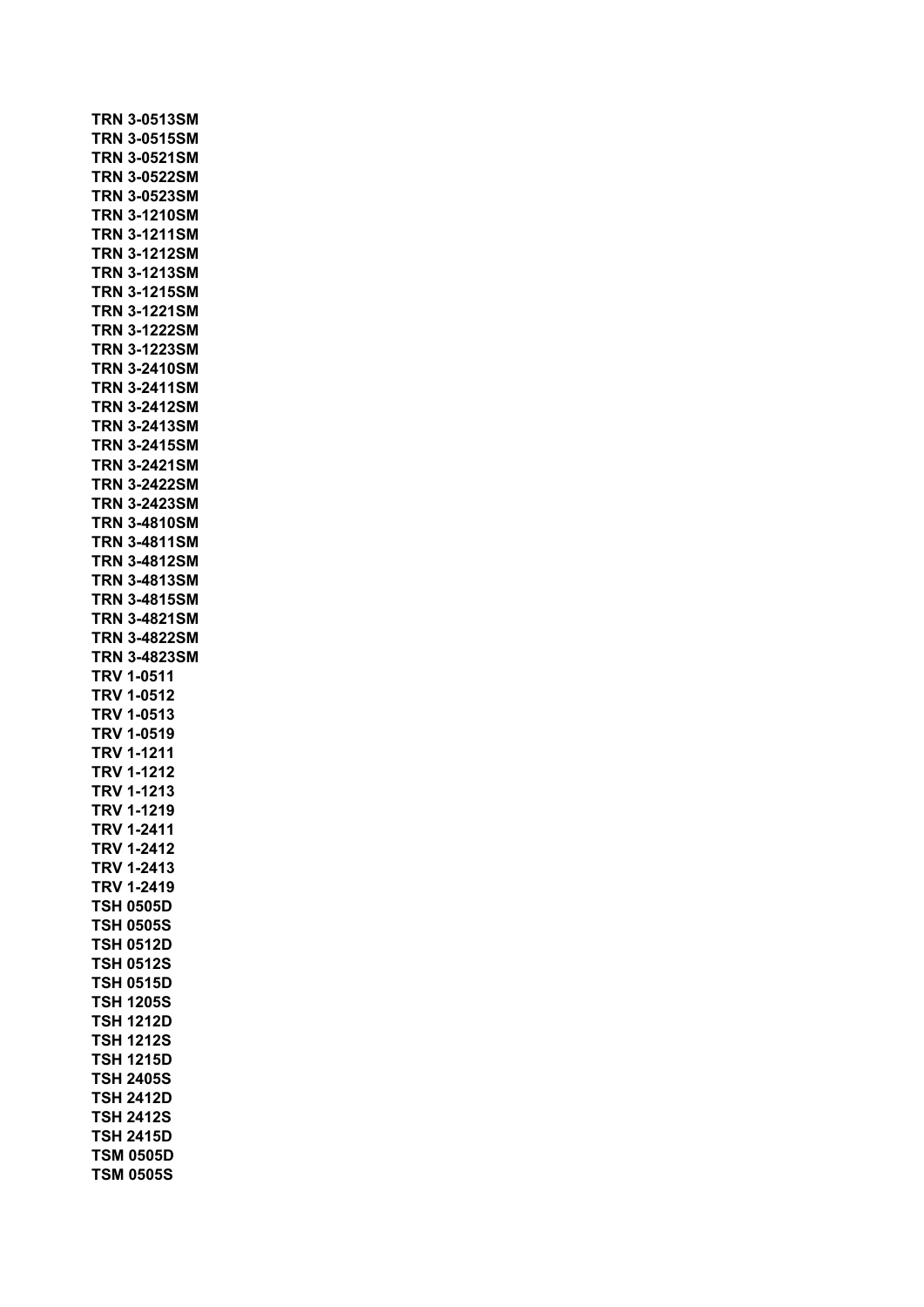**TSM 0509S TSM 0512D TSM 0512S TSM 0515D TSM 0515S TSM 1205D TSM 1205S TSM 1209S TSM 1212D TSM 1212S TSM 1215D TSM 1215S TSM 2405D TSM 2405S TSM 2409S TSM 2412D TSM 2412S TSM 2415D TSM 2415S TSN 1-24120 TSN 1-24120A TSN 1-24150 TSN 1-24150A TSN 1-2450 TSN 1-2450A TSN 1-2452 TSN 1-2452A TSN 1-2460 TSN 1-2460A TSN 1-2480 TSN 1-2480A TSN 1-2490 TSN 1-2490A TSP 070-112 TSP 070-112 EX TSP 090-124 TSP 090-124 EX TSP 090-124N TSP 090-148 TSP 090-148 EX TSP 140-112 TSP 140-112 EX TSP 180-124 TSP 180-124 EX TSP 180-148 TSP 180-148 EX TSP 360-124 TSP 360-124 EX TSP 360-148 TSP 360-148 EX TSP 600-124 TSP 600-124 EX TSP 600-136 TSP 600-148 TSP 600-148 EX TSP-BAT12-072**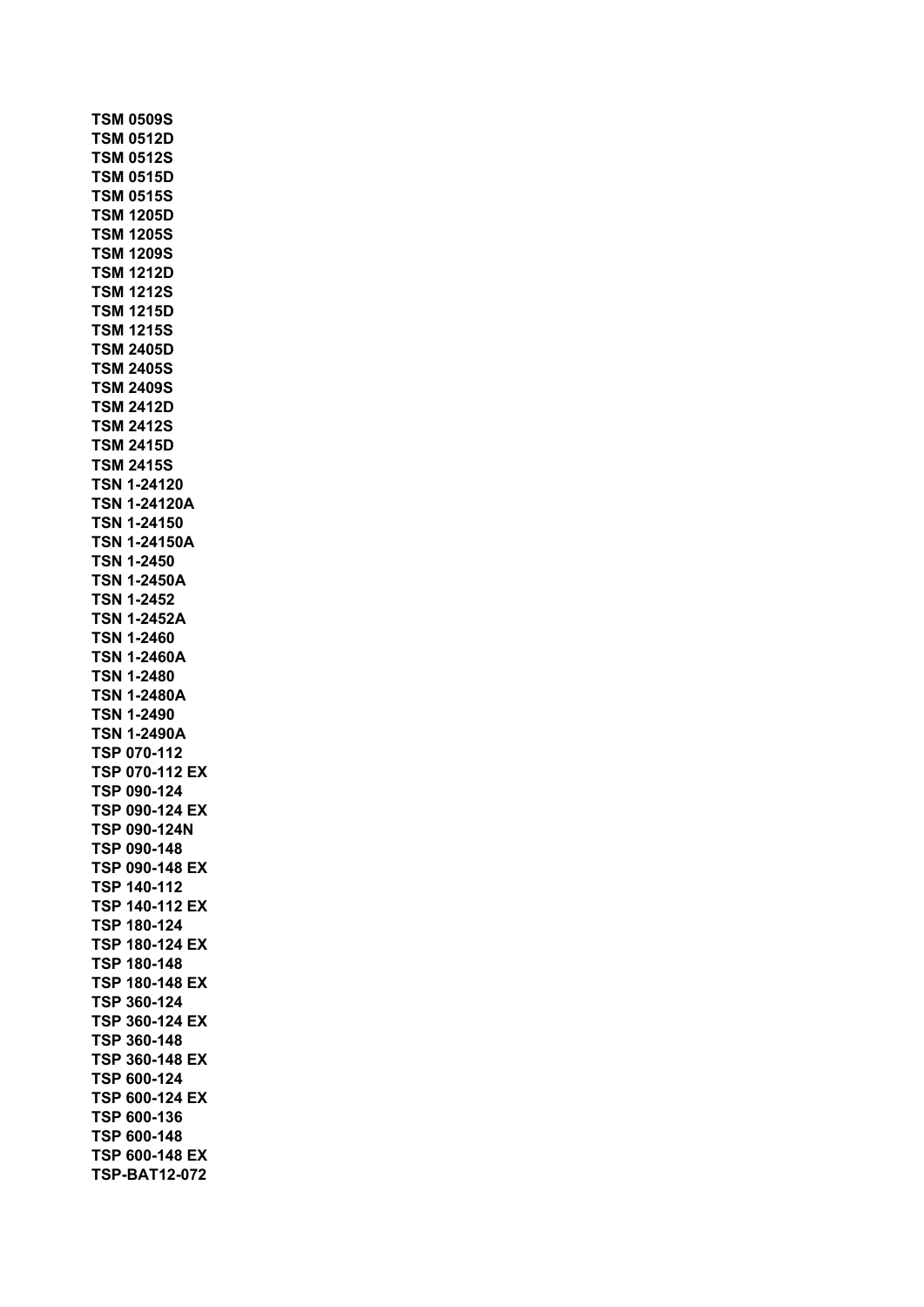**TSP-BAT24-012 TSP-BAT24-034 TSP-BAT24-072 TSP-BAT24-072 KIT TSP-BAT24-120 TSP-BAT24-120 KIT TSP-BCM12 TSP-BCM24 TSP-BCM24A TSP-BCM48 TSP-BCM48A TSP-BCMU360 TSP-BFM24 TSP-REM360 TSP-REM360 EX TSP-REM600 TSP-REM600 EX TSP 240-124-3PAC500 TSP 480-124-3PAC400 TSP 480-124-3PAC500 TSP 960-124-3PAC400 TSP 960-124-3PAC500 TSPC 050-112 TSPC 050-124 TSPC 080-112 TSPC 080-124 TSPC 120-124 TSPC 120-148 TSPC 240-124 TSPC 240-124 UPS TSPC 240-148 TSPC 480-124 TSPC 480-148 TSPC-DCM600 TSP 180-124WR TSP 360-124WR TSP 600-124WR TSR 0.5-24120 TSR 0.5-2415 TSR 0.5-24150 TSR 0.5-2418 TSR 0.5-2425 TSR 0.5-2433 TSR 0.5-2450 TSR 0.5-2465 TSR 0.5-2490 TSR 0.5-24120SM TSR 0.5-24150SM TSR 0.5-2415SM TSR 0.5-2418SM TSR 0.5-2425SM TSR 0.5-2433SM TSR 0.5-2450SM TSR 0.5-2465SM TSR 0.5-2490SM TSR 1-2412**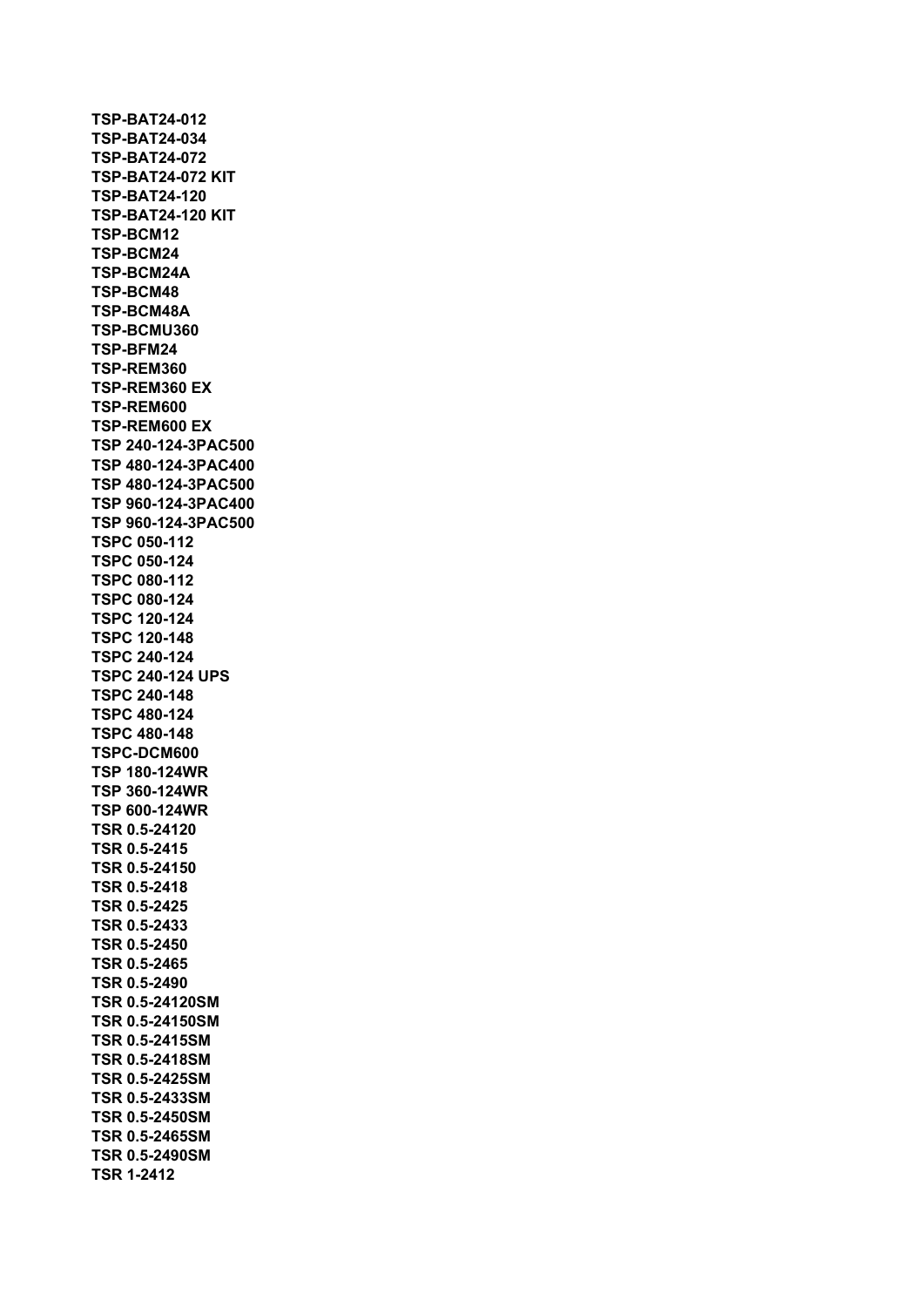**TSR 1-24120 TSR 1-2415 TSR 1-24150 TSR 1-2418 TSR 1-2425 TSR 1-2433 TSR 1-2450 TSR 1-2465 TSR 1-2490 TSR 1-0512SM TSR 1-0515SM TSR 1-0518SM TSR 1-0525SM TSR 1-24120SM TSR 1-2412SM TSR 1-24150SM TSR 1-2415SM TSR 1-2418SM TSR 1-2425SM TSR 1-2433SM TSR 1-2450SM TSR 1-2465SM TSR 1-2490SM TSR 2-0512 TSR 2-0515 TSR 2-0518 TSR 2-0525 TSR 2-2412 TSR 2-24120 TSR 2-2415 TSR 2-24150 TSR 2-2418 TSR 2-2425 TSR 2-2433 TSR 2-2450 TSR 2-2465 TSR 2-2490 TSR 3-0533 TSR 3-0533A TSR 3-1250 TSR 3-1250A TSR 3-24150 TSR 3-24150A TSR 3-2450 TSR 3-2450A TSRN 1-24120 TSRN 1-24120A TSRN 1-2415 TSRN 1-24150 TSRN 1-24150A TSRN 1-2415A TSRN 1-2418 TSRN 1-2418A TSRN 1-2425 TSRN 1-2425A TSRN 1-2433**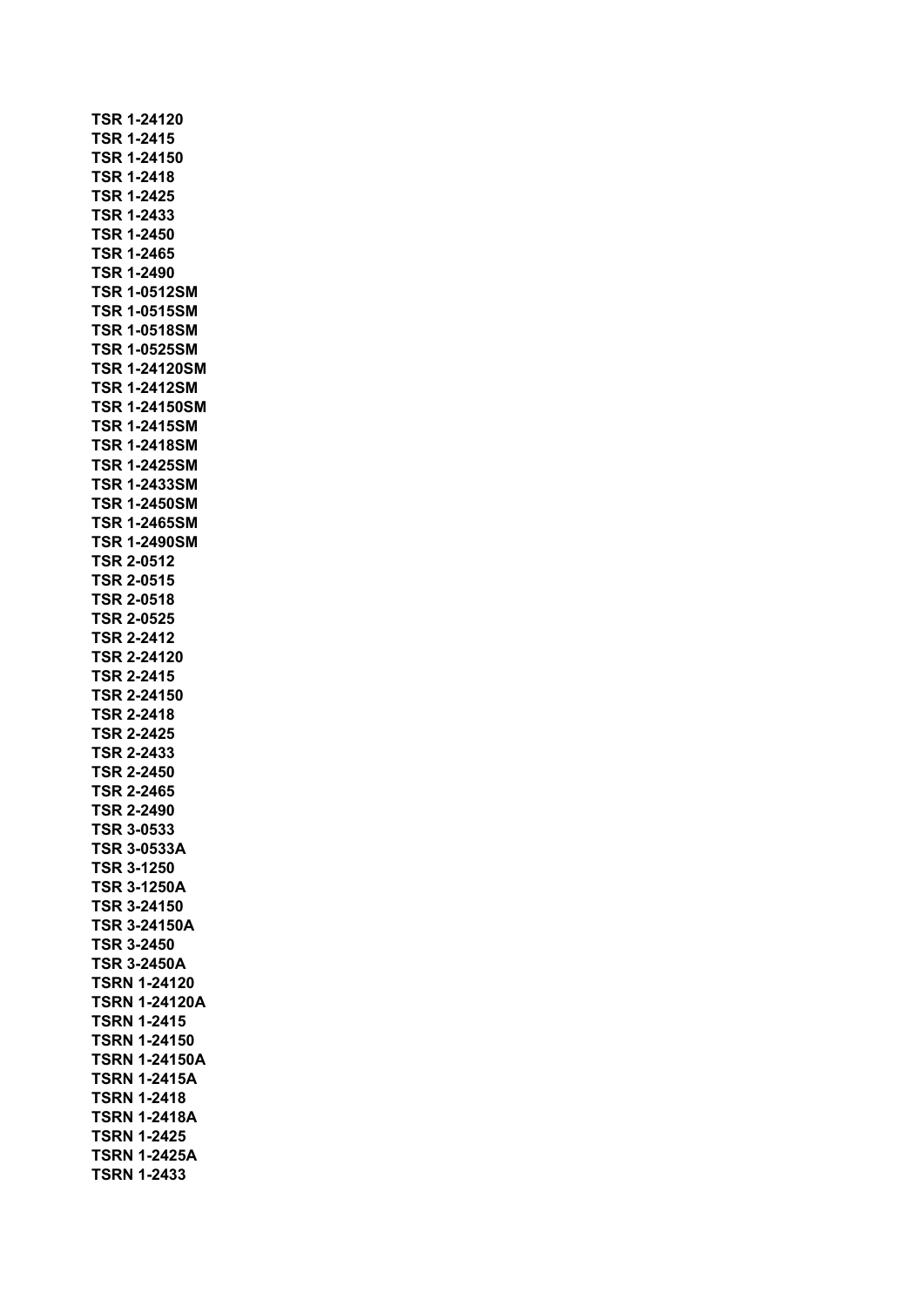| <b>TSRN 1-2433A</b>                    |
|----------------------------------------|
| <b>TSRN 1-2450</b>                     |
| <b>TSRN 1-2450A</b>                    |
| <b>TSRN 1-2465</b>                     |
| <b>TSRN 1-2465A</b>                    |
| <b>TSRN 1-2490</b>                     |
| <b>TSRN 1-2490A</b>                    |
| <b>TSRN 1-0525SM</b>                   |
| <b>TSRN 1-24120SM</b>                  |
| <b>TSRN 1-24150SM</b>                  |
| <b>TSRN 1-2433SM</b>                   |
| <b>TSRN 1-2450SM</b>                   |
| <b>TSRN 1-2490SM</b>                   |
| <b>TSV 0505D</b>                       |
| <b>TSV 0505S</b>                       |
| <b>TSV 0512D</b>                       |
| <b>TSV 0512S</b>                       |
| <b>TSV 0515D</b>                       |
| <b>TSV 0515S</b>                       |
| <b>TSV 1205D</b>                       |
| <b>TSV 1205S</b>                       |
| <b>TSV 1212D</b>                       |
| <b>TSV 1212S</b>                       |
| <b>TSV 1215D</b>                       |
| <b>TSV 1215S</b>                       |
| <b>TSV 2405D</b>                       |
| <b>TSV 2405S</b>                       |
| <b>TSV 2412D</b>                       |
| <b>TSV 2412S</b>                       |
| <b>TSV 2415D</b>                       |
| <b>TSV 2415S</b>                       |
| <b>TVL 05-1220</b>                     |
| <b>TVL 05-1225</b>                     |
| <b>TVL 05-1516</b>                     |
| <b>TVL 05-1520</b>                     |
| <b>TVN 3-0910</b>                      |
| TVN 3-0911                             |
| TVN 3-0912                             |
| <b>TVN 3-0913</b>                      |
| TVN 3-0915                             |
| TVN 3-0919                             |
| <b>TVN 3-0921</b>                      |
| <b>TVN 3-0922</b>                      |
| <b>TVN 3-0923</b><br><b>TVN 3-1210</b> |
|                                        |
| <b>TVN 3-1211</b>                      |
| <b>TVN 3-1212</b><br><b>TVN 3-1213</b> |
| <b>TVN 3-1215</b>                      |
| <b>TVN 3-1219</b>                      |
| <b>TVN 3-1221</b>                      |
| <b>TVN 3-1222</b>                      |
| <b>TVN 3-1223</b>                      |
| TVN 3-2410                             |
| <b>TVN 3-2411</b>                      |
| <b>TVN 3-2412</b>                      |
|                                        |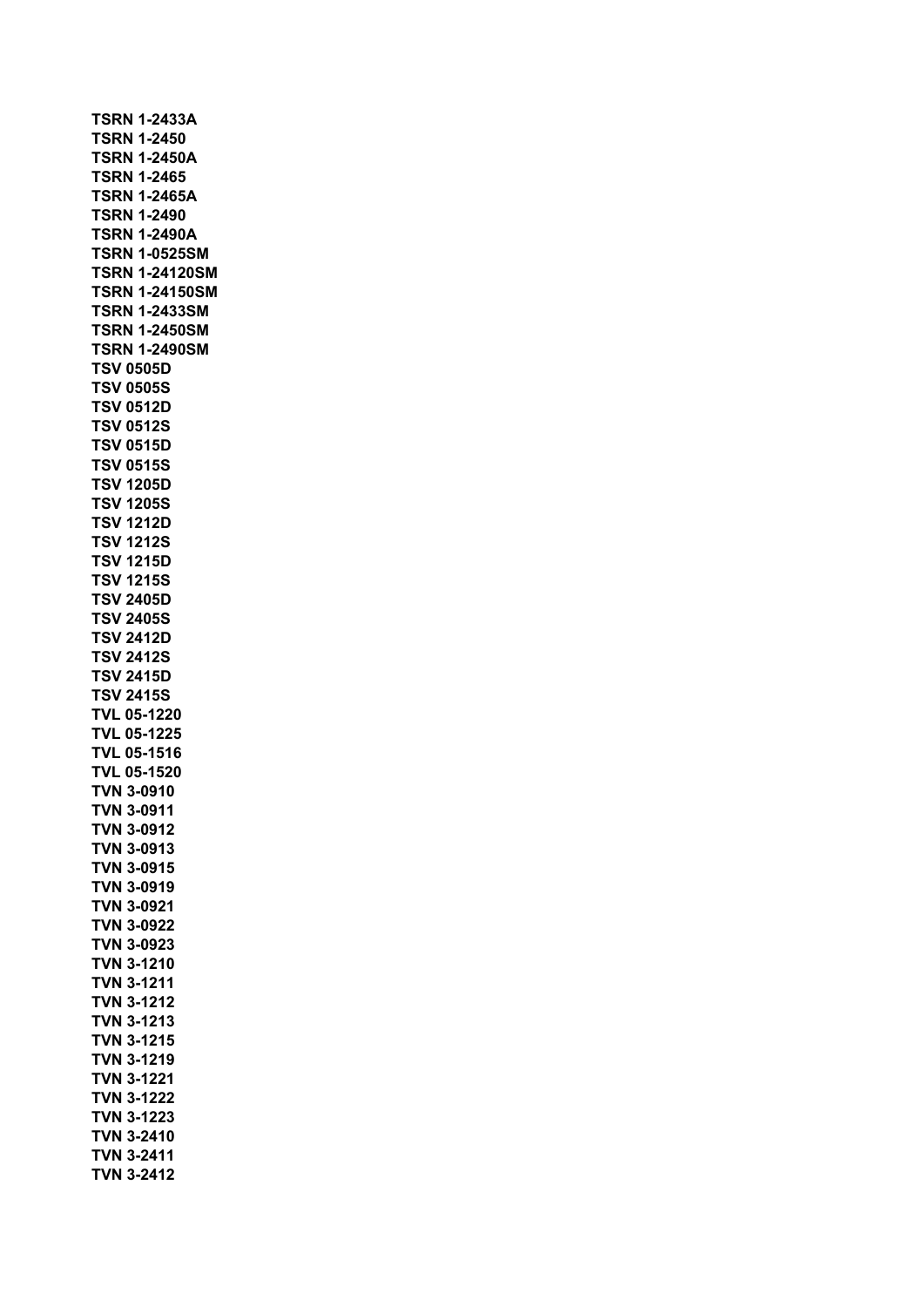|            | TVN 3-2413          |
|------------|---------------------|
|            | <b>TVN 3-2415</b>   |
| VN<br>Τ    | 3-2419              |
| VN<br>Τ    | 3-2421              |
| VN.<br>T   | 3-2422              |
| VN.<br>Т   | 3-2423              |
| VN<br>Т    | 3-4810              |
| VN<br>I    | 3-4811              |
| VN<br>T    | 3-4812              |
| Τ<br>VN    | 3-4813              |
|            | <b>TVN 3-4815</b>   |
| Τ          | VN 3-4819           |
| T          | 'VN 3-4821          |
| Т          | VN 3-4822           |
|            | TVN 3-4823          |
|            | <b>TVN 5-0910WI</b> |
|            | <b>TVN 5-0911WI</b> |
|            | <b>TVN 5-0912WI</b> |
|            | <b>TVN 5-0913WI</b> |
| Τ          | <b>VN 5-0915WI</b>  |
| VN.<br>T   | 5-0921WI            |
| VN<br>T    | 5-0922WI            |
| VN<br>Τ    | 5-0923WI            |
| VN<br>Т    | 5-0925WI            |
| VN.<br>Т   | 5-2410WI            |
| TVN        | 5-2411WI            |
| TVN        | 5-2412WI            |
| TVN        | 5-2413WI            |
| T<br>VN    | 5-2415WI            |
| TVN.       | 5-2421WI            |
| <b>TVN</b> | 5-2422WI            |
| <b>TVN</b> | 5-2423WI            |
| T<br>VN    | 5-2425WI            |
| T<br>'VN   | 5-4810WI            |
| T          | <b>VN 5-4811WI</b>  |
|            | <b>TVN 5-4812WI</b> |
|            | <b>TVN 5-4813WI</b> |
| TVN        | 5-4815WI            |
| <b>TVN</b> | 5-4821WI            |
| TVN        | 5-4822WI            |
| TVN        | 5-4823WI            |
| TVN        | 5-4825WI            |
| ТХН        | 120-112             |
| TXH        | 120-124             |
| <b>TXH</b> | 120-148             |
| ТХН        | 240-112             |
| ТХН        | 240-124             |
| <b>TXH</b> | 240-148             |
| <b>TXH</b> | 360-112             |
| <b>TXH</b> | 360-124             |
| <b>TXH</b> | 360-148             |
| <b>TXH</b> | 480-112             |
| <b>TXH</b> | 480-124             |
| тхн        | 480-148             |
|            |                     |
| ТХН        | 060-105             |
| тхн        | 060-112             |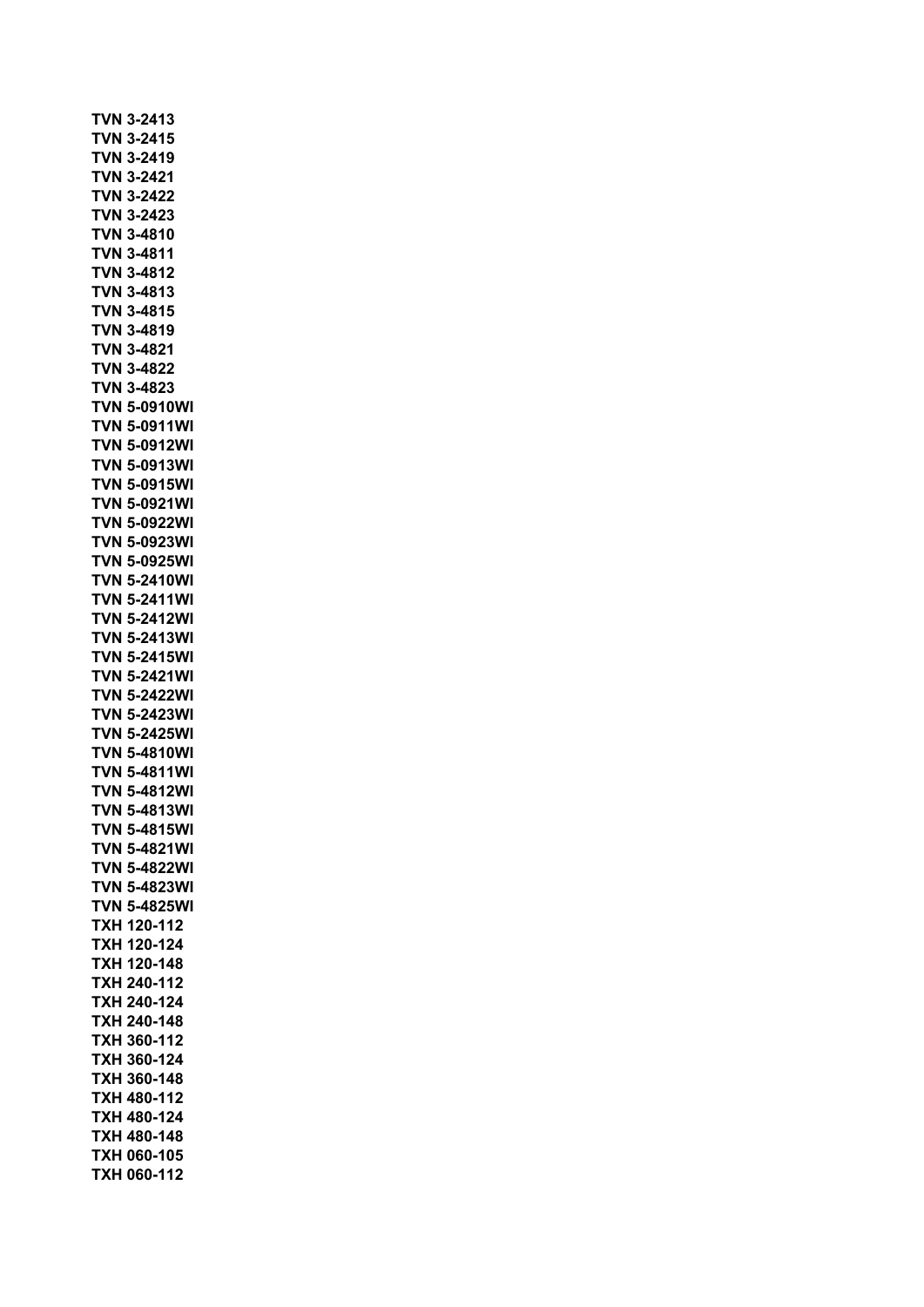**TXH 060-115 TXH 060-124 TXH 060-148 TXH 600-112 TXH 600-124 TXH 600-148 TXH 600-154 TXL 015-05S TXL 015-12S TXL 015-15S TXL 015-24S TXL 015-3.3S TXL 015-48S TXL 025-05S TXL 025-12S TXL 025-15S TXL 025-24S TXL 025-3.3S TXL 025-48S TXL 035-0512D TXL 035-0524D TXL 035-05S TXL 035-1212D TXL 035-12S TXL 035-1515D TXL 035-15S TXL 035-24S TXL 035-3.3S TXL 035-48S TXL 050-05S TXL 060-0512DI TXL 060-0521TI TXL 060-0522TI TXL 060-0524DI TXL 060-0533TI TXL 060-0534TI TXL 060-05S TXL 060-12S TXL 060-15S TXL 060-24S TXL 060-3.3S TXL 070-12S TXL 070-15S TXL 070-24S TXL 070-48S TXL 1000-24S TXL 1000-48S TXL 100-0512DI TXL 100-0521TI TXL 100-0522TI TXL 100-0524DI TXL 100-0533TI TXL 100-0534TI TXL 100-05S TXL 100-12S TXL 100-15S**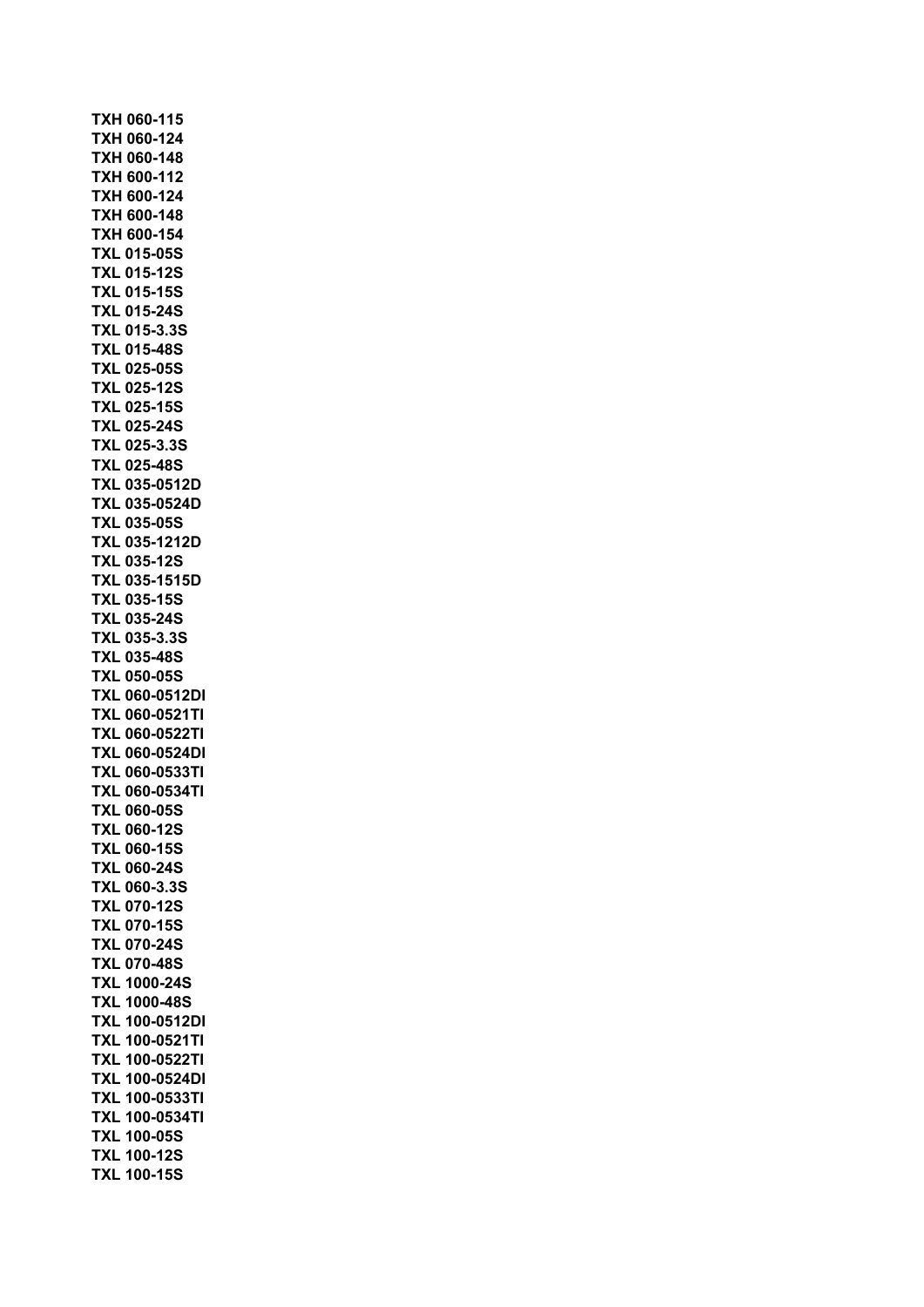| <b>TXL 100-24S</b>    |
|-----------------------|
| TXL 100-3.3S          |
| TXL 100-48S           |
| --<br>XL 150-05S<br>Τ |
| XL 150-12S<br>Т       |
|                       |
| XL 150-24S<br>Т       |
| TXL 150-48S           |
| <b>TXL 230-12S</b>    |
| <b>TXL 230-24S</b>    |
| <b>TXL 230-48S</b>    |
| <b>TXL 350-24S</b>    |
| <b>TXL 350-48S</b>    |
| <b>TXL 750-24S</b>    |
| <b>TXL 750-48S</b>    |
| TXM 015-103           |
|                       |
| TXM 015-105           |
| TXM 015-112           |
| TXM 015-115           |
| TXM 015-124           |
| TXM 025-103           |
| TXM 025-105           |
| XM 025-112<br>Т       |
| TXM 025-115           |
| TXM 025-124           |
|                       |
| TXM 035-105           |
| TXM 035-112           |
| TXM 035-115           |
| TXM 035-124           |
| TXM 035-148           |
| TXM 050-105           |
| TXM 050-112           |
| TXM 050-115           |
| TXM 050-124           |
| <b>TXM 050-148</b>    |
|                       |
| <b>TXM 075-105</b>    |
| TXM 075-112           |
| 075-115<br>TXM        |
| 075-124<br>TXM        |
| <b>TXM</b><br>075-148 |
| 100-105<br>TXM        |
| 100-112<br>TXM        |
| 100-115<br><b>TXM</b> |
| 100-124               |
| TXM                   |
| TXM 100-148           |
| TXM 150-112           |
| TXM 150-115           |
| TXM 150-124           |
| TXM<br>150-148        |
| <b>TYL 05-05S30</b>   |
| <b>TYL 05-05W08</b>   |
| <b>TYL 05-12S12</b>   |
| <b>TYL 05-12W06</b>   |
| <b>TYL 05-15S10</b>   |
|                       |
| <b>TYL 05-15W05</b>   |
| TZL 060-2412          |
| TZL 060-2424          |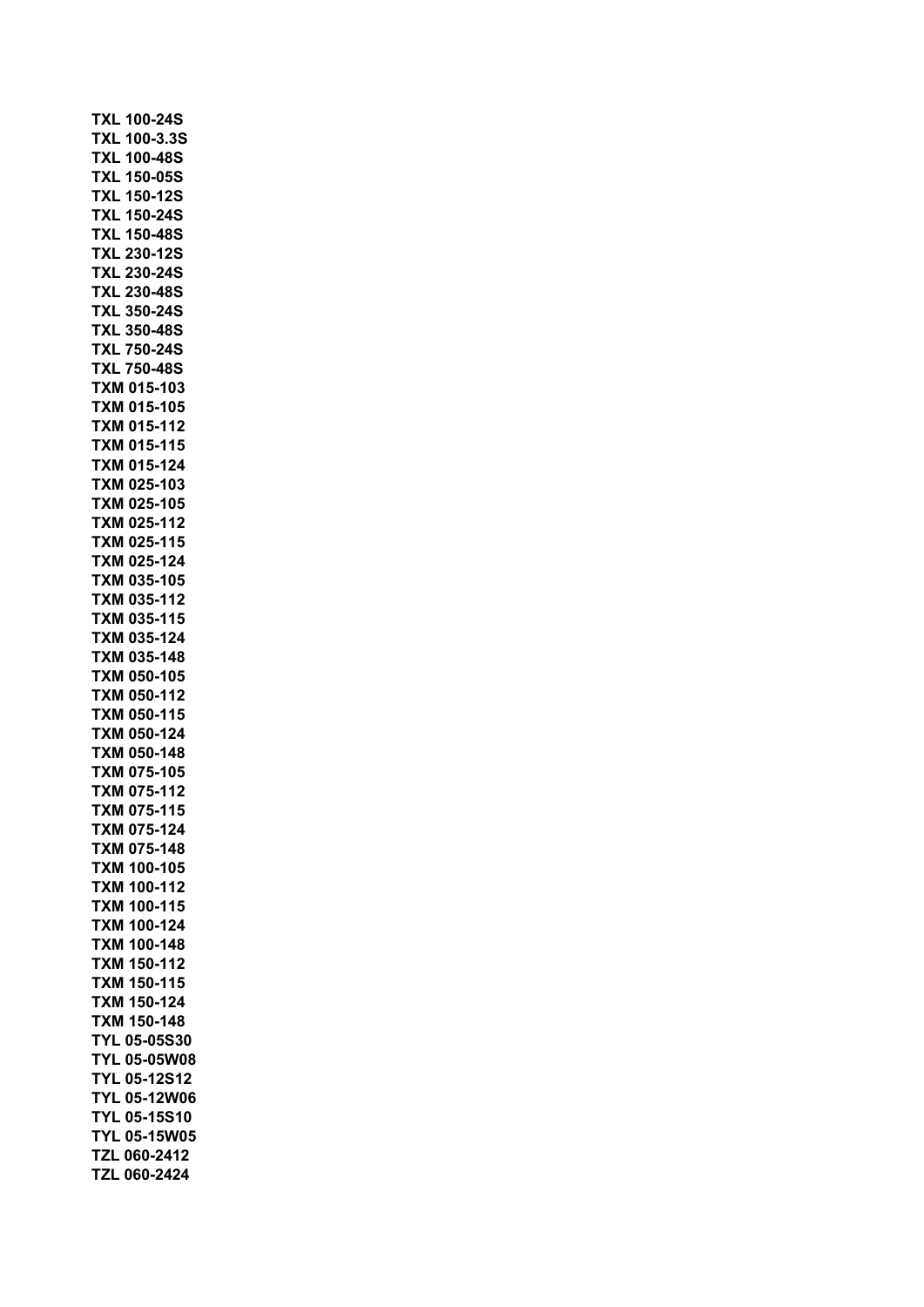| TZL 060-4812        |
|---------------------|
| TZL 060-4824        |
| TZL 100-2412        |
| <b>TZL 100-2424</b> |
|                     |
| TZL 100-4812        |
| <b>TZL 100-4824</b> |
|                     |
| <b>TZL 150-2412</b> |
| <b>TZL 150-2424</b> |
| TZL 150-4812        |
|                     |
| TZL 150-4824        |
| TZL 300-4812        |
|                     |
| TZL 300-4824        |
| 24300124            |
| 24300126            |
|                     |
| 24300127            |
| 24300137            |
|                     |
| MK-150              |
| MK-300              |
| <b>MK-600</b>       |
|                     |
| <b>MK-75</b>        |
| <b>RMK-150</b>      |
|                     |
| <b>RMK-300</b>      |
| <b>TCK-017</b>      |
| <b>TCK-044</b>      |
|                     |
| <b>TCK-045</b>      |
| <b>TCK-046</b>      |
|                     |
| <b>TCK-047</b>      |
| <b>TCK-048</b>      |
| <b>TCK-050</b>      |
|                     |
| <b>TCK-051</b>      |
| <b>TCK-053</b>      |
|                     |
| <b>TCK-059</b>      |
| <b>TCK-062</b>      |
| <b>TCK-063</b>      |
|                     |
| <b>TCK-064</b>      |
| <b>TCK-067</b>      |
| <b>TCK-069</b>      |
|                     |
| <b>TCK-070</b>      |
| <b>TCK-071</b>      |
| <b>TCK-072</b>      |
|                     |
| <b>TCK-073</b>      |
| <b>TCK-075</b>      |
| <b>TCK-076</b>      |
|                     |
| <b>TCK-077</b>      |
| <b>TCK-086</b>      |
|                     |
| <b>TCK-087</b>      |
| <b>TCK-088</b>      |
| <b>TCK-089</b>      |
|                     |
| <b>TCK-090</b>      |
| <b>TCK-092</b>      |
|                     |
| <b>TCK-096</b>      |
| <b>TCK-097</b>      |
| <b>TCK-098</b>      |
|                     |
| <b>TCK-099</b>      |
| <b>TCK-101</b>      |
| <b>TCK-102</b>      |
|                     |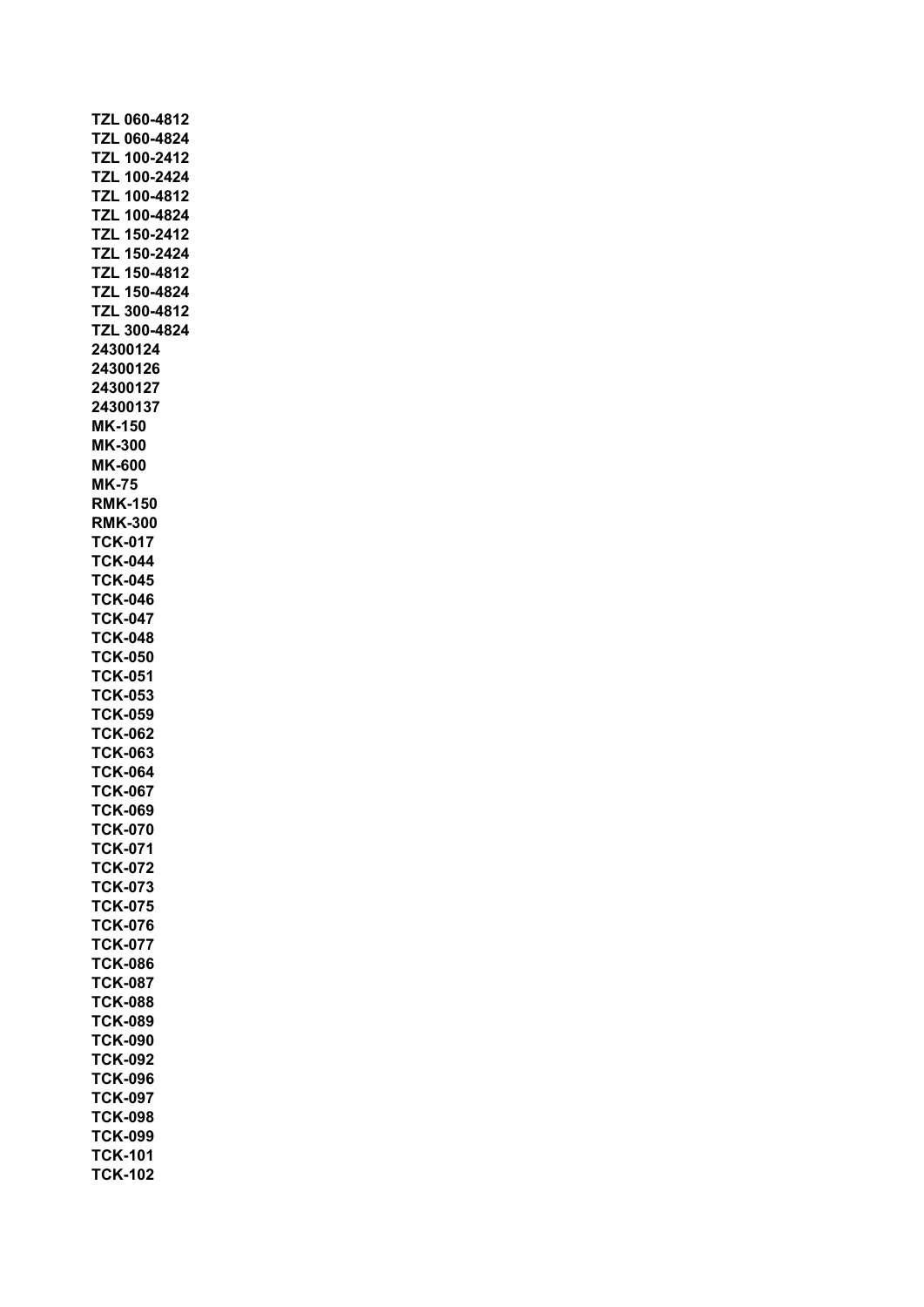**TCK-108 TCK-112 TCK-113 TCK-116 TCK-117 TCK-118 TCK-119 TCK-120 TCK-121 TCK-122 TCK-123 TCK-127 TCK-128 TCK-138 TCK-140 TCK-141 TEN-HS1 TEN-HS2 TEN-HS3 TEN-HS4 TEN-HS5 TEN-HS6 TEP-HS1 TEP-MK1 TEQ-MK1 TEX-C11 TEX-C21 TEX-P11 TEX-P21 THL-HS1 THN-HS1 TIS 24-32 AP TIS 24-70 AP TIS PLUG-1 TIS PLUG-1-RED TIS PLUG-1-SIG TIS PLUG-3 TIS PLUG-3-RED TIS PLUG-3-SIG TIS PLUG-3-UDS TIS PLUG-5 TIS PLUG-6-RED TIS PLUG-6-SIG TIS PLUG-6-UDS TMP-MK1 TMP-MK2 TMS-DM10 TMS-DM15 TMS-DM15C TMS-DM25 TMS-DM25C TMT-MK1 TMT-MK2 TMT-MK3 TMT-MK5 TPC-JC**